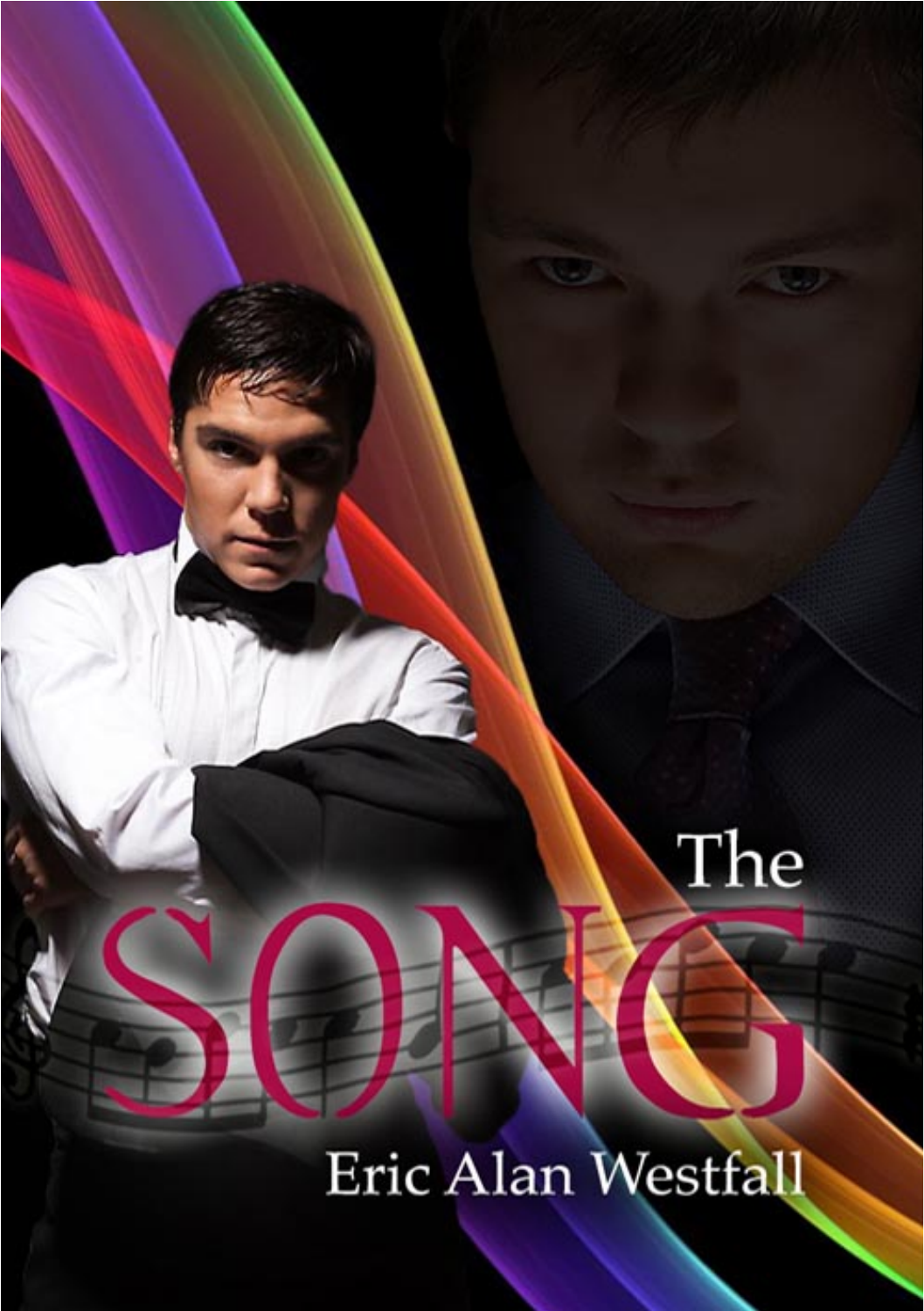### **Contents**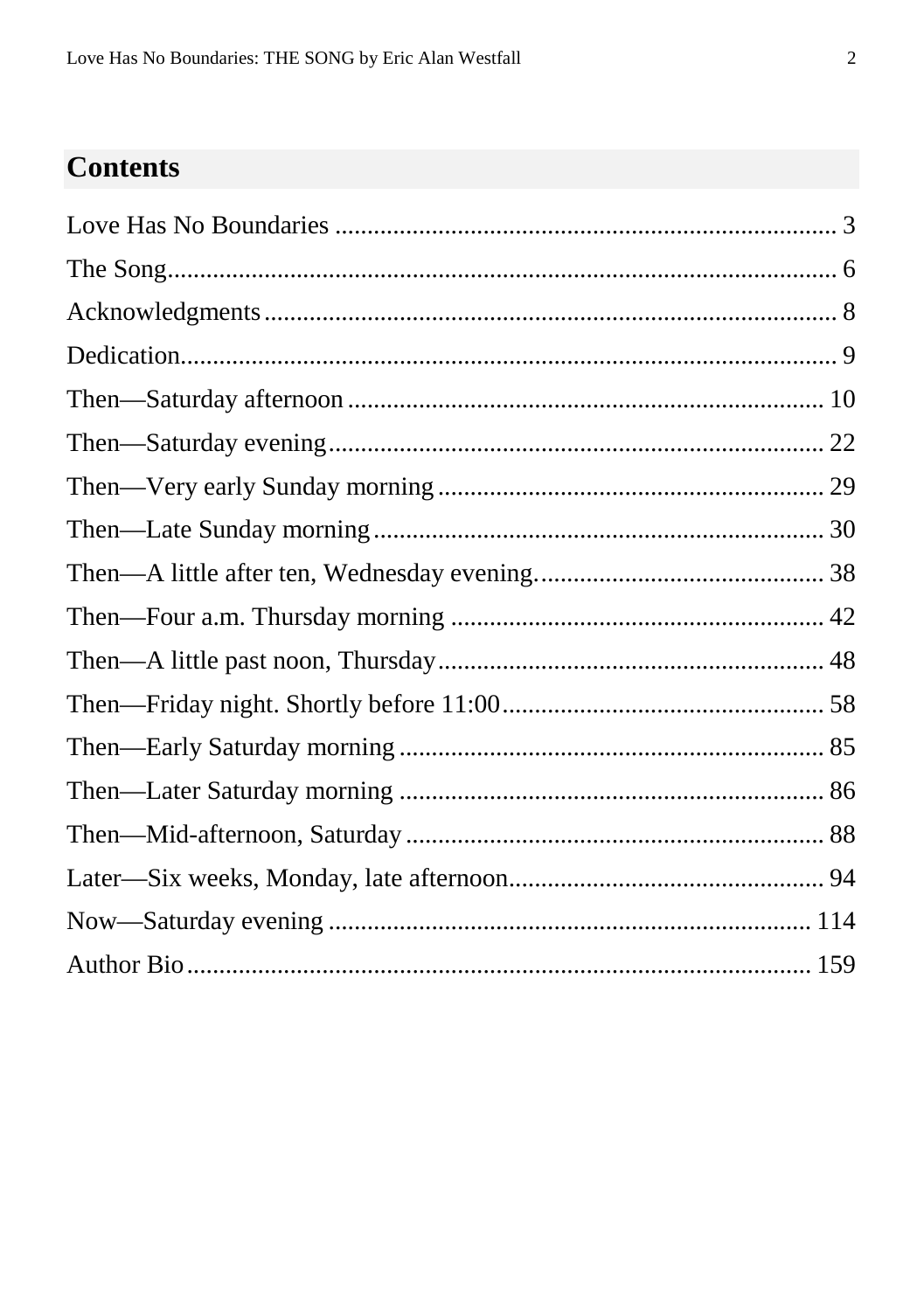# <span id="page-2-0"></span>**Love Has No Boundaries**

*An M/M Romance series*

# **THE SONG By Eric Alan Westfall**

#### **Introduction**

The story you are about to read celebrates love, sex and romance between men. It is a product of the *Love Has No Boundaries* promotion sponsored by the *Goodreads M/M Romance Group* and is published as a free gift to you.

#### **What Is Love Has No Boundaries?**

The *Goodreads M/M Romance Group* invited members to choose a photo and pen a letter asking for a short M/M romance story inspired by the image; authors from the group were encouraged to select a letter and write an original tale. The result was an outpouring of creativity that shone a spotlight on the special bond between M/M romance writers and the people who love what they do.

A written description of the image that inspired this story is provided along with the original request letter. If you'd like to view the photo, please feel free to join the [Goodreads M/M Romance Group](http://www.goodreads.com/group/show/20149-m-m-romance) and visit the discussion section: *Love Has No Boundaries*.

Whether you are an avid M/M romance reader or new to the genre, you are in for a delicious treat.

#### **Words of Caution**

This story may contain sexually explicit content and is **intended for adult readers.** It may contain content that is disagreeable or distressing to some readers. The *M/M Romance Group* strongly recommends that each reader review the General Information section before each story for story tags as well as for content warnings.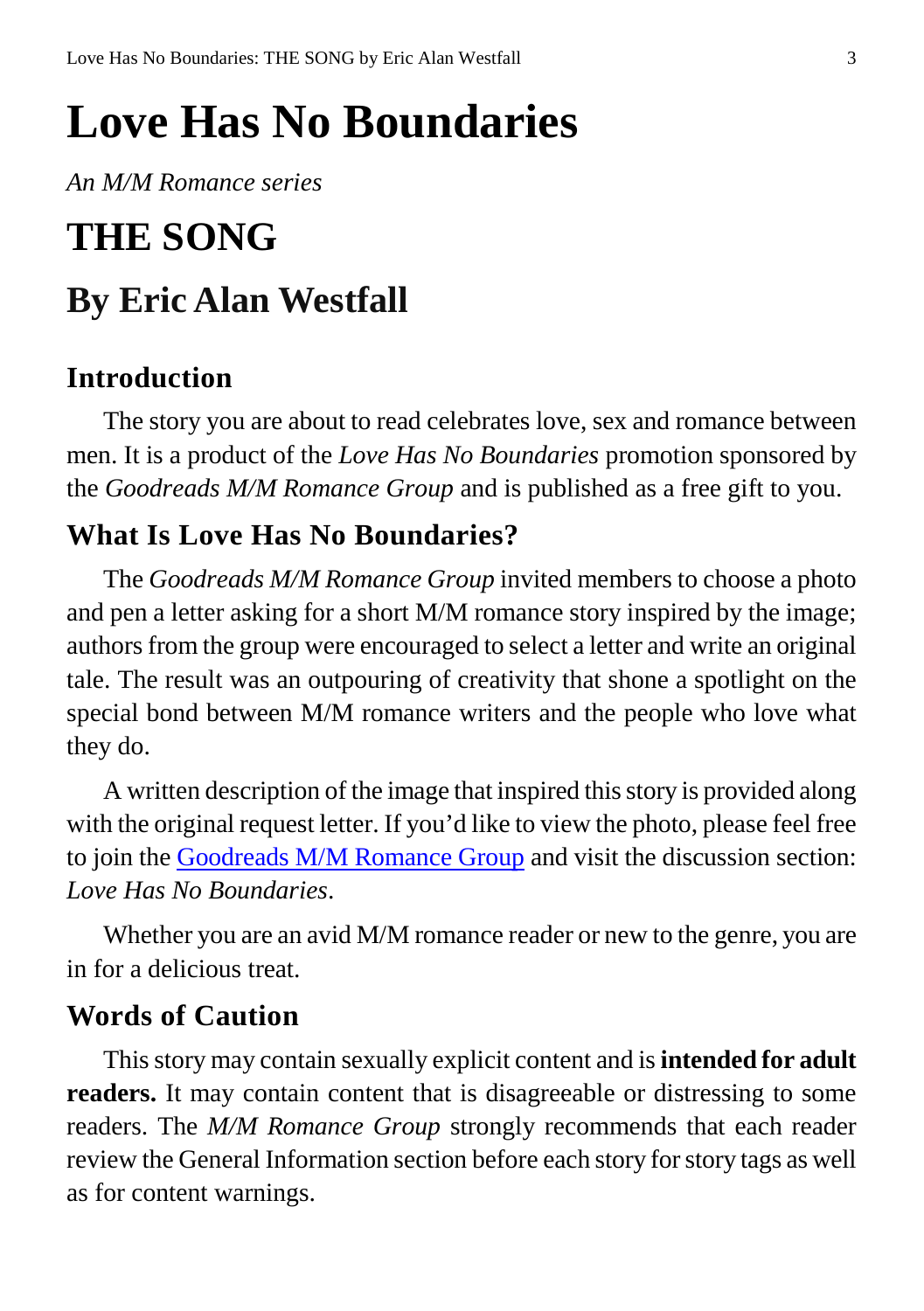This story is a work of fiction. Names, characters, places and incidents are the products of the author's imagination or are used fictitiously. Any resemblance to actual events, locales, or persons, living or dead, is entirely coincidental.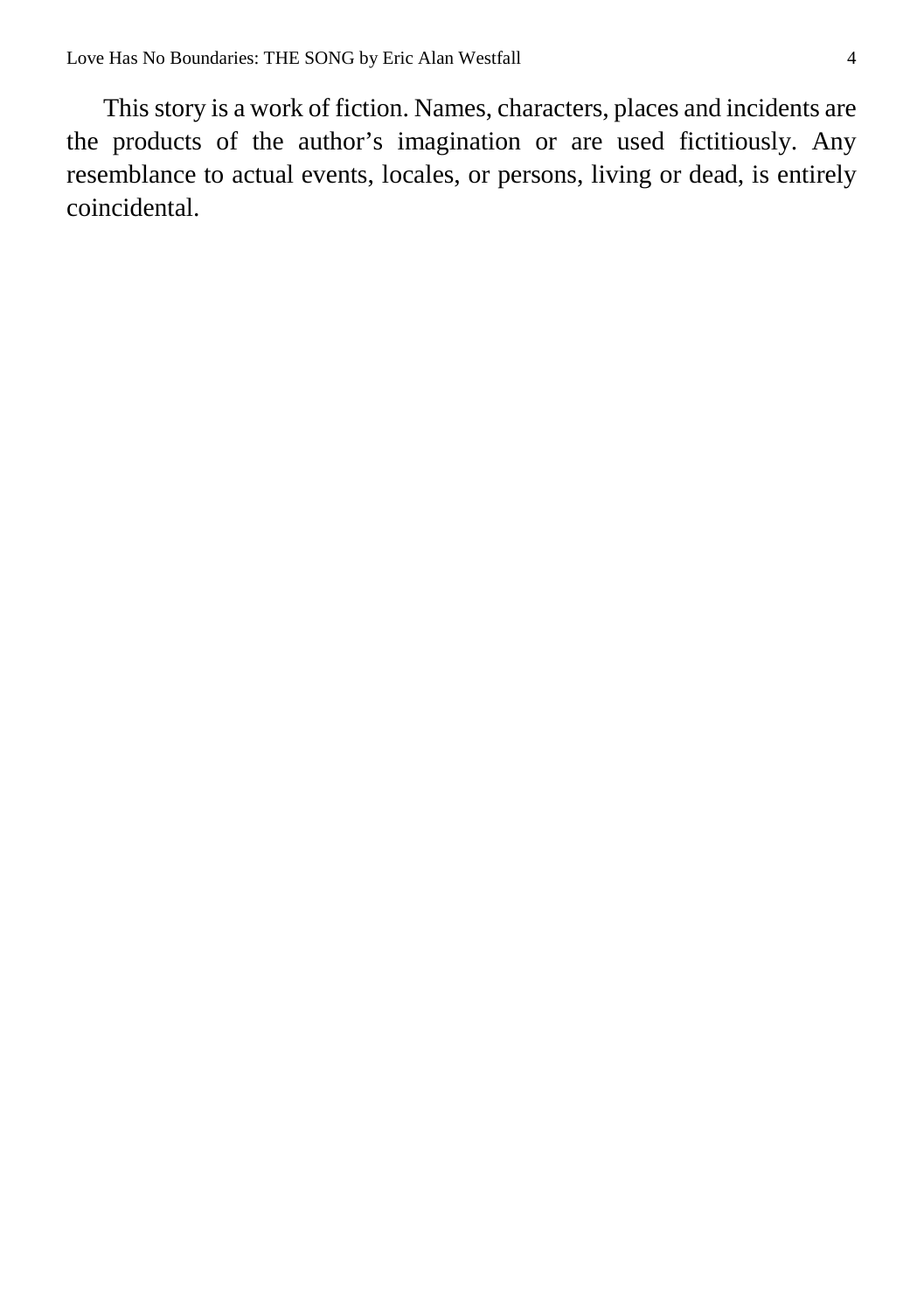All rights reserved worldwide.

This eBook may be distributed freely in its entirety courtesy of the *Goodreads M/M Romance Group*. This eBook may not be sold, manipulated or reproduced in any format without the express written permission of the author.

The Song, Copyright © 2013 Eric Alan Westfall

Cover Art by Enny Kraft

[ennykraft.weebly.com](http://ennykraft.weebly.com/)

This ebook is published by the *M/M Romance Group* and is not directly endorsed by or affiliated with Goodreads Inc.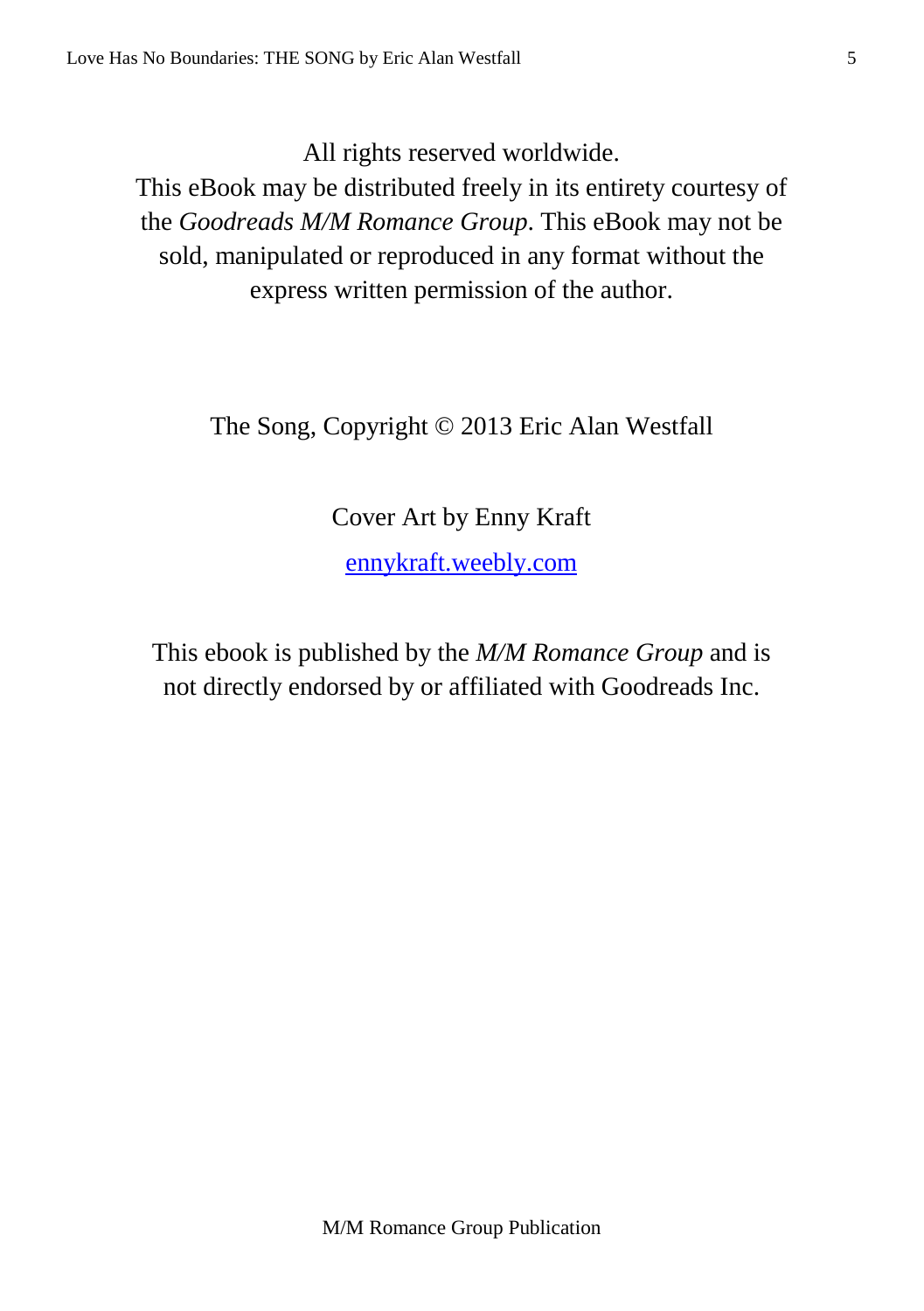# <span id="page-5-0"></span>**THE SONG**

### **By Eric Alan Westfall**

#### **Photo Description**

He's mid to late thirties; black hair/eyes; fringe beard, mustache. Muscular, hairy. Gold neck chain. No shirt, black shorts, black trainers, no socks. Legs spread wide, seated on a nondescript couch. A slender, muscular, darkhaired man, also with a mustache/beard, very short hair, possibly naked, rests his head on the seated man's thigh. Three fingers of the seated man's right hand are curled into the sleeping man's mouth.

#### **Story Letter**

#### *Dear Author,*

*Here I was: thirty-six, closeted, virgin, in Berlin for a conference. In what moment of craziness I had booked into the hippest hetero-friendly hotel (as opposed to gay-friendly) I don't know… but here I was, surrounded by hot men, from the concierge to the hotel guests. But none tempted me as much as this couple: From Paris, they were on a week's vacation as well, and I would run into them almost every night, at the hotel's health club. One was shy and spoke little English. The other was a hunky doctor with a deliciously hairy chest and piercing eyes that wouldn't let you go. Watching them cuddle, nuzzle, exchange loving glances all the time drove me to voyeuristic distraction. His husky voice and flirtatious banter would make me harder than I would have thought possible. And he knew it! His young lover seemed bemused by it all. And then on my last-but-one night, after a frustratingly erotic display of foreplay at the rooftop jacuzzi (all apparently for my benefit) the Hunk beckoned me over and invited me up to their room…*

*Sincerely,*

*Dilton*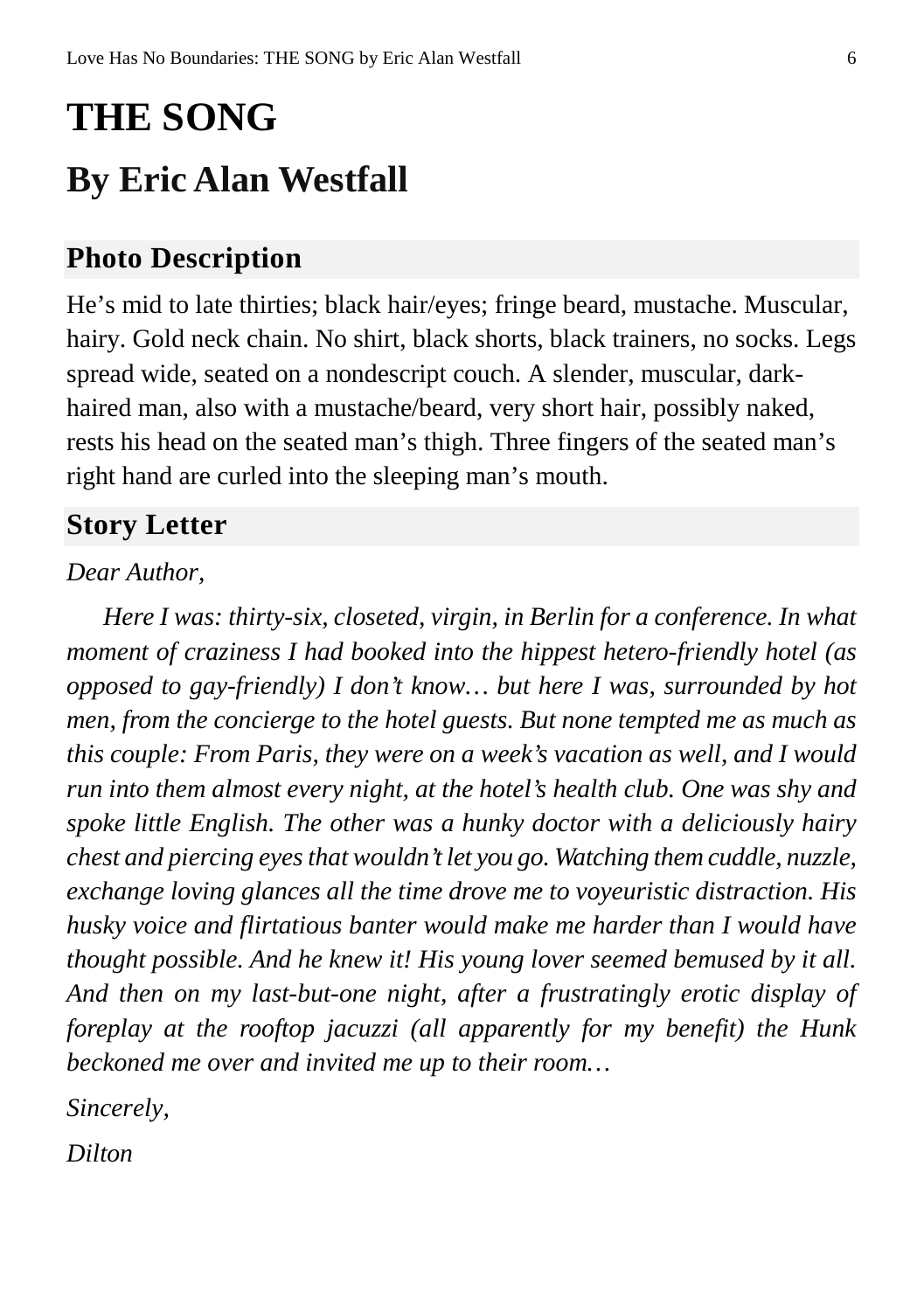### **Story Info**

#### **Genre:** contemporary with a twist

**Tags:** a church's lawyer/chief financial officer, a doctor without borders or boundaries, a wounded warrior, a three-way, a downstairs darkroom, a delicacy of dildos, several first times, strands of glowing color twining in the dark, many songs, but only one song

**Content warning:** mentions of past/off-screen child molestation and rape.

**Word count:** 50,878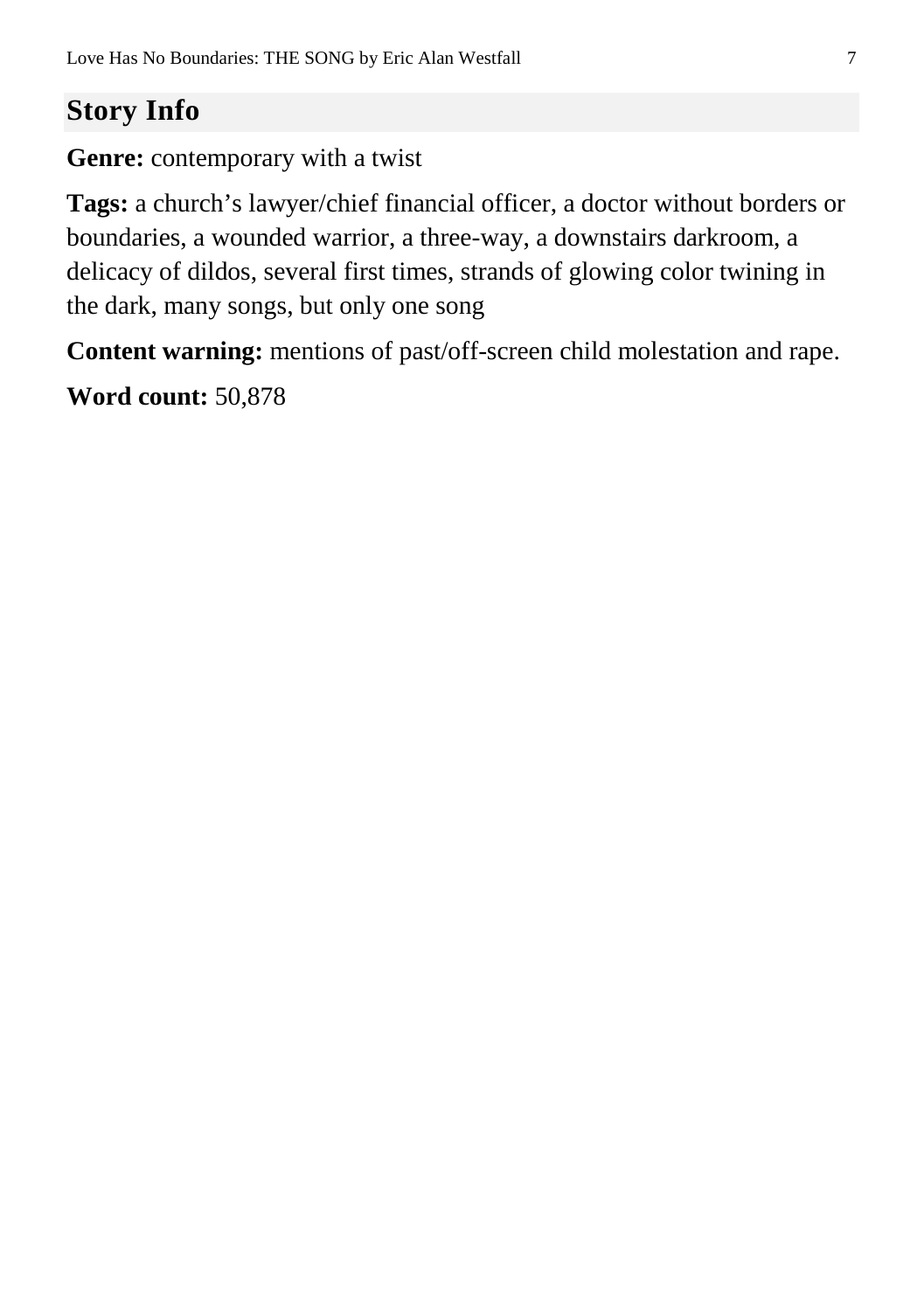#### *Acknowledgments*

<span id="page-7-0"></span>Thanks to Averin for setting me on the right road and making this a far better story than it would otherwise have been; to Enny for her above and beyond efforts in creating a fantastic cover, and to Kaje, for recommending Enny.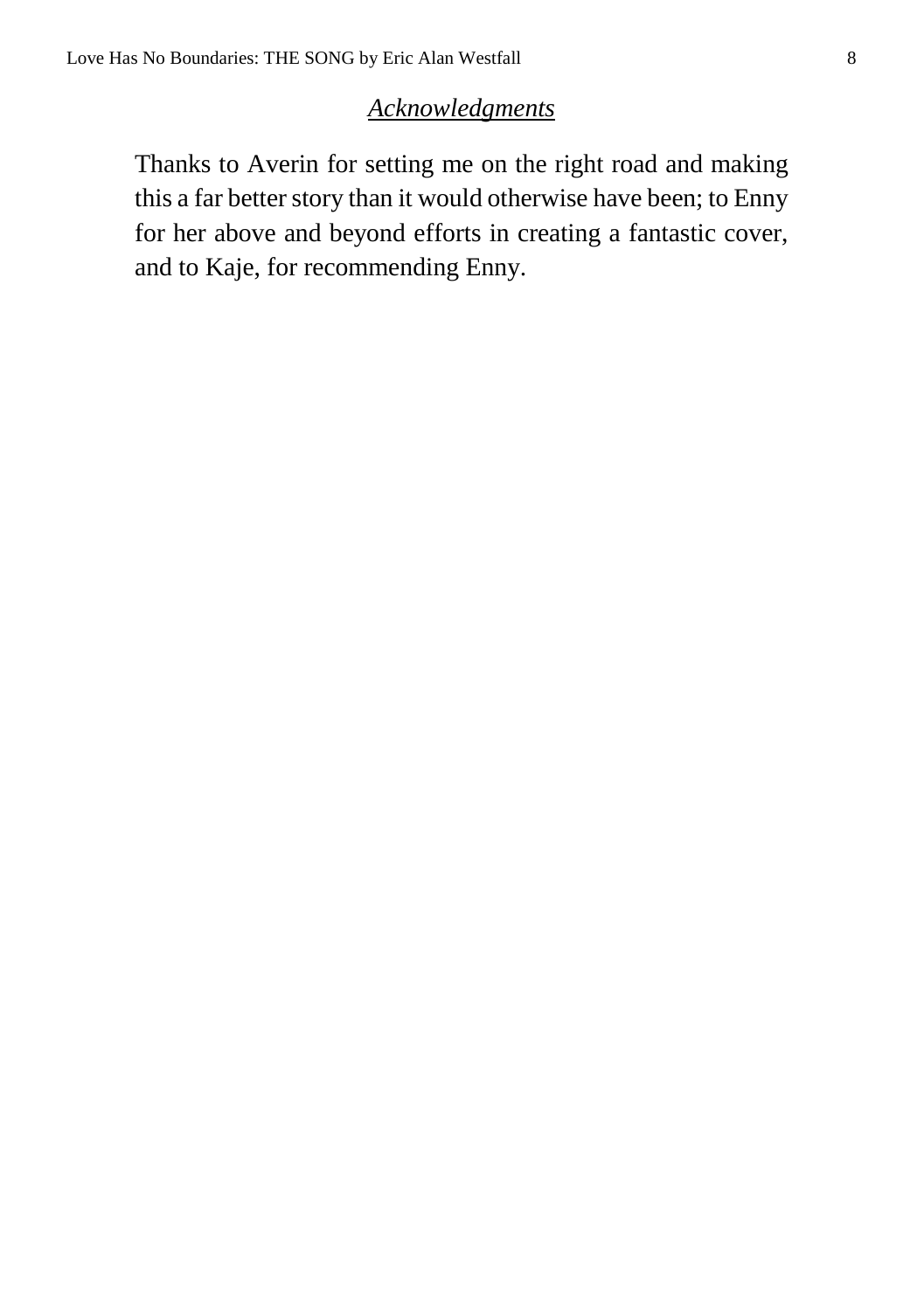#### *Dedication*

<span id="page-8-0"></span>Off and on for thirty years, you encouraged me with your gentle, "Just sit down and write, damn it!" The "I know you can do it," was often silent, but always there. Eighteen years after the aneurysm took you away, I finally did. Some of us take longer to listen than others. This is for you, my love.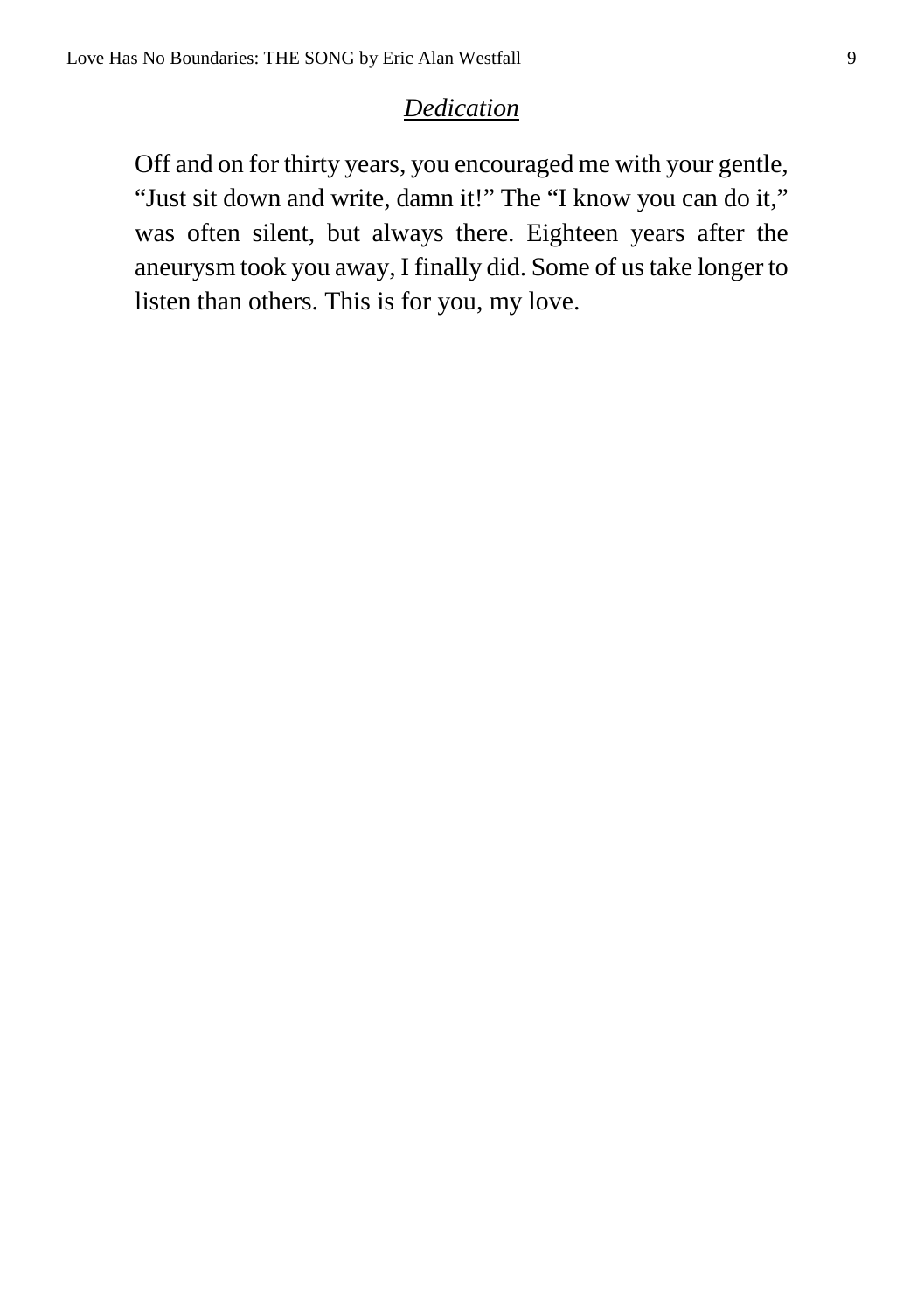## **THE SONG By Eric Alan Westfall**

#### *what's past is prologue*

*Then—Saturday afternoon*

#### **JONATHAN**

<span id="page-9-0"></span>I walk in the lobby, trailed by a bellman with my bags. Dieter and Horst are close by. I resist looking at them, touching them, giving the crowded lobby a chance to guess what will be happening soon.

The taxi driver was unhappy about making a side trip on what should have been a twenty-minute or so drive from Tegel Airport to the Berlin Grand Hyatt, particularly since the neighborhood where Dieter was waiting is not exactly the city's finest. I don't think it was a mistake… quite… to have a look around before we left, and Horst caught my eye. I'd already paid for Dieter's services for a week, but there was something about Horst. Probably the fact he was longer, though more slender. I'd shrugged. It was only money, of which I have a more than ample personal supply. I've never spent the Brethren's funds on this, and won't start now. Horst joined us.

The driver's disapproval was obvious, but since the church hadn't hired him, I really didn't give a fuck. I wouldn't be seeing him again, since when I leave, Dieter and Horst will be staying behind, and I'll use a different service to get back to the airport. He was slightly mollified by the size of the tip, but not enough to completely silence some rude mutterings under his breath about Americans.

I enjoyed the expression on his face when I handed him the money and explained in fluent German that I was not a mother-fucking American, but probably more of a father fucker. Not that Father was aware of that. Or Grandfather. Or brothers.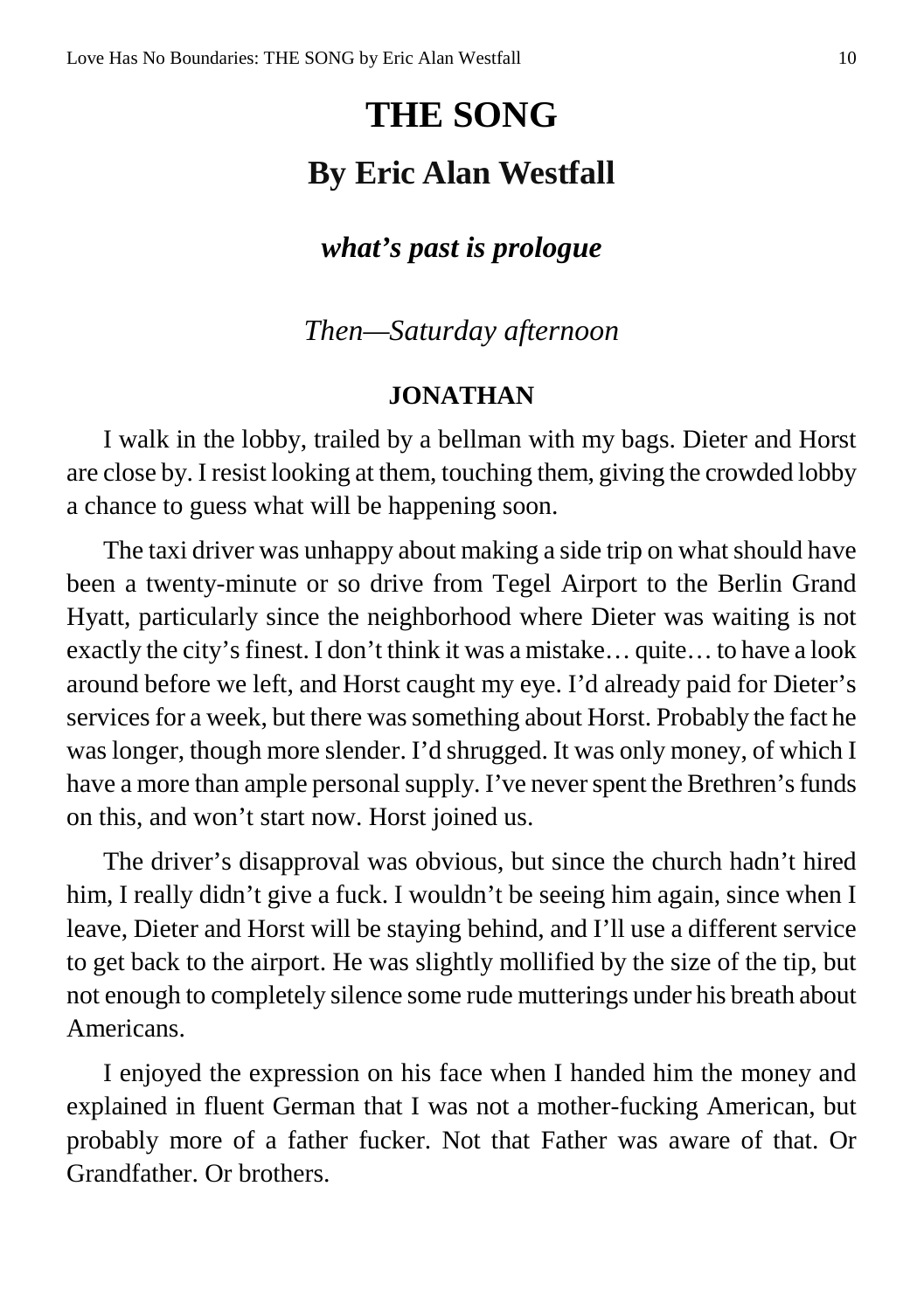The trumpets of the "Ride of the Valkyries" sing out of my jacket pocket. Joshua's ringtone. It annoys him, mostly because he doesn't know why I selected it. Now what? I unfortunately have no choice about ignoring it. I stop, wave the bellman on to the front desk.

"What?" I don't bother hiding my annoyance.

"Is that any way to greet your favorite brother? Or show the proper deference to the heir to the throne?"

I snort in his ear. "Prince Charles is what, mid-sixties, and he still isn't king. You'll probably be in your eighties by the time Grandfather and Father are gone. Now, what do you want? I need to check in and I have work to do."

Dieter work. Maybe Horst work as well. Not that I'll be saying anything about that to Joshua. What he and the rest of them don't know won't kill me.

"I've decided," he begins, which, translated from Brethren-speak into ordinary English, means that Father told him, "to attend the conference. I'll be there on Tuesday."

Well, shit. I can't have Dieter and Horst around in the suite with Joshua there. Double shit. Triple.

Then there is the "what the fuck?" factor. The Amalgamated Brethren of Christ, third-largest denomination in the States, is expanding into Europe in a big way, including the acquisition of a number of Protestant churches in England, Germany, France and Denmark. This conference is essentially a meeting of finance ministers and legal advisers to hammer out the final details about money and the law. And to lay the foundation for a later meeting of heads of state, to formally announce the acquisitions—though the press releases will probably refer to mergers of spiritual kin or something similar and for the new hires to swear fealty to Grandfather. There is no need for charisma at this particular conference table.

Except now there is. Andre de le Becque, the head of the linchpin church in Marseilles, the domino that will topple the rest of the French churches into line, has become nervous. He plans to arrive on Wednesday, a surprise to his own people, a greater surprise for me, particularly since he plans to take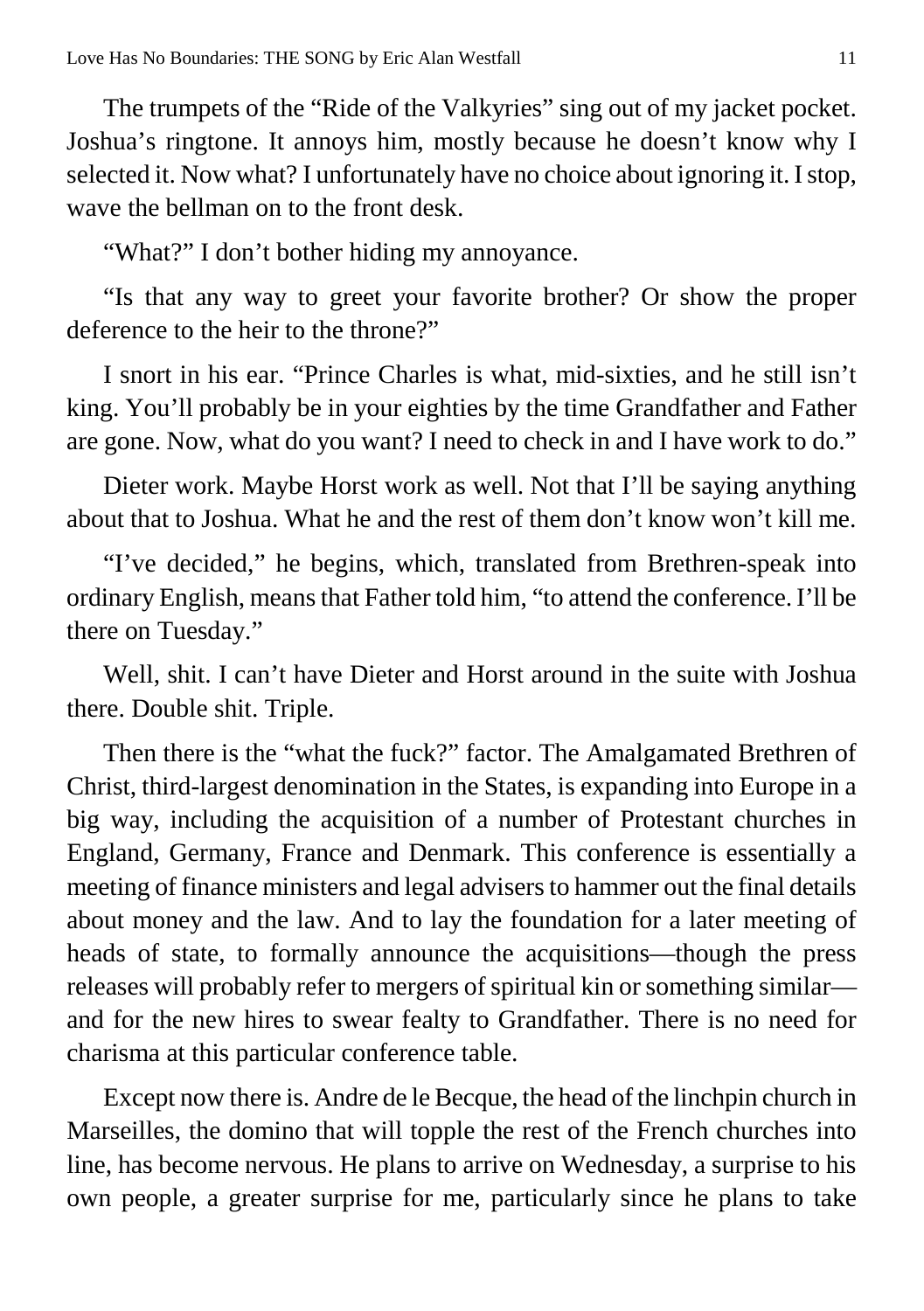charge of his delegation. I start to ask how Josh knows this, but don't because I don't want to sound like an idiot. Frank Harmon, Father's chief of security, is excellent not only with protection, but with intelligence gathering that rivals the CIA at its peak. I sigh. Even with this warning, a semi-hostile pastor accustomed to swaying people with words and emotions, rather than facts and figures, is something I lack the equipment to deal with.

God must have substituted the queer gene for the charisma gene when Father's sperm and Mother's egg did their little dance. I was born Joshua Charles Priestley IV. Great-great grandmother Estelle had named her first-born son Joshua Charles and apparently raised him to believe that a man whose initials were "J.C." could be, if not the second coming, the next best thing to it. As evidenced by his creation of the Amalgamated Brethren of Christ, at the time the consolidation of his own small congregation with another small congregation, with great-Grandfather naturally the man in charge.

"Father had charisma in spades," Grandfather has often said. He has it as well, as does Father. By the time I was sixteen, and my next younger brother, Jonathan Charles (traditional name for the second son) was fourteen, it was clear that it would take a major archeological dig to unearth any charisma in me. Jonathan, on the other hand, was an endless fountain of the stuff. His charisma cup ran over constantly.

So Father switched us. Charisma was the reason he gave, but I have always suspected the real reason was otherwise. Not that I ever have, ever will, ask.

The memory of Mike surfaces. I push it down, hold it under until it no longer struggles to come up. I push again. The memory sinks, down and down and down, until it's gone. For now. Always "just for now." Never forever.

I legally became Jonathan; he legally became Joshua. My eventual boss if I stayed with the church. As I had. So I curse only in my head, as the Brethren do not approve of public or private obscenity or foul language, and then agree I understand why Joshua's presence is required. Though he is only there to deal with "Muh-sure dulla beck," he assures me, and I am still in charge of everything else. This will probably include translating if M. de le Becque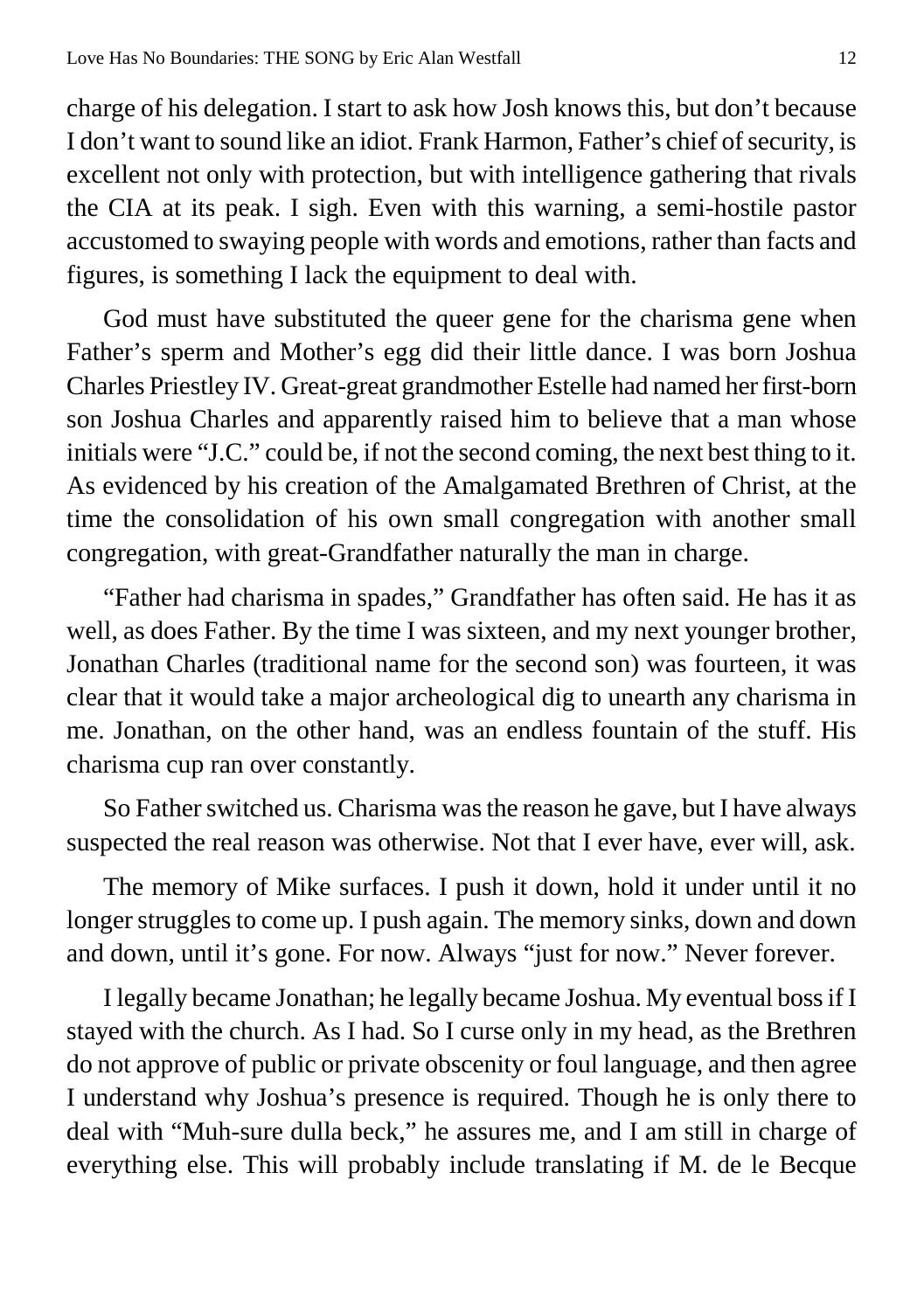decides to play the language game and insists on speaking French when he is thoroughly at ease in English. I also got the language gene.

He gives me his arrival details, and asks me to arrange a limo. Heirs travel in style. I agree, flip him off (a consummation devoutly to be wished but not actually done), end the call, and move on to the desk.

Herr Adler, the assistant manager, introduces himself with a wide smile. The Brethren's American Express Black card tends to have that effect for its authorized users. As I pick up the pen, I am resigning myself to having only a few days with Dieter and Horst. And no refunds, but then that was always going to be the case, no matter how often or how well they get used. The resignation changes when Herr Adler assures me everything is in perfect readiness. In fact, Herr Gunter had personally checked the suite just that morning.

It isn't paranoia if they really are out to get you. Or keep track of you.

I am sure the suite is indeed in perfect readiness. When you handle the finances of a business that rakes in large multiples of a hundred million a year, something as important as the fact that Frank Harmon had hired a German team for the conference, headed by someone named Gunter, inevitably crosses your desk. The fact that I have designed some programs that get certain types of information to me almost as soon as your fingers lift from the last keystroke, rather than waiting until it makes its way to me through normal channels, or even, God and Father forbid, gets lost along the way, might also have something to do with it.

I also got the computer gene. Frank has access to my records, knows I minored in computer science, knows that I wasn't very good at it, thereby adversely affecting the Priestley perfection statistics by getting Cs while everything else I did was an A or better. A few times asking the IT department for help with programming I should have been able to do, and I became the computer dilettante who posed no threat to his control of security.

He doesn't know that, as Picard might have said, I made it so. And the arrogant bastard can't conceive of the possibility that someone like me has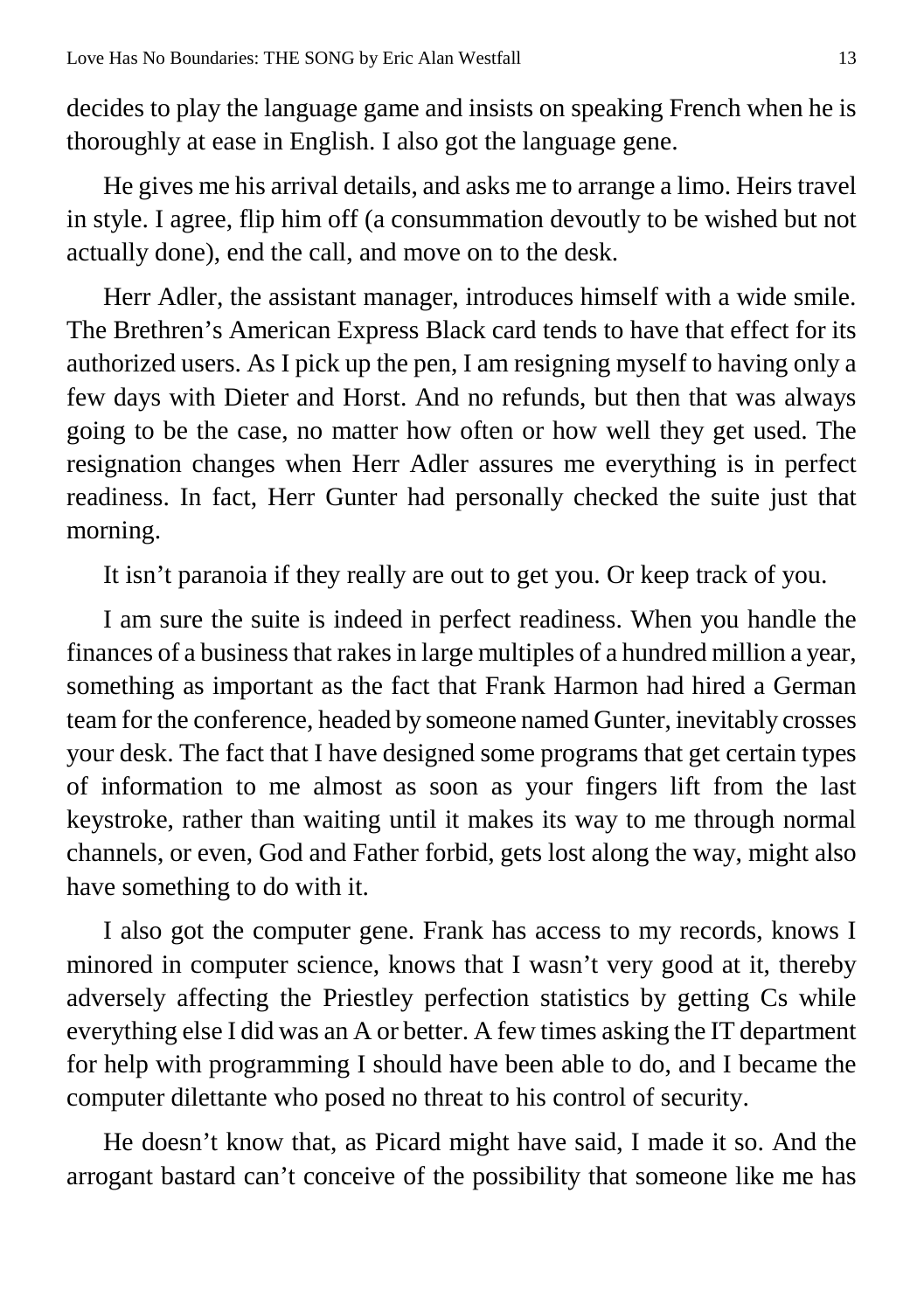hacked his systems and added private bells and whistles. And so are they all, all arrogant bastards.

Yes, Gunter would indeed have seen to that perfect readiness, as well as to the discreet placement of cameras and microphones, which would be equally discreetly removed later. Did Father or Joshua really believe I would go along with this? I am merely a lawyer and the Brethren's chief financial officer. The threats have nothing to do with me.

None of the annoyance appears on my face, of course. The Priestley sons follow the example of Father and Grandfather. Public calm at all times, private fury as required. "Do you know, Herr Adler, I think I would prefer a different room. Something smaller."

I am sure Herr Adler is annoyed at the impending loss of income since the suite and the originally requested extra amenities would have been beyond the upper end of their price list, but there is no visible sign of it. He of course makes the effort to change my mind, starting with the ploy of uncertainty over the availability of anything else, what with the rooms the church has booked for the conference, a convention, summer tourists, a charity football match tomorrow at the Olympiastadion that has brought many visitors to the city. My suggestion that perhaps the Adlon Kempinski, where Father always enjoys his stays, though I had hoped to persuade him to use the Grand Hyatt…

My voice trails away. Perhaps, my expression says, you might check to be very sure you don't have a room, a very nice room, the hotel's equivalent of a theatre's house seats. His fingers dance over the keyboard. He looks at the screen, and then smiles in an almost flawless imitation of true surprise.

I smile back. I am better than he is at imitations of a true smile. The gay gene? The lawyer gene? The church gene? All of the above?

I hand him a personal credit card, an account I am sure Frank had someone hack into very shortly after my secretary found it in the wallet I "accidentally" left behind in my office about a week after it arrived. Gunter has probably been given temporary access in order to track my spending over here. I don't particularly care.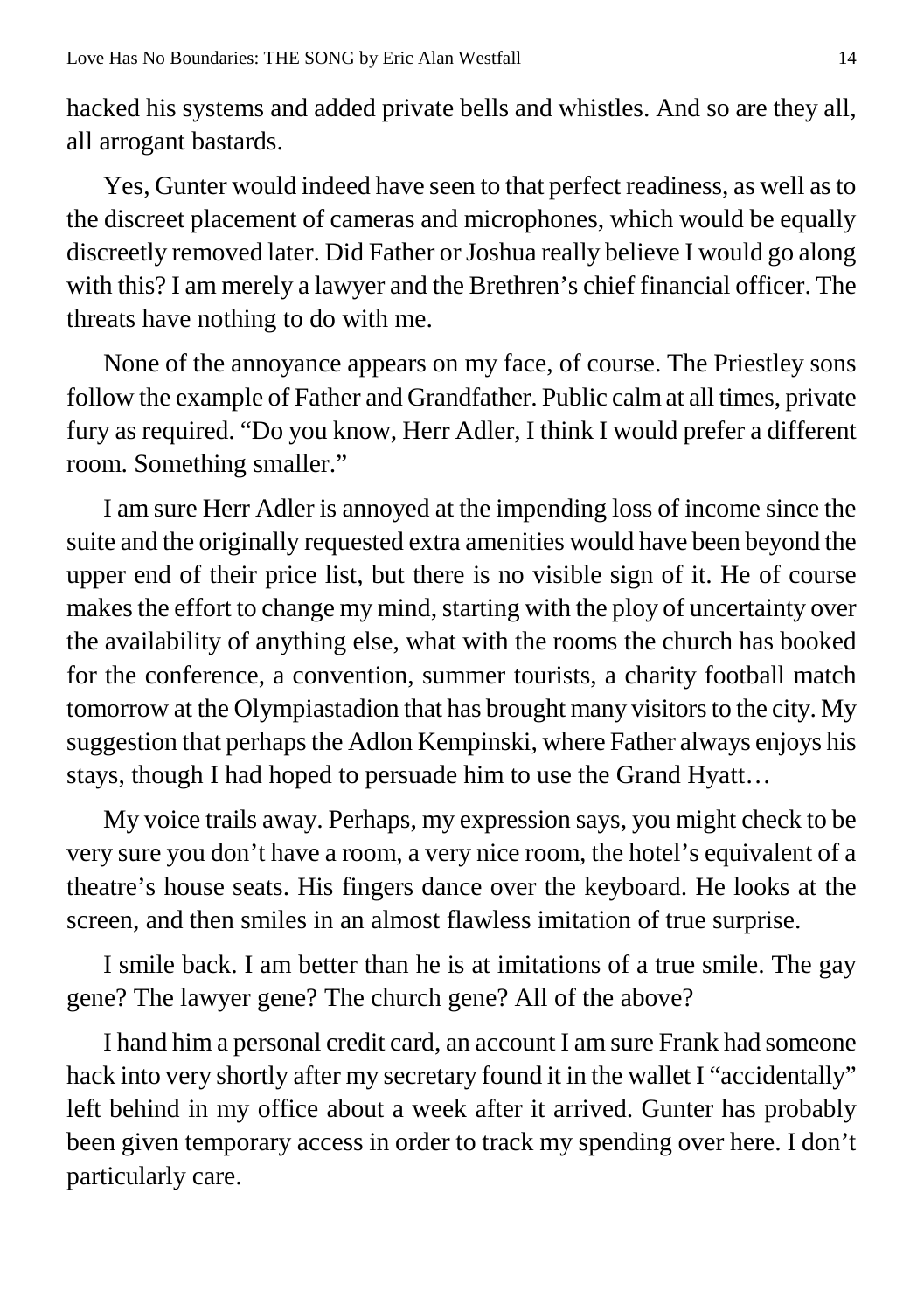The room switch is made; I have the new key card. I choose to make his day.

I tell him that Joshua will be attending the conference. He allows himself the hint of a smile. Joshua is not as good as Father, much less Grandfather, but it is possibly the start of a beautiful friendship, or at least a lucrative one. I authorize him to continue charging the Brethren for the empty suite until Joshua's arrival forty-eight-plus hours from now. To assure its continued availability, of course. I suspect he will rent it out for the next two days anyway, making an even better profit with the double-charging.

Despite my eagerness to get to my room and be alone with the cocks that are bought and paid for, I cannot help but notice the way the hotel uniform molds the chest of the concierge, or the bulge, a very noticeable bulge, when he steps from behind the desk to call a bellman for me. Naturally the man who has carried my bags and laptops in from the entrance cannot be allowed to continue the trip all the way to my room. Tips must be spread around. And then there is the delightful, shapely ass of the bellman. I wonder what he would taste like if he was on his hands and knees, my hands spreading his cheeks and my tongue working its way up inside.

My cock is leaking again. Which is precisely why I don't go commando. Too embarrassing to have that happen. And someone in the family would inevitably ask me to point out the woman who got that reaction from me.

The room is indeed a nice one. Also at the upper end of the price list. The view is better than nice. I decline the bellman's offer to unpack for me, preferring for a wide variety of reasons to do it myself. A ten euro note later, he is gone, the door is locked, and I slowly turn around, giving them time.

Yes!

Dieter and Horst are sprawled out on my bed. Naked. Hard.

I admire the length and girth of Dieter's uncut cock. The cut length of Horst that will get so much deeper inside whatever hole it uses. Both slits are quickly drooling. Their hands smear the thick clear liquid around the crown, milk themselves for more, begin to make their cocks slick and shiny. Father insists that all Brethren who travel on business, travel dressed for business.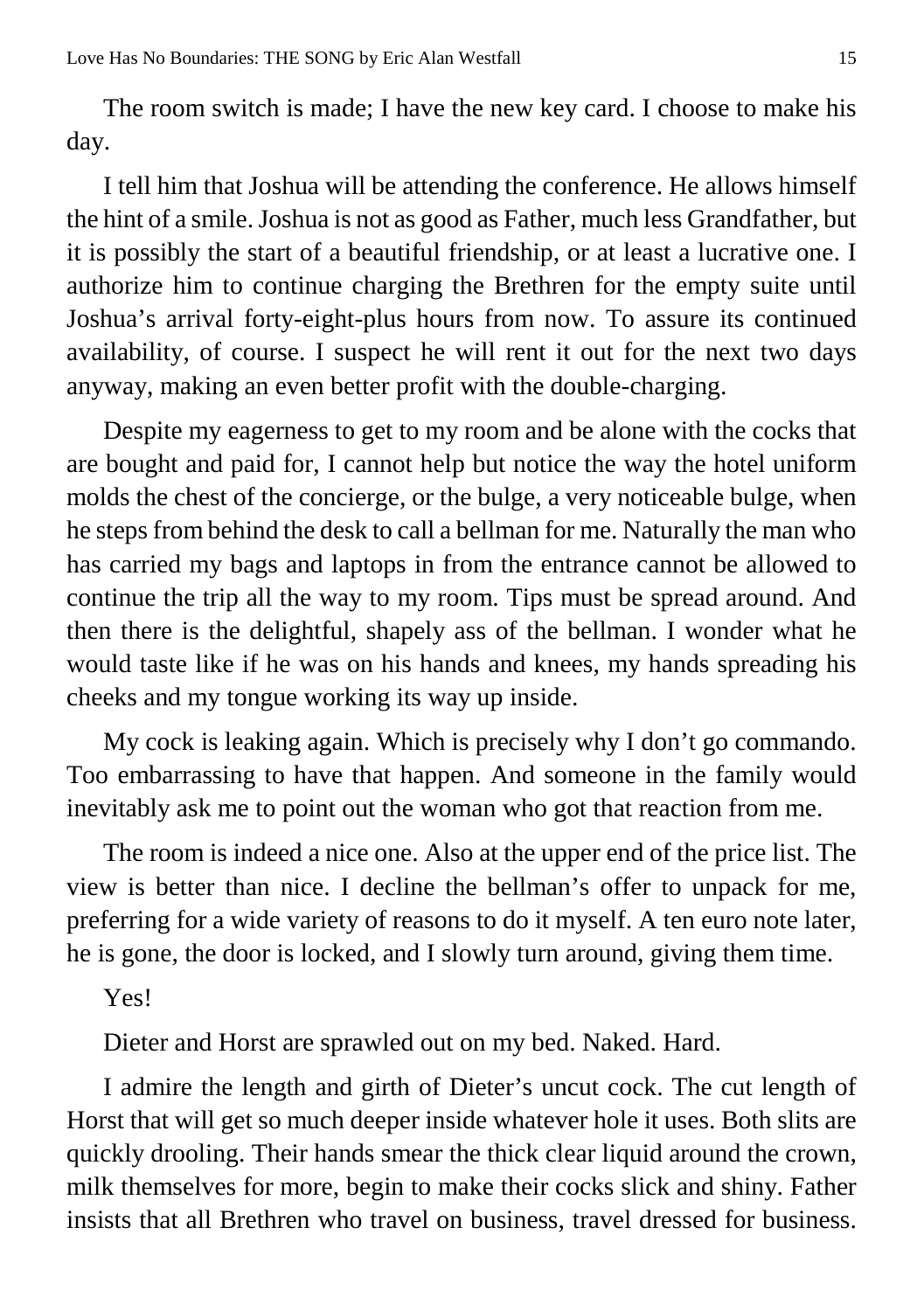That means I have far too many clothes on. I tug open the tie, slide it out of my collar, slip off the jacket, turn toward the closet to hang them up.

"Drop them."

I am in charge. I bought and paid for these two. It is what *I* want that is important. *I* will give the orders.

But when I look over my shoulder at Dieter's glacier blue eyes, at the stern line of his thin lips, I do what I am told.

"Strip."

This is not a "Let Me Entertain You" and tease you before getting down to the real good time strip. This is a get-the-fuck-on-with-it strip. A now! strip.

The Armani is off quickly, but without popping buttons. I don't pop buttons when they're sewn onto three hundred bucks. The tee. Shoes yanked off without bothering to untie them—a little touch to show my eagerness. Unbuckle, unbutton, unzip, thumbs inside the waistband of the boxer briefs, fingers grasping slacks, bend, shove below the knees, and then that awkward little dance to get them down to your ankles. I step out of them. Look at the stroking men.

"Socks." The "you idiot" is heard but unspoken.

I flush. Socks, the old-fashioned black, hold-up-with-a-sock-garter kind… the MenAtPlay kind… are a turn on for me. Wearing them, seeing them. A little late now to explain to Dieter. Although I doubt he would have been interested if I had. He doesn't strike me as a suit, tie, and socks kind of man. The socks come off and I straighten up, hands at my sides. If I touch my cock I'm going to come. A week without jacking, thinking about, waiting for, this moment will do that.

"Suck."

I like a man of few words. Especially when the words are what I want to hear.

Dieter is sitting up now, his golden-furred legs spread wide, his fat balls dangling over the edge of the bed. I kneel, bend forward to suckle first one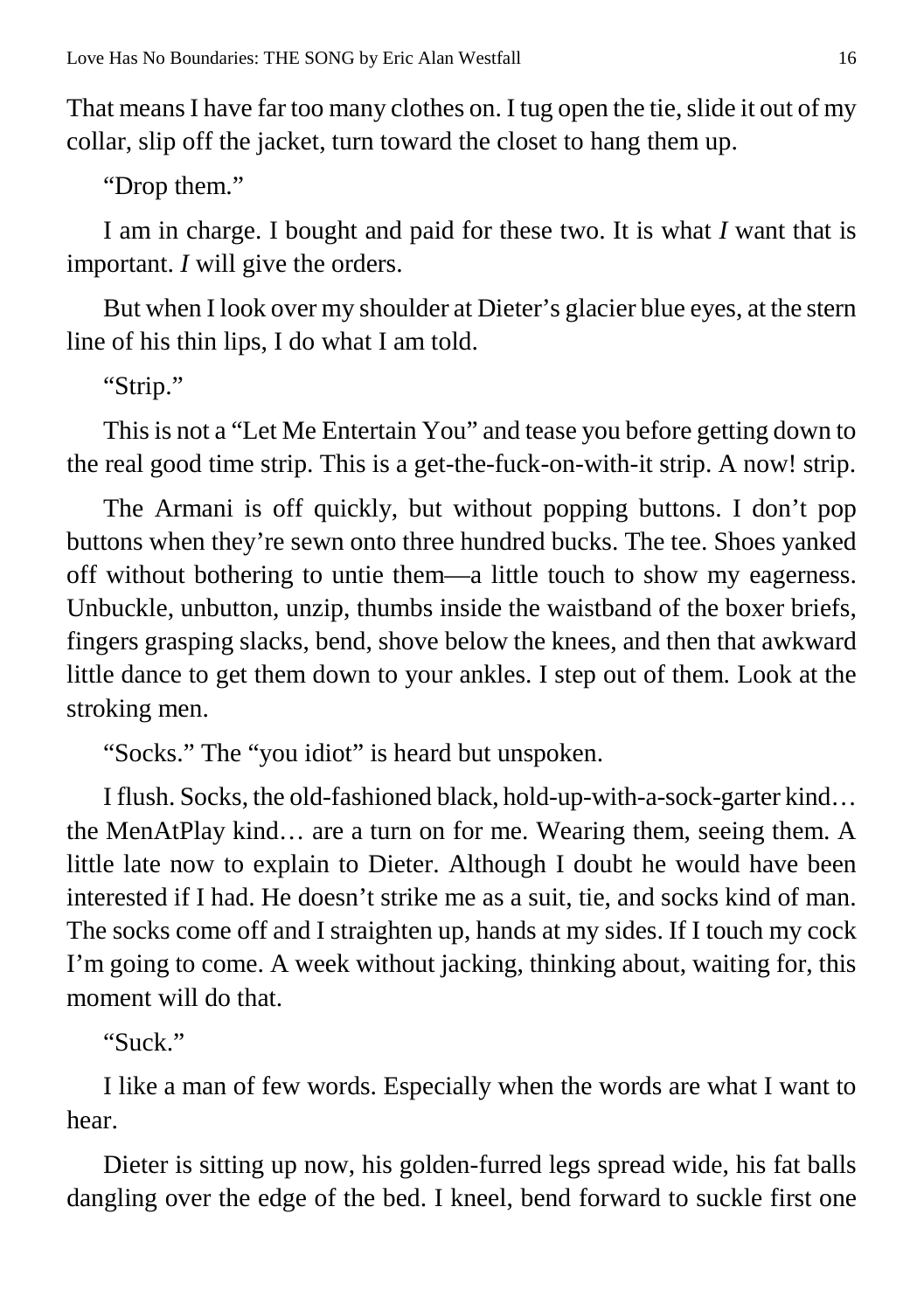ball, then the other, my hands on his thighs, my thumbs caressing. I run my tongue up his length, lapping at his knob, licking the precome, and then his hairy thumb pushes his dick down, and his hand pushes my head down, and the twain finally meet.

I used to have a gag reflex. Henri in Paris, Roy in Amarillo, Leon in San Francisco cured me of that. I take him all the way down to his belly, to the thick, gold-tinged-with-flame pubes, sniff the scent of just a little man-musk, pull up and almost off, working his slit as if I'm trying to fuck it with my tongue. Then down again. And up. And down. Working his cock as Horst drops to one knee beside me, jacking himself, his left hand caressing my smooth ass, as I lift myself up, spread my knees a little for balance. His thumb finds, lightly pushes on my hole. I push back to let him know fucking, finger or otherwise, is fine with me.

Are they going to take me this way? On all fours on the floor, Horst pounding my ass, Dieter fucking my face?

"Up."

Apparently not.

Dieter leads the way to the bathroom. Shower on, the water so quickly hot I can see the steam curling up and away. He makes me step into it, get myself wet, while he stands and watches. He turns me around, shoves me against the wall. A soapy finger breaches my ass.

Fuck. I hate soap as lube. It burns. But it's not as if Dieter is giving me a choice. Two fingers, middle on top of first to get in, then spreading, scissoring as he fucks. Three. The triangle first, then side by side inside, twisting, turning, stretching me.

Horst turns off the water. Dieter gets into the tub, turns me again so I am facing the mirror. I don't need to be told to bend forward. He leans against the wall, getting his dick at just the right height.

"Fuck yourself on me."

I reach behind. He is hard, leaking, but mostly dry. I take the risk of anger, and pick up the shower gel the hotel has so graciously provided. I twist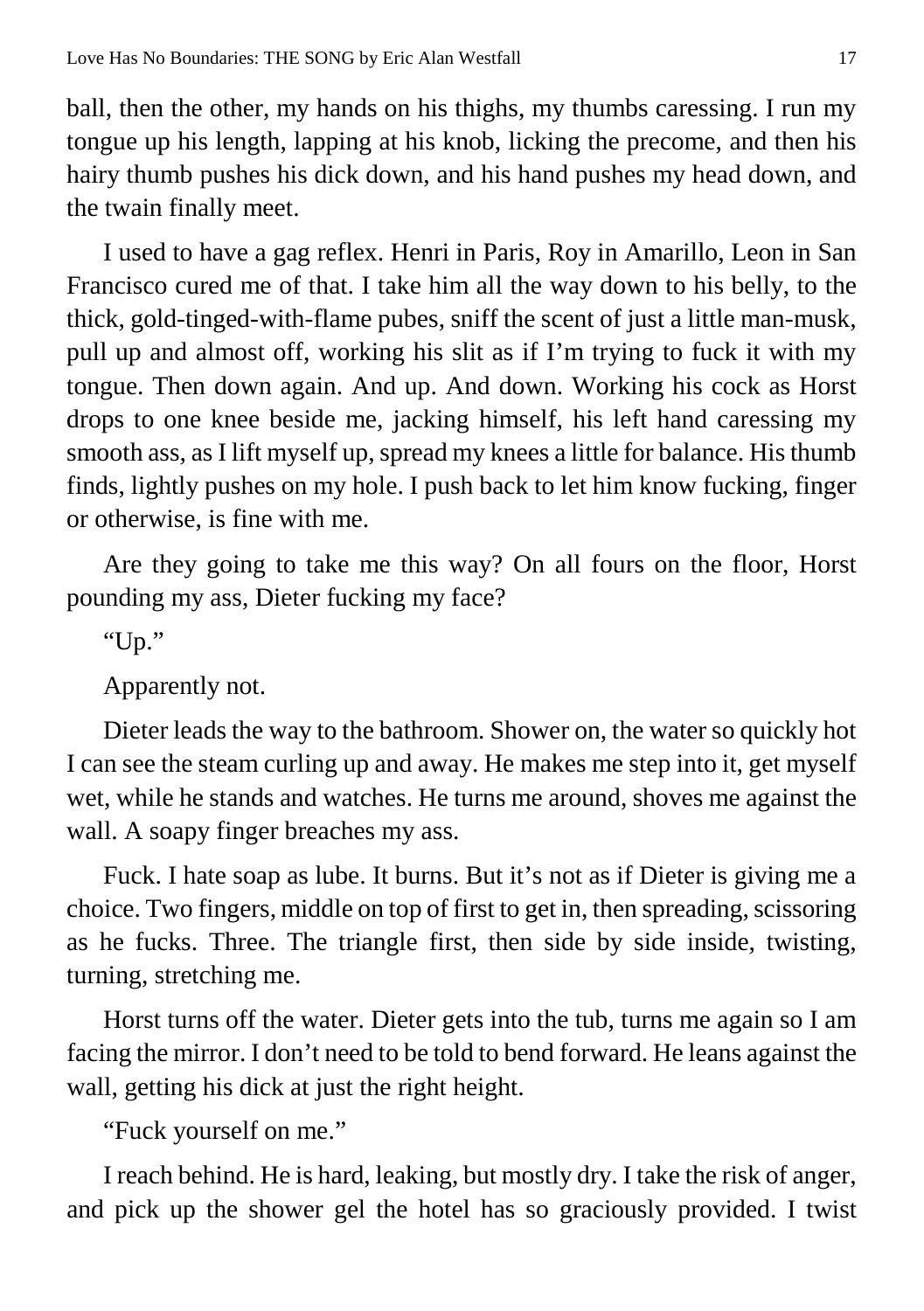awkwardly, squeeze the bottle, work it on until he's slick. I'd rather not use it on my hole, but I know he won't buy the delay for "let me just get some really good lube out of my shaving kit, hmmm?"

Both of us lubed, I twist back again, watching my right arm stretch behind my back to grab his cock and hold it as I push my ass back, relying on my leg muscles and the precarious balance of my left hand on the tub's edge. I gasp as the wide knob pushes in and my ass clamps down on the top of the shaft. A moment, that's all I need, just a moment to get used to it, to relax just a little, but a sharp slap on my right butt cheek lets me know I'm stalling and he's not going to allow it.

I push back. Hard. Breach the second barrier as the pain slices up inside me. I can see the combination of agony and ecstasy on my face as he orders me to open my eyes and keep them open and watch as I fuck myself on him. And yes, I steal book titles during sex.

Bastard makes me do all the work, not caring how awkward the position is for me, the muscle strain for a not-strong-to-begin-with thirty-six-year-old. But if I want it, I have to do it. And I do. Overriding the pain, I pull my hips forward so he's still inside but just barely and then slam back down. I hope the fucker's balls hurt as they bang into mine.

I fuck myself harder, watching the sweat grow at my hairline, the way my face grimaces with lust, with an impending come, with something I don't want to recognize and so ignore, as the speed increases. I can see Horst out of the corner of my eye. Watching us. Jacking. Twisting his nipples one after the other.

Dieter starts muttering brutal obscenities in harsh German, knowing I will understand. He brings me closer and closer, until I scream "Fuck!" inside my head. And then I remember there are no Brethren to hear and report me, no Father, Grandfather, brothers to censor and censure me, I scream "Fuck me!" long and loud and come in large spurts that slime the curve of the tub, arc out and land on the bath mat. The hard clamping of my ass as I come brings Dieter off inside me. Horst's seed lands in his hand.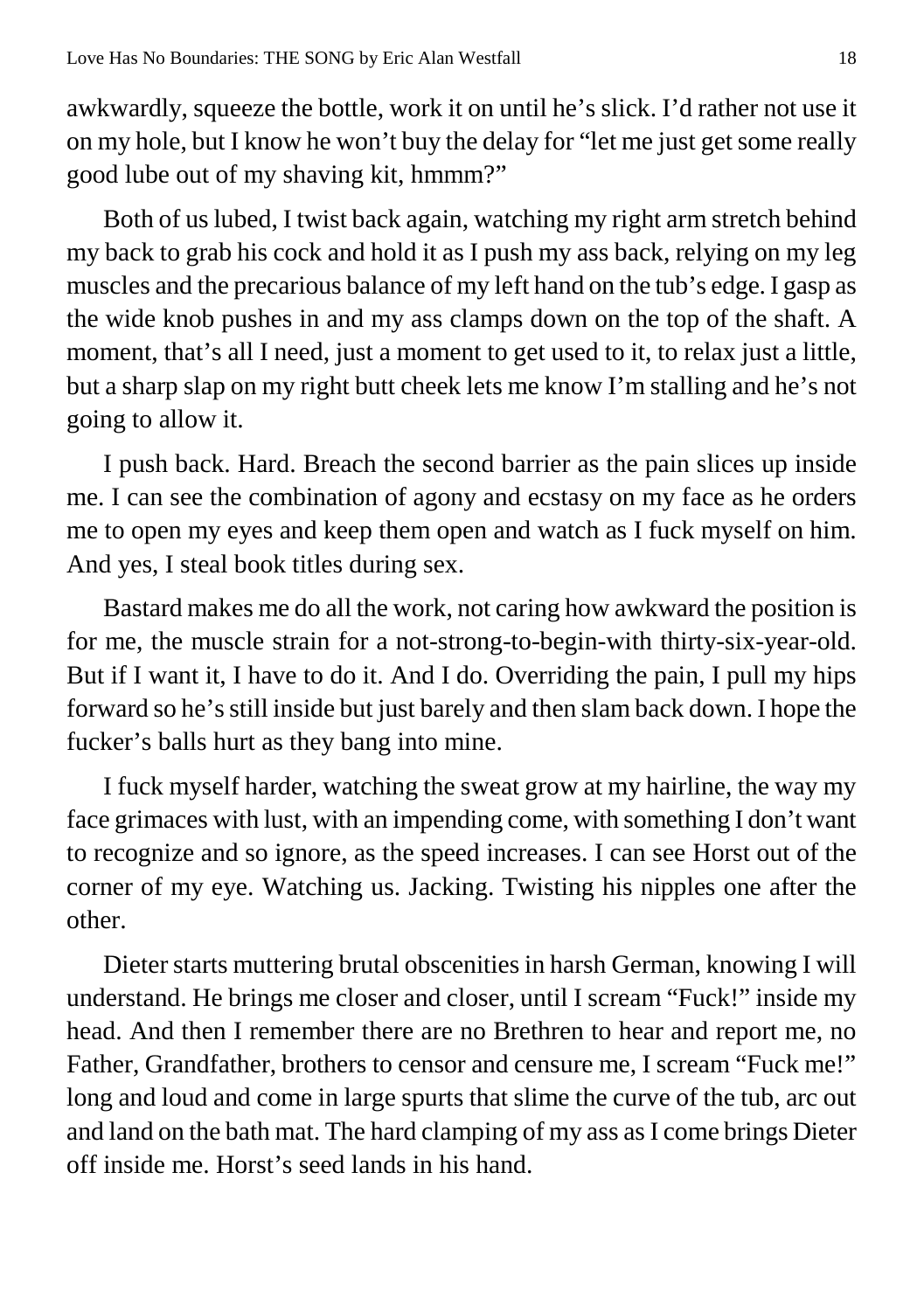I see Horst start to lick his hand as I stop, panting. Both hands on the edge for balance now. I work through the not quite so painful process of getting his cock out. I want to collapse but he won't let me. I'm ordered to clean him. Screw it. Horst can take care of himself. I pull the curtain, turn the shower on. Wash us carefully. Ignore the pain inside me, from the depth, from the roughness, from the fucking soap.

I open the curtain, put one foot on the mat to stretch for one of the extra large, extra luxurious towels the Hyatt provides when you're spending as much money as I am. My sole naturally lands in my cooling come. A muttered, "Well, shit," leads to a snicker from Dieter. I wipe my foot on a spared spot on the mat. Step back in and dry us as carefully as I washed us.

We step out. I'm holding onto Dieter with my left hand, the towel dragging on the floor from my right.

And then I stand and stare, just stare, at what I see in a mirror that is stubbornly too unfogged to hide me. Six two. One eighty. A round face. A widow's peak receding hairline above a round face, the former a family trait that looks far better on the charismatic, the latter a sharp contrast to the chiseled good looks I alone did not inherit. Dark brown hair more than a few flecks of grey. Brown eyes that are unfortunately not so near-sighted that I can't see us all clearly. Clean-shaven. A nose that shows it was once broken. At fourteen. Father did not think the nose itself was sufficient punishment for being so stupidly inattentive that I tripped over my own feet and went head first into the wall of the boys' bathroom. Ten whacks with his favorite thick belt were appropriate. It would have been five had I been able to provide a reasonable explanation. I couldn't exactly bare my soul and explain I'd been distracted by the bulge in Mr. Jackson's slacks when he came in to yell at us for taking too long and to get out and back to class.

I blink, refocus my attention on my inventory.

An ordinary amount of hair under my arms, nothing to attract a man with a pits fetish. A bit of hair circling wide nipples that are, I discovered long ago, directly wired to my dick and balls. A slight treasure trail from belly button into the same dark brown pubes. Also with more than a few flecks of grey.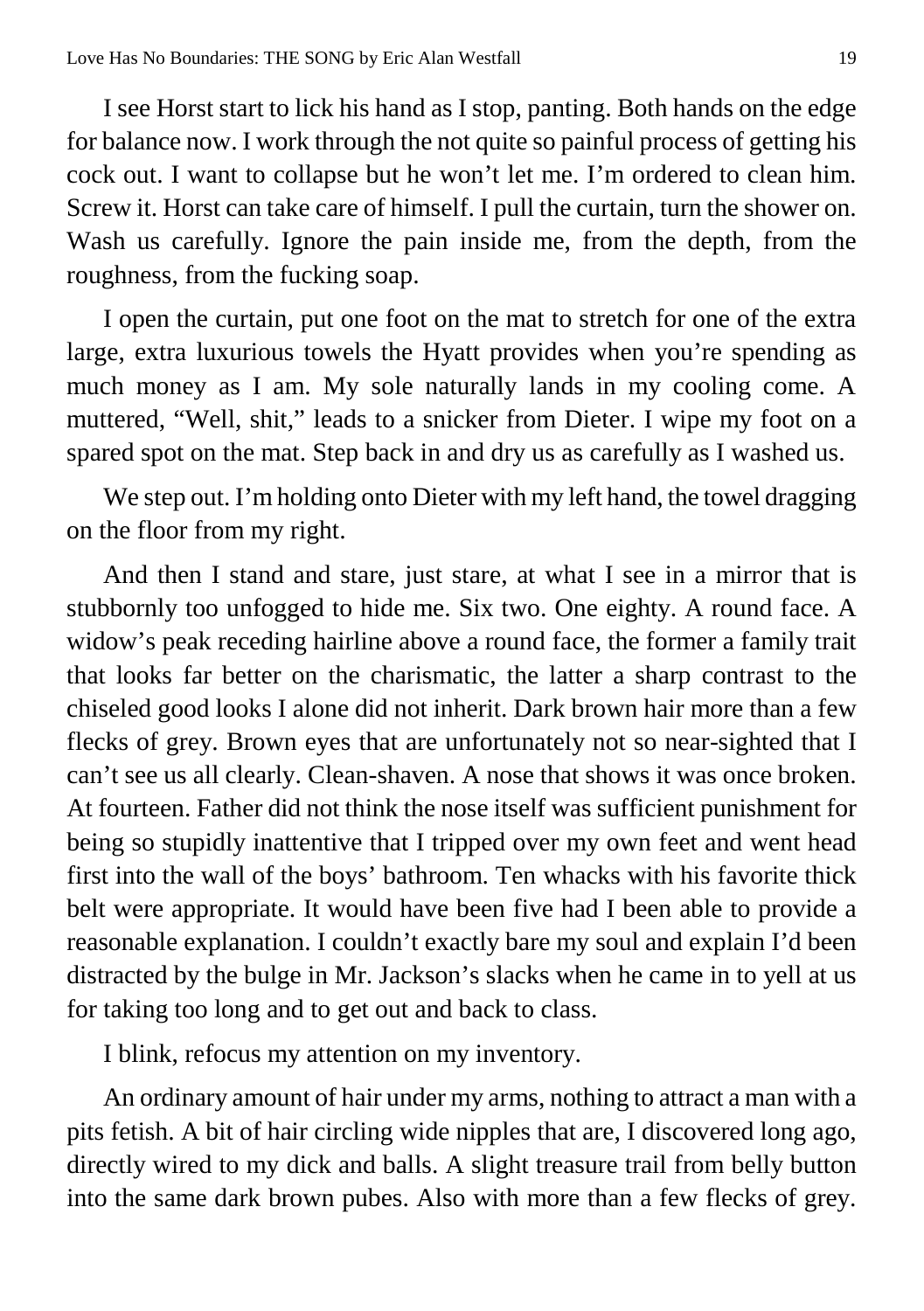Damn it. A slight belly, the definite beginning of handles, both of which will go away as soon as I start exercising again. Although with no one to impress… I watch myself shrug.

Item, two balls, indifferent size; item, one cock, the same. Hairy legs, narrow feet with hair curling on the toes, just as it does on the back of my hands. Thank God (though only silently) that the hairy palms thing is a myth.

I look down at Dieter, over at Horst, up to eye myself as the letdown begins. As it always does when the first round of sex is over. As it did with Henri, Roy, Leon. With the others I'd bought on other trips.

I look at Dieter in my hand again, and then step forward and set the dildo on the counter. Flat, not standing on the suction cup.

Every time before, I have sworn that it would not happen again. But it always has.

This time is different. This time I do not swear. I know only too well that Dieter and Horst will use me as often as possible in my week here, though they will be safely locked away when I am out of the room. Perhaps they will use me at the same time, one in each of my holes. Perhaps one right after the other. A silicon mini-gang bang if I can work up two climaxes that quickly.

I have a rich fantasy life about the men I have sex with. Another God-given gift to offset the lack of reality.

At least no Brethren are here to hear and report my language offenses, to see and report the sexual offenses that would destroy me.

I have gotten good at hiding. Very good. Two point four decades of hiding from the day I first knew to now. And an infinity of hiding stretches out before me.

It is far too late. Nothing is going to change.

Too bad what Tony had, however brief it might have been, will never happen to me. No air humming, nothing coming. I know. Oh how I know there's nothing just out of my reach, somewhere else, on a beach. There's nothing tonight.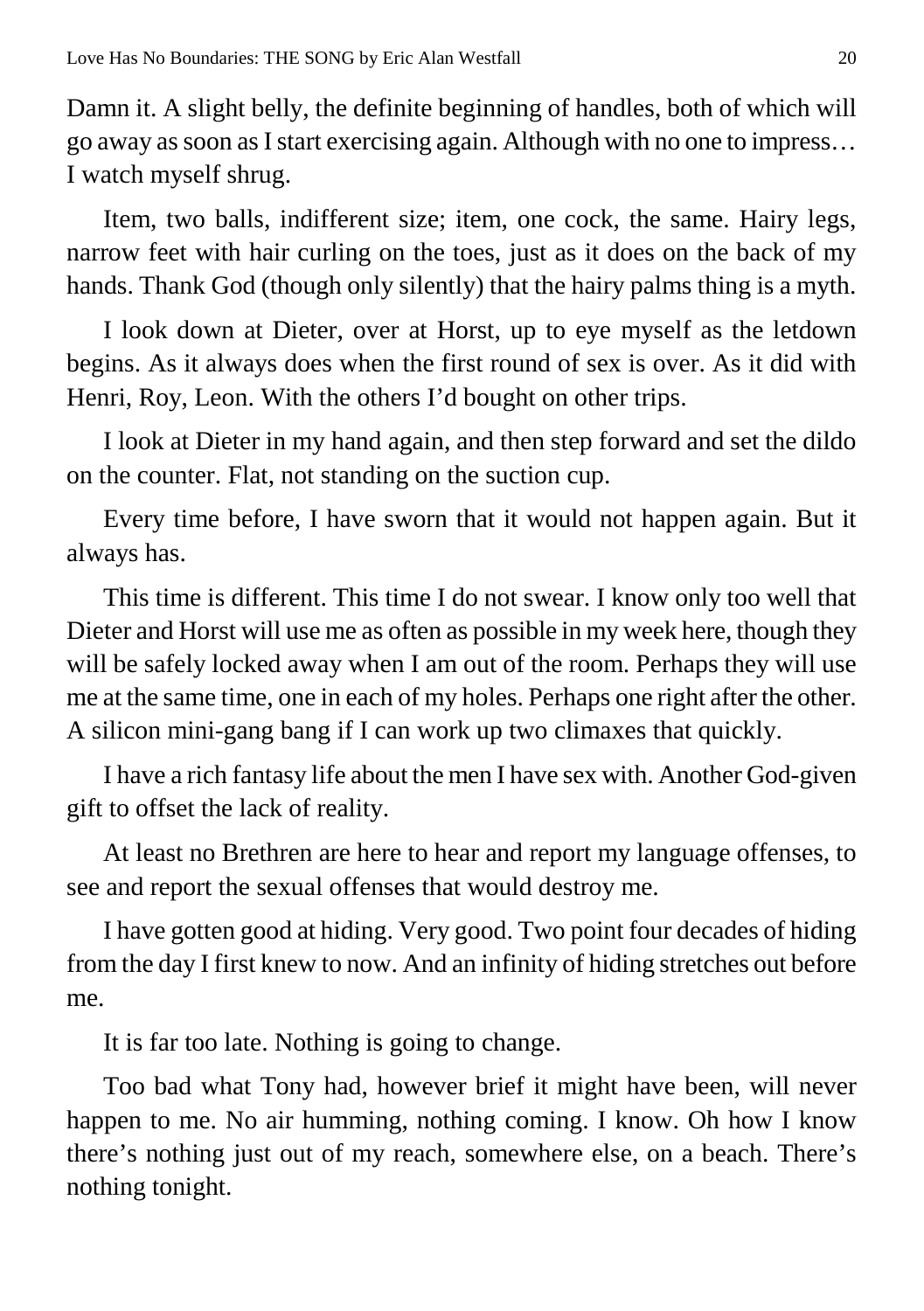Nothing ever.

I am so fucked.

Which is, of course, the fucking point. I haven't been. Ever.

Except for the likes of Dieter and the others. But afterwards I abandon them, in hotel dumpsters, trash bins in airport toilets before boarding, other places. I've often wondered if any of them were found. Cleaned up. Adopted into a good home where they would be appreciated, used lovingly and well and often.

I pad naked into the room. Pick up the guest packet the bellman put on the desk. Open it. The usual glossy bravura about what I could do, would find, might appreciate without ever having to step outside into springtime in Berlin. I repress the urge to hum that song from *The Producers*. Even carefully hidden queers can enjoy musicals, provided they do so in the closet.

Okay. Club Olympus on the roof. I'll start my workout regimen. Soon.

An envelope slips out of the folder. I pick it up. My name is hand-written on the front in beautiful calligraphy. Inside is an invitation. The Deutsches Historisches Museum is having a fund-raising gala in the main ballroom. A silent auction (no hot young men, unfortunately) with the results announced at midnight. An open bar, as well it should be when the tickets cost five hundred euros apiece. I am, however, to be a guest of the hotel if I wish to attend. Black tie is preferred but not required.

The Priestley men automatically carry black tie attire with them. Perhaps I'll go. Getting drunk in my room will cost me; playing dress up for free booze is a much preferable alternative.

\*\*\*\*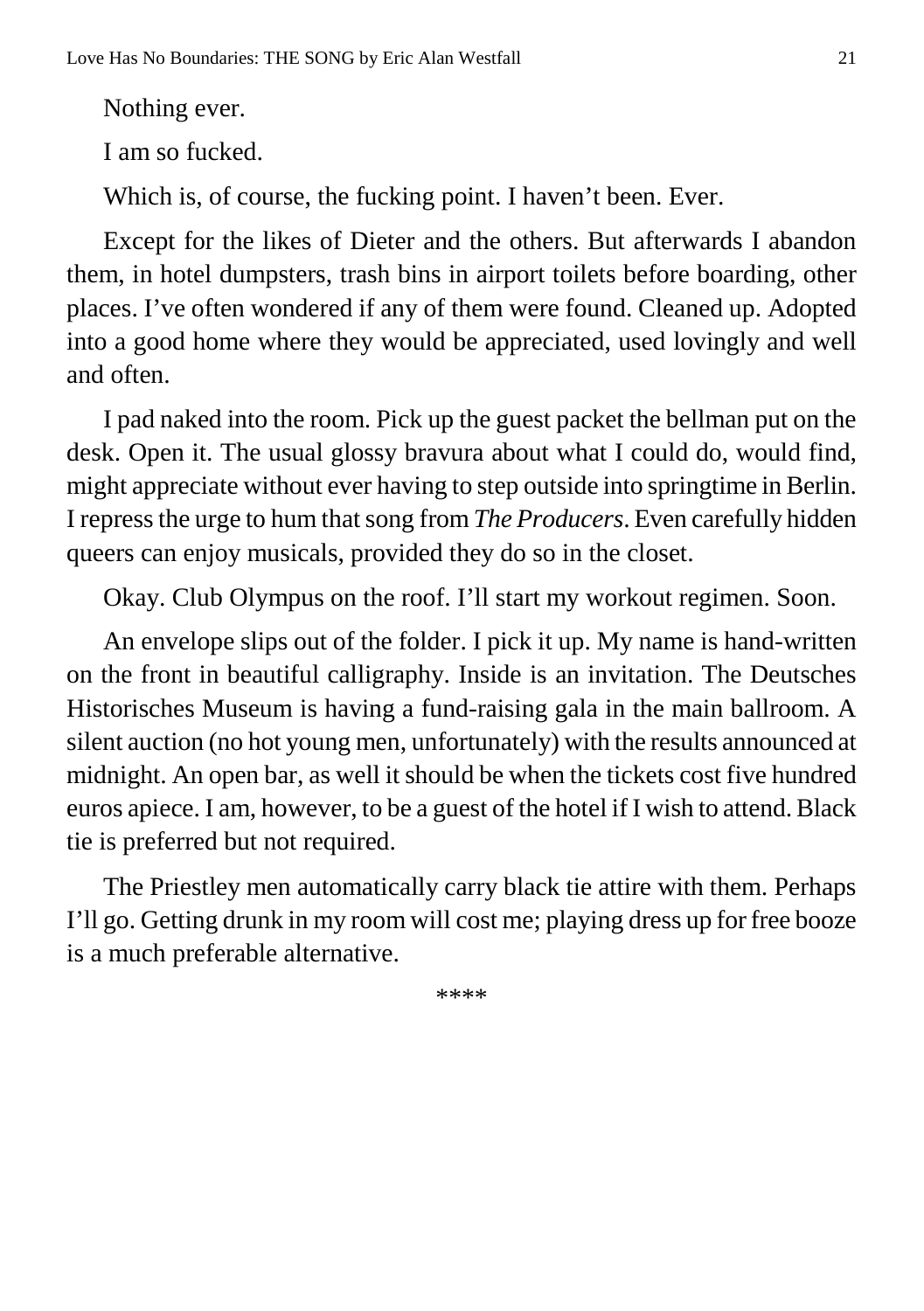#### *Then—Saturday evening*

#### **JEAN-LUC**

<span id="page-21-0"></span>My head itches.

Well, fuck. Or since I am once again French, and currently a Parisian, perhaps I should think "*Bien, merde*."

But I have become so accustomed to thinking in English over the years, and then translating the words into my other languages before they hit the air, that perhaps it should be a combination thought. *Well, fuck! et bien, merde!*

The witches had their pricking thumbs to warn of incoming wickedness. Others have hair on the nape of the neck stand up, or along the arms, or just a hollowness in the gut, a certainty of ... something... imminent.

I can't even be like Tony and just have the feeling, *believe* the feeling, that I have a miracle *due*, that it's out there, only just out of reach, somewhere near, coming here, maybe tonight.

Instead, my head itches.

It has served me well, that itching. In the wars. In my work. In simple survival. And long ago, but far too late, I learned not to give in, not to scratch, no matter if it feels as though my scalp has been rubbed with a thousand poison ivy leaves, with no Calamine lotion or other soothing liquid or paste at hand. Poor Franco learned my tell, relied on it, believed that if I was not scratching nothing was headed toward us, he was safe, we were safe. And one night after I had sworn to myself I would not scratch, would remain dignified but alert to whatever was inbound, one night after I had sworn an oath that I did not share, Franco darted ahead of me, all eagerness to get home. My enemies sprang the trap on him instead of me and he died for my sin.

No one since has relied on that signal but me.

It began when our Air France jet touched down at Tegel, at an amazingly on-time 11:50 this morning. I thought at first something would happen at the airport, but realized the itching was far too mild.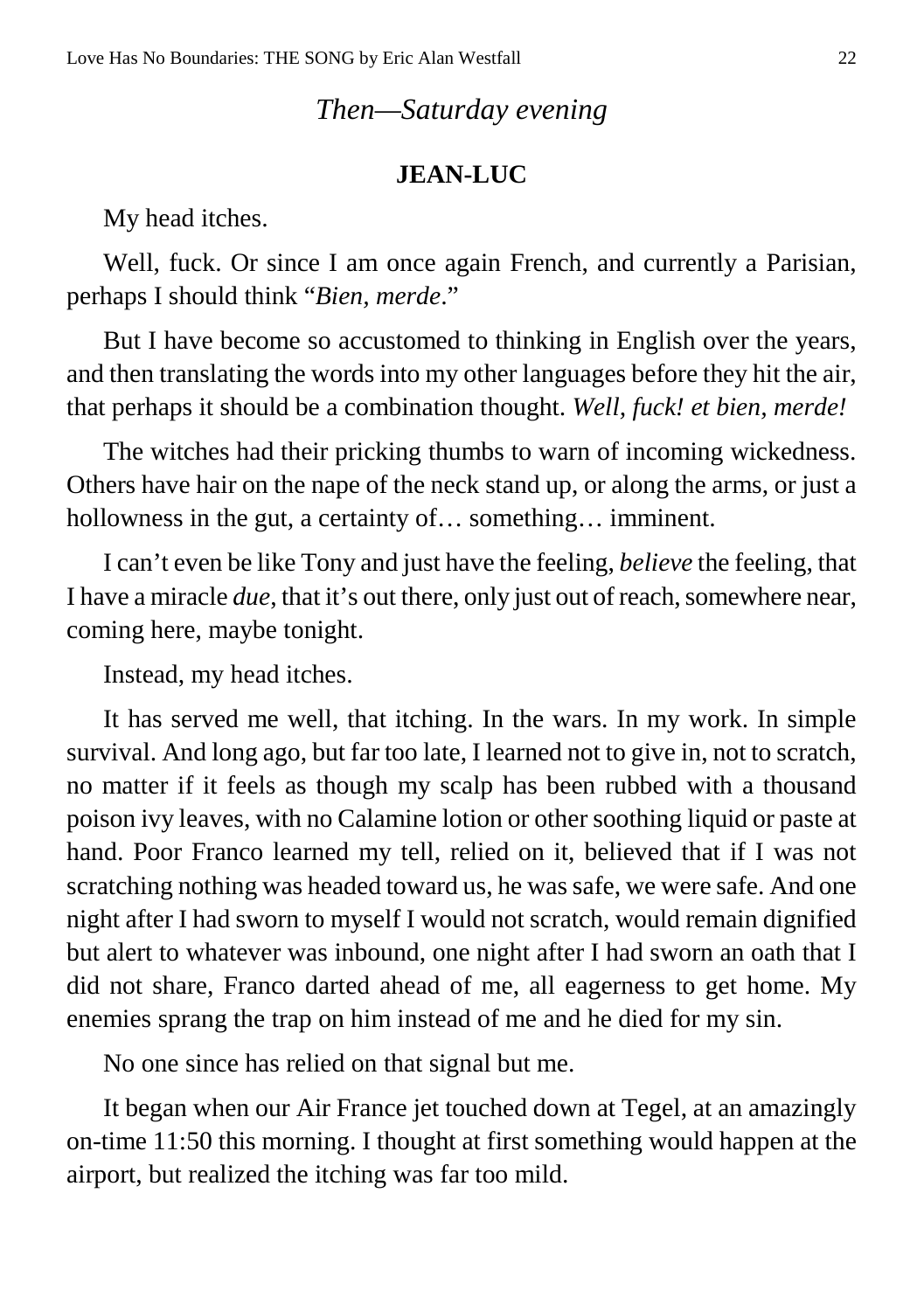It has merely gotten progressively worse through the day. If it did not quite go away entirely as I fucked Philippe into the mattress in our room, requiring us to shower again, to another mutual satisfaction, at least it was not distracting me.

As it is now.

Ah, well, at least Philippe does not suspect.

Or perhaps he does. My warrior, my wounded warrior, notices more than he lets on.

The lobby is nearly full. Some church or other is having a conference here; there is a business group having a convention, and the museum is having a fund-raiser tonight. Dr. Jouvert gave me his ticket when he decided to stay in Paris and work, preparing to be prepared for our next mission. I wonder if somewhere in this loud, glittering mob with its Babel of tongues—would Miss Heyer call this a sad crush?—is the something, the someone that is headed my way. I refuse to search.

The refusal lasts perhaps fifteen seconds. I am at least subtle in examining my environment.

Philippe looks good in the Boss tuxedo I insisted on buying for him once I was certain the vacation was possible. He didn't want it, didn't want me to spend money that would only go to waste, since we will part soon. The little Swiss gnomes who keep a good part of my money secure know I have more than enough to buy a thousand of these tuxedos and not feel a pinch, and money on a tuxedo that molds itself to a man as ruggedly handsome as my Philippe cannot possibly be wasted, even if, as is likely, he will only wear it this one time.

We click our glasses, sip. Smile just a little. You would have to be incredibly stupid not to see us and understand we are together, not merely standing side by side. And while he is still mine, I do not care who knows. His brothers in the Brigade des Forces Spéciales Terre knew and did not care what made his cock happy, so long as he could kill and kill efficiently, when needed. Médecins Sans Frontières, my current employer, has as little care, so long as my medical skills, and they are many, save lives and limbs whenever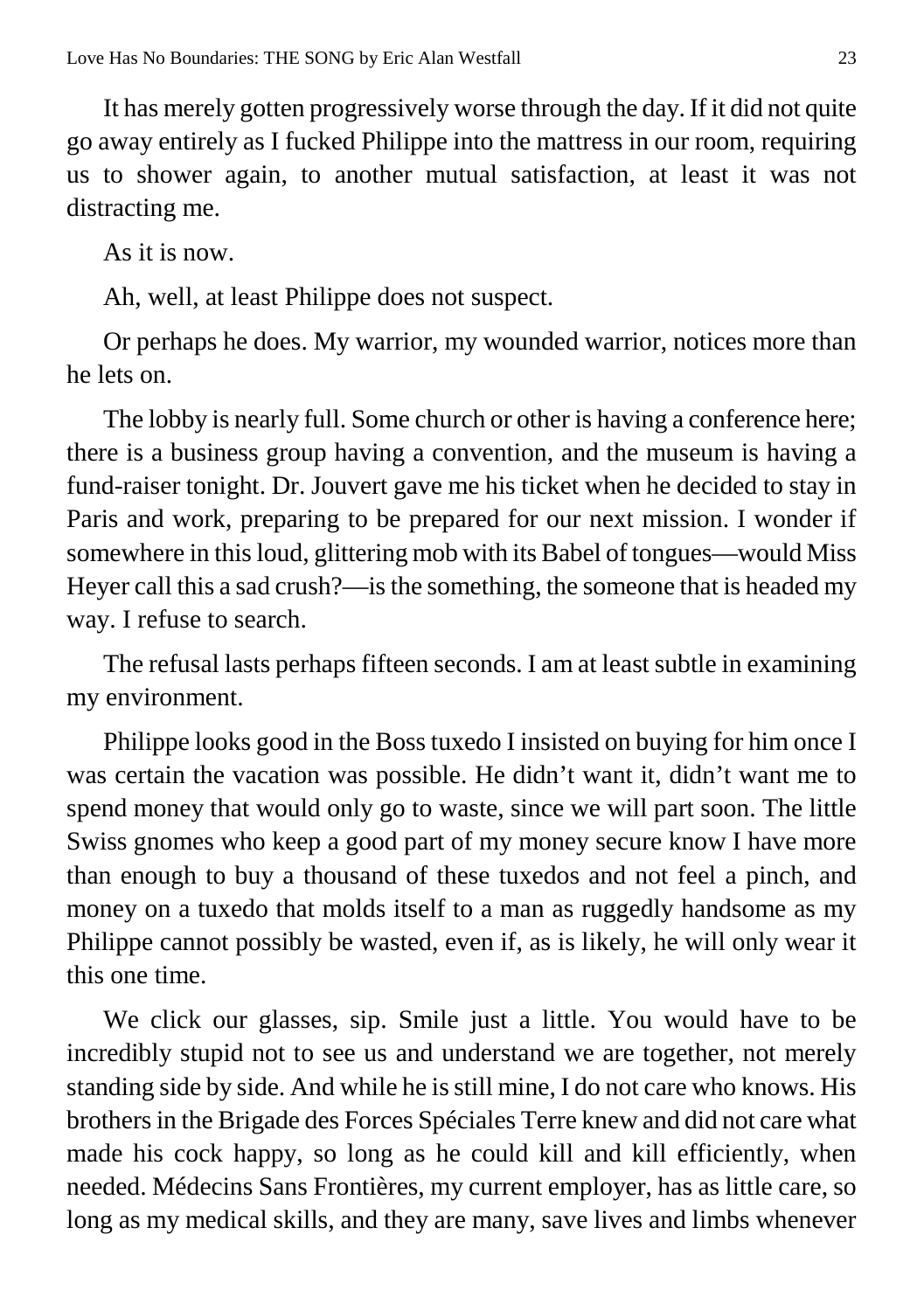possible, regardless of the conditions which surround us. Actually, I believe that if Dr. Jouvert saw a horse fucking me the night before we were scheduled to fly out, he would merely inquire whether I would be able to sit comfortably on the plane or would I need a special seat.

I save a great many lives, so he has reason not to care about how my cock is entertained.

Jouvert is unaware, I believe, that at times I ease certain ones into death when they do not wish to be brought back from the brink, when their voices or their souls beg, "Let me go." And then there are the others. I do not wish to bring trouble to him, to MSF, as I do what needs to be done, what must be done. Would he balance the scales and look the other way, if he *knew*, not merely suspected? I will not put him in that position and so I exercise the caution that has been a part of me for all these years.

For a moment my thoughts distract me from the urge to vigorously scrub my fingernails, or perhaps a floor brush with stiff bristles, over every inch of my scalp. This has not happened in a long time. And the times before that were this intense always involved imminent danger, which I at least understood, since I was in a war zone, or heading to one, or doing something for my then government (I am serially patriotic) that would or might put my life at risk. Though it is very hard to kill me. Very.

Business wars, social wars, sports wars, the wars of every-day life swirl around us, around the hotel, the city. Nothing out of the ordinary. Nothing that hints of personal danger. And given the guest lists at the events tonight, the various law enforcement and security bureaus, departments, and agencies overt and covert, are not going to permit a terrorist attack on the hotel.

Damn. I am not used to uncertainty.

Philippe leans into me a little, just a quick brush of his arm. Not so very long ago that affection would have been impossible. We sip again. My eyes are restless, though with long practice, my searching is not obvious.

Very well, more obvious than I had believed, as Philippe whispers in my ear, "Moving on already?"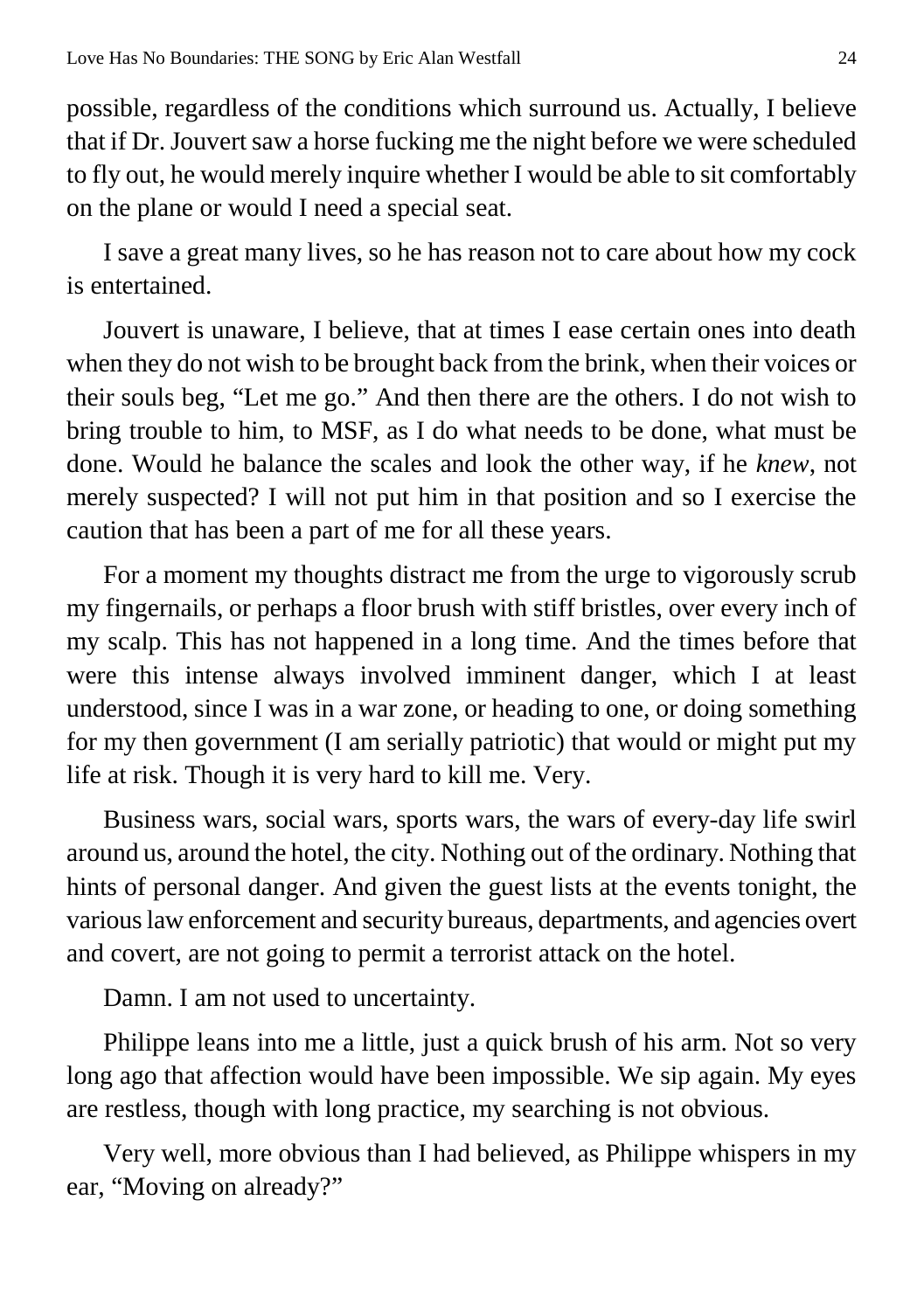A flare of annoyance goes up and off in my mental sky as I look up at him. Part of it is the looking up. I am forever fixed at precisely five feet eight and three-quarter inches, naked and barefoot, which is, of course, the best way to be for measuring anything. Philippe is six four.

The annoyance vanishes as I realize he has seen something. Something the security teams—men and women who are so very visible to Philippe and me, and invisible to everyone else, well, except for the soldiers in uniform, carrying the most recent Heckler & Koch assault rifles—should know?

No. He tilts his head just slightly, directing my attention across the room, assuming I will understand, and see what he sees.

I do.

Philippe murmurs in a tone I don't quite understand, "Yon Cassius has a not-quite lean, and well-fucked look, don't you think?"

The "Cassius" on the steps, his tux as well-tailored as ours, is looking out over the room, his face illuminated as if the lighting designer for this little scene had created a special effect that would probably not be noticeable to anyone other than someone standing where we stood, and only there. For just an instant I see a kind of wistfulness, a kind of loneliness, and then it is gone, replaced by the look of a man accustomed to power, poised and in complete control.

He inhales, turns his head, and stops. He looks at me. I cannot possibly know it is me, not *us*, not at this distance, but I am utterly certain.

And the itching stops.

#### **JONATHAN**

This is my day for what-the-fucks.

Even at this distance, the man is impossible to ignore, primarily because of the contrast. Shorter than the man beside him, the Cassius-looking-one poured into that tux. My starer—is that even a word?—is five eight, five nine. Thick, wavy black hair. From here, a wide, black Magic Marker slash of eyebrows in a straight line parallel to that wide mouth with its thin lips. Deep-set eyes.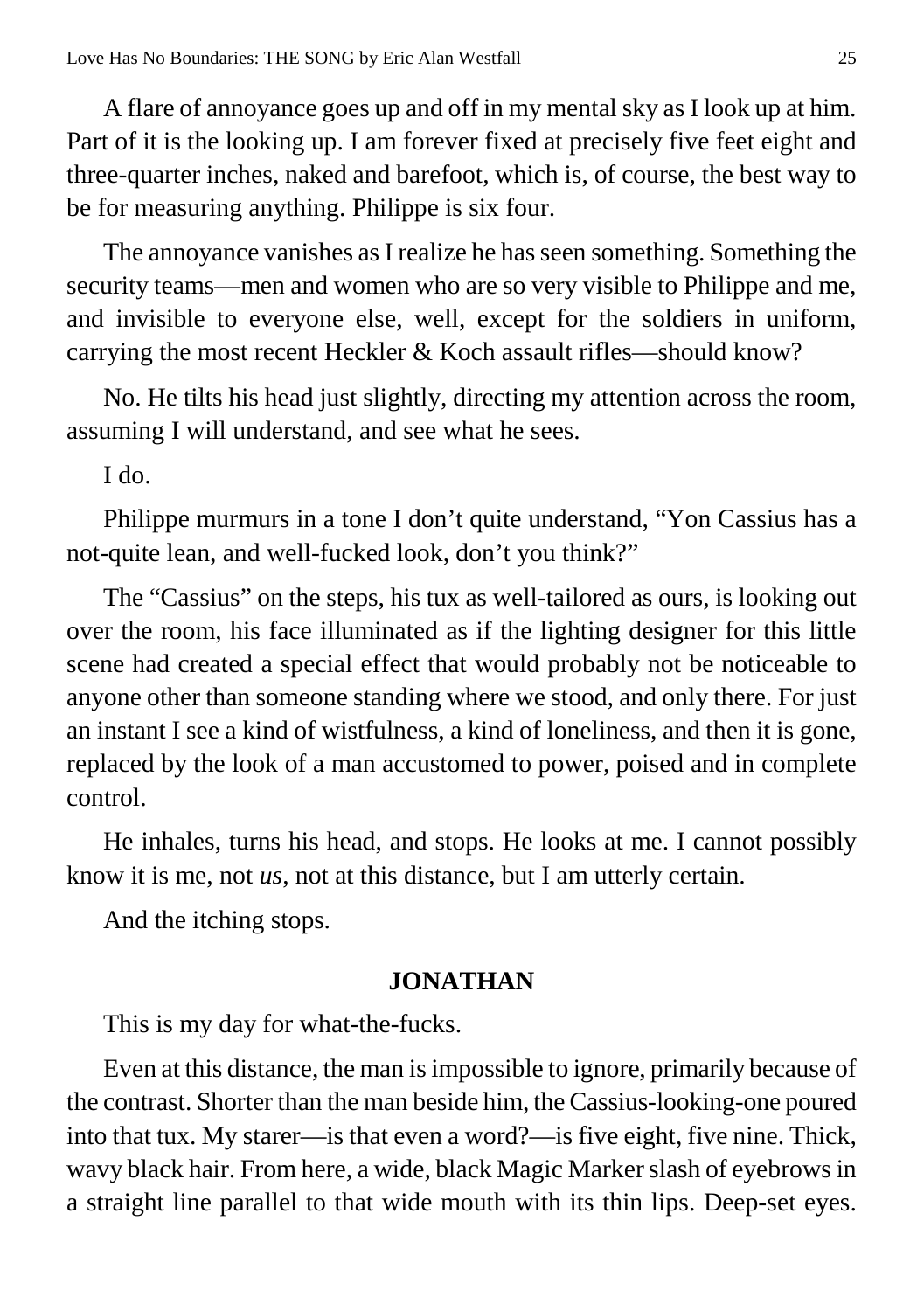With that coloring, are they black? Brown? I cannot tell. Up close I could. But I won't. Get close.

Features hewn from a collection of rocks dug up from nowhere important and crushed together, to make a face a peasant mother was undoubtedly the first to love. The basic rock formation goes well with his broad, broad shoulders, which make him look shorter than he actually is. A big chest. Huge, I think in my best *Pretty Woman* knock-off tone. That chest *has* to be hairy. God would not be so unfair as to provide this new reality-show jackoff fantasy to me, only to give him a smooth chest. If Cassius was poured, someone painted *his* tux on.

The man should be in a field, with leather straps around his naked chest, *pulling* the damned plow himself, not here. He is nothing like the men who fill my fantasies, whose imaginary cocks fill my ass and mouth, or come on my face, chest, belly, back. Nothing I admire or lust after. And still I keep staring, wondering who he is.

He is definitely not one of the inbred aristocrats with which Europe is littered, in business and out. Nevertheless, his presence shouts money. Old money. *Very* old money. With a bullhorn. In a silent cathedral. A Priestley *always* recognizes money. The one gene we all share.

Are they strangers happening to stand together, drinking? No. There is something more. Friends. Lovers, perhaps. Lucky bastards. And with that beside him he's staring at *me*?

Thus my what-the-fuck.

Odd.

A flash must have gone off somewhere near. The light reflects off "my" peasant's eyes.

#### **JEAN-LUC**

Philippe steps in front of me, blocking my view. I'm ready to snarl at him, until he says the magic words.

"*Tes yeux, mon ami.*"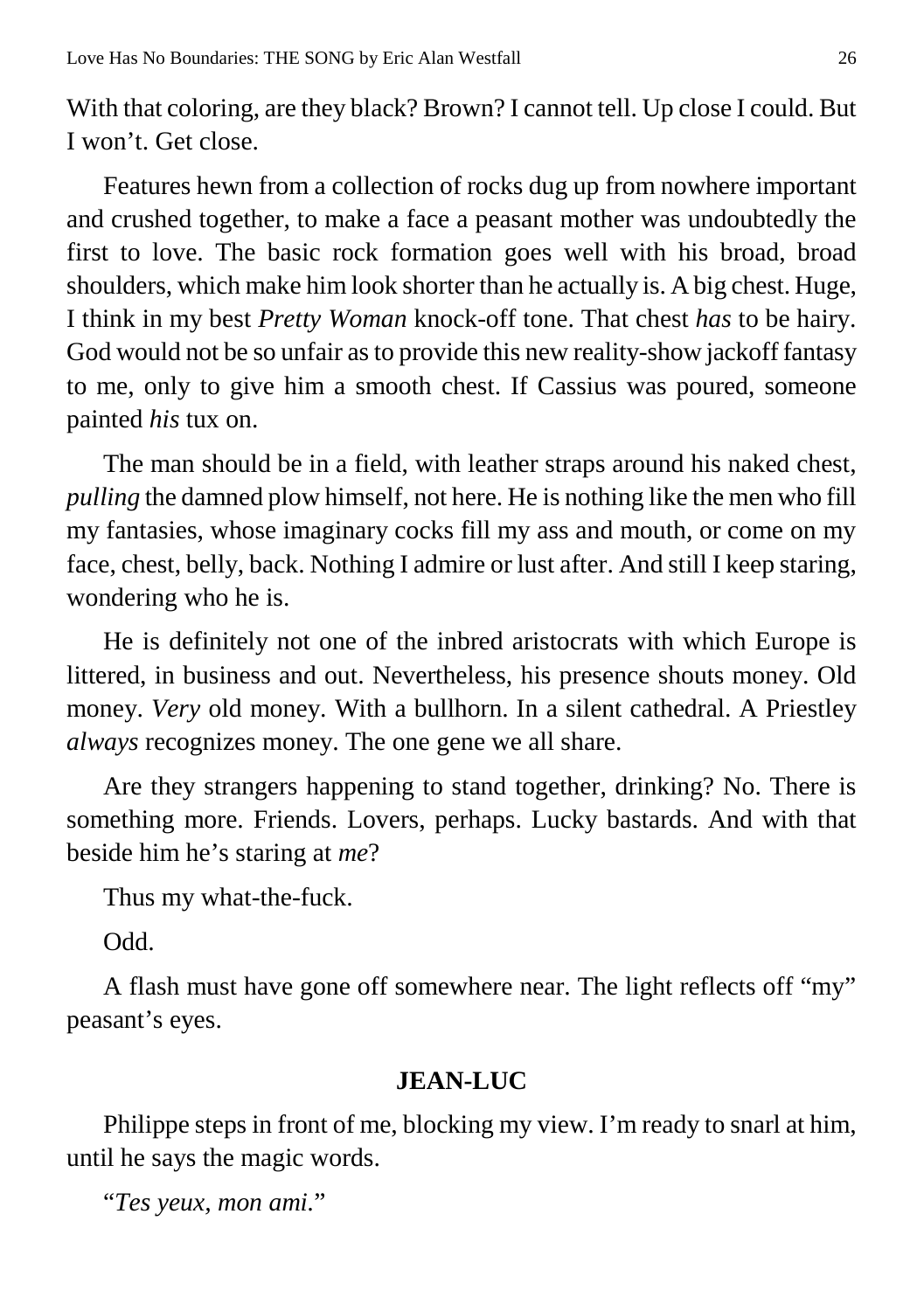I close my eyes for the shortest possible interval, to regain the control I do not ever recall losing before tonight, the control I was not even aware I *was* losing tonight.

I open my eyes, silently express my appreciation. Philippe knows me unusually well. He steps aside.

"My" man is gone.

Well, fuck, *et bien merde*.

And also… what the fuck! My warning signal does a Hradani berserker on me for that?

"Your head doesn't itch any more."

It is a statement, not a question, and I barely manage not to show my shock. I slowly turn to him.

How does this man know me so well? Only six weeks since he'd shown up at my home, exhausted, thin, grey-skinned, shaking. Begging me, the moment I opened the door and confirmed my name, to kill him as I had killed Bernard, his sergeant, in that Syrian hovel, three months earlier. To ease him into death as I had eased Bernard forever away from the agonies the IED had left behind.

I denied and declined, but let him in, in case I changed my mind. And now we are here, and he is tall and strong and clear-eyed. Yet we both know we have so little time left together. This week, a few days more at most. The dam is weakening, and there is no hot young Dutch man to plug the first leak. Or the rest that will quickly follow.

He takes my look when I turn as a question. He shrugs. "Until today, you have never touched your head once you are dressed. Hell, not even after sex when I've managed to thoroughly mess it up. Yet you started the moment we landed. You were getting up, head bent to avoid the bin, and you stopped. Held still, lifted your hand, fingers curled as if to scratch, and then you paused, flattened your hand, stroked your palm over your hair."

He smiles at my deliberately bland expression. Winks. "You've done that off and on throughout the day, and you never seem to be aware you're doing it. Though you are always so aware of your surroundings otherwise."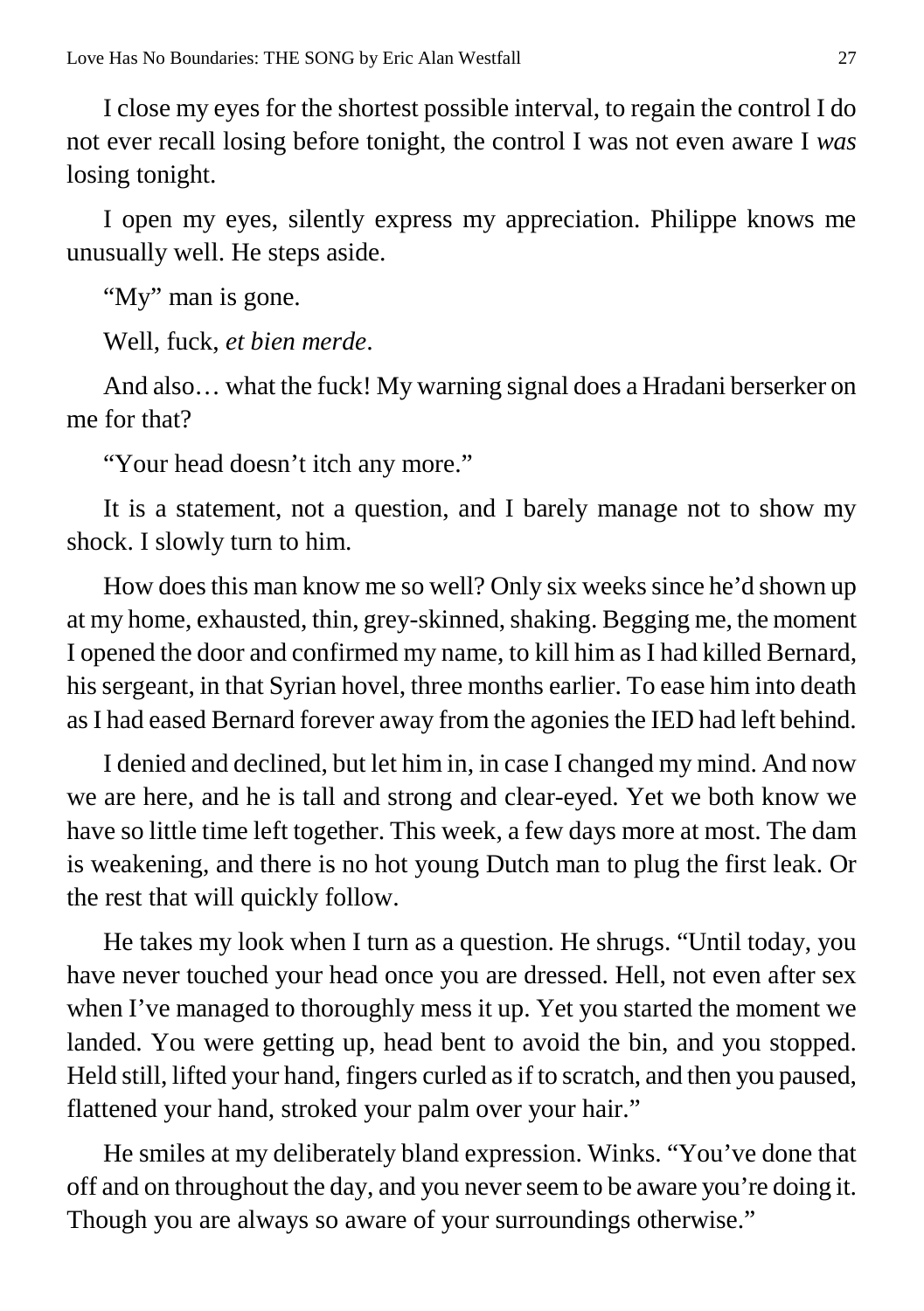Aware? Given my life, it is dangerous *not* to be aware of what is around me, not to be aware of what I am doing at all times.

I shrug as if the matter is no importance, turn to get the bartender's attention, and order us another pair of drinks from my bottle. Philippe shakes his head. Fine. No need to share.

It is an insult to fine whiskey to gulp it down. I insult the last of the Old Pulteney 40 Year Old single malt in my glass. Then hold the glass out for a refill to the brim with the last of my sixteen hundred euros. This time it is a two-gulp insult.

I briefly wish that once, just once, the alcohol would do something more than taste good, bad, indifferent, beyond brilliant. My wish is not granted. It never has been. But I have long since perfected the appearance of being a bit squiffy, as Bertie used to say he was, right before he dropped his drawers and I put it to his royal arse. There is a fine distinction between squiffed and wellsloshed. I have perfected that distinction. I signal for the bill, sign, pull out my money clip, and hand three hundred-euro notes to the bartender. From his expression, I've grossly over tipped for the service of opening a bottle of whisky and pouring a few drinks. But he doesn't offer to refund any of it. Smart man.

"Shall we dance?"

He lifts one eyebrow. Peasants never seem to have the innate ability to do that. Or perhaps aristocratic shits are taught skills like annihilating the hoi and the polloi, the riff and the raff, with an eyebrow. By supercilious cunts in a secret school somewhere, like Luxembourg.

He smirks. "Who leads?"

I do my invisible single eyebrow lifting. "Who the fuck do you think?"

We head to the ballroom.

I'm sure he'll be there.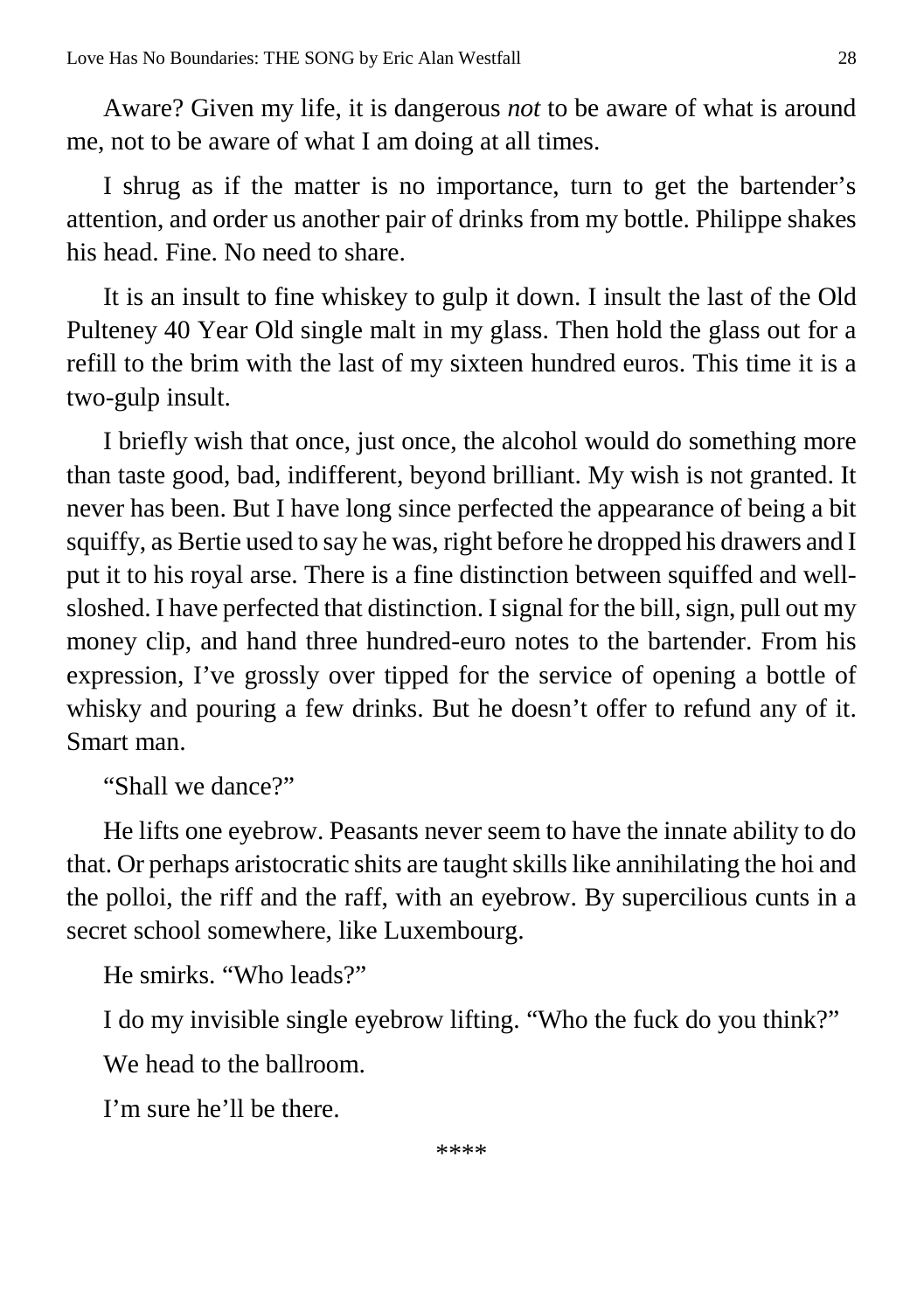#### *Then—Very early Sunday morning*

#### **JEAN-LUC**

<span id="page-28-0"></span>Philippe is asleep. Deeply so. Coming in his mouth, coming in his ass, certainly helped. He loves being used, my warrior, temporarily giving up the visible control and authority he always has to maintain as a captain, even a former captain, in the French special forces. I eased him deeper into sleep before I dressed and left. But I cannot leave him alone too long.

I am hungry. I snacked a little in the ballroom. A little here, a little there. But I need, no, I want something more.

I find it, just off the kitchen, where no one notices what I steal. Not a full meal, of course, but enough to take the edge off the wanting.

Enough to help me deal with the other wanting.

\*\*\*\*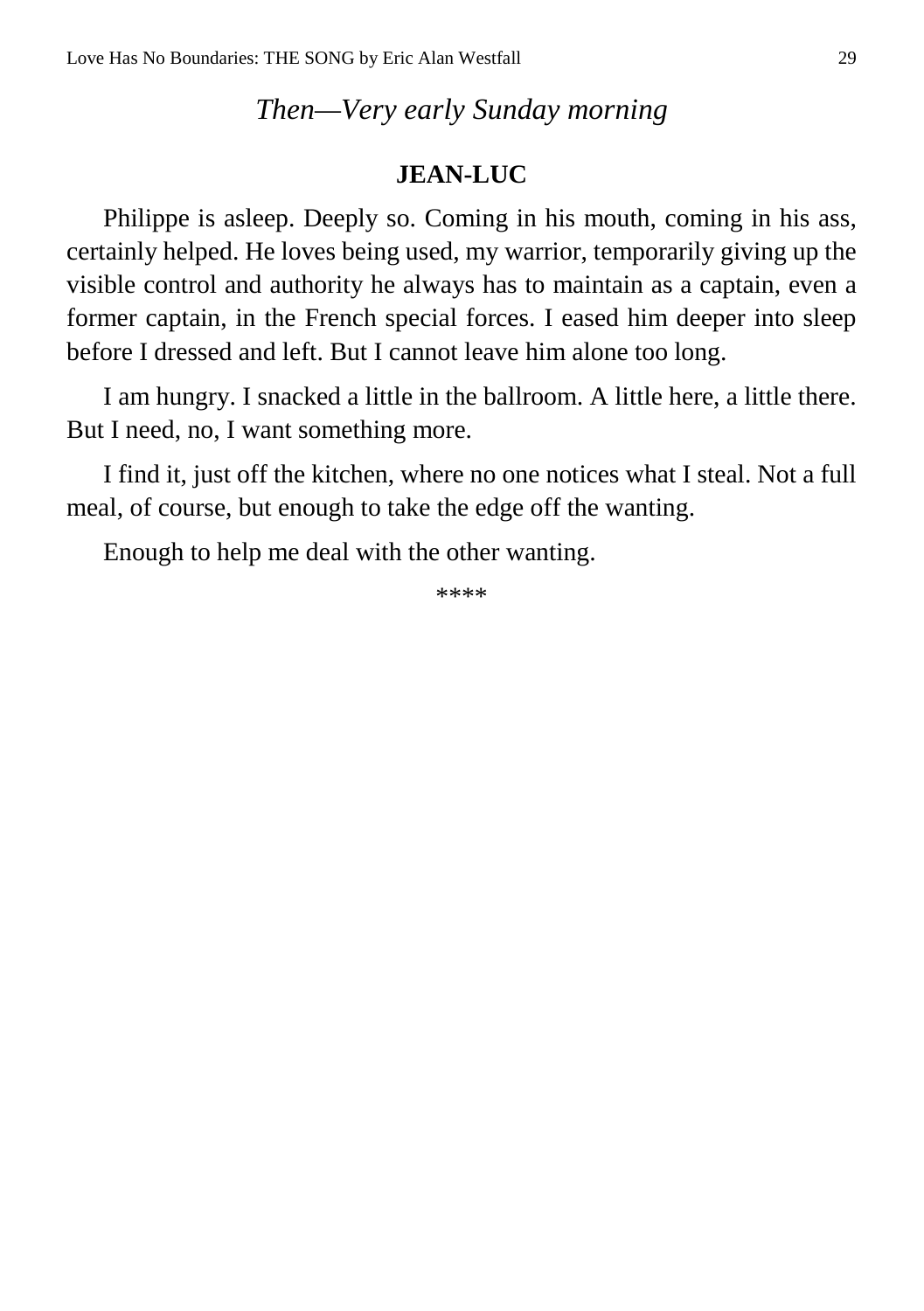#### *Then—Late Sunday morning*

#### **JONATHAN**

<span id="page-29-0"></span>This is bullshit. This is not happening.

We saw each other. That should have been it. I got some jackoff material, he got whatever it was he got or didn't get out of that look. End of story. Life and the Brethren, the peasant and his lean and handsome Cassius, me and my jackoff fantasies, we just go on.

They did go on from the lobby. To the ballroom I was in. I felt something tug at me, turned my head, and there they were. Weaving their way through the crowd towards me. They stopped only a few feet away, the peasant staring across the empty space between us. I have seen Father stare at people in that way. The stare of a greedy collector, a stare that says "Mine!" before he moves in for the kill, adding a new donor, a new member to the roster. But I am not his, won't... can't... ever be, so even though my cock hardens with the additional fantasy of "he wants me", "he came looking for me", I deny myself the pleasure of checking his groin to see what I can see.

Peripherally, I see Cassius watching the two of us, a subtle Ping-Pong serve and return of glances, a slight smile on his lips over whatever it is that he sees in the ping and the pong.

The song that had been playing ends. In the silence the peasant says, without looking at Cassius, "Shall we dance?"

The man, who should be in one of the camouflage uniforms with the large weapons scattered around the edges of the room, replies with a mocking, *"Pourquoi, je pensais que vous ne demanderiez jamais. Mais attendez, vous avez déjà fait. Dans le hall d'entrée. Et je l'ai déjà dit oui. Faire en sorte que d'une chose sûre?"*

In my mind, I translate it into a sarcastic Southern drawl. "Why, ah thought you'd nevah ask. Oh, wait. Y'already did. In the lobby. And ah said 'yes.' Makin' sure of a sure thing?"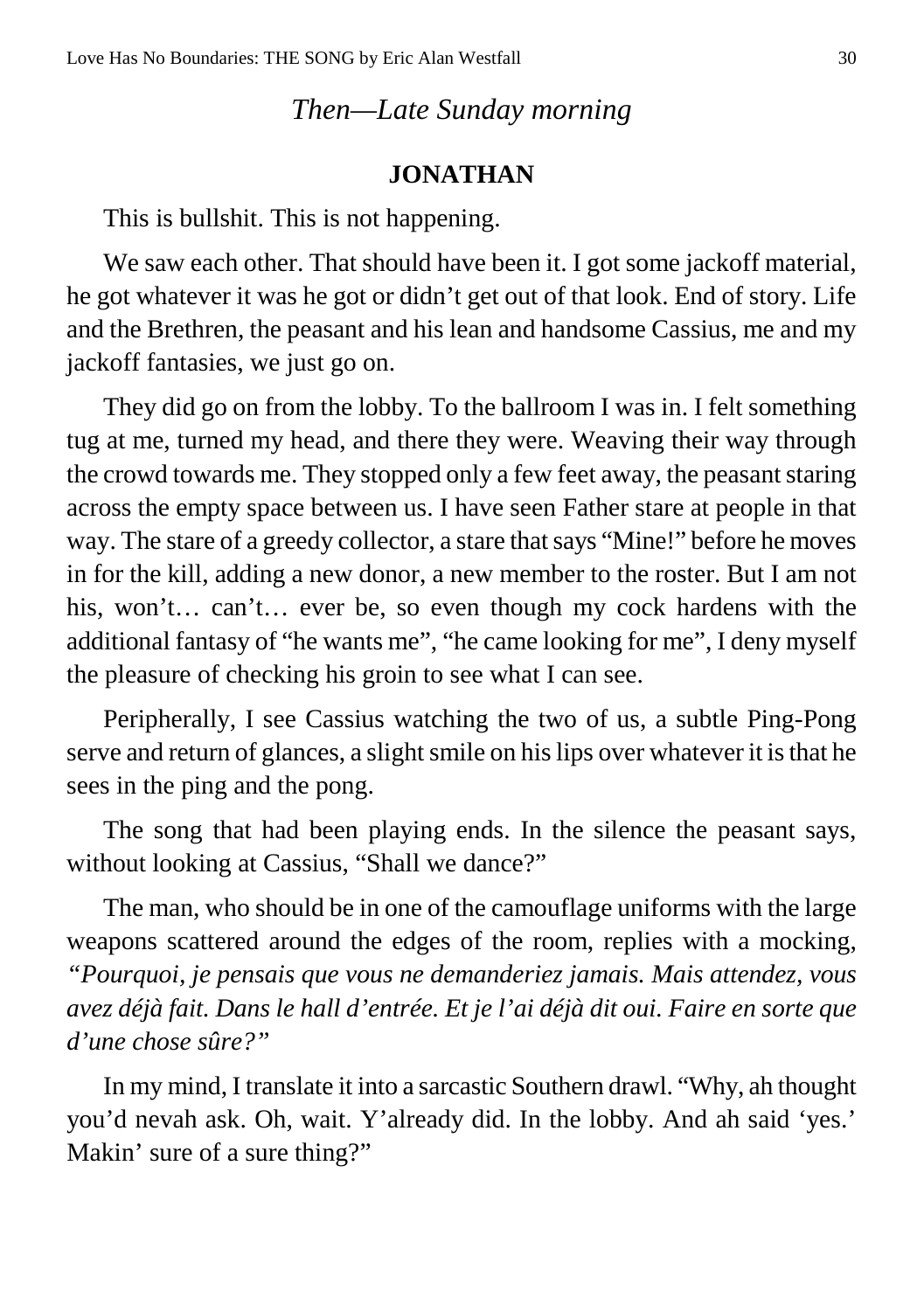The peasant growls like… well, just like you'd expect a peasant to growl. And at the first notes he spins to his right, Cassius neatly side-stepping to avoid being knocked to the floor. He puts his left forearm out, parallel to the floor, Cassius lays his right on top, and they head to where the other dancers are beginning to get in place. Moses could not have parted the Red Sea of the rich so well as they move to the center.

Flaunting themselves. Dancing! In public. And the peasant probably paid the orchestra to play *The Blue Danube*. It should have been laughable. A peasant and an aristocrat waltzing, with the shorter peasant leading. It should have been humiliating. Both to dance and to watch.

I was appalled by it, offended.

And as mesmerized as everyone else.

They might as well have been Fred and Ginger dancing the Continental, the way the crowd pushed back to watch them. And it wasn't that competition ballroom crap with elbows out, and head tilted just so, bodies even more so, and the faces expressionless because rigor mortis has long since set in. Shades of *Strictly Ballroom*.

This, however, this was… *real*. Breathtakingly real. They moved together as if the sole reason for their existence was to dance this dance, and there was nothing the slightest bit absurd or effeminate about the taller man following, though Joshua would have mocked them to his entourage had he been there to watch, and then built a sermon around them. Not an affirmative one.

They looked the way you expect a waltz to look, an easy one-two-three, one-two-three rotation, starting to make the circle of the open space. But that was only the first minute or so, as if they were settling in to themselves, to the rhythm of the pairing.

And then they… exploded. It wasn't dancing just for fun, or to shock the crowd. This was two men having sex, standing up, not even touching except for the three primary points: the peasant's large hairy left hand holding Cassius' more slender right, Cassius' left hand on the peasant's shoulder, the peasant's large right hand splayed just left of center on Cassius' lower back.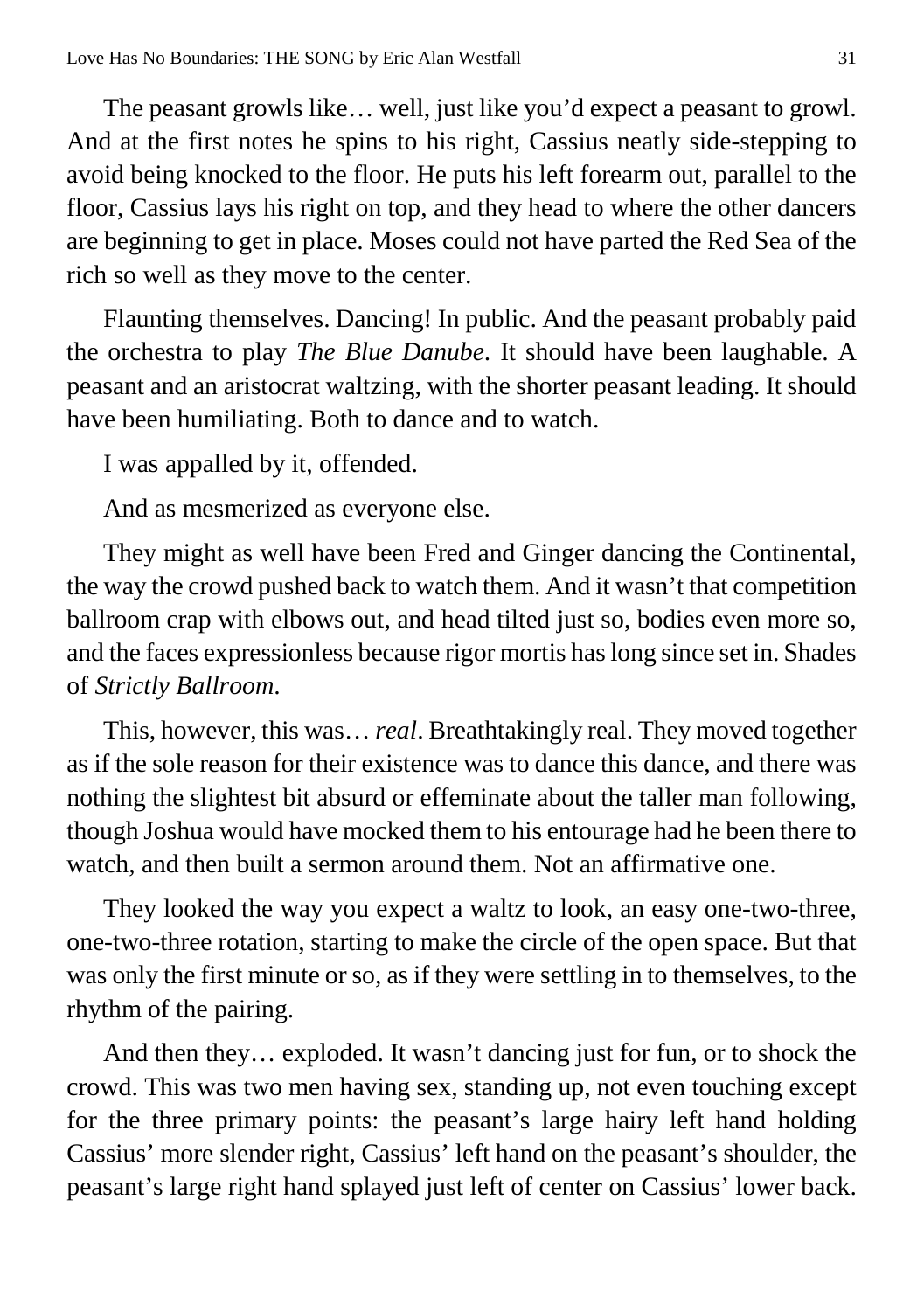The patronesses of Almack's were right so long ago, believing the waltz to be obscene, refusing for so long to permit it. It was disgraceful.

It made me hard.

Think of two people dancing the most beautiful, complex waltz you have ever seen, ever heard of. Amplify that by several orders of magnitude and you might, you *might* come close to what we saw last night. Just the two of them, circling that space in figures and patterns, filling it so well you knew instinctively there was no room for any other dancers. And then the circling became a spiral, tighter and tighter and tighter until it ended back at the center where they had begun, with the peasant bending Cassius back and back and back into a dip, his head nearly touching the floor, motionless.

The bastards might as well have been kissing, they were so close, and they held it forever, before my peasant straightened them up precisely far enough ahead of the last strains of music for them to separate, left hand still holding right, release, and a brief bow to each other on the very last note. A brief nod to the watchers before they turned to walk off the floor, side by side, to thunderous applause, even shouts and whistles from this crowd of wealth and jaded sophistication.

I managed not to be Lesley Ann Warren when Victoria turns out to be Victor, controlling myself and allowing only a single "bravo!" to escape my lips, despite a momentary urge to make it a mocking "brava!"

I stopped clapping long before the rest, before they even reached the space that had again opened up for them, an exit aisle with an invisible red carpet. I realized what a fool I had been. How many phones were in that room? That dance would be on YouTube in minutes. Viral in hours. And I did not need to be seen by any of the Brethren cheering and applauding two men dancing. Especially not *that* dance. I can sell my presence as unwitting, unwilling; I can make them believe that excuse if they call me on it. But there is nothing the Brethren generally, my family particularly, will accept as an excuse for my approval.

I wiped my expression, leaving nothing that would draw attention to me as the peasant and his partner reached the edge of the crowd. I reminded myself I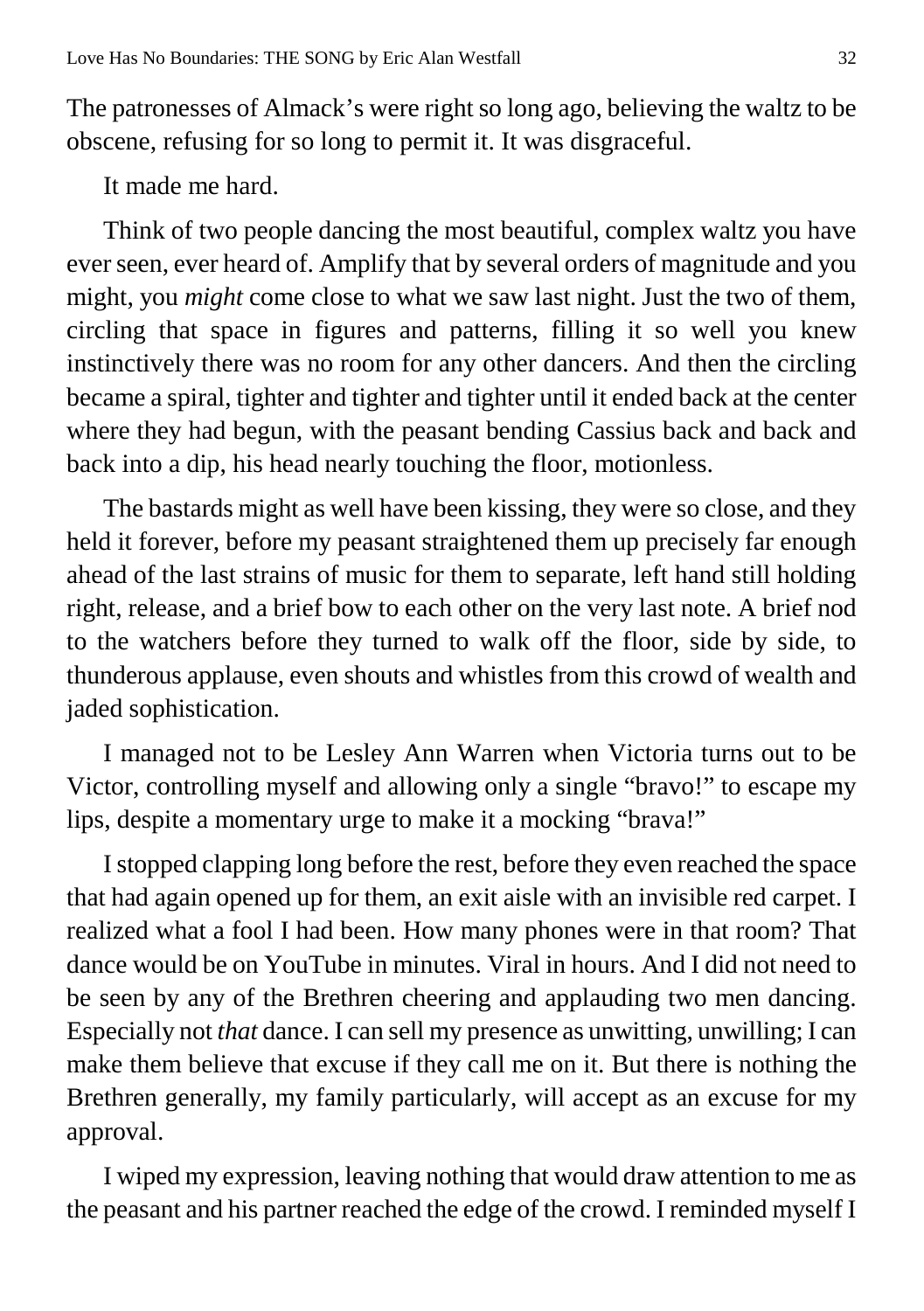was disgusted by their behavior. Not jealous of their freedom. Not jealous of Cassius for being where… I did *not* want to be except for a mental aberration a moment ago. How could I be jealous? I did not know the peasant's name; I knew nothing about him except that look we shared earlier. And the more recent one.

Then I laughed at myself where it wouldn't be seen. The reality is, had I been Cassius in my—no, in *the* peasant's arms—I would have tripped or stumbled or done something unsurprisingly, for me, awkward, and we would have been flat on our asses with the audience in hysterics somewhere within the first minute.

The other reality is that even if I could dance that way, *that* dance would have destroyed me, devastated my family, damaged the Brethren. Father's listing of the priorities of concern would of course put the Brethren first and me last.

The circle was slowly refilling, reshaping itself as another song began and dancers moved in to reclaim their territory. The peasant turned and looked at me. No hesitation, no searching, just a turn and stare. Not long, just long enough for him to know I knew he was looking at me. Marking me somehow. The bastard winked, turned, and they were gone.

And now he is here. Behind me somewhere, though I will not look. Alone. Have I suddenly acquired p-dar—the "p" for "peasant" of course—that I can tell he has arrived, and without Cassius glued to his side? My *harumph* is of course mental. Yon Cassius, the lean, is probably well-fucked in their bed, too exhausted to move. I wonder how…

I turn my attention back to the senior member of de le Becque's delegation, still unaware of what is descending on him, and the treasurer from the church in Hamburg. They are both handsome men. So much so that it is almost as if I called them this morning to be my guests, so that if my peasant showed up for breakfast he would see that I, too, have not one, but two, handsome men admiring me, listening carefully to my every word. He does not have to know it is more the subject of millions—a mark, a yen, a buck or a pound—that focuses their attention.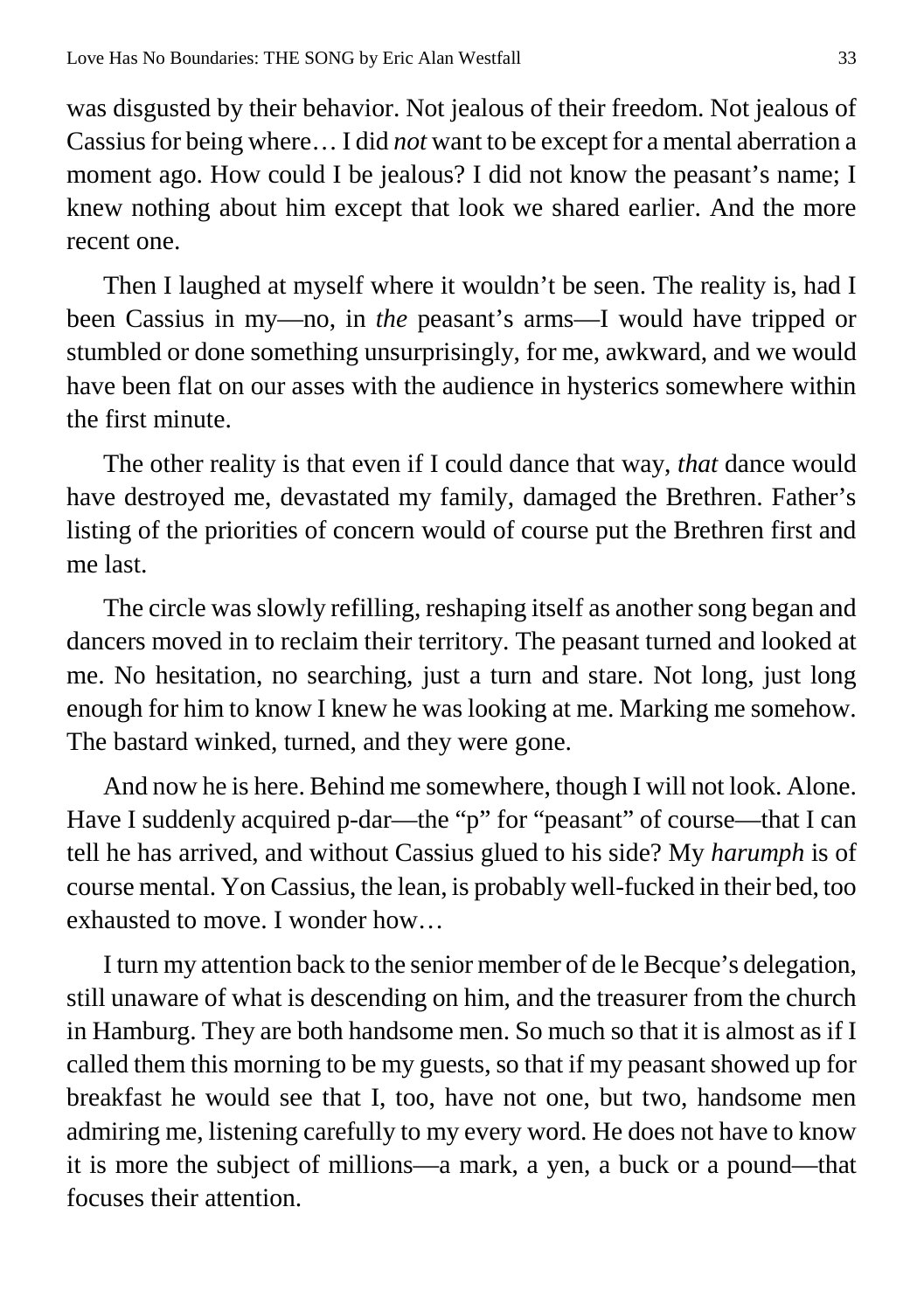I insert myself back into the conversation as if I had not mentally vanished for a little time, and… *religiously*… do not look at the man somewhere behind me. Though if I did turn, I could find him without having to search for the peasant I can't have, whose every move adds another layer of complexity and depth to the fantasies I will weave about him with a dildo in my ass that will be, in my mind, the precise size of his cock.

#### **JEAN-LUC**

He knows I am here, even though his back is to the entrance. I don't think he realizes that he stiffened just a little the moment I came in.

The one seated to his left is tall and ruggedly handsome in a gym-rat kind of way. The other, opposite him, is more on the beautiful side. It is some remark of his that has my very own Cassius—an inauspicious name but Philippe planted it in my mind and it won't leave until I know the real one speaking animatedly, his face alight.

Some brief interruption from Tall, a few words from Beautiful, and then Cassius laughs. A rich laugh, not loud, not intended to fan out across the restaurant, but it does in one of those odd moments when everyone in a room stops talking, other noises vanish, and the space is utterly quiet.

That laugh rings like a great bell, bringing smiles to the faces of everyone here, guests, staff, and the three people who are at just that instant passing behind me. For the length of his laugh, for a moment longer, we are somehow a family sharing joy. But no such sharing can last, not among strangers, and so they all turn their heads back, resume conversations, glasses clink, silverware clatters on china, the observers, all but me, sharing a slight sense of shame over public openness.

My Cassius has no such shame. That laugh is going to sing in my dreams, and I do not dream. Have not for more years than I care to remember.

I select a table close enough for my excellent hearing to be useful.

Ah. His name is Priestley. An unusual enough name that I should be able to track him down even on my own. Better yet, there is nothing between these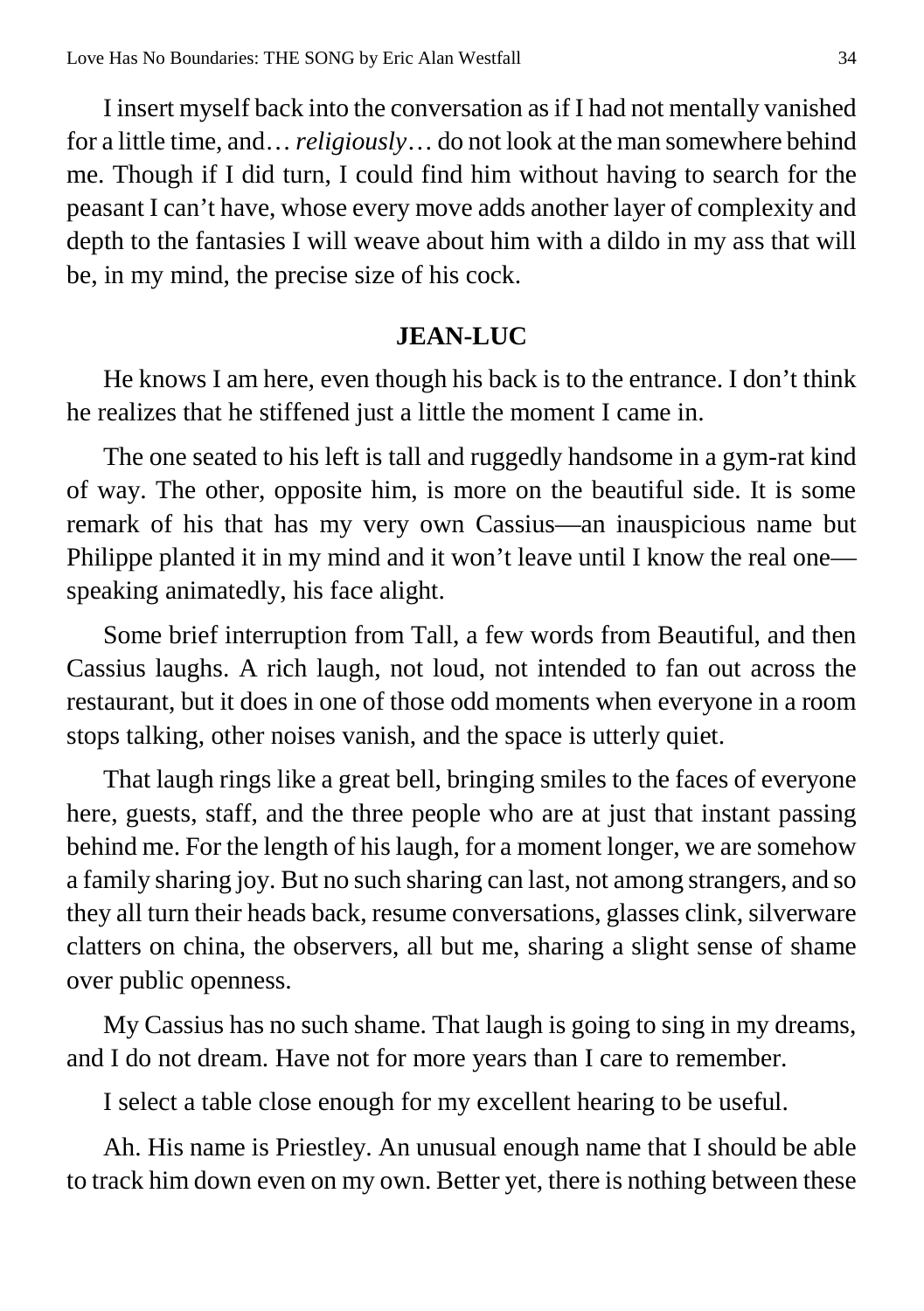men, given the formality of the Monsieur Priestley from Tall; Herr Priestley from Beautiful.

They are talking… money. Church money. My Priestley, whose first name I will discover, is not a priest, of that I am certain, yet even if… I can make him break his vows, become so very un-priestly in all but name. It is not as if I haven't done it before.

They are going to services soon. I contemplate following them only briefly. I want to enjoy this week, not be responsible for damaging a church with the inevitable bolt of lightning to indicate the Lord's displeasure at my crossing one of His thresholds.

They are getting up to go. I rise and accidentally, so very, very accidentally get in his way. He steps back to avoid an imminent collision. Too bad. It would have been an enjoyable collision. For both of us.

"Mr. Priestley." I hold out my hand, not palm down so he can grasp it as a lover, a might-be lover, should, just an ordinary handshake.

The others do not notice the fear that flashes briefly in his eyes and then vanishes beneath the control. "I beg your pardon?"

His voice is a model of an icily professional "Who the fuck are you and why are you talking to me?" Although I could give him lessons, plan on giving him lessons, in ice... and other things.

I leave my hand where it is. "We met last night." Seeing each other from opposite sides of the lobby. Last night, when he looked at me and applauded the outrageous display I made of myself with that dance after I felt his presence, after I paid the orchestra to play *The Blue Danube*. When I walked us up to him, to make sure he knew where his attention should be. When I winked at him after all was danced and done. "We were not properly introduced."

If my hand stays untouched much longer, Tall and Beautiful will believe I have invisible leprosy. He has no polite choice. He shakes it, a business shake, as brief as possible. No swelling of music in the background. No Hitchcock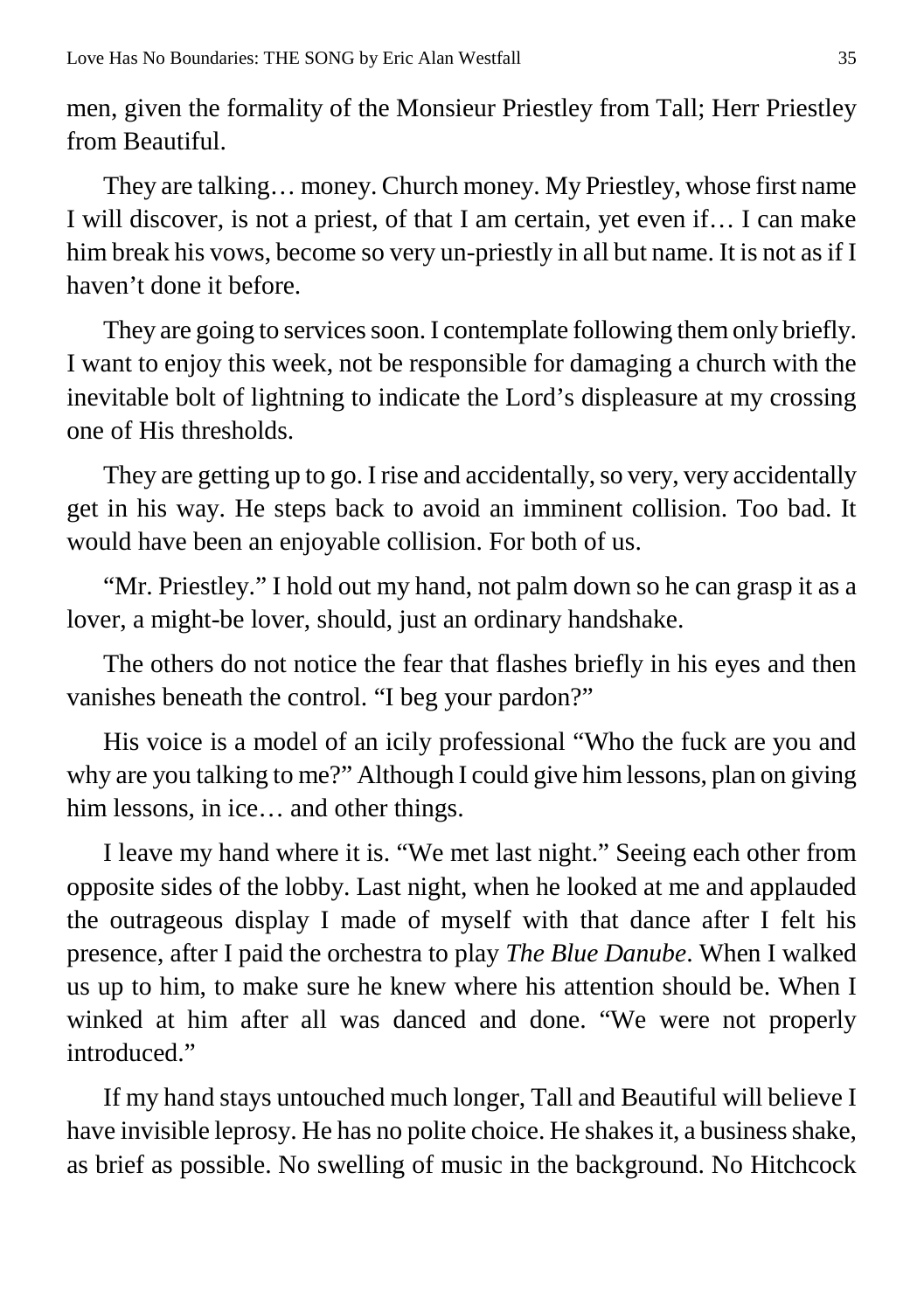fireworks to symbolize one or both of us coming. But still. Something. And he knows it.

Well, hell. The bastard, lovely, lovely bastard that he is, has the eyebrowlift down pat. Did he go to school with Philippe? They are of an age. "And you are…?" his eyebrow inquires.

"Jean-Luc." Only a slight pause, but I do it often at present. "Picard."

That surprises a smile from him, quickly guillotined.

"No relation. And unfortunately, I do not command a starship, just a medical team. I work with Médecins sans Frontière." I do him the courtesy of expecting him to understand the French, rather than offering him the English version.

 $"Ah"$ 

The universal noise when someone does not know precisely what to say, precisely how to escape.

"I could not help but overhear you are on your way to church. I wish I could accompany you. It would probably do my soul good, but unfortunately I have other… *plans*… this morning."

He notices the tiny accent on "plans." The other two do not. I nod politely to Tall and Beautiful, including them but not seeking introductions.

"Perhaps we will meet again. I would like to learn more about… your work."

The man who is not yet mine, but will be soon, again picks up on the hesitation, this time the one that converted "you" to "your".

"Yes, well, anything is possible, even if improbable. I will be very busy today, and with the conference all week, luncheons, evening meetings, before returning to the States."

Busy, busy man. He has accounted for all his time, leaving no time for me. There. He has put me in my place. And without offering me his first name in return. But he isn't thinking about dinners, especially late and private ones. I am. A bed in someone's room, his or mine. A toilet stall if we are quick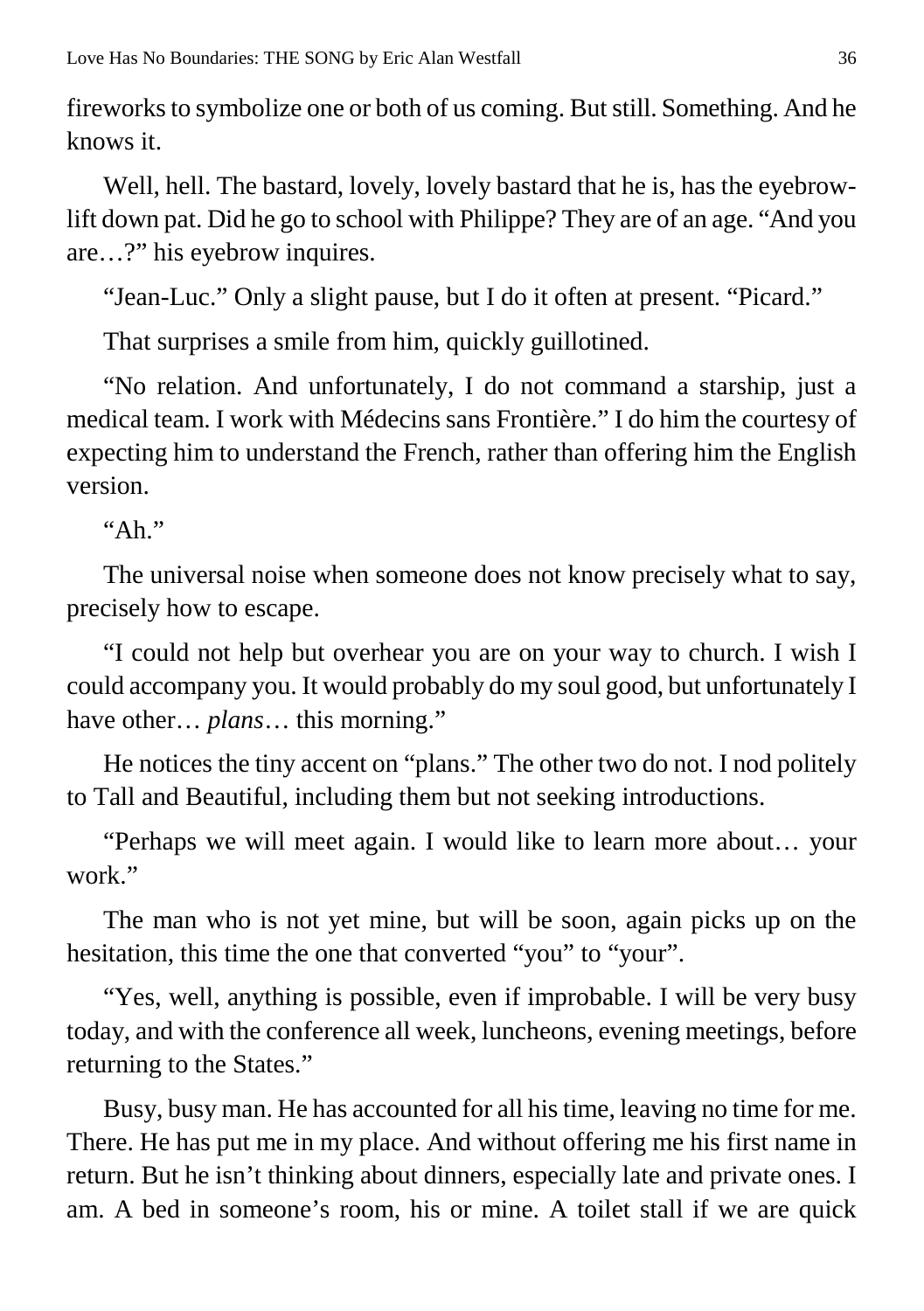enough, but with him, I do not want quick and quasi-public. Although, now that I think of it, if he is at all adventurous behind the church-driven façade, it could happen. I could make it happen.

Another polite smile from me as I step aside. A slight gesture towards the escape hatch, though fortunately he will not be required to slide down, merely walk. "Enjoy your day, gentlemen."

# **JONATHAN**

Bastard!

I chant it several times as I make my… as I leave the restaurant.

Picard? Really? He is more of a Lieutenant Worf, with the shoulders and the chest.

Him and his damned plans. Plans to refuel himself and then head back to his Cassius, plans to walk in and strip off his clothes, tossing them anywhere. He'll let Cassius kiss him, play with the thick fur on his chest, before turning Cassius on his belly, dropping spit on his hole, and…

Damn. Triple damn. A hard-on heading for church is not a good idea.

I evade their polite questions about Dr. Picard, fobbing them off with having met so many people last night as Father's and Grandfather's representative, that I simply did not remember him. I force a chuckle over how I would have remembered him, given his name, if we had in fact been introduced.

\*\*\*\*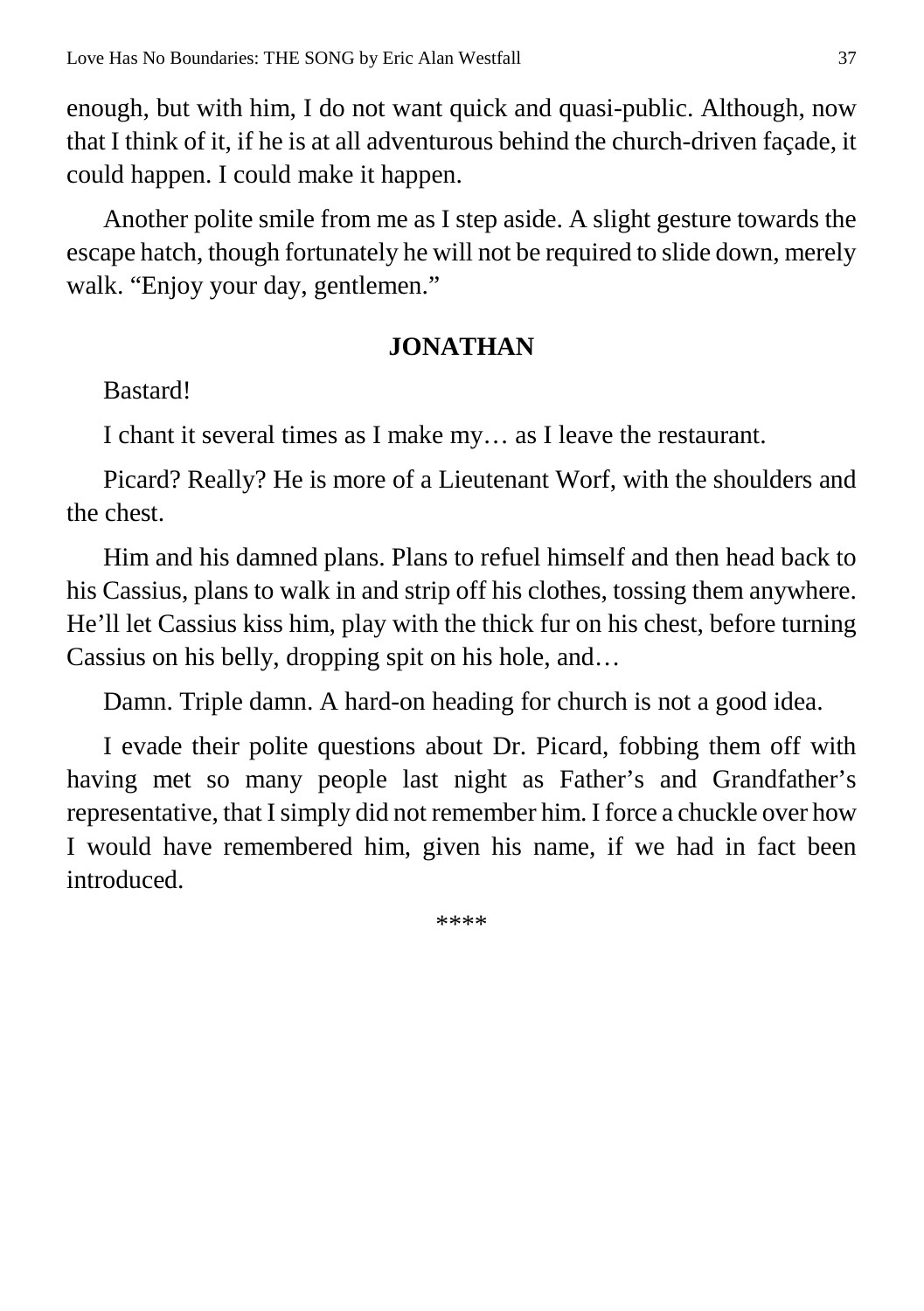*Then—A little after ten, Wednesday evening.*

#### **JONATHAN**

I manage—just—not to slam the door in their fucking collective faces.

I did *not* order room service. Which is what I open the door to tell the waiter after he knocked and announced himself. And here they all are. The waiter with his serving cart, covered in a crisp white cloth, holding a linen napkin, two small crystal flute glasses, and a cooler filled with ice. And a bottle of Stoli Elit, just starting to show moisture as it had obviously been in a freezer.

My favorite vodka. A subject I have mentioned to no one since my arrival.

Behind the waiter, my peasant and his Cassius.

I focus on Cassius, standing to the right of the waiter, directly in my line of sight. He is indeed lean, now that I see him without his tux. He is wearing a white T-shirt that showcases his pecs, his nipples visibly straining at the cloth, and picks up every ripple of his abs since he is standing perfectly still. Muscular in a Cassius-appropriate lean sort of way, but there is a hint of gauntness about him. It's in his eyes, too, and in the slight hollow of his cheeks. Low-slung leather pants so soft and so tight the whole world can see he dresses right and isn't circumcised. Boots of some sort, black, naturally.

His eyes smile at me, just a little. I guess the exhausted-looking lawyer, with his tousled hair, wireless reading glasses, barefoot in jeans with a carelessly left-open robe that reveals his lack of pecs, lack of abs, and presence of slightly furry belly in all their *not* glory, calls for some amusement.

I do not look at the peasant. Refuse to look at him. A moment ago, my eyes slid past him en route from the waiter to Cassius, without ever seeing him or acknowledging him, and they can do the same on the way back to the waiter. They do. I'm almost through with this.

I begin to explain to the waiter in German that there has been a mistake, I did not order room service. But I get only a few words in when Picard the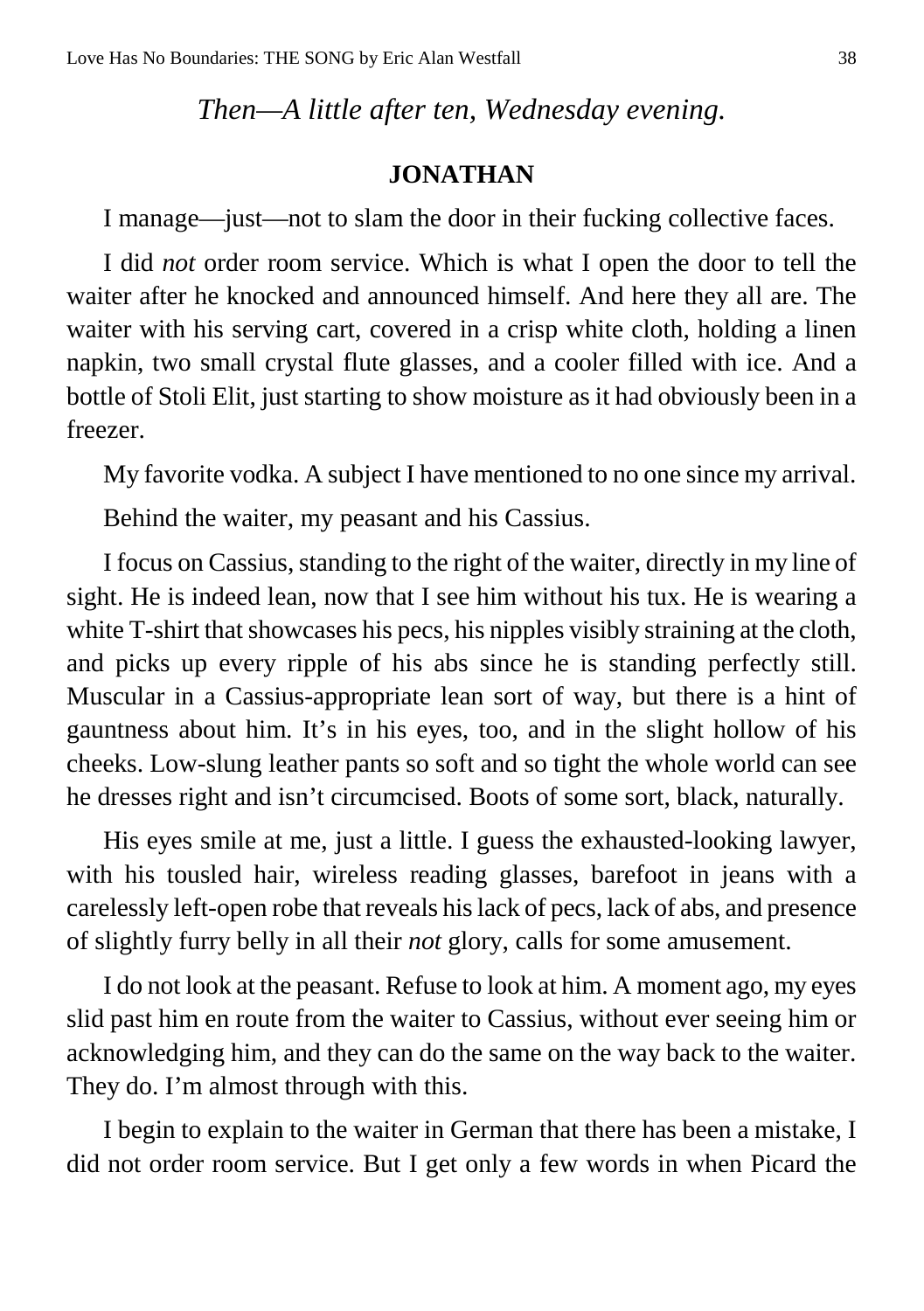Prick, my new name for him, interrupts with a very faux "*Quelle surprise*, Monsieur Priestley. Is this your room?"

A Chinese child of two, with no knowledge of English or French, would understand how *faux* that surprise is.

"What do you want?" My tone is surly, in part because I'm pissed (glad?) that he's stalking me, in part because I have no choice but to look at him.

And drool. A disgusting amount of drool that only I can see and feel slobbering out of my briefly gaping mouth.

Yes! He does have a hairy chest. Much of it is visible since he's wearing a faded blue plaid shirt—who the hell wears plaid?—that's only buttoned one button up from the wide black leather belt with the intricate silver buckle, a belt that has no functional reason for being on his body since someone… Cassius?… got out the so-pale-blue-it's-practically-white paint, and brushed on a pair of faux jeans. An excellent painter. He got the image of ripped knees just right. And the tiny, tiny, will-it-rip-bigger-tonight-or-not rip just where his dressed-left, clearly commando, uncut cock rests a good number of inches down his thigh. Black trainers, no socks.

"Why, nothing, Mr. Priestley. Jonathan. We just… happened to be passing by when you opened the door."

"Happened" my aching ass. Well, the ass that would *like* to be aching from his cock. Cassius, too. Does that make me a slut?

He looks down at the vodka, the cart. Absent-mindedly one thick-fingered hand reaches up inside the shirt to scratch a non-existent itch by his left armpit, and then the fucker twists his left nipple. Someone gives a slight gasp. Thank God it's the waiter.

I spare a glance at the waiter whose loose trousers are nevertheless visibly tented. Not as well-tented as Picard the Prick and Cassius would be, of course.

"You still haven't answered me."

"I don't want anything, Jonathan."

And how does he know my first name? We've never been introduced.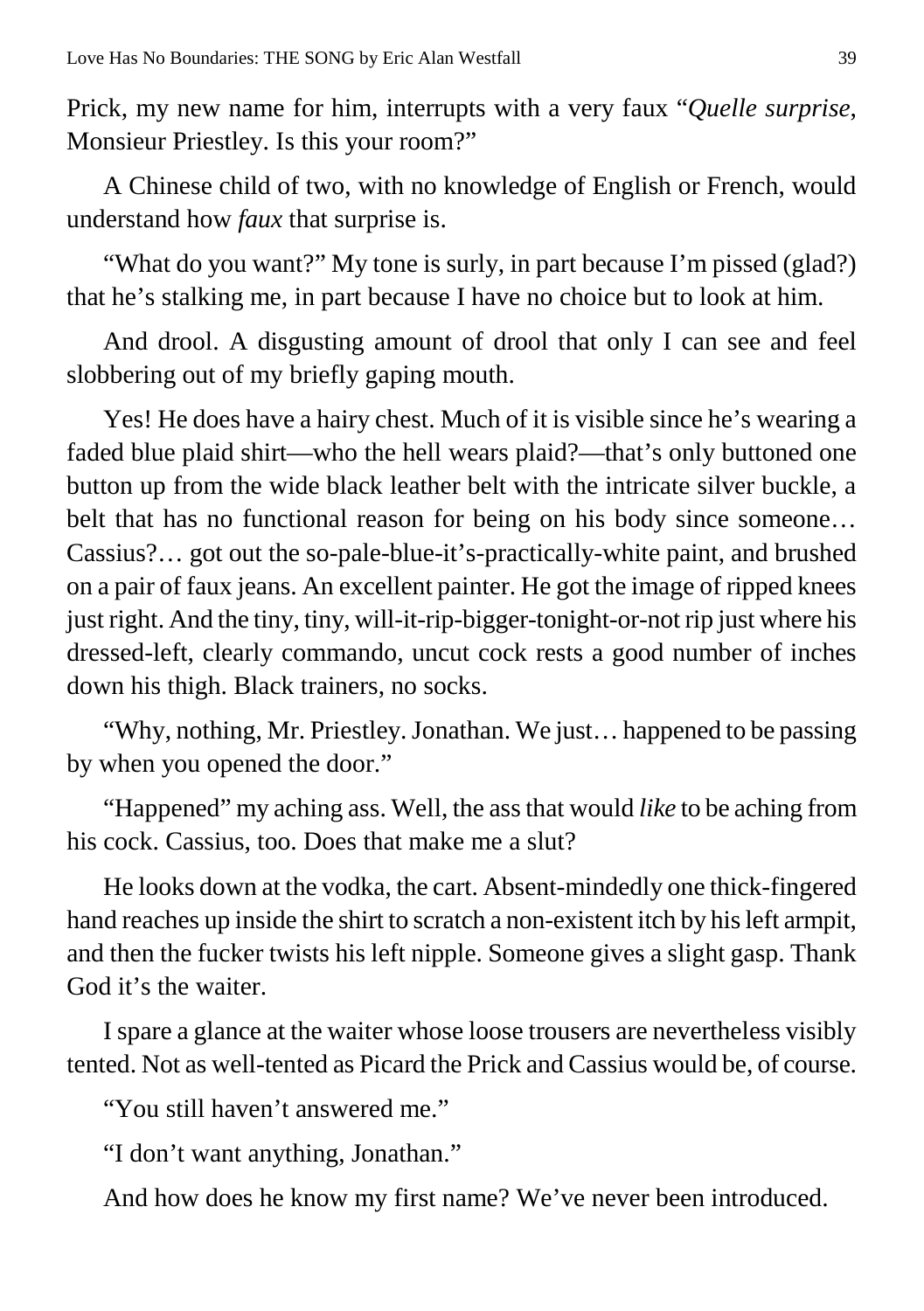"But since we are here, do you have plans this evening? Perhaps you'd care to…"

Another fucking faux pause as he "realizes" there are two glasses on the cart. "Oh, you do have plans. Someone is joining…"

"Yes!"

Okay, that was just plain stupid. Pathetic, even. Like I didn't want him thinking that I was so… what was that word? oh, yes… pathetic that I couldn't even find a man willing to spend an evening, a night, with me.

"Well, then, how about asking him to throw on some clothes and the four of us can go have some fun together?" He even managed to make it sound like he meant it.

Fucker.

At the rate I was swearing since the first moment I saw him, even just inside my head, I was inevitably going to do it in front of the Brethren.

And the fucker knew… *knew*… there was no one inside my room. Knew I didn't order room service. Probably set it up this way just to humiliate me.

So with as much dignity as I could muster, I answered him. "Thanks, but I think… *we'll* just stay in tonight. You two have fun."

I could swear that just for a moment there was regret in his eyes. Regret that a staid lawyer accountant with a body to match wasn't going to join two rugged, handsome men as they went cruising for fresh meat? I'm imagining things.

I open the door wider, tell the bewildered, still-stiff waiter to bring the cart in. If he is hoping for anything other than the indecently large tip I give him, considering I am somewhat visibly plumped up, too, from the mouth- and cock-watering display in the hall, he is doomed to modest disappointment. I'd have to look like Picard the Prick or Cassius to rise to the level of great disappointment.

I have to get up early to start another day of religious and financial infighting, as well as dealing with my brother. As tempting as the full, still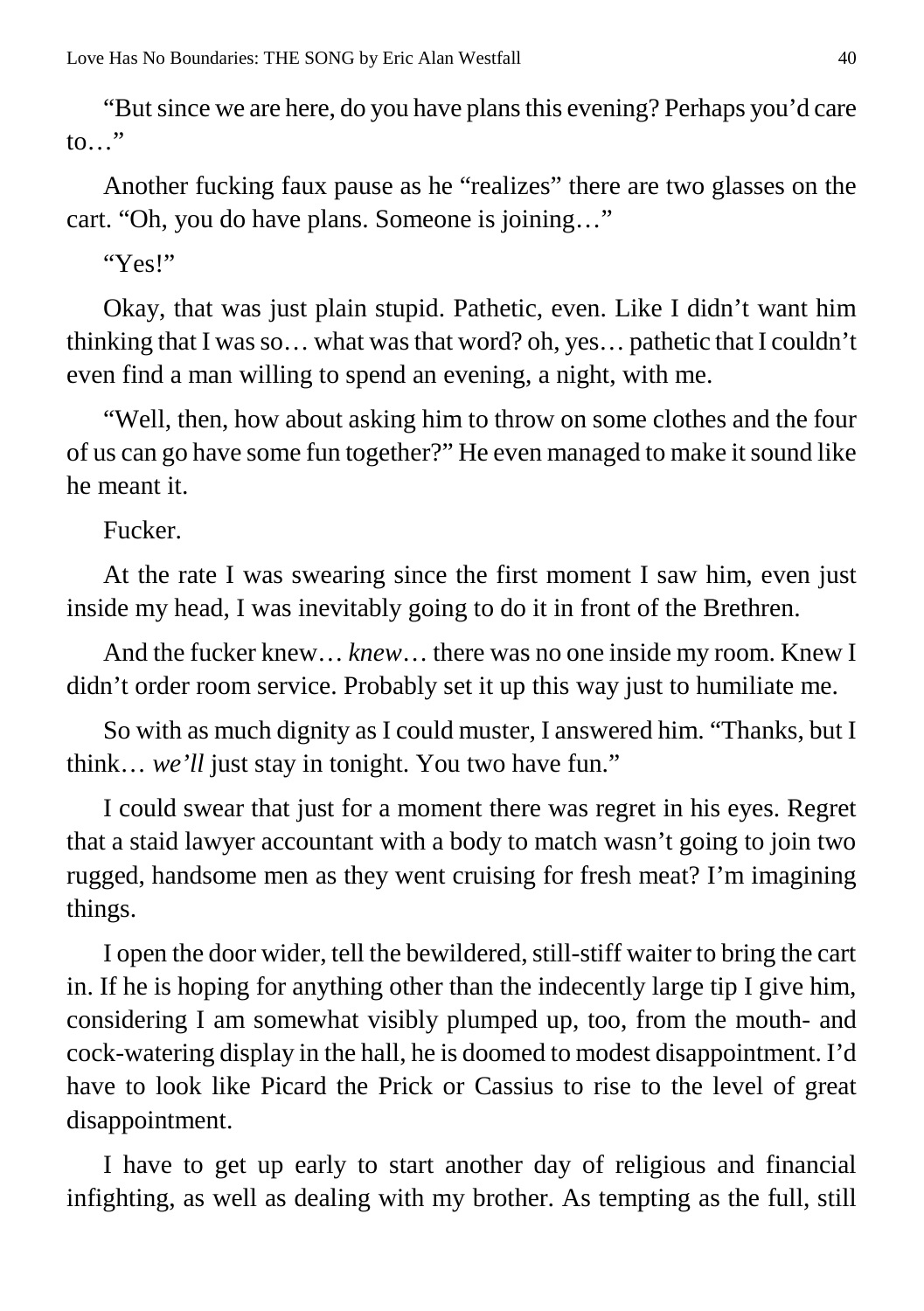extremely cold bottle is, I only have a couple of shots. Perhaps three. Or four. It relaxes me enough that with Horst buried in my ass, and my mind pretending it's my peasant, I manage to come enough to take the edge off and actually slide into a reasonably deep sleep.

Marred only by dreams of me on the outside, always on the outside, no matter what "inside" consists of.

\*\*\*\*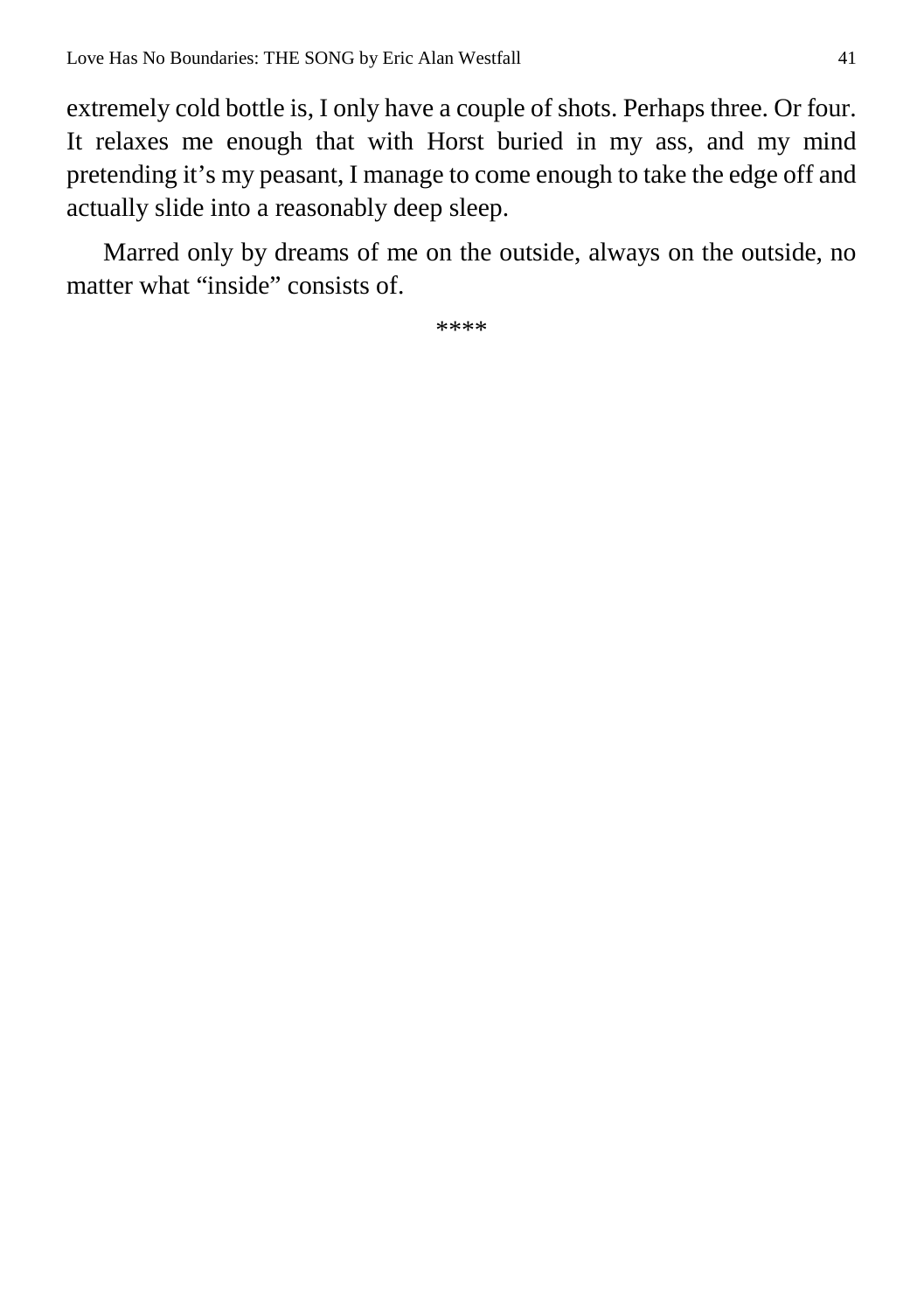## *Then—Four a.m. Thursday morning*

### **JEAN-LUC**

Philippe is asleep. The gentle, deep sleep of the insanely well-fucked.

Not that I can lay claim to be the cause of that sleep. I was only the last, although by any reasonably objective standard, his best fuck of the night. That comes with knowing his body, his soul, so very well.

He decided Wednesday afternoon when we talked about what to do for the next few days of our stay, deliberately avoiding the main issue, that he wanted to go cruising tonight. To Tramps, where men in leather and jeans and uniforms gather; Tom's Bar, with its infamous basement dark room, and the Greifbar with its equally infamous winding dark room, and cabins that look like American portable toilets.

He wanted to be a slut for a night. And as I am his personal wish-granting foundation, I agreed. It's not as if he can be hurt by it, not any more, not any long-term hurt. And I will be there to prevent anything immediate. He does not have the strength he did before the ambush, before we met in the desert, even I cannot work that kind of miracle in the time we have had, the time we have left. But he has enough strength to do this.

Most important of all, it is something he wants. He has had sex with multiple men before. Who has not? But always in charge. Tonight he wants something different, to feel what it is like to have the attention of those multiple men, whose only interest in him is in getting their rocks off.

My beautiful Philippe. He got all that. And more.

Tom's Bar was unusually crowded for the middle of the week, and the doorman decided, since we were unknown to him, clearly not regulars, that no matter how well our images, our *reality*, fit in with the place, we should be the recipients of the restrictive and humiliating door policies the guide books warn about.

No one restricts or humiliates me. Ever. Long ago I had sworn, without any god as my witness, "Never again." I leaned in close, placed my left hand on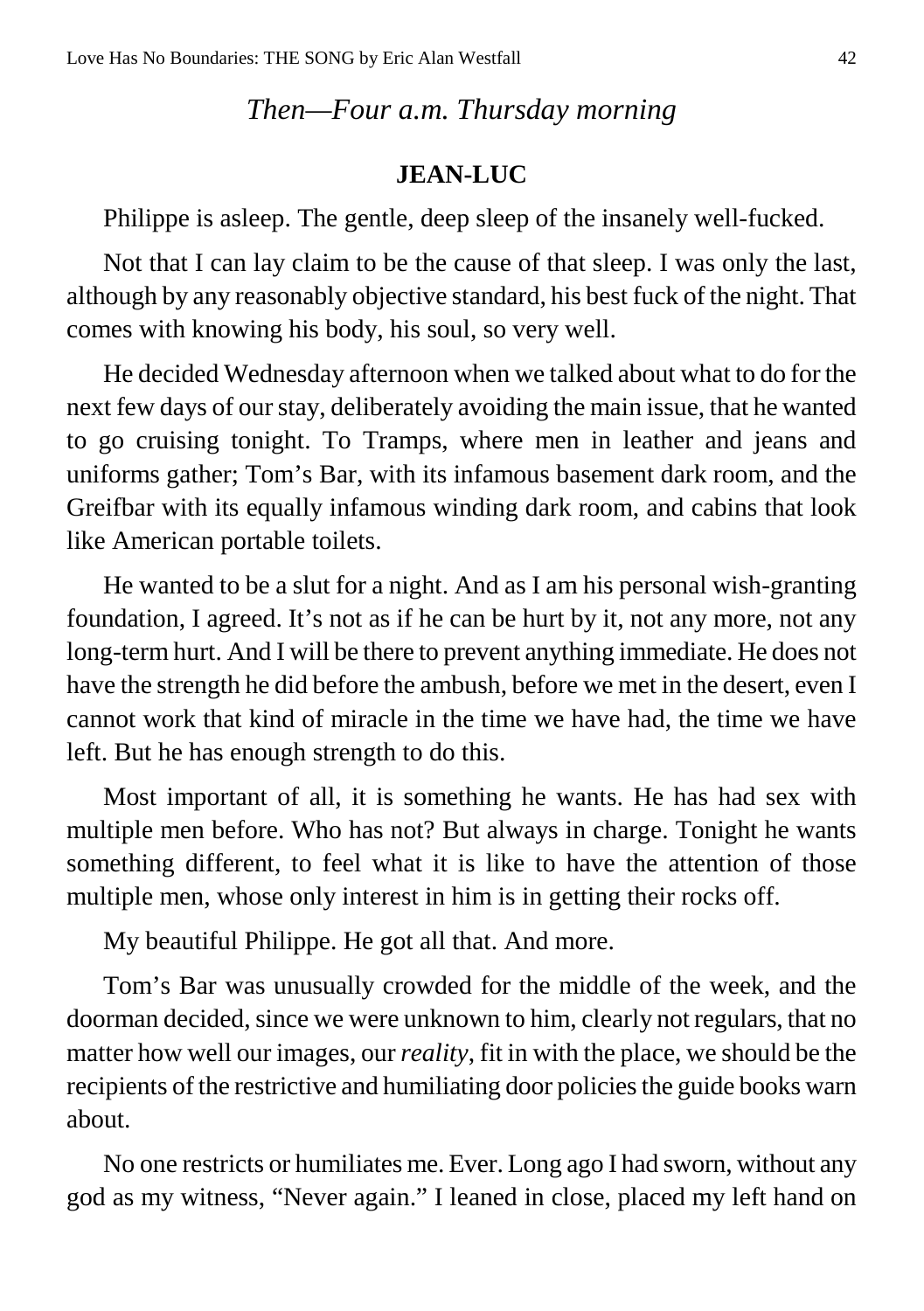his shoulder and squeezed. People assume because of my size that I am strong. They have no fucking idea.

I kept my voice low, so only he could hear me, as I explained the new facts of life, *his* new reality; that if he whimpered or called out, I'd rip his fucking arm out of its fucking socket, or just crush it; that we were going in, and were going to enjoy ourselves, without trouble from him or anyone inside; that if there was trouble, even if he was not responsible, I would track him down and make sure he understood the meaning of "Don't fuck with me, boy." All in perfect German.

I don't think the next few men wanting to get in had any problems, but I am sure he took out his humiliation on others later. Not my problem.

We stopped for drinks. Beer for both of us, assessing the crowd as they assessed us, chests, bellies, arms, thighs, cocks, asses. We passed muster. As if there was ever a doubt. We emptied half of our bottles, and I put my hand on his crotch, squeezed enough to make him squirm, starting the show. Curtain's up. Dim the lights. We've got nothing to hit but the depths… as in the darkroom down below. As I lead the way, Philippe's now-larger bulge still attached to my very large hand, I briefly acknowledge two men I had picked out. If they were too stupid to figure out where I was going, what I was offering (whether Philippe only, or me, or both), and didn't follow, they were too stupid to include. They weren't too stupid.

The darkroom was almost literally that, but with enough very, very dim red or blue lights to allow a hint of visibility to the proceedings. Men tend to be visual when they're having sex, although also perverse enough to enjoy total darkness where no one can actually know it's you doing all those obscene things.

"He needs to be fucked," I quietly told our followers, whose mouths had dropped open as my Philippe peeled off his tee and handed it to me, then unbuttoned the pants, shoved them to his ankles and bent forward, hands on his knees. He has a mouth-watering ass, even if you're not into rimming. They grope themselves, look to me.

"Mouth or ass?"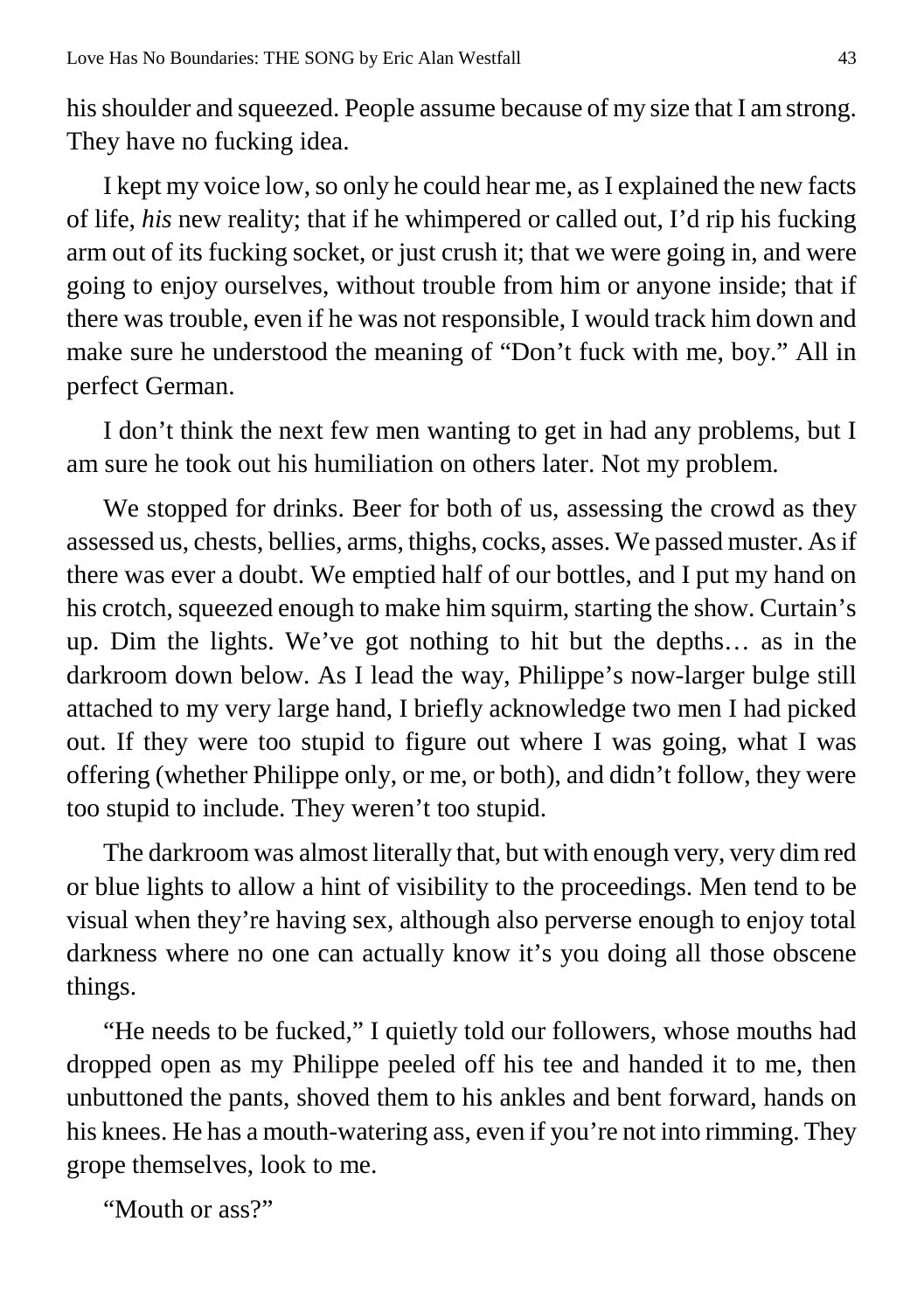Two holes, no waiting. No fighting, either, as one says "mouth" and the other says "ass." No argument, either, as I hand the ass-fucker a condom. Philippe is already well-lubed.

The ass-fucker moans a prayer of thanksgiving to Christ and whatever god he believes in, for the tightness and the heat. The mouth-fucker joins the litany of praise for the skill with which he's getting sucked. Aware that a man who looks like the meanest motherfucker in any valley on the planet, a look enhanced by the darkness than hangs around my shoulders, could change his mind at any moment and deprive them of their pleasures, they make the logical decision that right there, right then, a fast come was required.

The ass-fucker was considerate, though. He reached around and began stroking Philippe's hard cock, but I stopped him. "Just use him. He'll come when I tell him to." He nodded and began stroking faster, as did the second man. In a minute or less they were exhausted and panting, and pleasantly surprised at how their evening had started. Although from the way the one who got the blowjob was almost frantically putting himself back together, perhaps he had had second thoughts, and so this was the beginning and ending of his night out.

Philippe straightened up, twisted to relieve the inevitable muscle tension from the position. I rubbed his only slightly puffy lips with a thumb. "More?" I ask him quietly, ignoring the men who had followed and watched and were hesitant to move in, to ask for a turn.

"Yes, please." The smirk in his eyes told me the tone of a little child begging for another treat, a second, third, twelfth, lolly, was deliberate.

I picked another two men, a pair that Philippe might never have tricked with, prowling on his own, men who in all likelihood would not have much of a chance under normal circumstances to sex a man who looks like my Philippe. I sometimes extend my grant-a-wish benevolence to men not under my direct care and protection. These two took turns on his ass, one with Philippe bent over, nuzzling my crotch and grabbing onto my hips for balance; the second with Philippe up against the wall.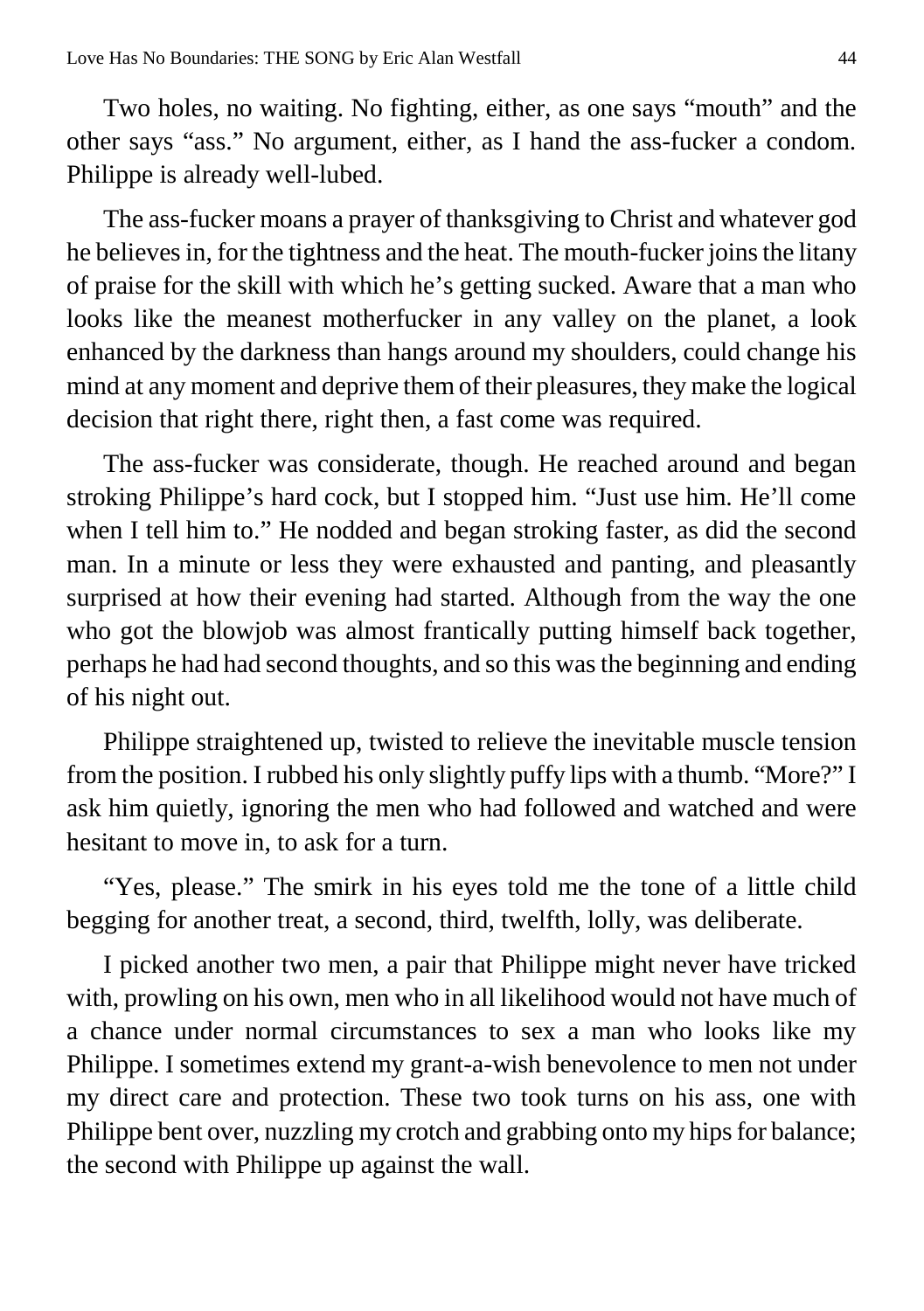Another two were offered his mouth, my temporarily submissive warrior down on his bare knees on a floor that wasn't likely to have been clean to start with, but was unlikely to be the kind of mess it would be later.

I ended it then. Surprisingly, the last man to get sucked offered to take care of Philippe. He almost… *almost*… made it sound like an altruistic offer, instead of being the offer of an experienced sucker who liked the feel and taste and smell of cock down his throat. We put ourselves back together, went upstairs to drink another beer apiece. Twelve euros was a reasonable price to pay for that much sex.

Tramps was next. Not quite as active, no darkroom, but a toilet stall worked quite well for the bear who fucked him while Philippe sucked me.

We wound up at Greifbar, with its winding darkroom, and the cabins that look like bright blue plastic porta potties. I opened the door to one of the cabins, took his tee out of my back pocket, folded it, put it on the floor in front of the folding chair, and made him kneel there, his naked ass toward the hallway, his ankles and feet outside the door frame. Three men in—two ass, one mouth—he began to slump and I knew he'd reached his limit.

I put my hand on the shoulder of the fairly bulky, bulging muscles, notwell-inked, shirtless man who had just slid home. *"Es tut mir leid, mein Freund, er hat, zu stoppen."*

Drink makes stupid men even more stupid. He snarled at me, "When I'm done with the bitch's cunt."

There in the mostly dark, amidst the smells of men and sweat and beer and piss and come and poppers and pot, were there any witches and warlocks whose thumbs pricked just then? Any whose hair, nape or arms, quivered and stood on end? A gut that told its owner it was time to get the fuck outa there?

Humans gave up their sensitivity in exchange for their humanity, but sometimes the animal just beneath the surface comes up and warns of a nearby predator. An imminent predator. An eight hundred pound monster if a *Smilodon populator*, pissed off and ready to use the long, curved fangs to rip your body open from chest to belly and enjoy your entrails. The animal had no chance to warn stupid. My hand was around his throat and I squeezed, with a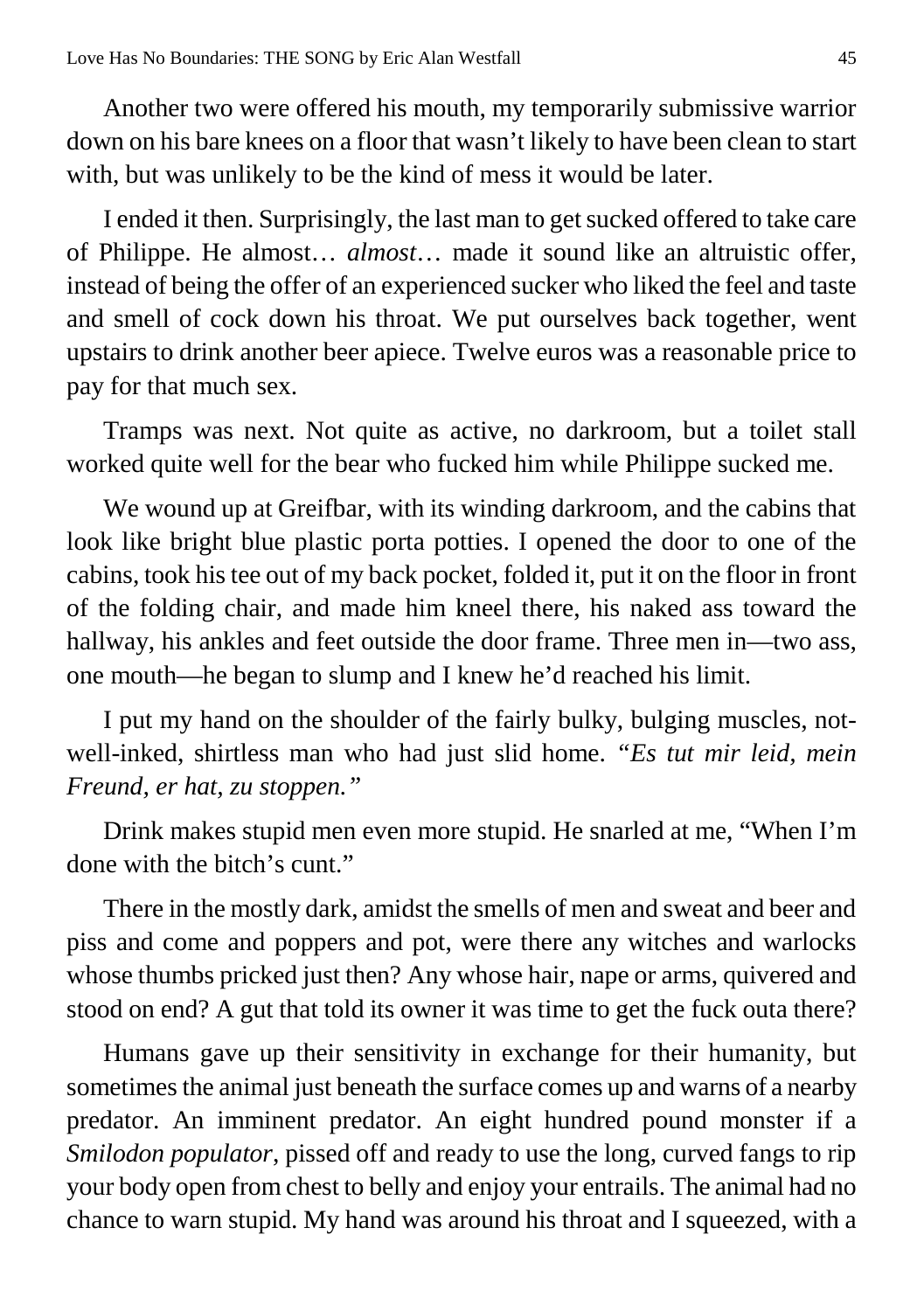surgeon's precision backed by that saber tooth strength. Not enough to crush his larynx, not enough to rip out his throat. Though I could have, even without claws.

My voice was soft, deadly. I didn't know if those who had been waiting in line could hear, but given that the nearest ones had shoved their way back, though still sticking around in case there was a major or even a minor train wreck to watch, I doubted it. "This *man* is mine. Not a bitch. Not a cunt. And no one touches him if I say no. What do you think I just said?"

From the awful sounds trying to fight their way out of his mouth I understood him to repeat my "no" with some degree of fervency. Over the years I have become well able to translate strangled noises when a hand, usually mine, is on a throat. Or a garrote. I squeezed again, just enough to make certain he would have difficulty speaking for at least a day, perhaps longer.

I released him and he fell back on his ass, scuttling backward on hands and butt and heels, his soft, condom-covered cock dangling, getting away from the suddenly, terrifyingly *real* bogeyman. I stepped out of the cabin, felt Philippe pulling his legs up, sliding onto his side. I did my best Cerberus imitation, and the watchers found reasons to look elsewhere for sex.

I gathered my Philippe up, tilted him against the wall, got his clothes back on him. Put my arms around him, even allowing him to rest his head on top of mine, letting him absorb strength from me. *"Je suis tellement désolé, mon ami,"* he whispered.

*"C'est ne rien. Pas besoin d'excuser."*

He inhaled slowly, exhaled. Again. Straightened. I loosened my hold. His smile was back, visible to me in the dimness. "Do I look as well-fucked as your lawyer?"

I shook my head. "How would I know?"

His turn to shake his head. "As that so very butch SEAL said just before I buried my cock in his ass last year, 'Go for it, ya fucker!'" He let out a soft little *huff!* of air. "You don't need to wait."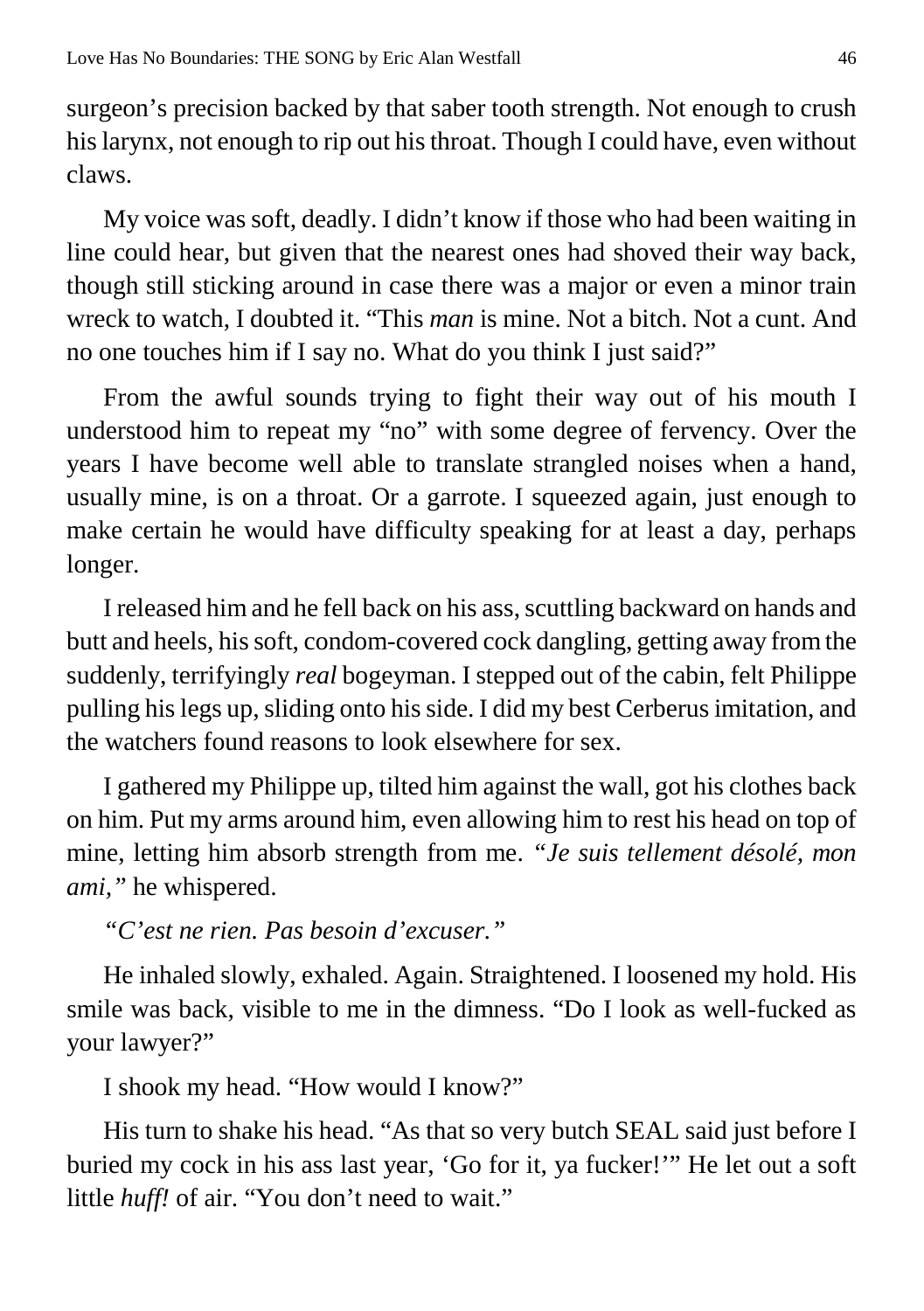I shut that line of thinking down with a kiss.

And when we got back to our room, he stripped before the door was closed, got on the bed on hands and knees, and though I could see the tiniest bit of trembling I did not embarrass him by mentioning it. "Fuck me, *mon cher* Jean-Luc. Make the evening end well."

I did. Balls-deep in a single stroke since he had been so frequently opened, both hands working his nipples, then holding his shoulders as I power fucked, then folding over him, my lips and teeth working the joining of his neck and shoulder, my damp fur soaking up a bit of his sweat, my callused hand working his cock, squeezing, twisting, stroking until he came with a loud shout, and I followed, coating his innards with my seed.

I made him sleep in the wet spot.

I look down at him again, caress his hair, his face, and in his sleep he nuzzles my hand, just a little. I lay back down again, and fall asleep, too.

\*\*\*\*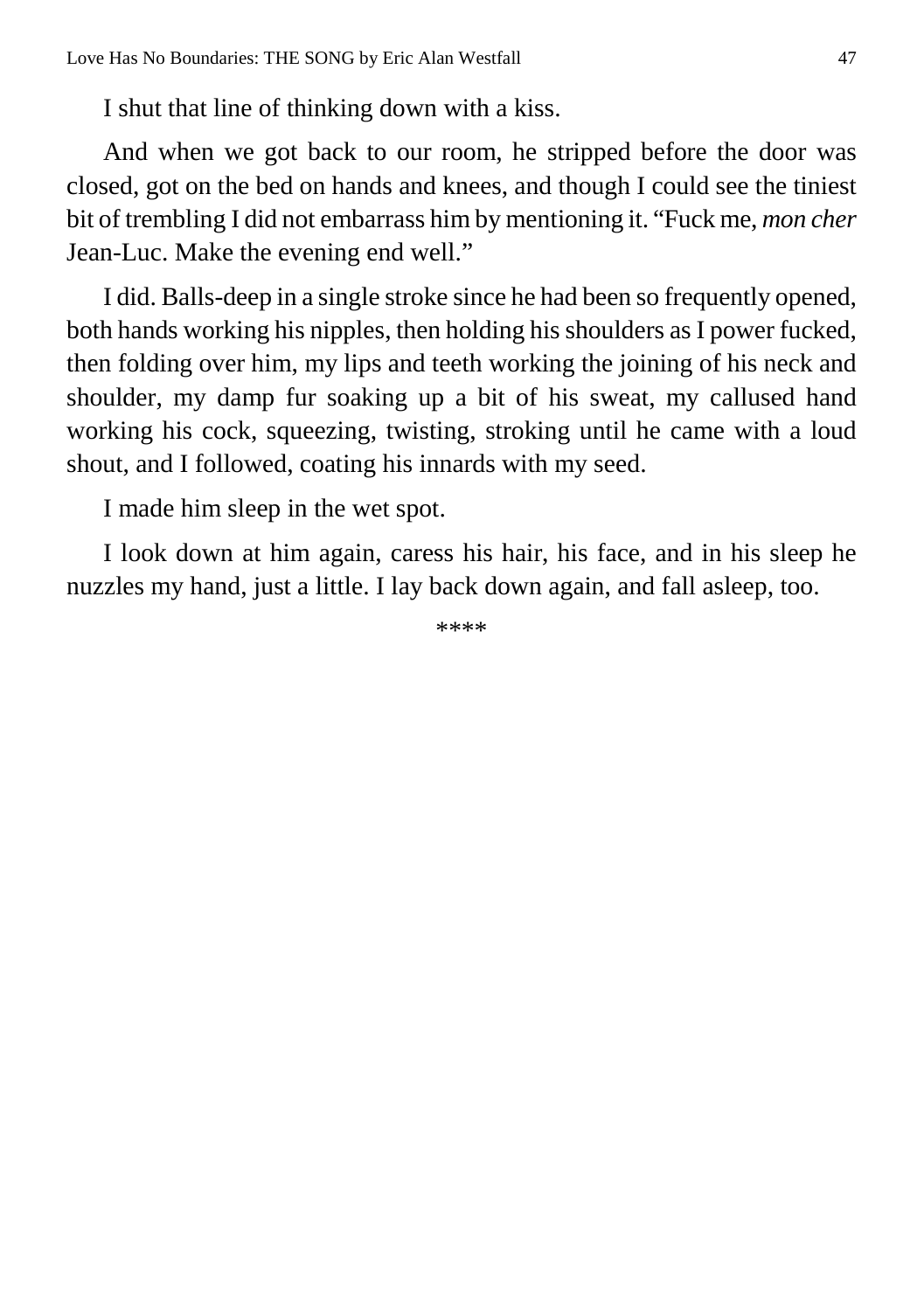# *Then—A little past noon, Thursday*

### **JONATHAN**

The fucker is stalking me. I have seen him again and again since Saturday night. Four "agains," actually. Sunday breakfast. Early Monday evening when the first day's session was ending, though he didn't say anything, just glanced my way and smiled. A cock-stiffening smile for a sick pervert like me. I dutifully turned away as if I hadn't noticed.

Tuesday, late, in the spa upstairs. I figured wearing myself out with exercise would get me to sleep, and rest up for Wednesday. Instead I wore myself out jacking in a toilet stall in the locker room. Picard the Prick was on his back on a bench, wearing nothing but thin cotton shorts that bulged alarmingly, just as his arms bulged alarmingly from the amount of weight he was lifting. Cassius, whose name I *still* did not know, and really, I didn't want to know it, much, was spotting him. If the plates were in pounds not kilos he had to be lifting four hundred pounds.

And then he raised his head, spotted me, winked, and put on an even better show. I told myself I couldn't really smell that warm man-scent from where I stood. Told myself that the erection that crept down the left leg of his shorts, the side away from me goddamn it, lifting the fabric's edge, wasn't because of me. A few more lifts, and then he stopped. Sat up, straddling the bench, and calmly adjusted himself so that the length of him rose up and pointed to his left hip bone.

*"Bonsoir, monsieur avocat!"* he called out, and the few other men there turned to look at me. I hoped they missed my all too visible hard-on, the painful one because it was bent by a freaking jock strap. The Prick did not.

*"Bonne* nuit*, Monsieur le docteur,"* I grated, spinning around and getting the fuck out of Dodge. Though only as far as the toilet for a quick come, an unusually quick one, brought on in part by how fucking sexy he was, they were, in part by the fear he'd follow me and taunt me, humiliate me. I am usually neat if I have an "EE," also known as an erectile emergency, that calls for self-abuse and the risk of hairy palms in a public toilet, either spreading my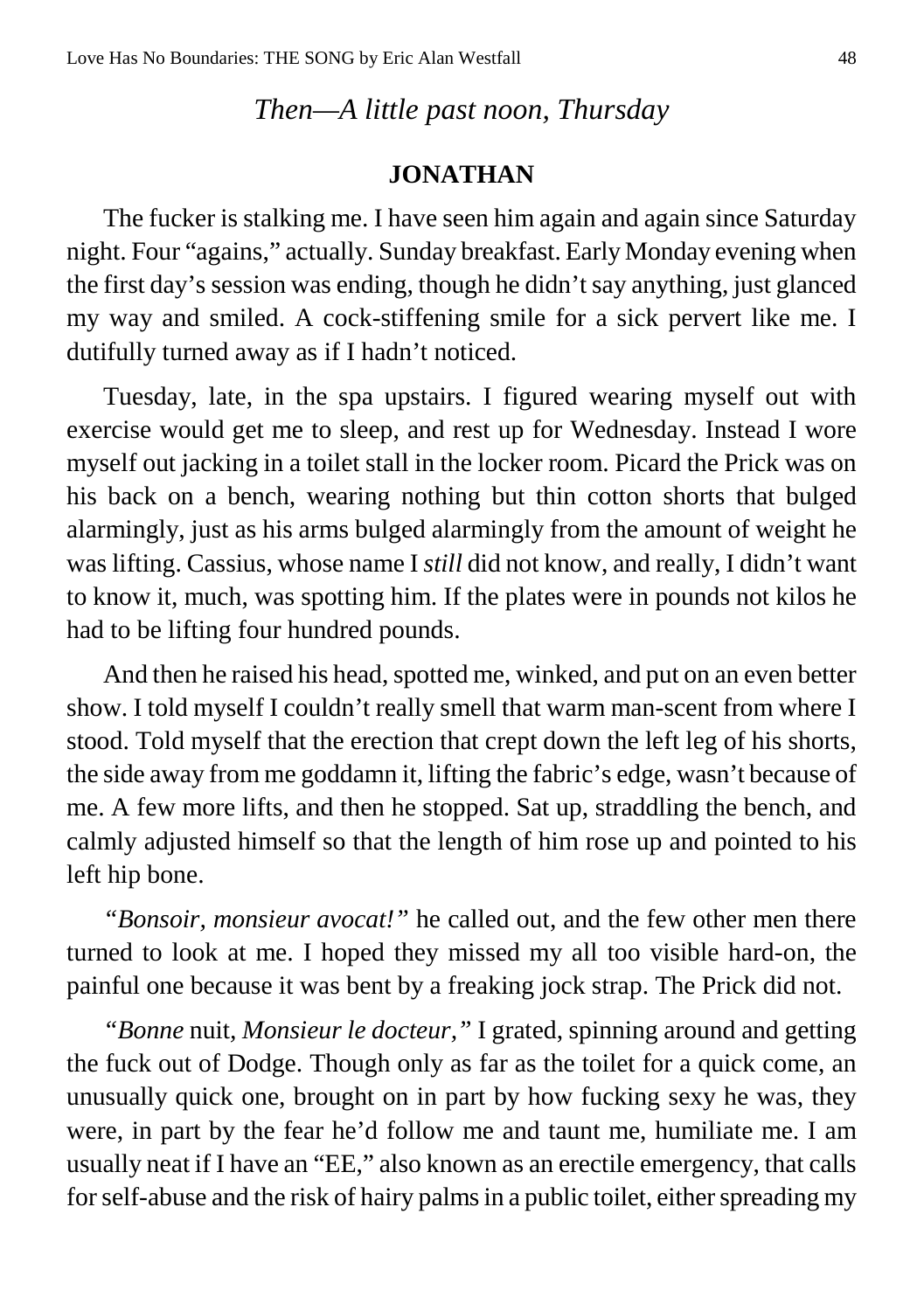legs and forcing my cock down to spew in the water, or carefully wiping up the spurts and blobs if I just let fly. Tuesday I grunted loudly, set a longdistance come-shot personal best, and walked out, having let the globs and blobs fall where they may. Fuck 'em if they can't take a joke.

Then that whole charade last night.

And now he's interrupting my lunch. My *working* lunch. Not as in working with someone else, but working at the desk in my room, with some sandwiches and gone-cool tea nearby. He's standing in the doorway. Bulging. Fucking *bulging*! I'll just shut the door in his face; we have nothing to say to each other. There is definitely nothing I want to do with that bulge. So, no talk, no action. He opens his mouth. I hold my hand up, palm out, and he nicely stops whatever he was about to say. This *has* to stop. If the tales were true, I'd be needing a hedge trimmer to deal with the hair on my palms by now.

I brace myself for whatever it is he is up to, as I am not stupid enough to believe that shutting up just now actually means stopping. My "C'mon" is far from welcoming but that doesn't stop him from coming in.

I walk back to the desk. The slight *click!* as he closes it makes my breath hitch.

I sit behind the desk, gesture him toward the chair opposite so I'll be in the position of power, of authority. The bastard does takes the chair, a heavy chair, picking it up one-handed the fucking peasant show-off, and carries it around so that when he puts it down and sits, he's facing me. Very closely facing me. I don't swivel toward him; if I did we would be knee to knee, our crotches on display. I turn my head, just enough to take in those dark eyes, and the way they do something to my insides that is both unnerving in a "head for the hills" way, and warming.

"We have to talk."

Our words are simultaneous. Politeness demands that we each say, "No, you go first," and then resolve the issue of priority. Which is what I say, while *he* says, "I'll go first."

Bastard.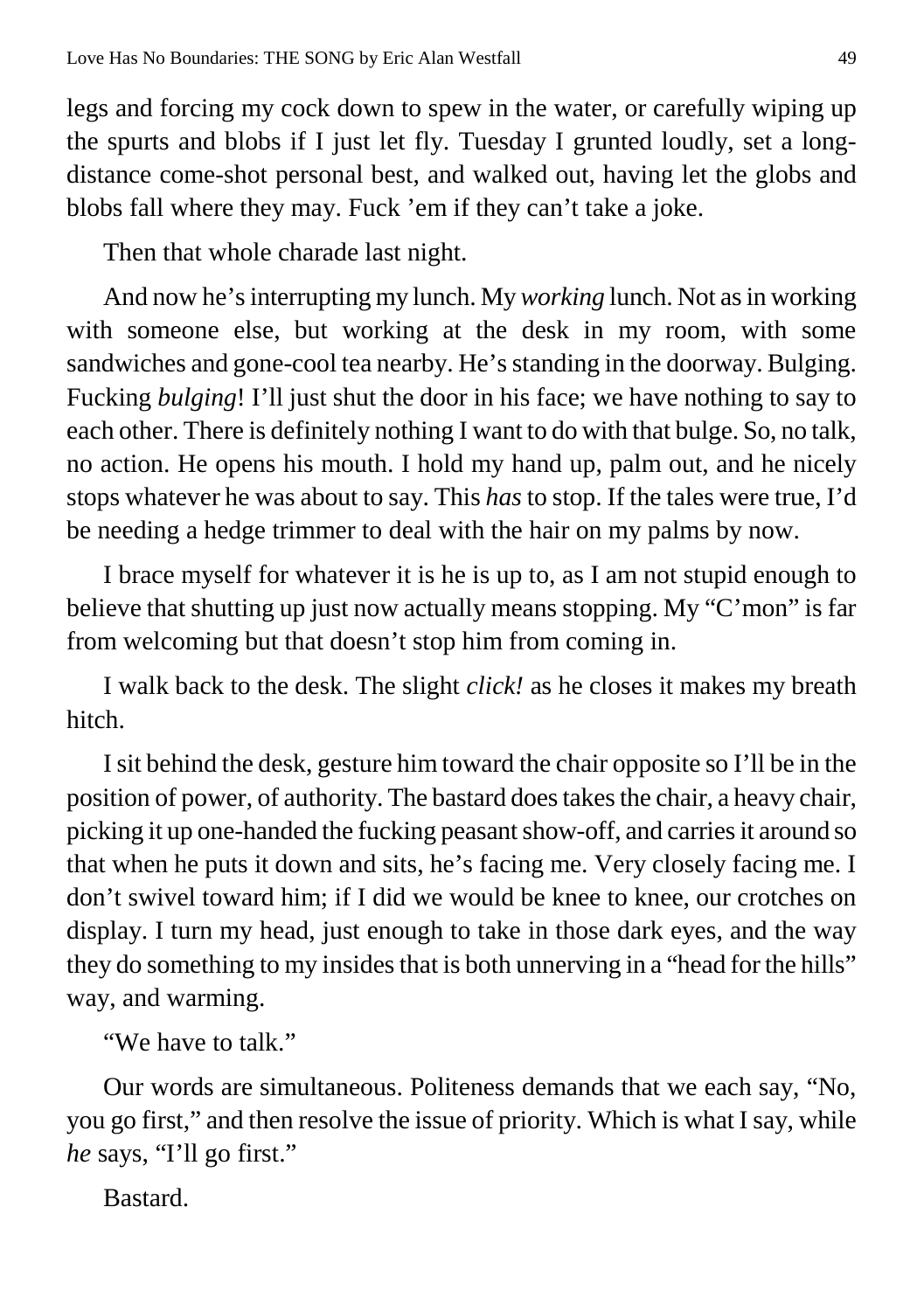"We need to fuck."

My mouth drops open.

"You don't agree? Then why have you been stalking me, arranging these little meetings that appear oh so accidental?"

"But I haven't…"

"You're a church big-wig; I'm an atheist doctor who's going to get his ass shot off in the near future, or at least they're going to try, so it's unlikely we'd ever have met under ordinary circumstances. You don't cruise the bars, do you?"

 $"I"$ 

"I didn't think so. Baths?"

 $"I"$ 

"No, you're not the type. So that lets out cottaging, too, or what do you Yanks call it? Ah. Tearooms. Which means with all this conference shit you have going on, you're not getting any."

"And you are."

Christ, could my voice sound any more childishly resentful?

Bastard doesn't even break stride. "Yes, I am. My Philippe is a glorious fuck."

I don't look at him, even turn my head away, but I can't prevent the blurt: "Then why would you want *me*?"

Well, bloody, bloody hell as his British pals might say. It appears I *can* sound even more childishly resentful. Vastly more.

There is a silence. Not a long one. Then he sighs. "I have no fucking idea."

It's his turn to put his hand up, palm out, to shut me up, to block whatever words of hurt would have come hurtling out just then.

"This is… new for me. Something I have never experienced. Perhaps I am not handling it well. But I know there is something more to… *this*… to whatever the hell *this* is... than just the fact that I want you on your knees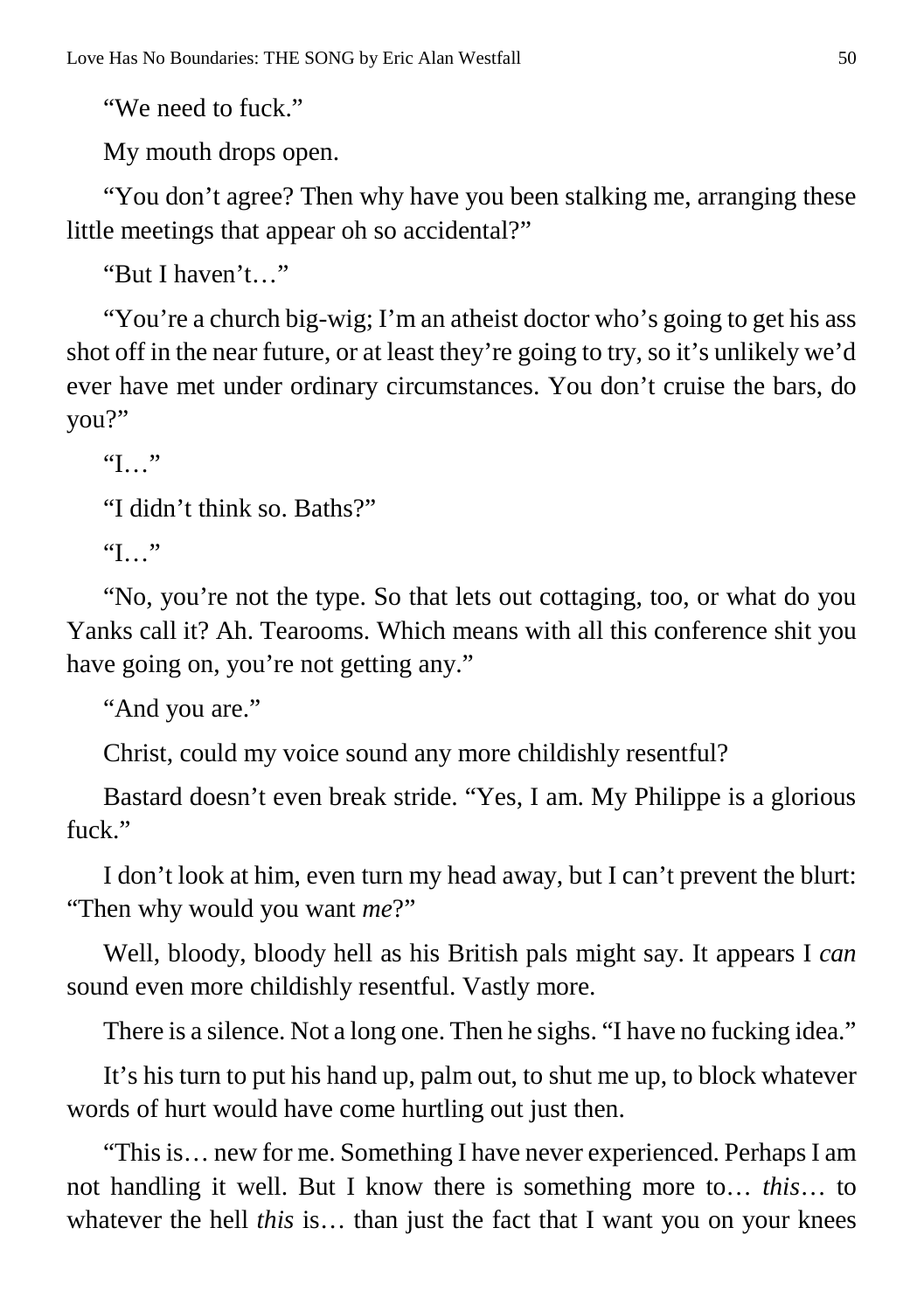sucking my cock, getting me wet so that I can bend you over a bed, a couch, a table, this desk, and shove my cock so far up your ass I'm going to come in your mouth from the back, and pound you until you scream my name and bring us both off.

"So, first things first. I'm sitting here with the hard-on from hell, which you're trying not to look at. And you got stiff the moment I said *fuck*."

I open my mouth to lie, figuring he'll go on cutting me off, only the shit sits there. Grinning. How can a grin on a face of crags and crevices and sharp angles make my erection even worse?

I manage to regain a modicum of control over my voice. It only shakes a little as I tell him, "No."

"No, you're not hard and leaking? Stand up and prove me wrong. No, not here and now? I am not exactly a dumb-shit twink ruled by his dick, since you have to be back at your conference at one. Tomorrow."

"I have…"

"Yes, my Jonathan, and you *are*, somehow, some way, *my* Jonathan, whether you know it, or just aren't willing to admit it, and I already know you have meetings tomorrow and a banquet at seven. Meet us in Club Olympus at eleven-oh-one."

The curiosity over how he knows so much is overridden by my cock. Apparently I am not so evolved as he is. "It closes at eleven."

Smug of face, smug of voice. "Not for me."

"And… and you said meet *us*?"

"Of course. Philippe thinks your ass and mouth are nearly as fuckable as I think they are. He's hoping your cock fucks equally well. Preferably inside him."

This is not happening. This is *not fucking happening*. I'm actually asleep with Dieter up my ass, fantasizing all this. Only now, well, now I'm starting to fantasize about the exercise room, the showers, the hot tub, whatever else, with the two of them, naked, hard, and wanting me.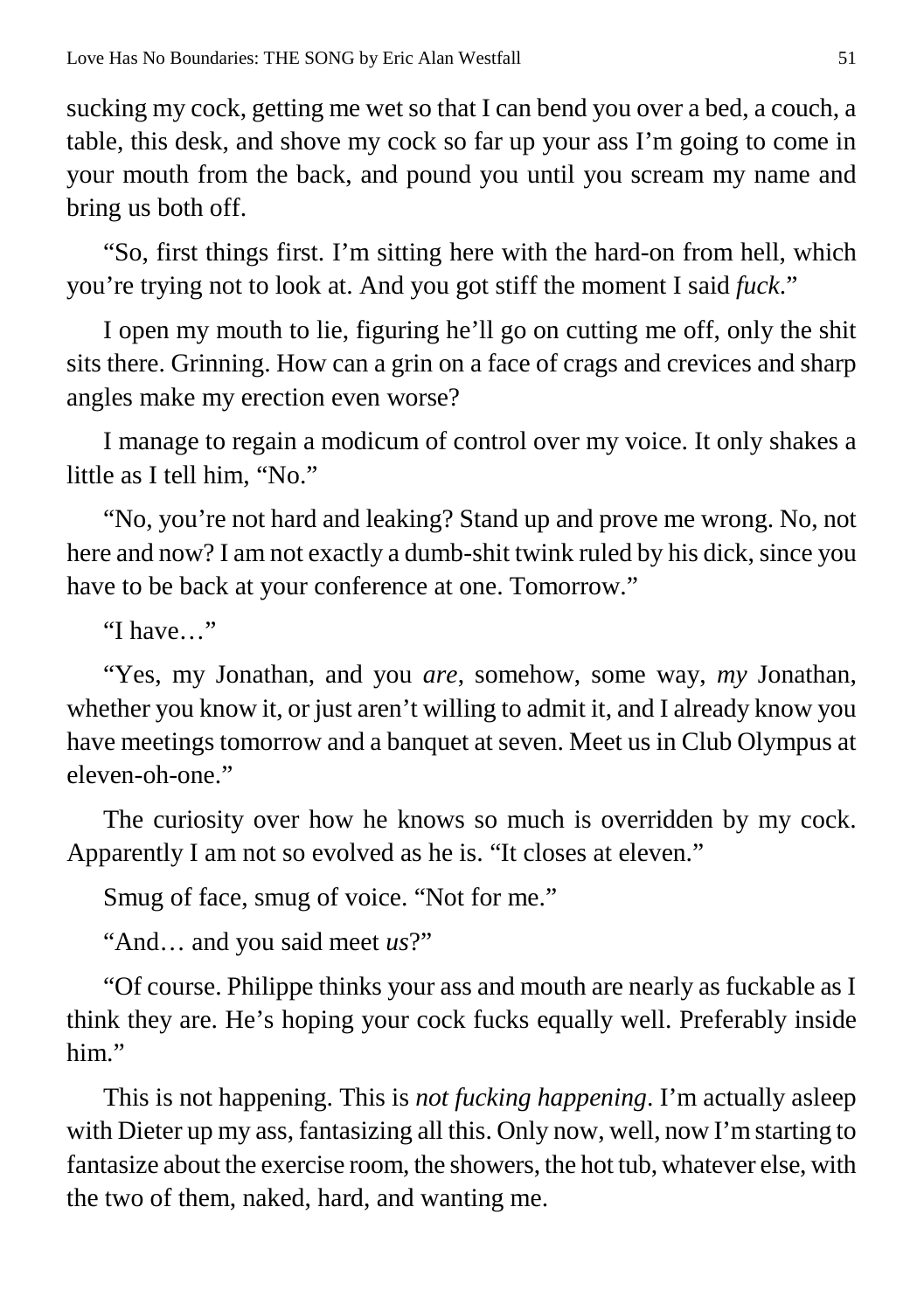I can't do this. Somehow, some way I'll fuck it up and Father, Grandfather, Joshua, the fucking world will know what I am. But oh how I want this. Not the romantic deflowering in a modern Regency, but something hard and nearly dirty. Just this once. A memory to keep hold of.

My silence has gone on too long. He scoots the chair, leans forward, rests his large hand over my right wrist. His thumb strokes the hair on my arm, just below where my cuff is rolled up. I never knew you could get third degree burns from a thumb.

"Oh, my Jonathan, so lonely, so afraid. You don't have to be. Ever again."

I have heard of words warming you, just never experienced it before. Yet still, I want to lash out, a preemptive strike to push away the hurt I expect, that I always expect. I want to lash out. I want to cry. I want to just… let go.

Softly, softly. "Jonathan. What do you have to lose?"

"My virginity."

I clench my eyes shut to hold back the tears that start to well up. I've just admitted to a complete stranger not only am I queer, but I'm nearly as bad as that stupid movie. Just four years younger.

He doesn't laugh, gasp, snort, mock. No judgment as Father would judge. No sneering as they all would sneer. Only a tiny moment of silence, a moment of stillness, and then his hand squeezes in a light caress, and his thumb starts that hawk making lazy circles in the sky kind of motion.

"With a gift like that, you will never regret what we three will do. You'll…"

This time it is his turn to stop. In the stillness that follows, he raises his head, tilts it only slightly toward the door. Why do I think some great cat is in the room, its tail beginning to lash?

Then I hear the sound of the lock. Someone is coming, and there is only one someone who would fucking get a key to my room, and just fucking walk in without a knock. I start to panic, to struggle to get away from this compromising position, but he squeezes again, not to the point of pain, but as a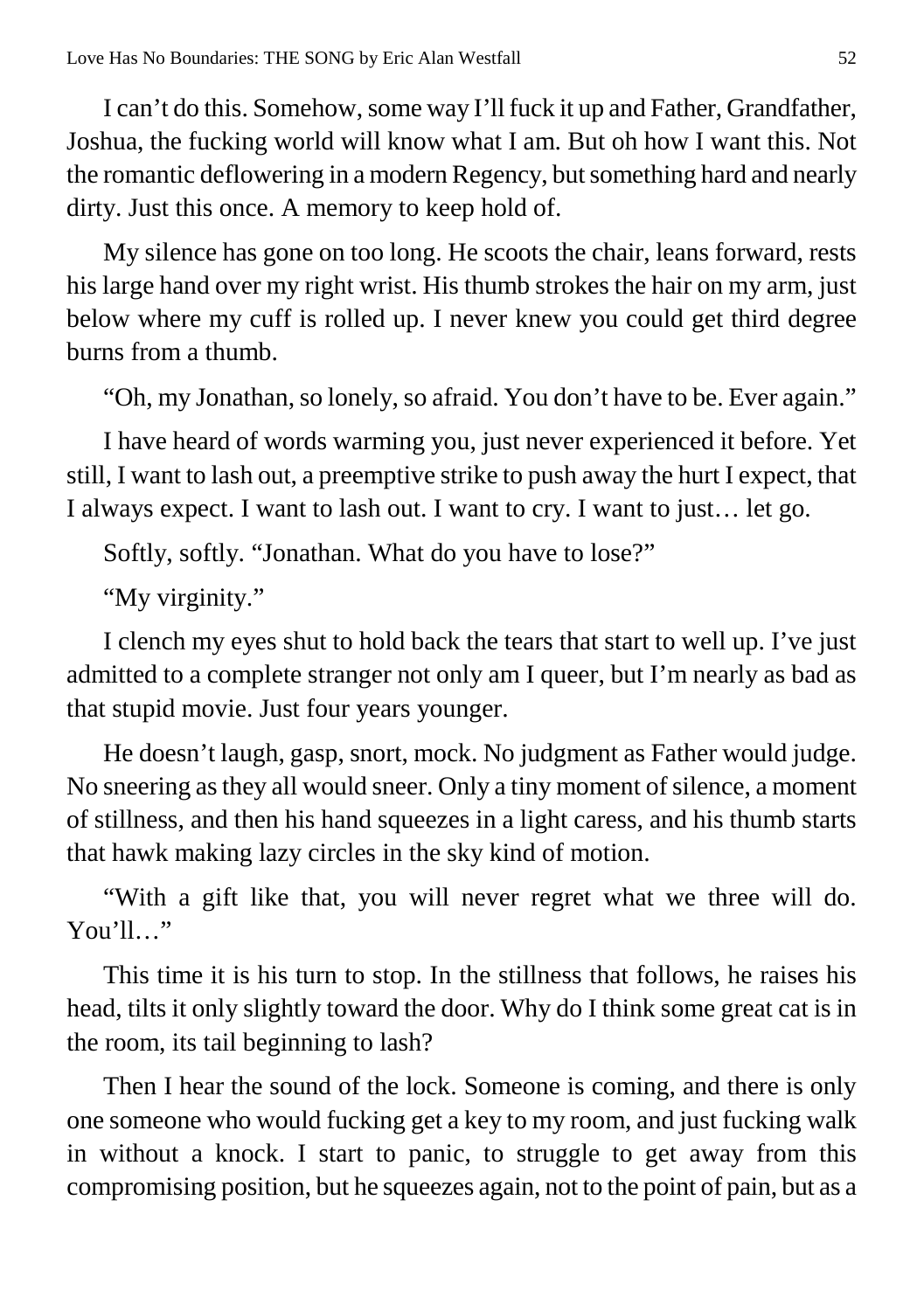complement to his words. "Don't worry, *mon cher*. I won't let you come to harm. Not now. Not ever."

And with that, I do it. I simply let go. Cede control. Let myself be amazed by how warm and *protected* I feel. For the first time in my life.

"Jonathan Charles."

As in most families, when someone your senior in power or rank, even if not in age, uses all of your given names, you immediately understand that you have fucked up. The tone tells you the degree of fuckedness. Joshua's tone did not… *quite*… indicate a hanging offense. Perhaps only a flogging. I am, fortunately, far too old for Joshua to try the blows to my ass, to my back, that he sometimes used after our names changed, after he was anointed heir. Or… that other. That one time. He prefers, these days, to flay my soul.

It's only Jean-Luc's fingertips… I can't in good conscience still call him Picard the Prick any more… invisible to Joshua beneath my wrist, lightly pressing and releasing, that tether me to a semblance of sanity. He stands with a leisurely lethality, all jungle cat grace. I don't dare look. Either he doesn't care if Joshua sees the erection he told me about… and damn it, *I* didn't get to see it… or he has far more control than I. But then, most do.

Jean-Luc, alone, fills the room as he and Cassius did in the ballroom last night. He looks at Joshua, the weight of that presence making my brother back up a step. My brother never backs up, backs down.

"And you are?" Jean-Luc pauses and while I cannot see his eyes, I know they are raking Joshua, and not being at all impressed. "Ah, you are M'sieur Priestley's younger brother. Do you make it a habit of entering a room that is not yours without consent? *Comment très grossier*."

I smothered a snort at my brother being told how very rude he is in a language he does not understand, in a tone that tells him all too well that he has just been insulted.

"Or perhaps it is only because your brother allows it? I think, as part of my prescription, I shall require privacy, and freedom from intrusions. *Un moment, s'il vous plait.*"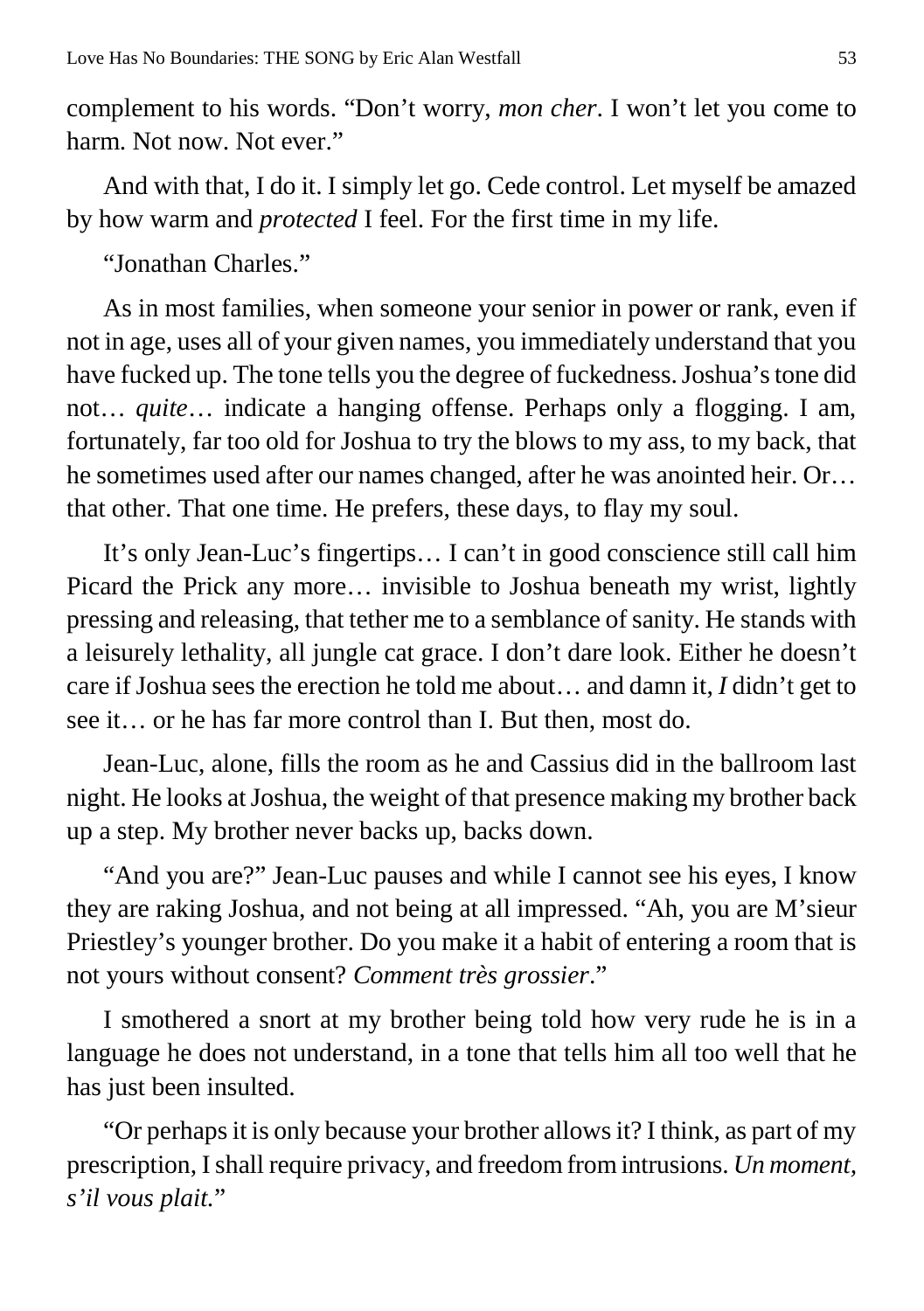He pulls his cell phone out of his pocket. I recognize it, and from Joshua's slight inhalation, he does, too. A Ulysse Nardin Chairman. Father wanted one, but the cheapest model is fifteen thousand dollars, and the top model is in excess of one hundred and thirty thousand dollars. Even Father was forced to realize that a cellphone like that was overly ostentatious for a minister, no matter how wealthy the church he controls. It doesn't glitter, so the many diamonds of the top tier aren't present. I suspect it's about as pricey as you can get without adding in the jewels. Fifty thousand? Sixty?

He punches what is clearly a speed dial number, speaks briefly in German, asking for a Herr Grunewald. The manager of the Grand Hyatt. Jean-Luc shifts to English. "My apologies, *mein Herr*, for not speaking in your language, but I have someone here who needs to understand. It seems one of your staff gave a keycard to Jonathan Priestley's room without his, as his lawyer might say, prior knowledge or consent."

A pause. "No, I have no idea which staff member, but the, ah, gentleman who did the persuading is apparently Mr. Priestley's younger brother. I am sure he was most persuasive. He is, after all, one of those American evangelical preachers…" his tone says double-dealing con artists, "…but I am certain it is not your policy to provide room access merely because someone asks for it."

A pause. "Yes. A family member, but still, your policies surely do not…" A pause. "Quite right. Mr. Priestley—Jonathan, not the other, of course—will be expecting him." He ends the call, turns his head to look at me. I am still sitting.

"Herr Grunewald is most apologetic that someone gave away your room key without authorization. He is sending someone up right now to change the computer code on the door, and he will ensure that for the remainder of your stay, only you will have keycard, without your written permission otherwise. Well, aside from housekeeping and hotel management, of course."

I have seen Father in apoplectic mode, Grandfather, too. Never before Joshua. It is delightful even if I will pay for that delight some way in the future.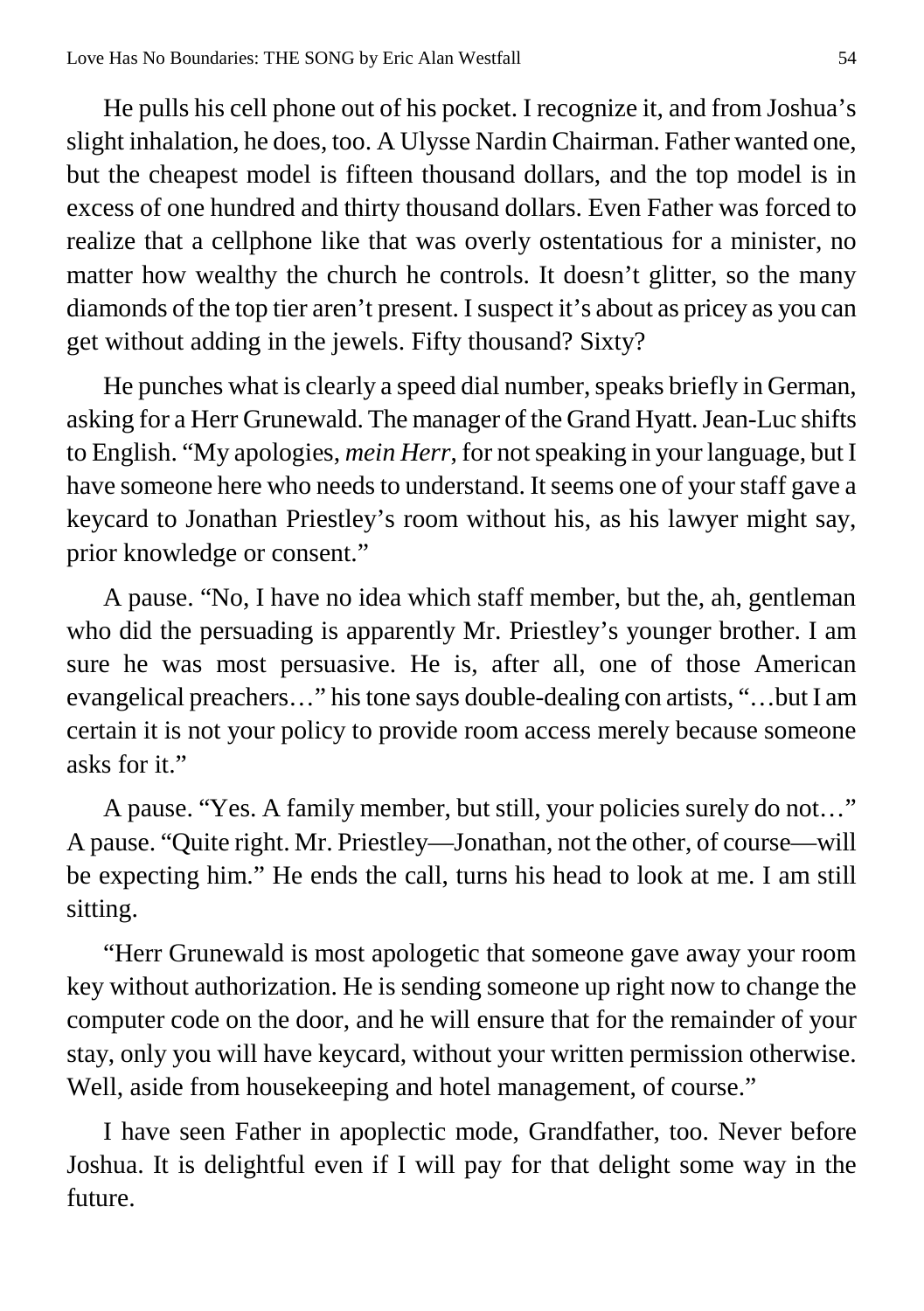The start of Joshua's "Who do you think you are," only gets as far as the owl sound before Jean-Luc interrupts—by turning away from my brother. For just a moment I wonder whether the turn is enough to qualify as a cut direct, or if he has to give Joshua the full back for it to be effective. If that happened in front of the window, it would block off most of the sunlight and plunge us into near-dark.

"M'sieur Priestley, your pulse is a little weak, and you are clearly under a high degree of stress. I will send Doctor Neumann up to confirm my diagnosis."

He looks over his shoulder at Joshua. "I am more qualified these days for battle medicine, you see." He takes in Joshua's somewhat dazed expression. The heir is not used to being ignored.

"Ah. You do not see. I am with *Médecins Sans Frontières*." A pause, a tiny smile that I am sure Joshua misses. In a "hello, is anyone in there?" tone, he adds, "Doctors without Borders?"

I assume Joshua's blink is enough acknowledgment, because Jean-Luc ignores him again in favor of speaking to me. I *enjoy* him speaking to me. "I believe Dr. Neumann will agree that you need to take the rest of the afternoon off. Spend it quietly. Here. *Alone*. You have been working too hard."

He lifts that heavy chair in his left hand again, as if it were a beach chair of canvas strips and aluminum tubes, carries it around to put it in its original position. There. The evidence of our dissolute intimacy is gone, but I will remember it. He walks the few steps to Joshua and puts his right hand around Joshua's left bicep. My brother flinches. "And now, M'sieur, I think we need to leave your older brother to get some rest. Don't you agree?"

Another flinch, and a brief flare of fury. I can read the promise of retribution in the flare. Joshua has no chance to agree or disagree, because Jean-Luc just doesn't let him go, and marches him to the door, holds out his left hand for the keycard, which Joshua reluctantly surrenders. He twists, and left-handed, tosses it to me. No one in the room is surprised when I clutch at it and miss, watching it flutter to the floor.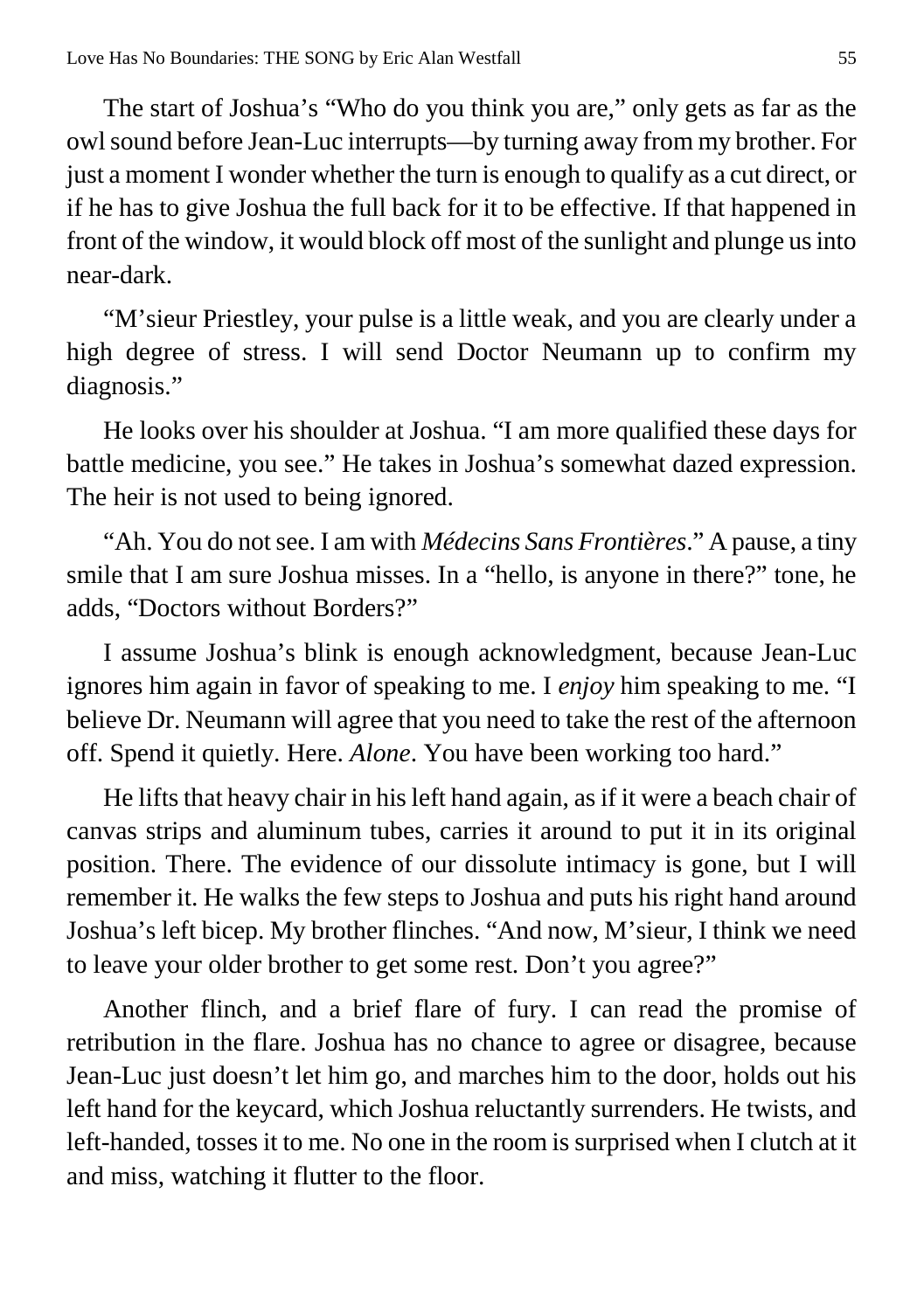I don't care. Joshua is being marched out of my room. Damn. Piqued, repiqued, and capot!

I don't realize I said those last four words aloud, until Jean-Luc, Joshua all the way out, puts his head back in, wearing a wide smile, making me wonder what those smiling lips would feel like if *he* was on his knees, working *my* cock, and says just loud enough for me to hear, "As Miss Heyer might say."

My brief shout of laughter is to a closed door.

### **JEAN-LUC**

The heat, even the heat left by the air-conditioning, drains out of the hallway. I don't slam the asshole against the wall, handling him as he deserves to be handled. But he feels the chill. And knows its source.

"Don't even think about going ahead with it."

He shakes himself, brushes the sleeve that I had slightly crushed. Straightens. Dons the mantle of what he thinks is power. It isn't. He should be thankful his arm isn't pulp inside the sleeve. He opens his mouth to avoid, deny, excuse, make a pitiful attempt to stand up to me.

I cut him off again. "Or do you want me rethink the donation, the sixfigure donation, your brother had just about convinced me to make to the Brethren?"

I am not above bribery to keep a bully at bay, until we have resolved things, my Jonathan and I. I will have to call Jonathan, and disturb his rest to let him know. Although I suspect his rest is going to consist in part of making good use of one or both of the dildos Herr Klein found when he checked the room yesterday. The Hyatt's Onity locks are not as secure as the hotel allows everyone to believe. Will he be thinking of me as he uses the dildos? Of Philippe? Of both? My warning is because it would not do for Jonathan's mouth to drop open when his brother mentions my imminent gift. As he will. Much better, much, *much* better to have Jonathan's mouth open so that Philippe or I can put something far better than silicone in it.

Joshua's father or grandfather might have been a little more difficult to deal with, but they are not here and this little tyrant is. And if he ignores the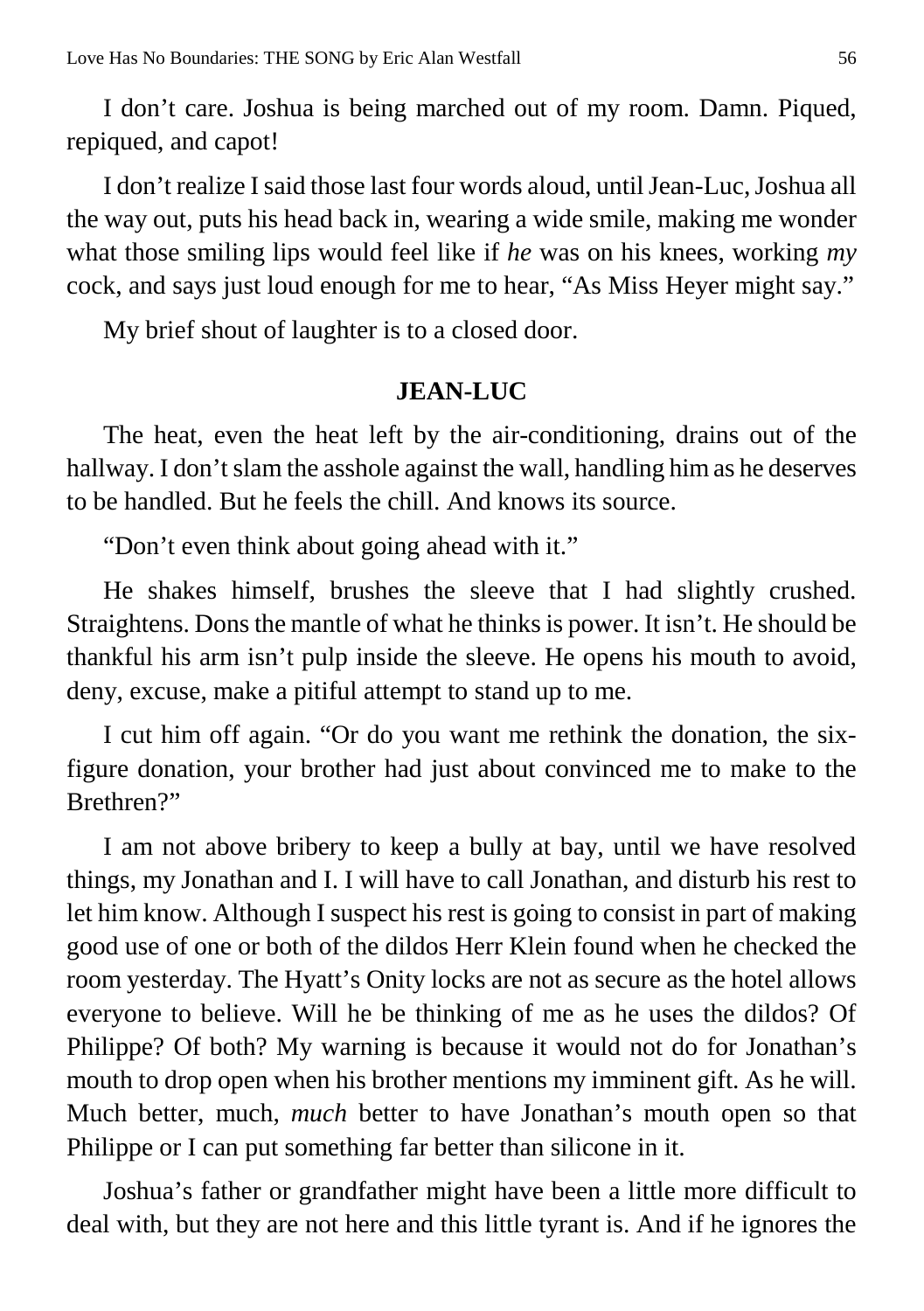order, ignores the bribe, he will just have to learn the very hard way that I am indeed not someone a little pissant like him messes with.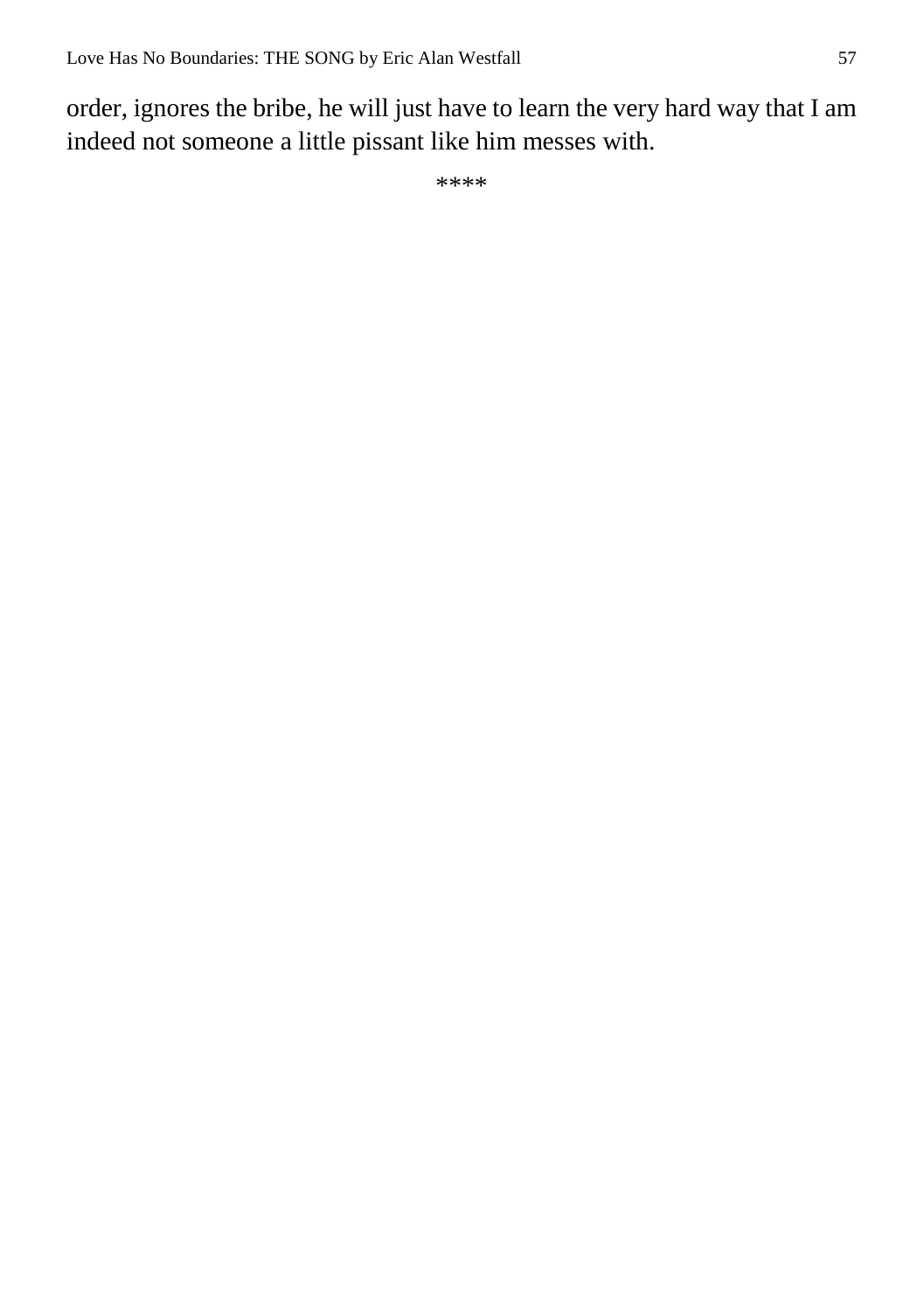*Then—Friday night. Shortly before 11:00*

### **JONATHAN**

I'm not going. He's just playing a trick on the poor pathetic virgin queer. So I'm getting my hopes up to match my hard-on and when I walk through the doors, even assuming they're unlocked, he's not there. *They're* not there. Or they both are, and they suck and fuck and do all the shit I want to do, just once, with someone willing. With no one unwilling. Except, it just them doing the doing because they get off on having someone watch, but not touch, jack but not join. Get off on my humiliation as I watch and jack and then get told to leave. All those are more likely to happen than their truly wanting *me*.

So. It's decided. I'm not going, not going to put myself at risk this way.

Five minutes ago I was going. Certain this will be the best night of my life.

Five minutes before that, I'm listening to Banjo singing in the back of my head, asking me if I had the feeling that I wanted to go, asking me if I had the feeling I wanted to stay. Go to the spa? Stay in my room?

Five minutes before that…

I have to make a choice. Yes or no. Stay or go. Traipse through the hotel halls in my exercise clothes which are kind of sweat-smelling from my two uses of the club, knowing everyone who sees me will know I'm off to do something wicked and perverse and unnatural, since they will all know that Club Olympus is closed at this time of night. Or change again, into something I can strip off easily if they're not mind-fucking me, and are instead going to pick a hole—at the same time? sequentially?—and shove a cock in. I can carry my gym clothes wrapped in a towel in case it's only exercise after all.

Fuck it, fuck them.

I put on my sweat-stained tee with ragged holes instead of sleeves, the shorts I picked because they're tight enough, thin enough to emphasize what bulge I have, and hey, that's okay, that's not faggy, Joshua, Father, Grandfather, guys, real guys, real men, do that all the time. Commando. The worn trainers I carry with me for exercising comfort, ASICS low-cut socks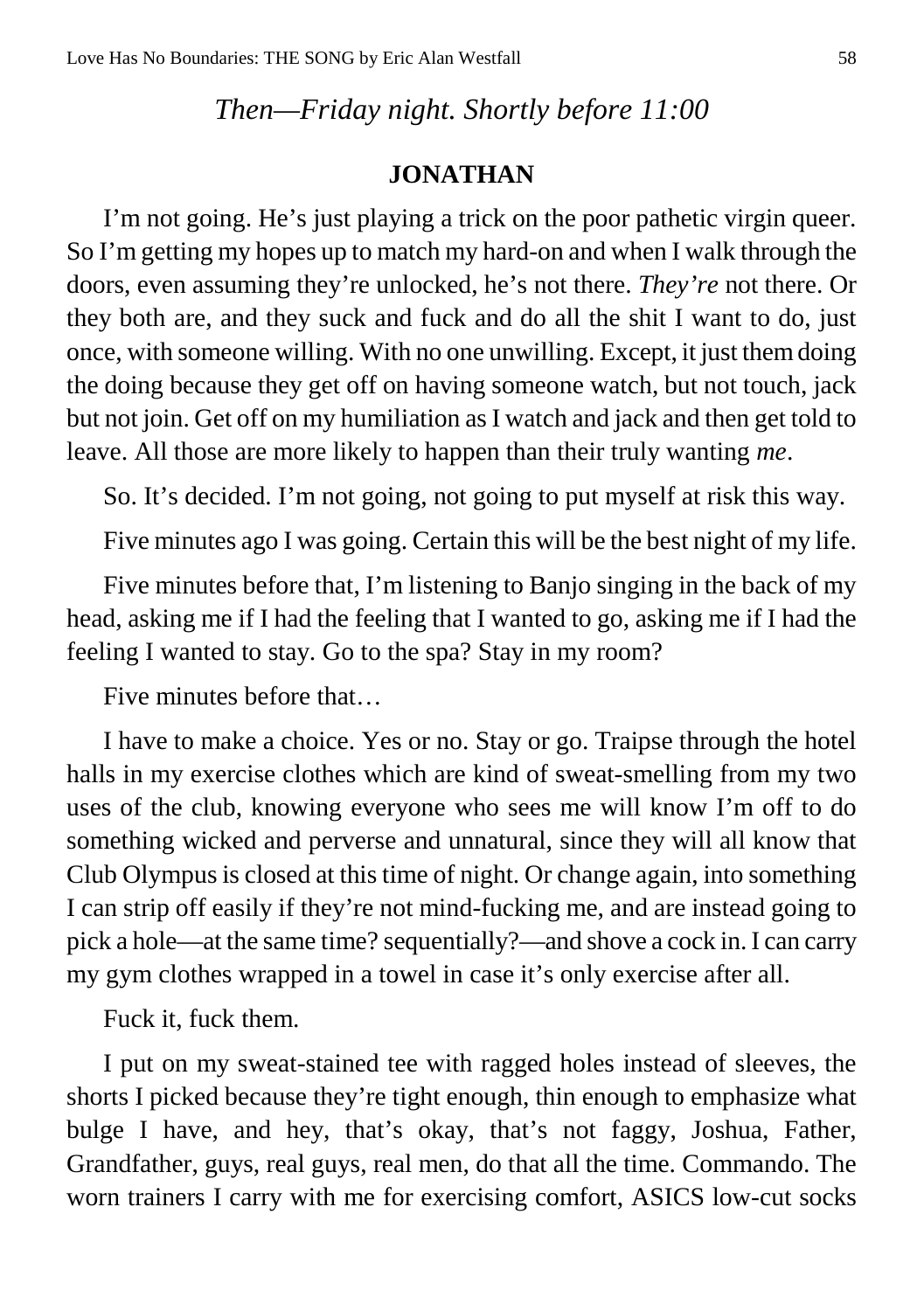that are almost invisible. Shaving kit, cell inside because even heading out for maybe sex they have no qualms about calling whenever it is most convenient for them.

I exit, lock the door, tuck the keycard into the bag. I must be hitting a traffic lull, as I see no one between my room and the elevator that goes to the spa. A young man is standing beside the elegant doors to Club Olympus. If you're going to name your spa after the home of the gods, you have to have the good taste to go with the name. The management had the good taste to hire this one.

Twenties, for sure. Compact, muscular, wearing a strained short-sleeved shirt in the hotel's colors and with the Olympus logo on his chest. Shorts not quite as tight as mine, and a better bulge, though obviously encased in a jock or a cup. Trainers and socks. Tanned, fit. Look at what you, too, can be, if you only get with the program while you're our guest for two days.

He holds out his hand. "Good evening, Herr…"

His voice trails off to give me the opportunity to fill in the blank. I don't. I just shake his hand, with a "*Guten Abend*" of my own, let go, and reach for the door.

The "letting go" process is a little longer than it should have been.

"Sir…"

I look back at him. He oh so casually brushes his hand across his crotch, absent-mindedly, as if flicking off crumbs. It certainly isn't to draw attention to the bulge that is a bit more noticeable. He smiles when he notices where my eyes go to. He pulls a business card out of his shirt pocket, extends it to me.

"My card, sir, in case you, and the other gentlemen, the ones who are waiting, should need me. For anything. Anything at all."

I naturally take the card. It wouldn't do to offend the help. It has a handwritten number on it, in addition to the official information.

The little slut.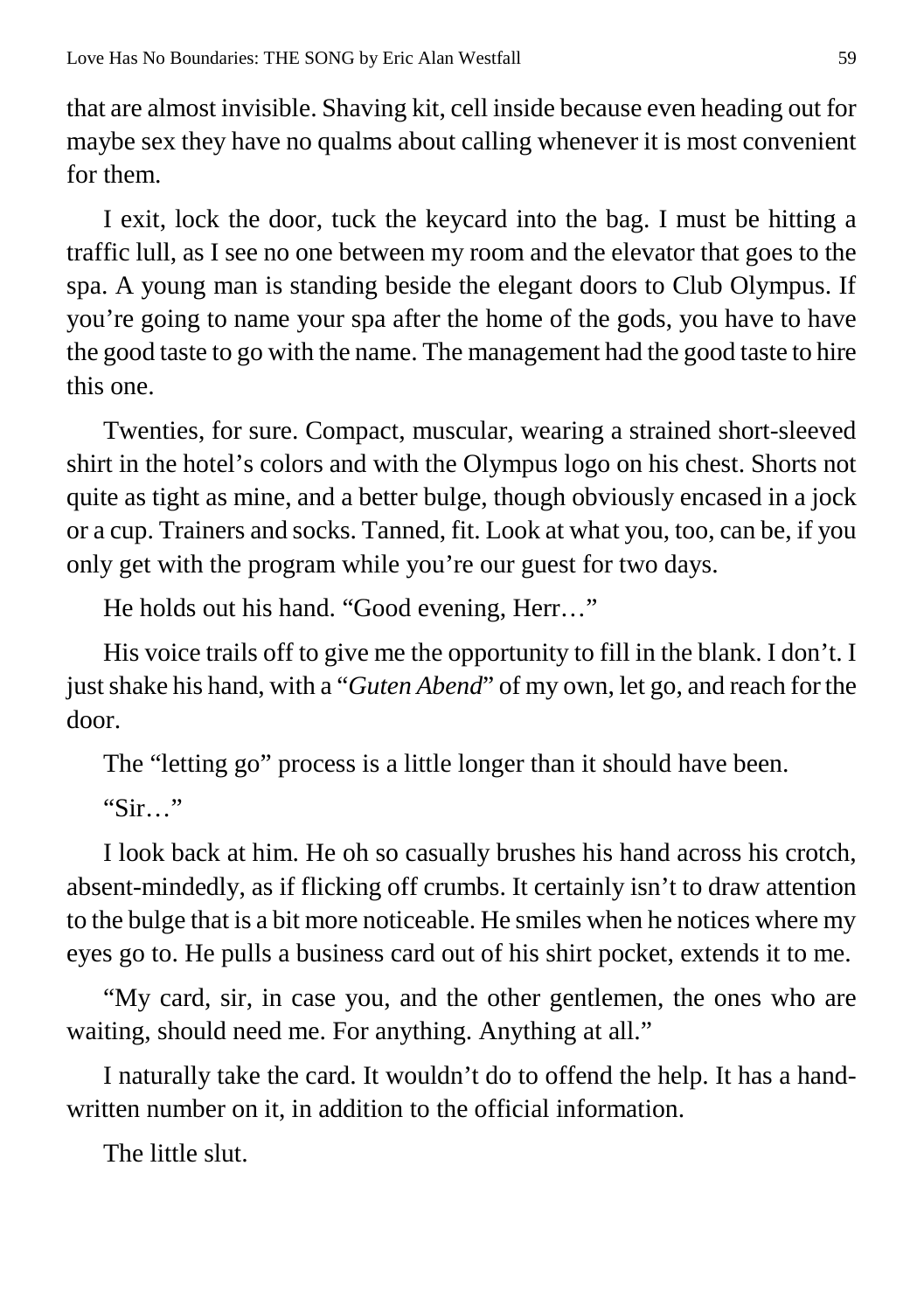Well, right now, *I'm* the only slut, or slut-wannabe, that's going into action here.

"I'll be sure to let them know."

Which leaves him with no choice but to go to the elevator. I enter the spa and the door clicks shut behind me. I hope it is locked, as I have no way of knowing, short of going out and shutting it and yanking, which would then leave me with no way of getting in, since I have no cell phone numbers for either of them. If they even carry phones when they're… maybe… planning on having sex with a stranger.

Where would I go if I were the one planning that sex? The weight room? Too much equipment with handles to put your eyes out, and the benches are too few, too small. The locker room? All sorts of fantasies to go with that, plus longer benches, but the floors are damned hard. Steam room or sauna? Not to start with. Obviously not the lobby or someone would be sucking already.

Ah. The hot tub. Stress-relieving heat, followed by *stress*-relieving *heat*.

I make my way through the dimness, open the door. Almost right. They're by the pool, seated on hopefully very sturdy lounge chairs, dressed in the thick, ultra-soft white robes the hotel provides. All closed and belted unfortunately, but if you can't hope that things will get better, and robes will magically evaporate, where are you?

As I get closer I notice the two ice buckets. One has my vodka, and the other… my vodka as well. Gentlemen, gentlemen, no need to get me drunk.

I stop to admire the view. What there is of it. Jean-Luc looks up at me and smiles. "Don't you have too many clothes on?"

Shades of Dieter, though a little more wordy. And how hot is it for a man whose body isn't "all that" to get naked while two Vesuvius-hot men are covered and watching?

Very.

The one who is not Jean-Luc, whose name I think I was told, but which I cannot recall, sits up, swivels to his right, stands, turns to me. A hint of chest at the top, sides overlapping all the way down to mid-calf. Below, he's bare.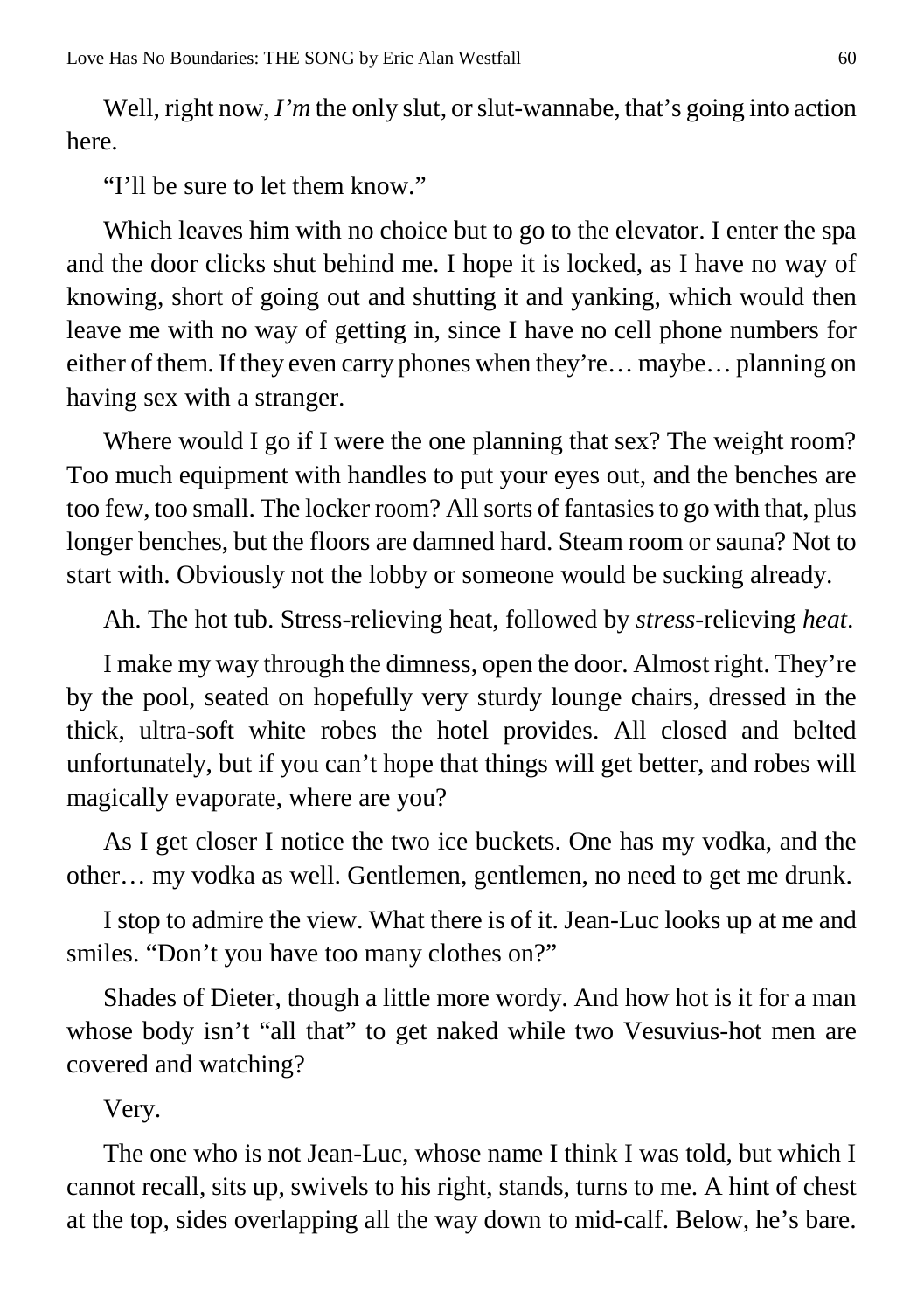His feet are long and slender with just a dusting of hair on his instep and toes. I wonder what they would be like over someone's shoulders, curling as he gets close to coming.

And then there is a puddle at his feet. A white puddle of expensive cloth. My head quickly lifts from its moment of floor-oriented admiration, recording the image as I go.

Long, long, long muscled legs, layered in straight dark hair, except, holy fuck, for a thick, ridged scar curving down his left thigh. I gulp, and gape. Both at the scar and the cock that is indeed uncut, a long foreskin that covers an arrowhead shape. A lush, deep-brown, almost black bush at the base of his cock, fat balls in an up-close sack, which is also hairy. I'd like to visit for a while but the tour director is going to get impatient.

Very little hair above his pubes, except for a slight treasure trail. An unquestioned six-pack as my accountant side quickly calculates. Small nipples, more thick hair curling out from his armpits. But what holds my attention are the scars. Small, large, in between. Short, long, straight, twisted. Three, count 'em, three puckers that have to be from bullets. And another long scar from beneath his right pec slanting down toward his left hip. It seems… newer than the rest.

His long-fingered hands, with curly hair on the knuckles as well, hang loose at his side. No nervous movement, no hip-tilted and flaunting pose. But still, a pose. He knows it, I know it, and his brilliant eyes, a startling blue, confirm that he knows I know, once I manage to get that far. His upper arms and upper chest have a marked strength. On someone bigger those pecs might have been a shelf, shading what was below.

Close-cropped hair. Straight full lips. A beard around his jaw, a mustache, neatly trimmed. Even I can recognize a warrior when I see one, though I have never been so close to one, and certainly not a naked warrior. My instinct was right, in the lobby. He did indeed look like he belonged with the men in their uniforms.

But no. I look into his eyes, notice their depths, notice the hint of tension at the edge of his eyes, the slight gauntness I saw on Wednesday. He does not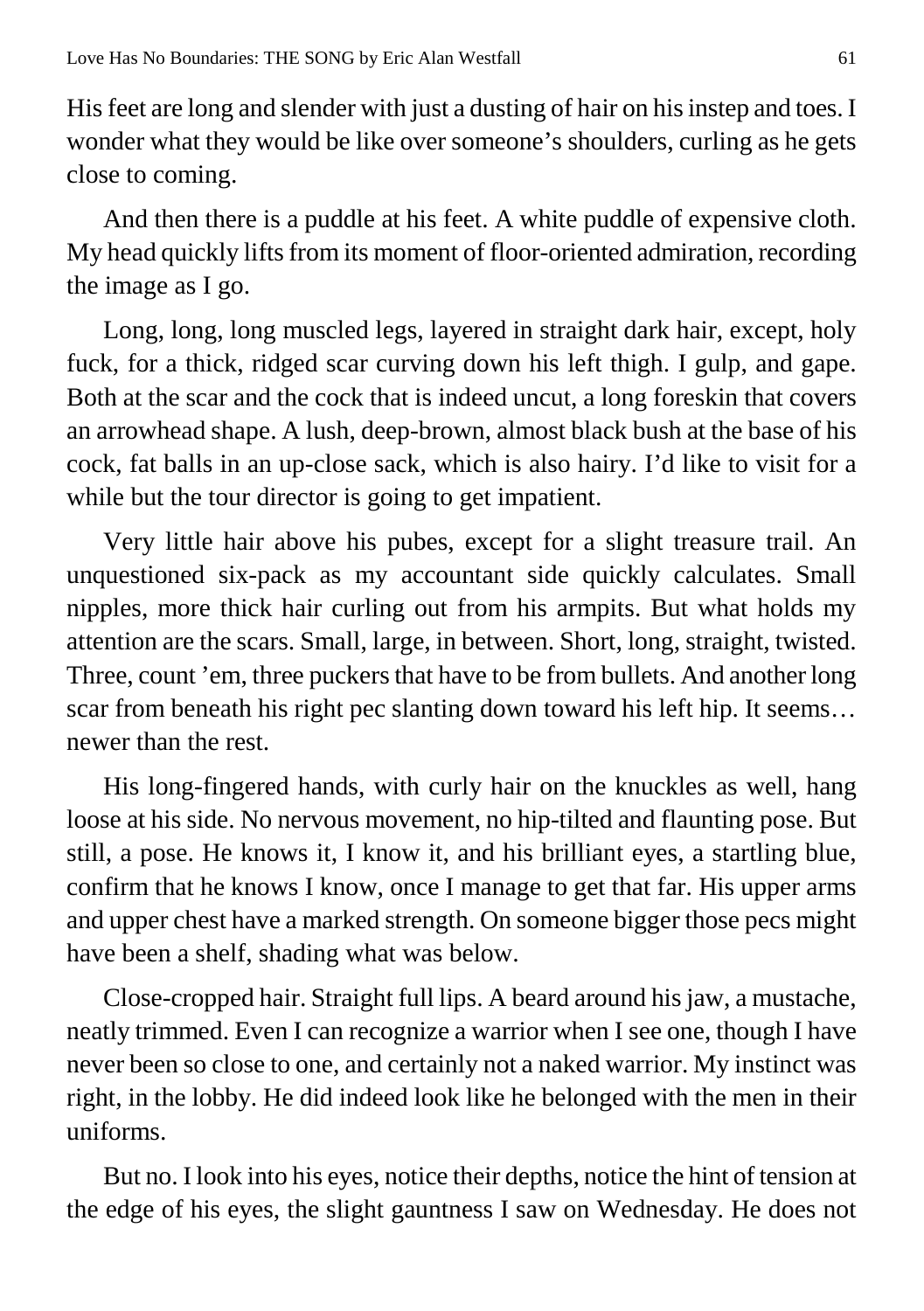belong with those men after all. They are watchdogs trained to bark and frighten intruders away. He is a sleek Doberman, trained to take the intruder down in swift silence.

He opens his mouth, but my—did I really say that out loud?—"Cassius," wins the race.

He blinks, and the pose falls apart as he tosses his head back and laughs, turns his head towards Jean-Luc, laughs some more, and waves his left hand in a clear, "Tell him, tell him," gesture.

Jean-Luc hasn't laughed but a broad smile agrees with the laughter. "That's his name for you."

"What?"

"Until I told him your name, of course. But the first time he saw you, he said, 'Yon Cassius has a not-quite lean, and well-fucked look, don't you think?"

I flush. Almost do that Venus and foam bit and try to cover my belly and bits, the latter being not dangly at all, but definitely in the mood, or heading there.

"Were you, Jonathan? Were you indeed freshly fucked when I… when we… first saw you?"

I wonder if the flush is worse. Don't… can't answer.

His voice is harder. "Whose cock had been in your ass?"

This is absurd. There is no possessive tone. I don't hear a silent strong voice, most definitely not my own, whispering, "Mine."

Is there? Do I?

"Jonathan." I hear the silent "Tell me, damn it, tell me now."

Does Cass… no… Philippe. Now I remember.

Jean-Luc apparently has no patience, since my brief side trip down memory lane to collect Philippe's name went on too long. "Did you lie to me last night?"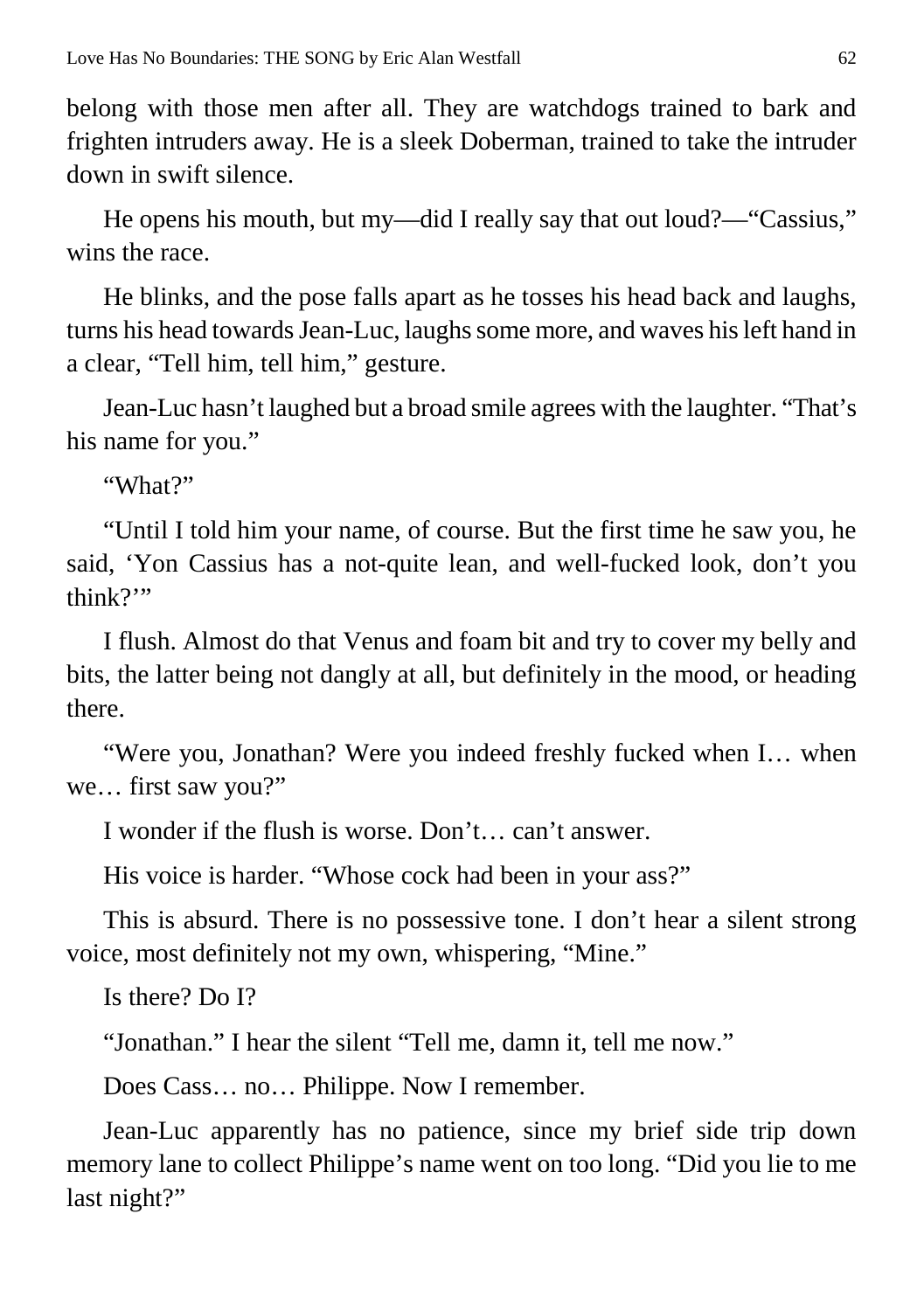The snarl tells me he doesn't like being lied to. It's clearly a preliminary snarl, though, indicating more, many more, to come if the circumstances warrant.

A swift side-ways glance at Philippe nets me a "Son, you're on your own," look, straight out of *Blazing Saddles*.

"It… it was just Dieter." I can't tell him. It's just too damned embarrassing.

"Dieter"

How does he make a single word sound like "I'll grind his bones to make my bread?"

"Where is he? Who is he?"

Okay. Embarrassment is good. Better than having him arrested because he's damaged the first Dieter he finds in the hotel.

"He's, uh, well, he's, uh, it's just a dildo."

With that, the tension drains away. I don't dare look at Philippe to get a soldier's sneering opinion of a nerd who names the dildos he fucks himself with. It's bad enough when Jean-Luc says, "Jonathan, really, you *name* your dildos?"

What I *hear* is the sneer I expected from Philippe, but somehow, not from him; what I *hear*, is the arrogant judgment of an outsider.

I am unexpectedly angry, speaking well before my mind catches up with the actuality of gentle, just-us-guys, maybe that's kind of hot, teasing.

My turn to snarl, or what passes for a snarl in someone like me. "Who the *fuck* do you think you are, and what *fucking* business is it of yours if I have no…"

This is the first time I have ever used that word aloud, to anyone, about anyone.

And then the reality of his tone and the realization of what I have admitted catch up with me at the same time. The self-inflicted humiliation, a pattern of my private life, is too much.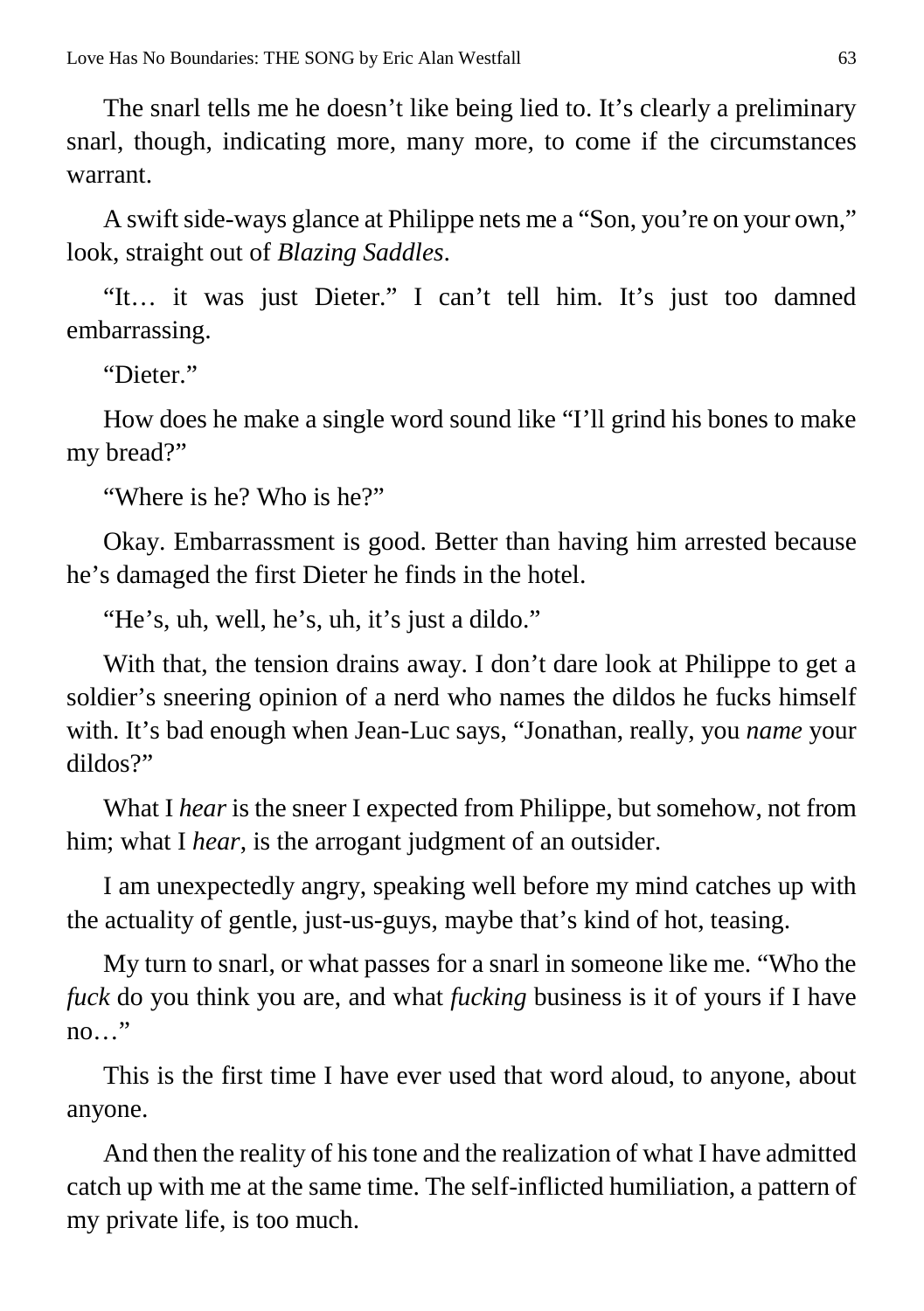"This was a mistake."

I turn my back on them, drop to my haunches, scrabbling for my shorts and the bag. That's all I need to get back to safety. Fuck anyone who sees me in the halls or elevator. Fuck the rest of the shit.

Jean-Luc is in front of me, on his haunches as well. How did he get there without my noticing?

Oh. Maybe my eyes being shut while I "looked."

Those huge hands, with their rough-textured fingers and palms, are gentle on my wrists. Just enough of a hold to stop the grabbing, not enough that I don't understand that if I pull away he will let go.

He leans and his forehead touches mine as we stay still. "I am sorry, *mon cher* Jonathan. *We* are sorry."

An utterly inappropriate "What do you mean *we*, white man?" almost escapes. *We?* Philippe didn't say anything so there is no "we" unless Philippe sneered, and if he did he gets a free pass since I didn't check.

"Forgive me, *mon petit chou*?"

At that I do look up, tug my hands loose, and then give him a shove he is clearly not expecting. He lands on his ass. As do I, what with all that action, reaction, equal, opposite physics crap.

"I am not your fucking little fucking cabbage! And what is with you people calling people cabbage like it's a compliment or something? Cabbage is unpleasant. Nasty. There is nothing at all nice…"

His "Shut the fuck up, Jonathan!" is accomplished by looming up and over me, knees on either side of me, immobilizing my head with his left hand, starting my very first tongue-fucking, pulling me up and to him, and putting his right hand to work on my very interested cock.

Geez, guy, all ya had to do was ask. But I prefer his Plan B.

I sort of sense Philippe moving in, not paying all that much attention since mouth-work plus cock-work from Jean-Luc equals no focus left for the fact that he is removing Jean-Luc's robe.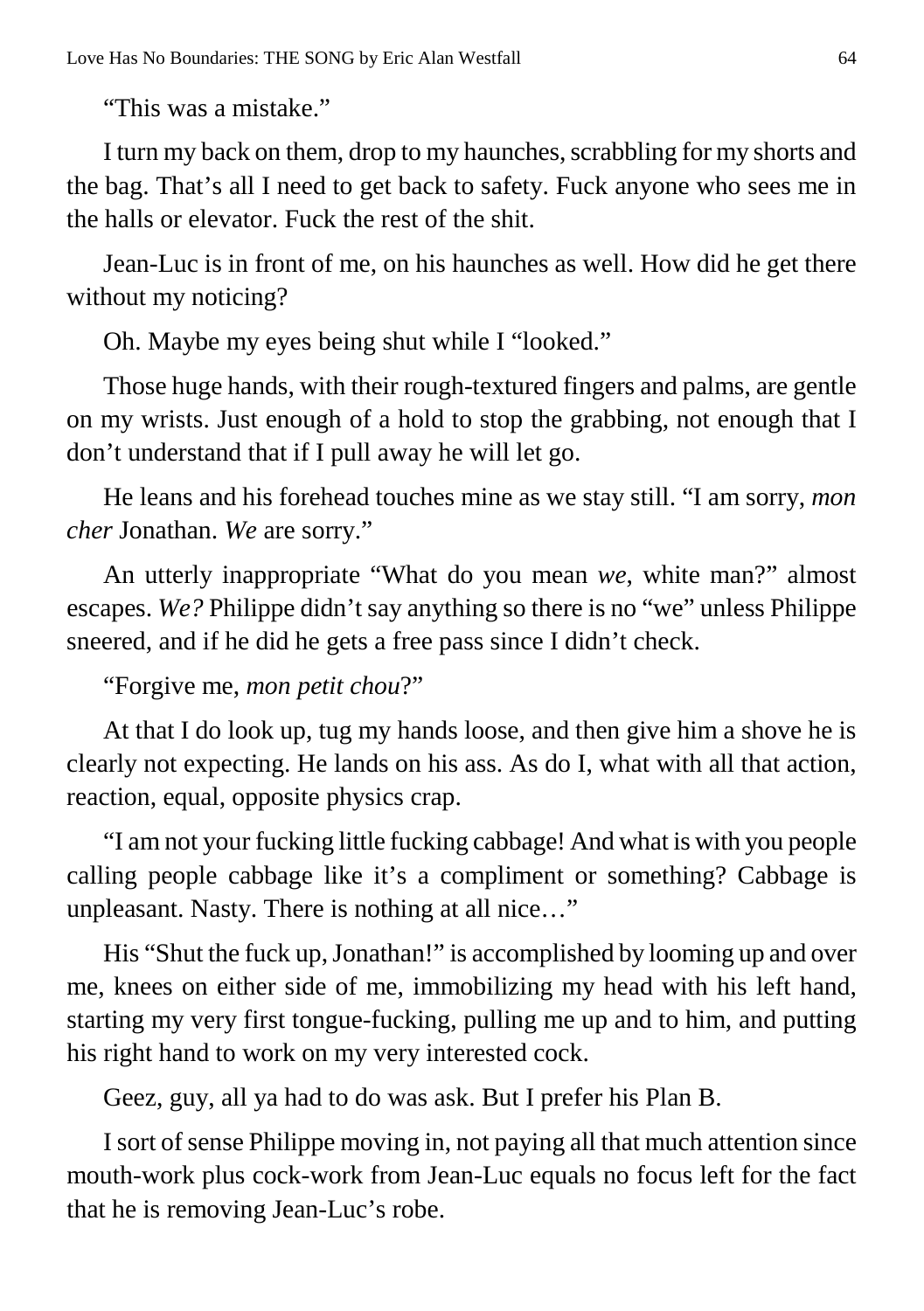Both naked now, he maneuvers us so that we're on our sides, and then just keeps on moving until he's on his back and I'm on top of him. His heavy thighs and knees nudge my legs and I get the message. Whoever will be watching this later on the security cameras I am sure are running, is going to see some ungainly geek sprawl with my legs outside his, spread like I'm going to try for a split.

Sprawl is good. More so when you feel warm breath on your ass. Or more particularly, your hole. Strong hands kneading your cheeks, and then a tongue just licking around and around. It isn't possible for my asshole to be sensitive. It's had too many dildos up it; the nerve endings are shot.

Like fuck.

Something sizzles inside when his thumbs tug and my hole gives way, just a little, kind of like it does when it notices Dieter or the rest getting ready to go on in. And then his tongue is inside. Not all the way, just a little, slurping, lapping, making me whimper into Jean-Luc's mouth. A little deeper, deeper, and then there's a finger joining the lips and tongue. Just the tip.

Tongue out, finger slick with spit, straight on in. Just a mini-mini-dildo. No big…

Oh fucking deal. So damned much difference between your prostate being worked over because you've juggled and jiggled the dildo into just the right angle, no matter how contorted you have to be to get it there. A world… a galaxy… of difference when what's inside is not controlled by you.

Then both of Jean-Luc's hands are back there, clamped tight, forcing me to grind my cock against his, sudden sweat and precome lubing me. Two fingers inside me, stretching me, then none, and Philippe's mouth on me, exploring me, wetting me inside, emptiness, the buzz building.

I try to pull away, to explain I don't want to come, I can't, only my thoughts are skittering away, three fingers, pushing, twisting, turning, my eyes shut, my mouth moaning into his, and in the darkness behind my eyelids colored strands, ribbons, something, begin to twine, the fingers move faster, his hands control my hips and then he breaks the kiss long enough to say into my mouth, "Come, Jonathan."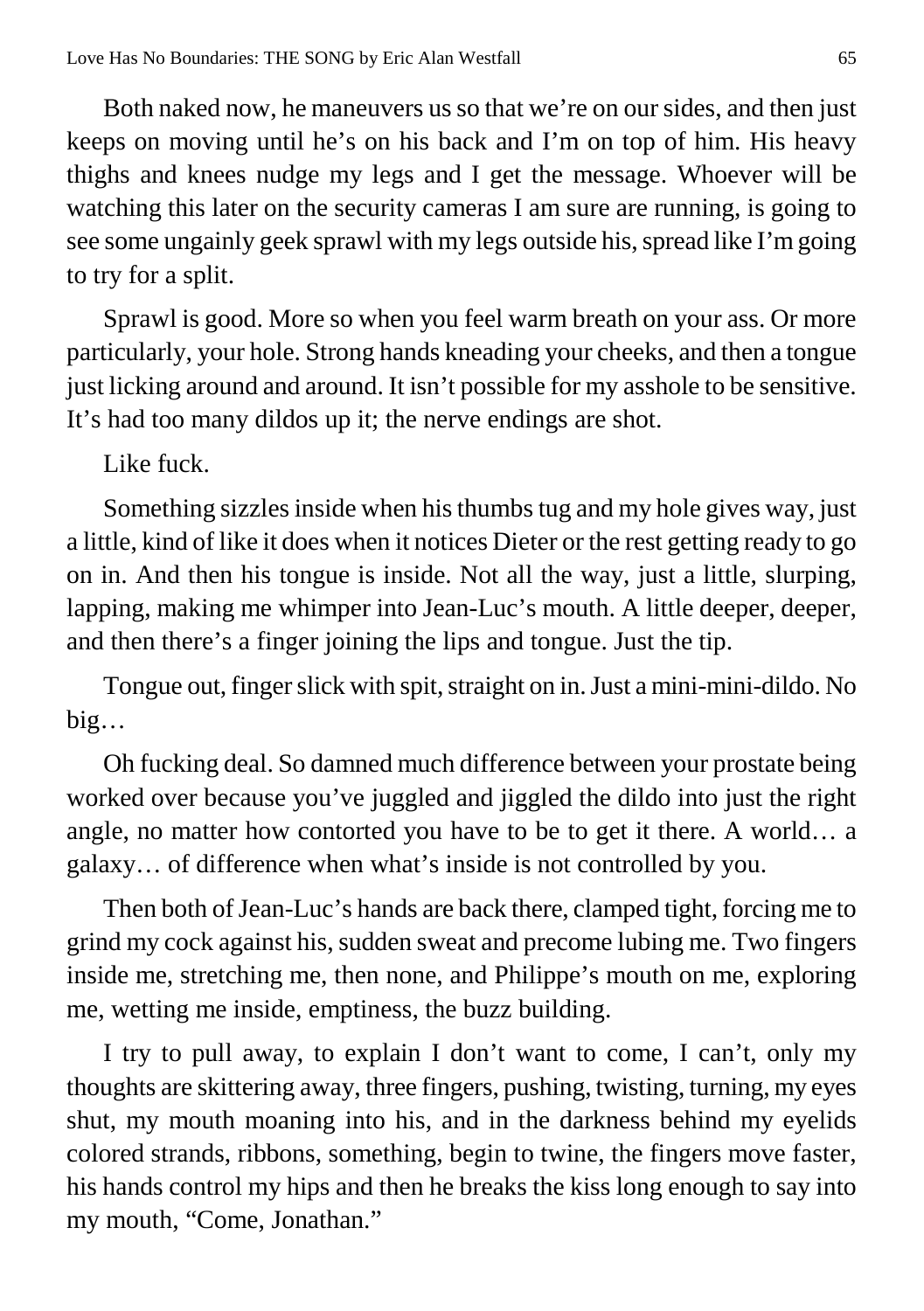I do what I am told, soaking both our bellies with shot after shot of seed.

I shake, trying desperately not to be a wimp and cry. This isn't what I wanted, what I hoped for. A variation on a dildo fuck, fun, yes, and making me come long and hard. Too long, too hard. I can't come again soon, so my evening is as good as over.

Jean-Luc doesn't let go. He strokes my back, soothing me. Long strokes from shoulder to lower back to ass and repeat. Philippe's hand joins his.

When the shaking stops he gently slides me off to his right, rolls left, gets up, turns and looks down at me.

### **JEAN-LUC**

Such a beautiful man, though it's clear he doesn't think so.

I lean forward, hold out my hand. "You getting up?"

He shakes his head. Whatever it was that troubled him when he came appears, if not gone, at least gone away.

"I just want to admire the view for a while."

Many men over many years have "admired the view," which has always meant admiration centered on my cock. It is unquestionably worth admiring. All nine point two-five inches of it. I prefer precision when I am asked, as I am always asked, either before or after they have it in one or both of their holes.

Except… Jonathan is not looking at my cock. My cock is hard to overlook, especially when I am standing over someone and it's this hard, the skin pulled back from the leaking, dark purple knob.

He is actually looking at my face.

I suspect that what I denied on Saturday night is true.

I am fucked.

Even without a dick going up my ass tonight.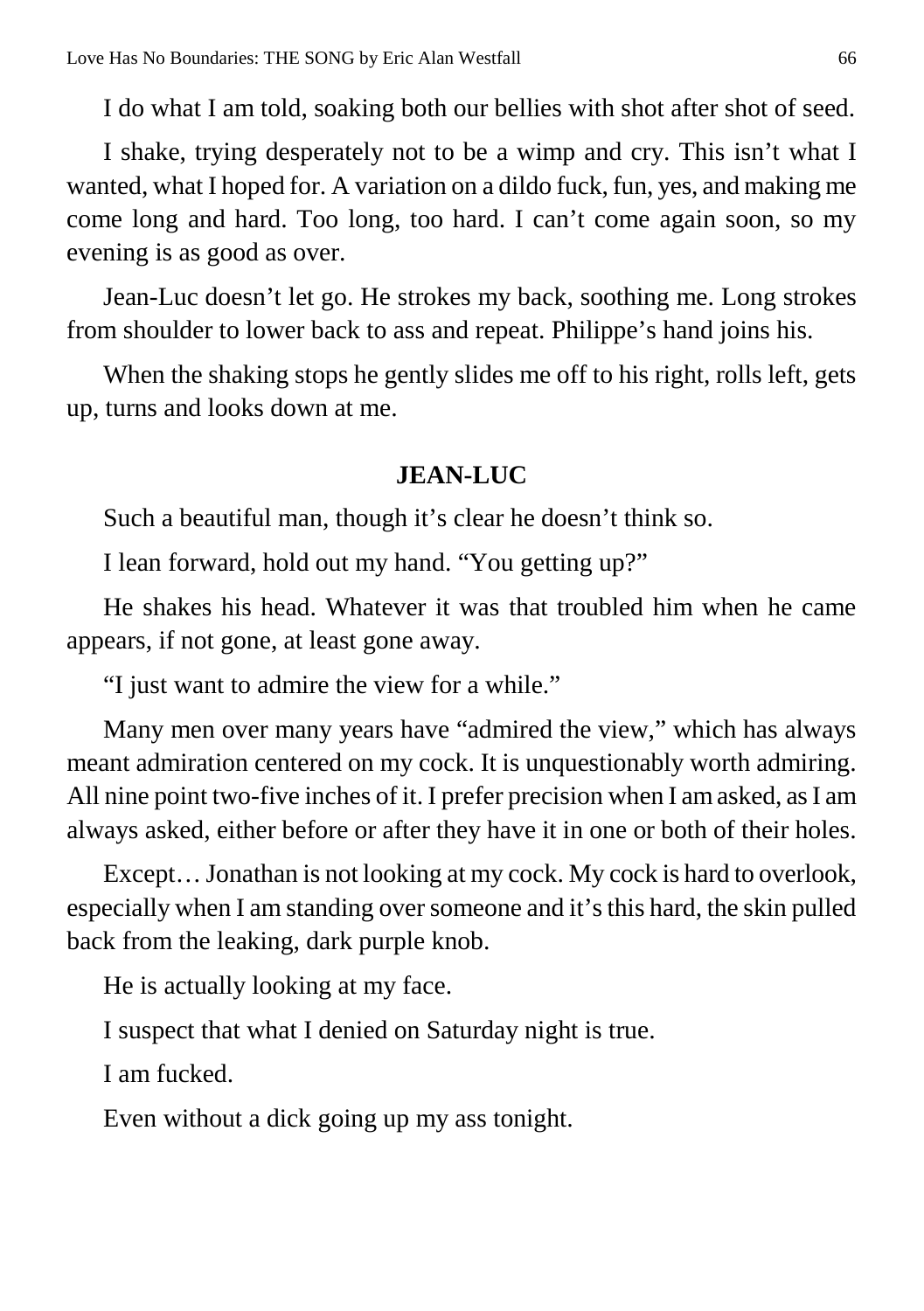### **JONATHAN**

I like the view very much.

The nervous-making cock, of course, that looks like it's about to do a Niagara on me, is worth admiring. I do admire it. And consider the technicalities of getting that much man up inside me, even with years of dildo preparation. I've never had the guts to try one that large.

It's his face. Oh, yes, the harsh angles, the eyebrow slash drawn with a level, the mouth and jaw that look as though they are capable of chewing granite and spitting out dust, the impression that his head was originally shaped like a block of stone easily able to hold up a pyramid, and then carved down into oh-so-rugged humanity, all of that adds up to the peasant I saw that first time. And dismissed.

Stupid, stupid Jonathan.

It isn't merely that I've grown accustomed to his face when we've seen each other this week, as if I were "forgiving" his peasant origin as his face became familiar, the way your nose becomes "accustomed" to a foul stench and eventually you don't notice it.

Part of it is the "mine!" I see in his eyes when he looks at me, even though we both know that if I am his at all it's only for this one evening, part of an evening. We each have our separate realities in which to immerse ourselves in the morning. Mine, a church and mergers and millions. His, more missions of mercy. And Philippe. Certainly Philippe.

The other part or parts, the rest of the why his face is so very special, I have not figured out. Eventually, perhaps, I will, though not until tonight is long in the past.

His extended hand is beginning to exhibit signs of impatience with my lingering on the floor. Is it itching to give my bottom a hard *whack!* for being such a bad boy?

I examine the thought, and after a nanosecond of careful consideration conclude that as a joke it's fine, but I am definitely not going there.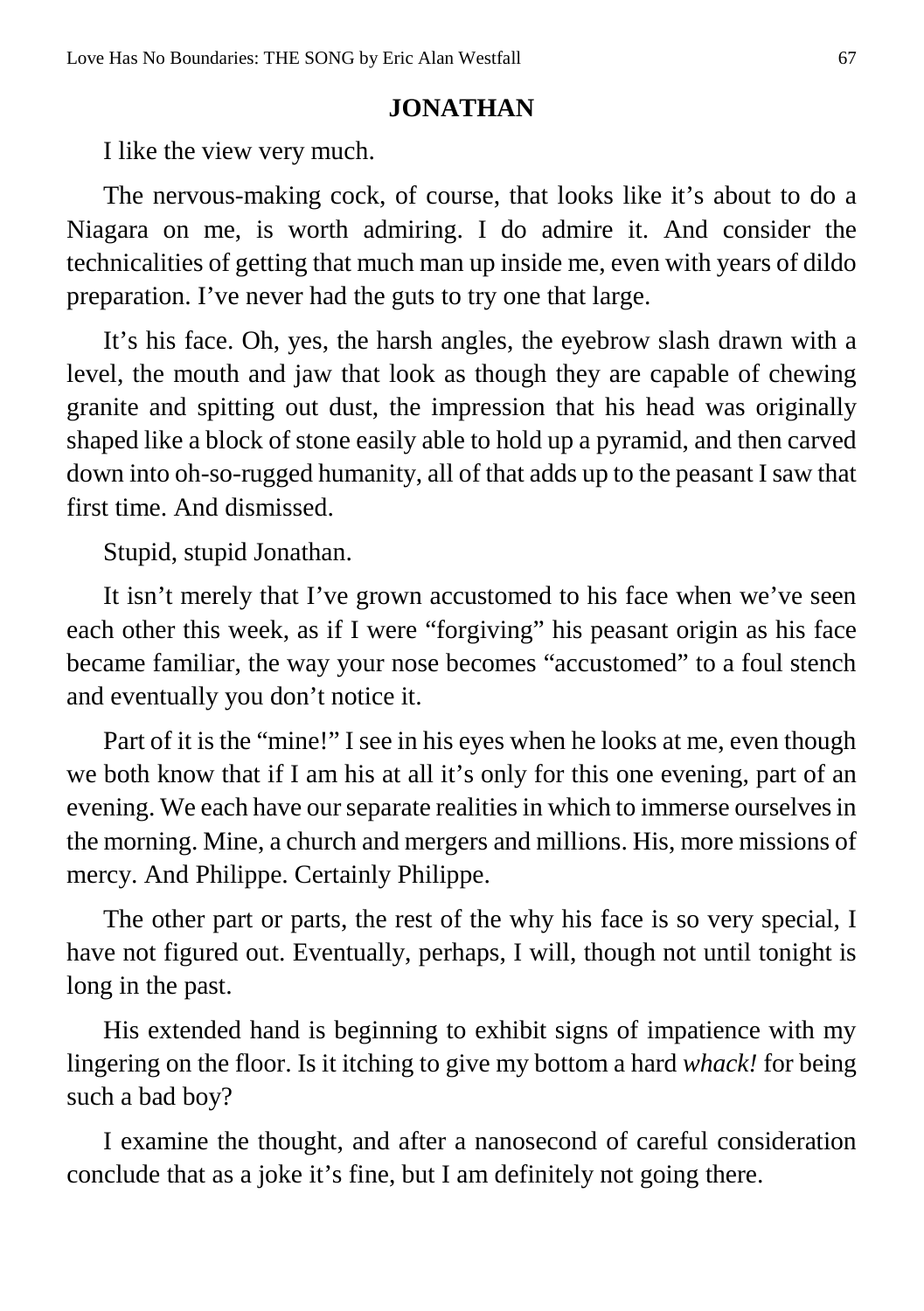As I lift my own hand to take his, even though I am perfectly capable of doing it on my own in a Fred and Ginger, pick-myself-up, start-again sort of way, I start to offer a prayer to a generally non-responsive God. Just a small one that maybe, just maybe, my balls could generate some new sperm far more rapidly than usual so that I might perhaps come again, but this time with a cock inside me, or my cock inside someone else. I don't think it counts if all you get is rubbing yourself off against someone, especially someone who didn't bother to come himself.

For a moment, the pull of that massive hand and arm makes me feel like my soles are actually on air before settling down to the deck, and as I reach my feet I recall Father's? Grandfather's? thundering words that the Lord *their* God does not hear the sound of a sinner's voice. Being a fag is fairly high up on the sin list.

Jean-Luc rumbles at me, my hand still in his, "Let's get cleaned up."

I restrain the sigh. Right. Come and done, clean me up, send me on my way, and they can enjoy themselves. I turn toward the locker room and showers, he turns the other direction. We stop, look at each other, and simultaneously say, "Where are you going?"

"Uh, the locker room? Where the showers are?"

The tug this time is more of a yank as he heads toward the end of the pool. I do a quick little double-time step or two to get with the rhythm.

"The hot tub will be better."

"But you're supposed to be clean before…" Now I'm nearly trotting, which is ridiculous because I'm taller, and my strides should easily match his.

We get to the side of the tub, which is large, lit from the inside, sending up curls of steam.

"Here's a new accounting formula for you. Heat plus chlorine plus I give a fuck with what I'm paying equals clean enough. Stop worrying and get in."

I stand there in my admire-the-damned-view-and-make-a-mental-video mode as he steps up and bends forward to rest his right arm on the edge, giving me a glorious view of his large, not-at-all-fat, hairy ass, of his heavily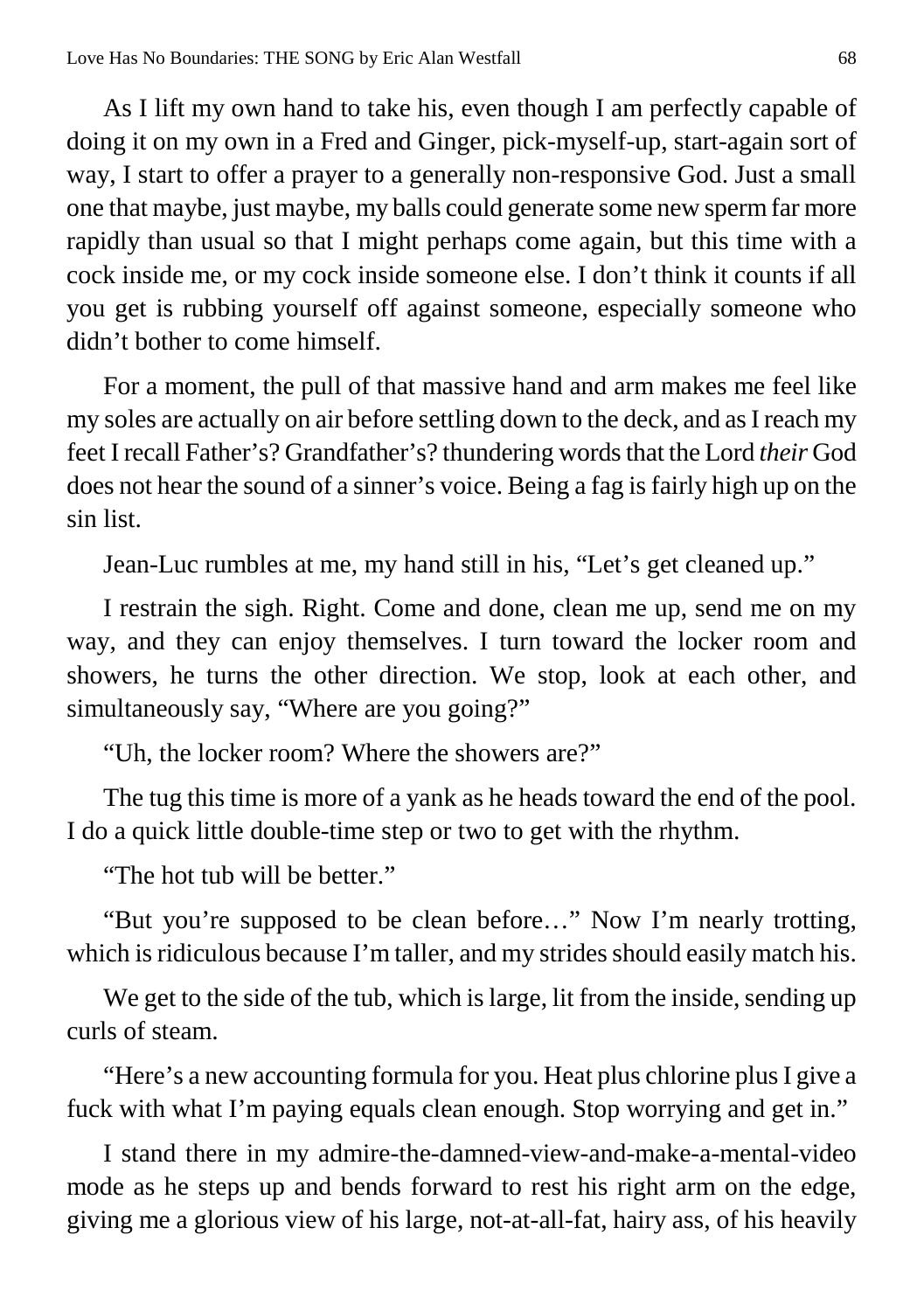muscled legs as he lifts the left one, showing me just how low his balls hang, and then he's over, in, standing sideways, and easing himself down.

Philippe follows, all scarred and sleek and dangerous.

Their contented sighs are orgasm-making. I blink when my cock twitches in response. Only a little, not Lazarus risen quite yet. But it could also be just a taunt, giving me a rising expectation only to ultimately leave me deflated. God… or Someone… has done that before.

I stop worrying and get in. Seated, slumped so that the bubbling water is up to our pits, our arms extended on the sides, but not quite touching, we form a neat triangle on our separate shelves. We sit in silence, enjoying the heat. But not for long, as Jean-Luc and Philippe move in on me, sitting now on either side.

Philippe pulls my head to his for a slow, deep kiss. The second time in my life a man has kissed me is only the tiniest measurement less than my first from Jean-Luc. All seventeen, perhaps eighteen, of their hands—I seem to have lost some of my ability to do basic math—are caressing me and contributing to the moans I'm breathing into Philippe's mouth.

He breaks the kiss, leans his head back, rubs a warm thumb across my wet lower lip. My mouth doesn't want to close. "Such an adorable mouth, *mon cher*. It will look so good with my cock inside it, with Jean-Luc's. Shall we take turns fucking your face and teach you deep-throating?"

My enthusiastic "Yes!" comes out as a strangled whimper.

"But first, you should feel it yourself, know what will be expected of you when it is your turn."

I can't find any words to use for a response, in large part because of the hairy thumb on which I am practicing my sucking technique, such as it isn't.

He swaps his tongue for his thumb, and I find I am a natural tongue sucker. And then it is Jean-Luc's turn.

They'll have to remake *The Day the Earth Stood Still* just one more time. With entirely new subject matter. By the time he lets me go I am amazed that the hot tub hasn't boiled dry.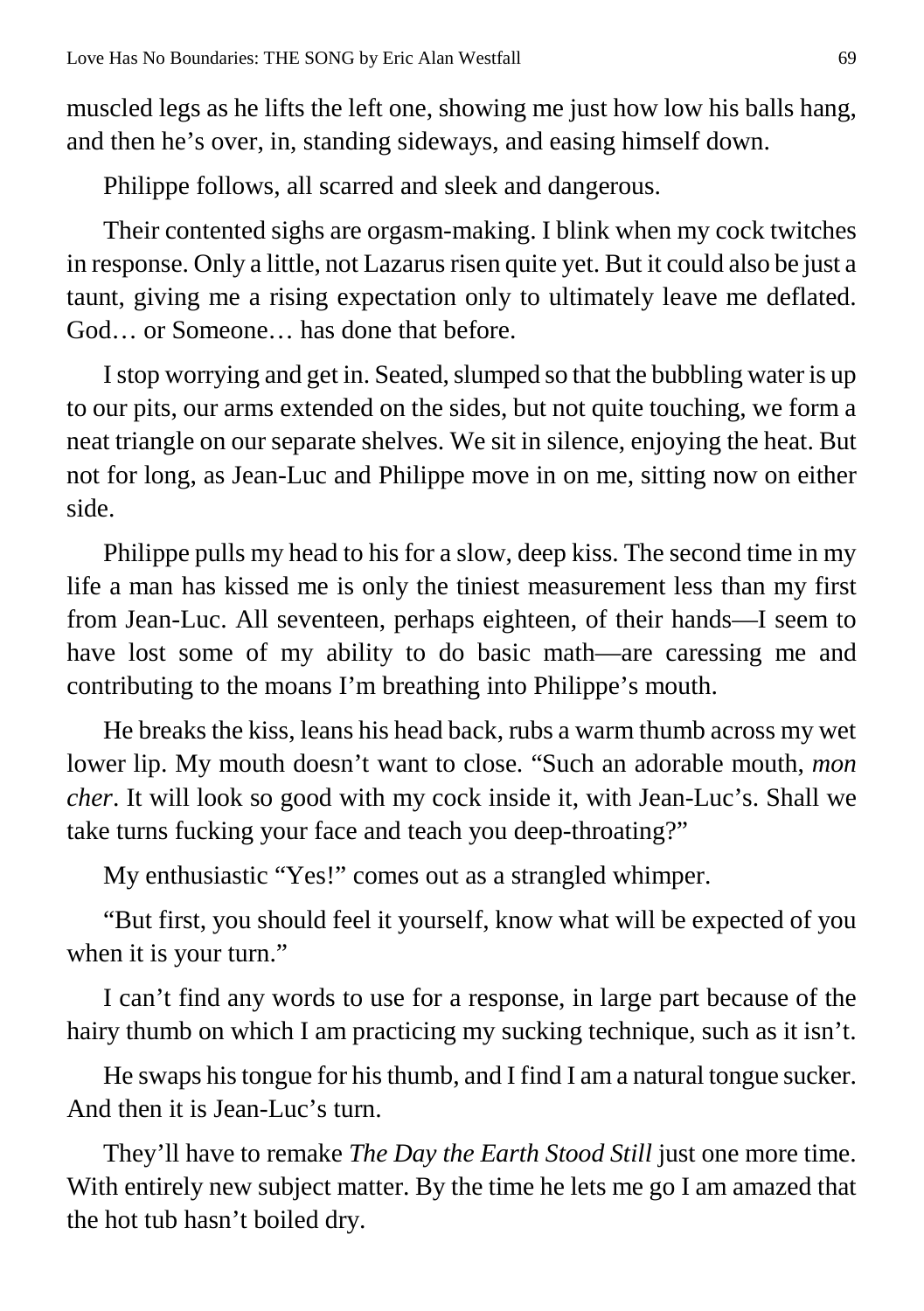## **JEAN-LUC**

It is a far, far smarter thing I do than I have ever done before, breaking that kiss. A second or two longer and we would have boiled off the water and shorted the tub out.

I put my hands back underwater, on his waist, lift. He rises, dripping, and I plop his ass down on the edge. He shivers at the sharp contrast between the water of the tub and the air. He'll heat up again soon enough.

"Suck him, Philippe."

I actually need not have spoken as Philippe was already in motion, not quite shouldering me out of the way so that he could get to Jonathan's notdangly-at-all bits, more… a missile in launch mode waiting for the countdown. Jonathan groans as Philippe swallows him and thus stays there, nose buried in Jonathan's wet pubes. Philippe has marvelous staying power, both holding his breath and otherwise. Jonathan groans again, louder, as Philippe swallows and swallows and swallows again, his throat muscles stroking Jonathan's cock.

I like seeing my Jonathan being pleasured, even if it is only for this night. Or perhaps this last weekend. I cannot and will not let it be more.

It is time my own cock is buried in heat other than the water.

Philippe is of course already in place, his left hand bracing himself on the edge of the tub, leaving his right free to work Jonathan's body. His balls at the moment. His legs are bent at just the right angle to allow me the easiest entry.

"Watch me, Jonathan."

His eyes had been closed, his head thrown back, his mouth open and panting, so very vulnerable. He opens them now, raises his head, looks down the scarred length of Philippe's back to the slender waist, to the stark white ass checks, to my cock. I fist myself, make my cock weep in joyful anticipation, smear the slick fluid on my knob, on a little of my shaft. He looks up at me.

"I'm going to shove my cock inside Philippe, Jonathan. Deep and fast, a single stroke. By the time this night is over, I will do the same to you."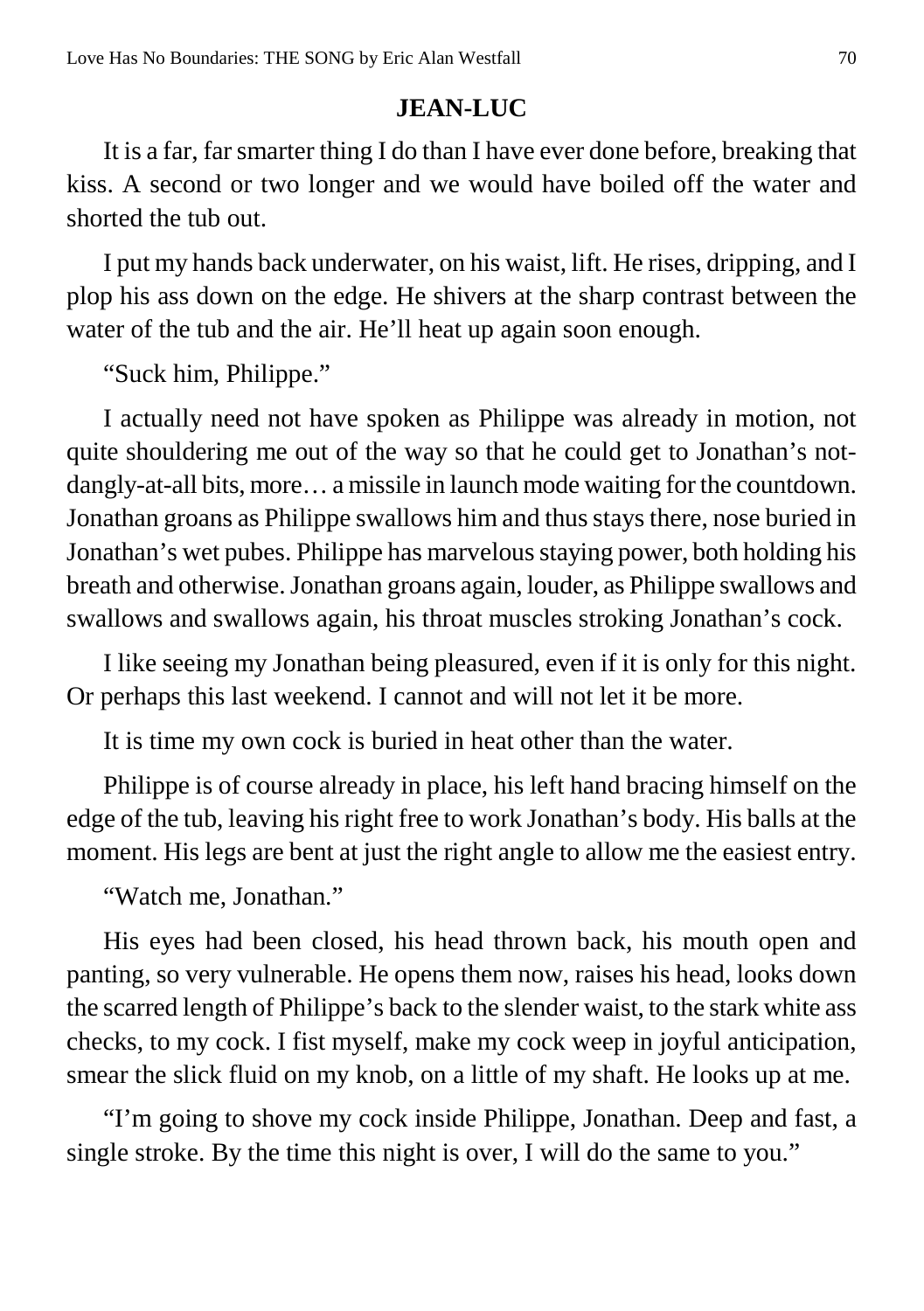I unlock his eyes from mine, let him look down, let him watch as I keep my word. The force of my hip thrust makes waves in the tub, that slap up against Jonathan's knees and Philippe's face.

"Do you like having your cock sucked, Jonathan?"

"Christ, yes!"

He does not notice his blasphemy. Philippe is an inordinately talented distraction.

"Do you want to fuck his face?"

Jonathan manages a grunt.

"Hold his head in place and skull-fuck him, controlling him, using him to get your rocks off?"

He is nearly delirious with the pleasure Philippe is providing. His "yes" is drawn-out and quivering.

We will do more later, in a bed. For now, I pull my cock out of Philippe, who understands the point. He slides Jonathan's cock out of his throat, into his mouth and then into the air.

Jonathan's "no" is even more drawn out than the "yes" a moment ago.

Philippe and I change our positions, and Philippe is once again bent over. The waves we make splash over the sides, making a mess that someone else will have to clean. Jonathan finally understands and makes waves of his own as he almost lunges off the edge of the tub, manages to avoid slipping, and then is standing in front of Philippe, who immediately places his hands on Jonathan's ass and draws him closer. His tongue darts out and licks Jonathan's slit.

"Shall we fuck him together, Jonathan? Balls deep in a single stroke at both ends, trying to make our cocks meet somewhere in his belly?"

Jonathan's grunt as Philippe laps around the knob and nibbles just a little is affirmation enough.

"Hold his head in place, as I hold his ass." We do, getting our cocks seated at the entrance to the holes we are about to use. "On three."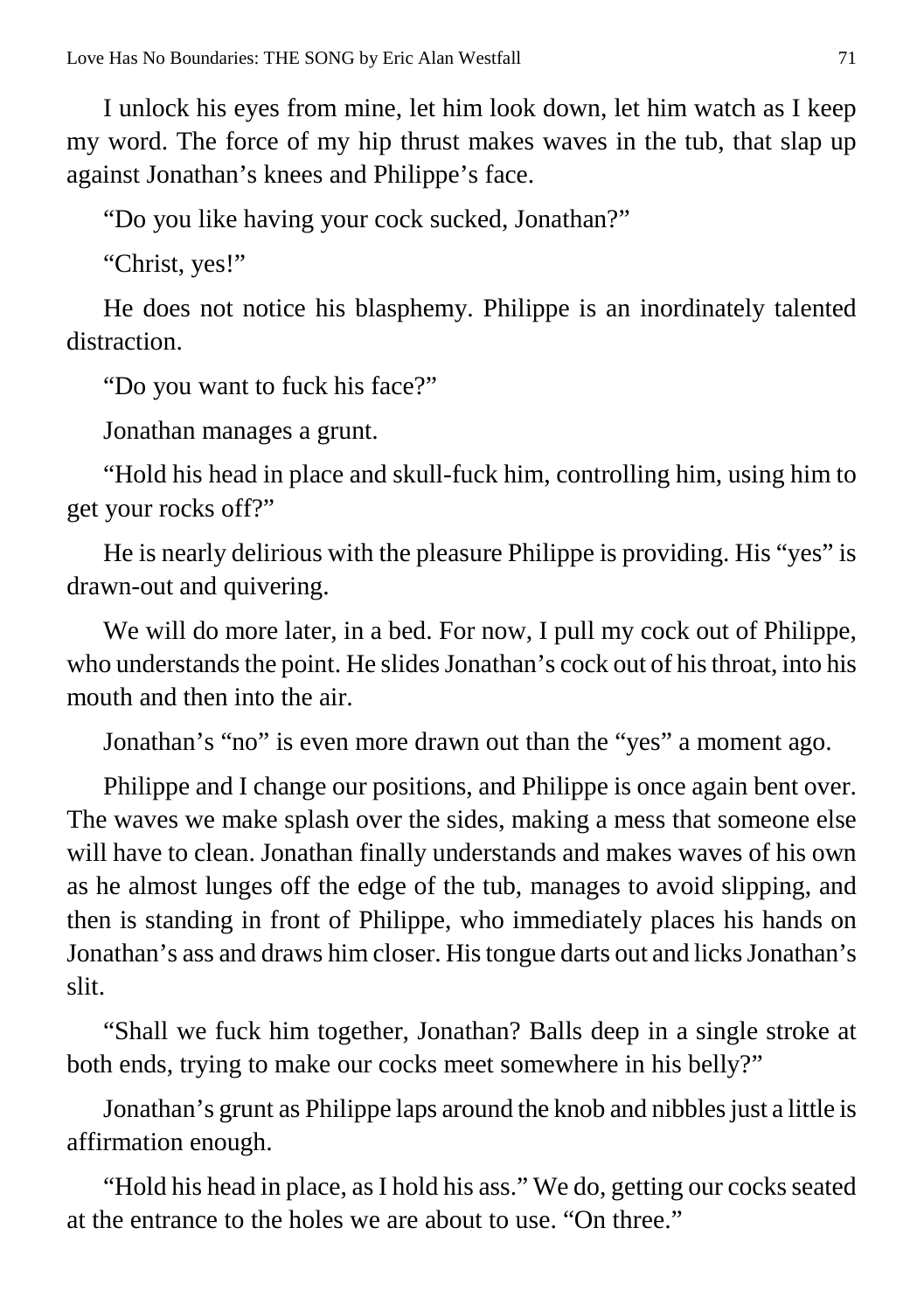It is a fast count, and then we are in. I tell him to hold still, let himself get used to the feeling. Let Philippe get used to the most recent intrusions inside him. Jonathan shudders, pauses, gathers himself. I can tell he is about to start fucking.

"Did I remember to tell you that whatever you do to us, for us, whatever we do to you, for you, you will also do?"

That gets his attention. "I… don't think you mentioned that."

I do my best, or some reasonable facsimile of my best, to make my "I must have forgotten" seem believable.

He doesn't believe me.

"If I, ah, skull-fuck Philippe, ah, he…" Jonathan interrupts himself with three little noises. Philippe is letting Jonathan know he is getting impatient.

"He… or I… will skull-fuck you." I think Jonathan hears the "by George, I think he's got it" sarcasm.

He did. "I think I've got it."

He starts moving his hips, slowly and carefully, easing in and out of Philippe's mouth and throat. Too bad. But it is his choice. And Philippe gives superb head, whether fast or slow.

After a few strokes during which he is concentrating on the view of his cock making use of Philippe's mouth, he looks at me. "Skull fucking, huh?"

He speeds up a little. "Am I skull-fucking yet?"

I smile and shake my head. I also modify my own speed to match his.

Another increase. "Am I skull-fucking yet?"

Another head-shake. Two more small increments and then a final one, and he is moving at what a Roman war galley captain would have called ramming speed.

He manages to lift an eyebrow above the grimacing men do when they are enjoying the warm wetness of a hole that is giving them pleasure and they're about to fall over the edge. "I think I can live with that."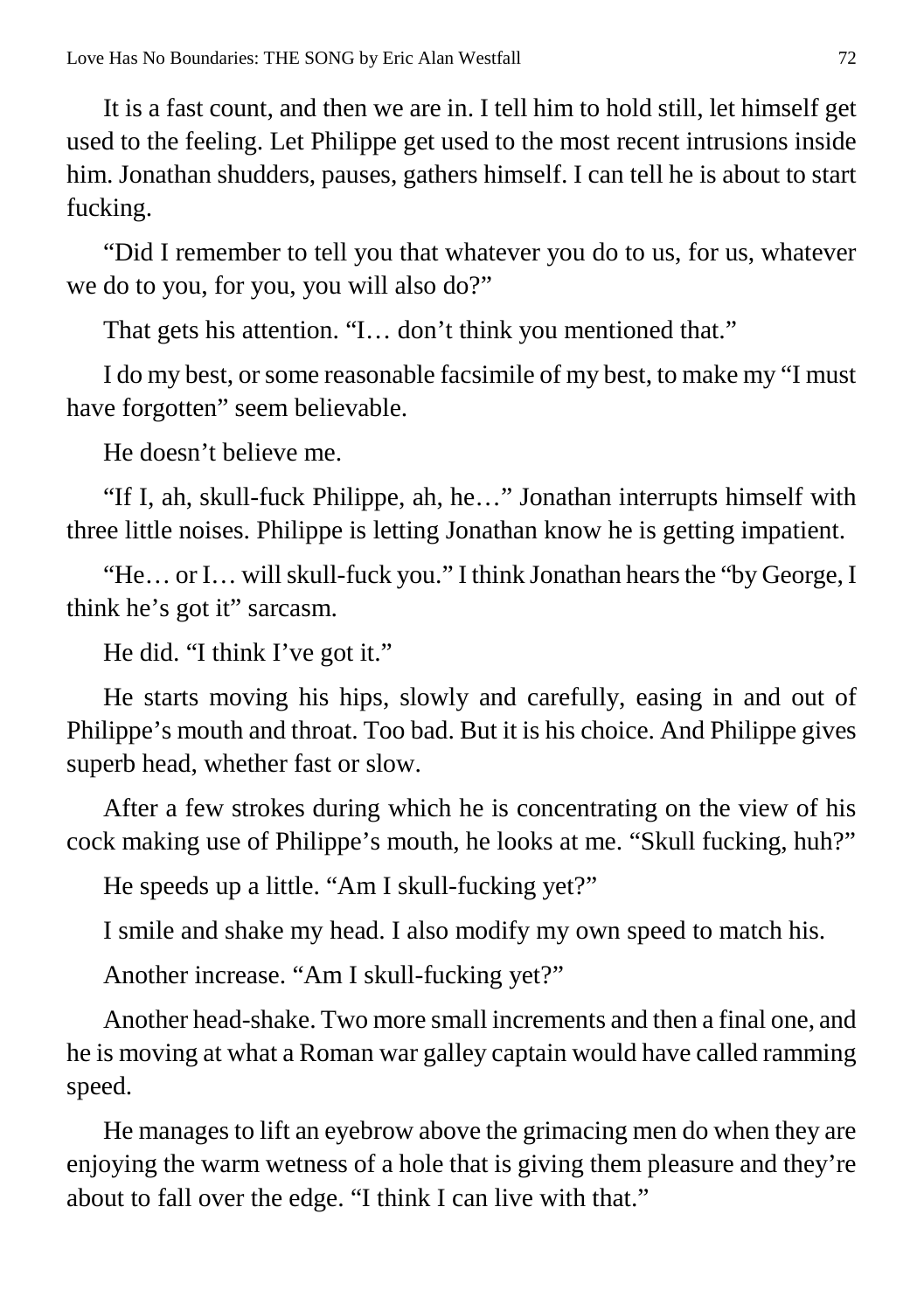Moments later we are erupting inside Philippe, whose hand is moving frantically under the water until he finally shudders, too, and lets go.

Jonathan and I ease out of Philippe who straightens up, raises his hands above his head, clasps his hands like a boxer declaring victory and twists and turns for a moment to ease the strain of his position.

"This time, Jonathan, I think a shower is a good idea. Although we could, if you wish, since this is your night to lose as many of your virginities as possible, stay here, instead of adjourning to the king-sized bed in our suite. It's up to you."

He smirks. "I can live with king-size."

Smart aleck bastard.

# **JONATHAN**

I have never showered with another man before. Much less two.

I don't count gym showers in school, or the occasional country club locker room shower after an obligatory round of golf because of some financial negotiation for the Brethren. That was just get naked, get scrubbed, get rinsed, get dry, get dressed, get out, all without overtly noticing the cocks and balls and asses, the chests and thighs and feet, of the men around you.

It is wonderful to have two men washing your body, or really, the three of us alternating pairings to wash the third. When we're done, Philippe is hard again, and he gently pushes my shoulders down. I suppose I will acquire more grace in getting on my knees the more cocks I suck in that position.

I'm nervous about going directly from the very first dick in my mouth to getting skull-fucked with that same dick. But I'd given my word. Philippe, however, is gentle, and I do manage to get all of him down my throat. Perhaps I have a special queer gene, or perhaps playing "let's pretend we're really sucking dick" with silicone trained my muscles. Either way, he fills my mouth and I swallow every drop.

I *like* being a cocksucker.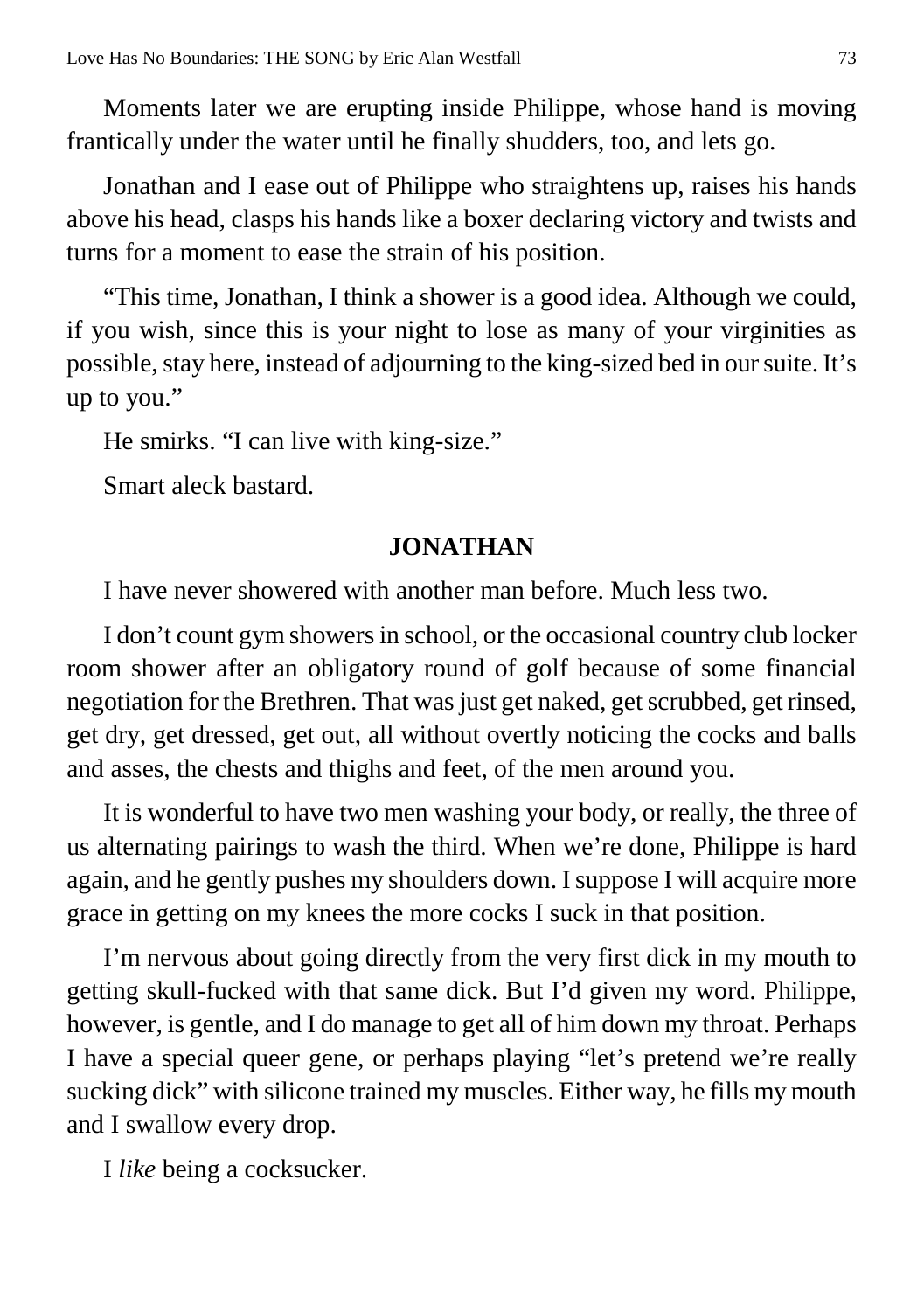I tell them so. Their laughter is friendly as I swivel on my knees, making a mental note to investigate the cost and longevity of kneepads for use when giving blow jobs, to see how well I can do with Jean-Luc.

He just hauls me up, though, kisses me briefly and strongly, gives my ass one swat that echoes against the tiles, and tells me to get my ass in gear.

We head toward their room. Those two wear skimpy swim suits, not quite bikinis but enough to emphasize more than cover, and I'm in my shorts again, no shirts, towels around our necks. I'm not certain whether I'm glad or disappointed that our trip is uneventful and we see no one.

### **JEAN-LUC**

Jonathan actually wins the race that wasn't, by being the first one naked as the door to our suite shuts behind us.

He heads directly for the bed, plops down on it, legs spread wide, feet on the floor, cock alert and checking the surroundings for incoming activity, leaning back a bit and supporting himself on his palms.

The bastard actually bats his eyes at me as he says, "I believe I owe you a blow job, Jean-Luc."

He pronounces my name perfectly, but there is something subtly erotic about the way he does it.

"I believe you do."

He starts to slide sinuously down to the floor and onto his knees, but my "no" startles him, and sinuous winds up sloppy, and on his ass.

"Fucker," he mutters.

"Impatient, my Jonathan? You will be soon, if it's your ass you are talking about. If it's your mouth, that will be even sooner. On your back, head over the edge."

Apparently when you are breaking in a virgin, the eyes-widening thing is a frequent occurrence. But with Jonathan, wide eyes are for the most part accompanied by acquiescence.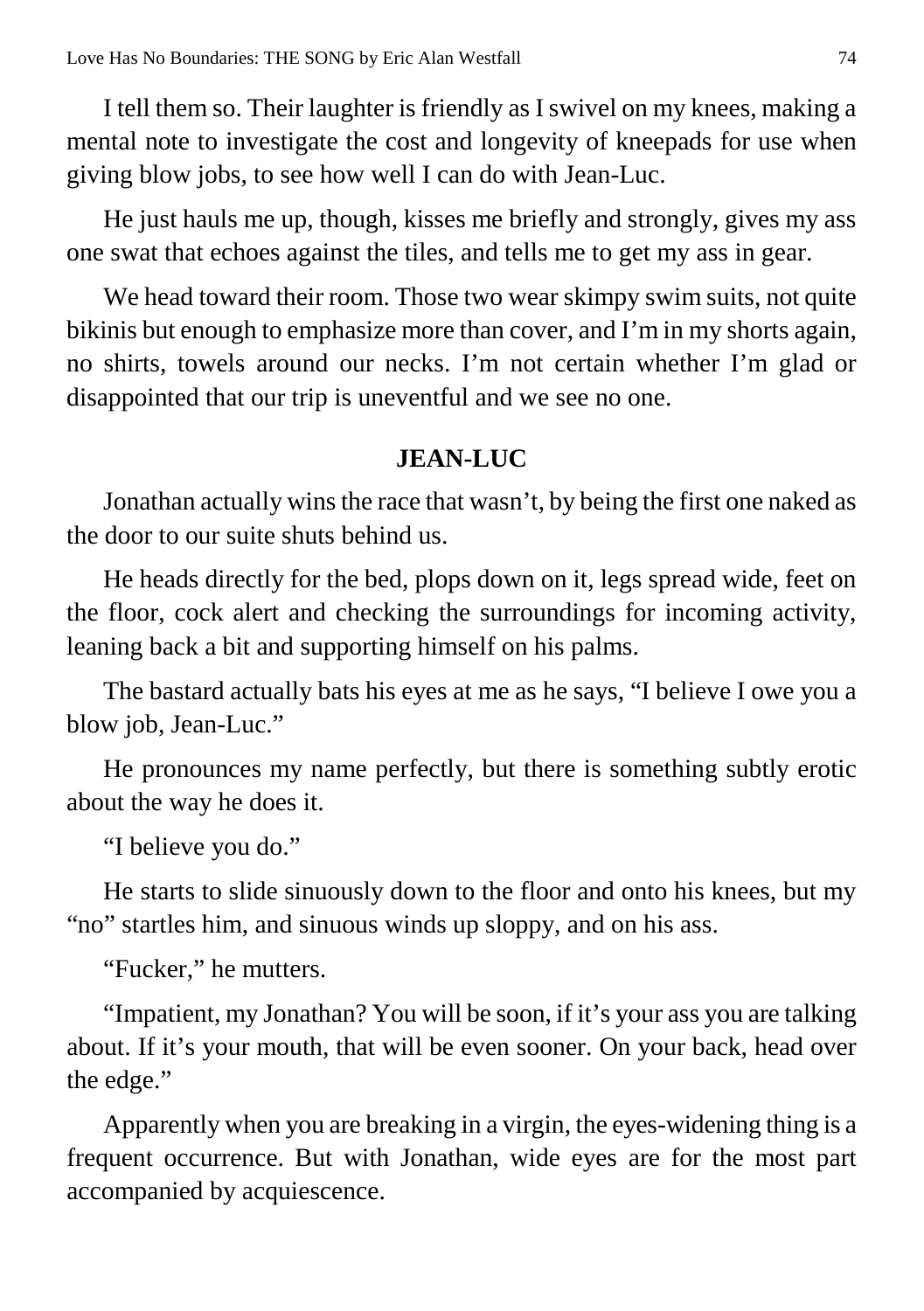Philippe's eyes do not widen, as for him this position is been there, done that, couldn't find the T-shirt, definitely doing it again. It is, indeed, one of his favorite positions for me to use his mouth. It is also one of my favorites. He knows that I know, and I know that he knows, and so on, which is why I am not surprised when Philippe strides over, steps up on the bed, walks toward the other side, drops on his ass, and then falls back to land almost shoulder to shoulder with Jonathan. There is just enough space between them for someone's knee, a large knee. Mine. Philippe wiggles his ass to move himself just a bit further up and then drops *his* head over the edge.

He grabs on to Jonathan's left hand, intertwines their fingers. He looks sideways and says, "The peasant with the big dick over there is *un grand artiste* at this." And then he tilts his head back again, with a "Well?" expression on his face.

I smile at the two of them, enjoying the sight of two mouth holes with bright neon signs above them, signaling "Open for use. No waiting."

So far, I am certain Philippe does not feel himself to be an outsider in this. But he knows there is something between my Jonathan and me, a connection that appears to be more than the usual "I'm a top, you're a bottom, let's fuck."

I fuck Philippe first. He opens his mouth and throat and takes me in. It was not something I had to teach him when he got well enough to be used for some payback. I was curious about who trained him, but not enough to question him. I just enjoy the benefits.

His mouth is like what I imagine one of those flashlight-looking jackoff devices to be, though I've never used one, or had a need for one. The difference is that my device is intelligent and eager to be of service. I pump slowly and steadily, drawing my cock out until his lips are barely on the end of my knob, and out of the corner of my eye, I watch Jonathan watching. And learning.

When I am good and slimy I withdraw, move over to Jonathan. His eyes show eagerness and fear. A good combination.

I tease him by rubbing my spit and precome slick knob over his lips. "You've sucked a dildo before."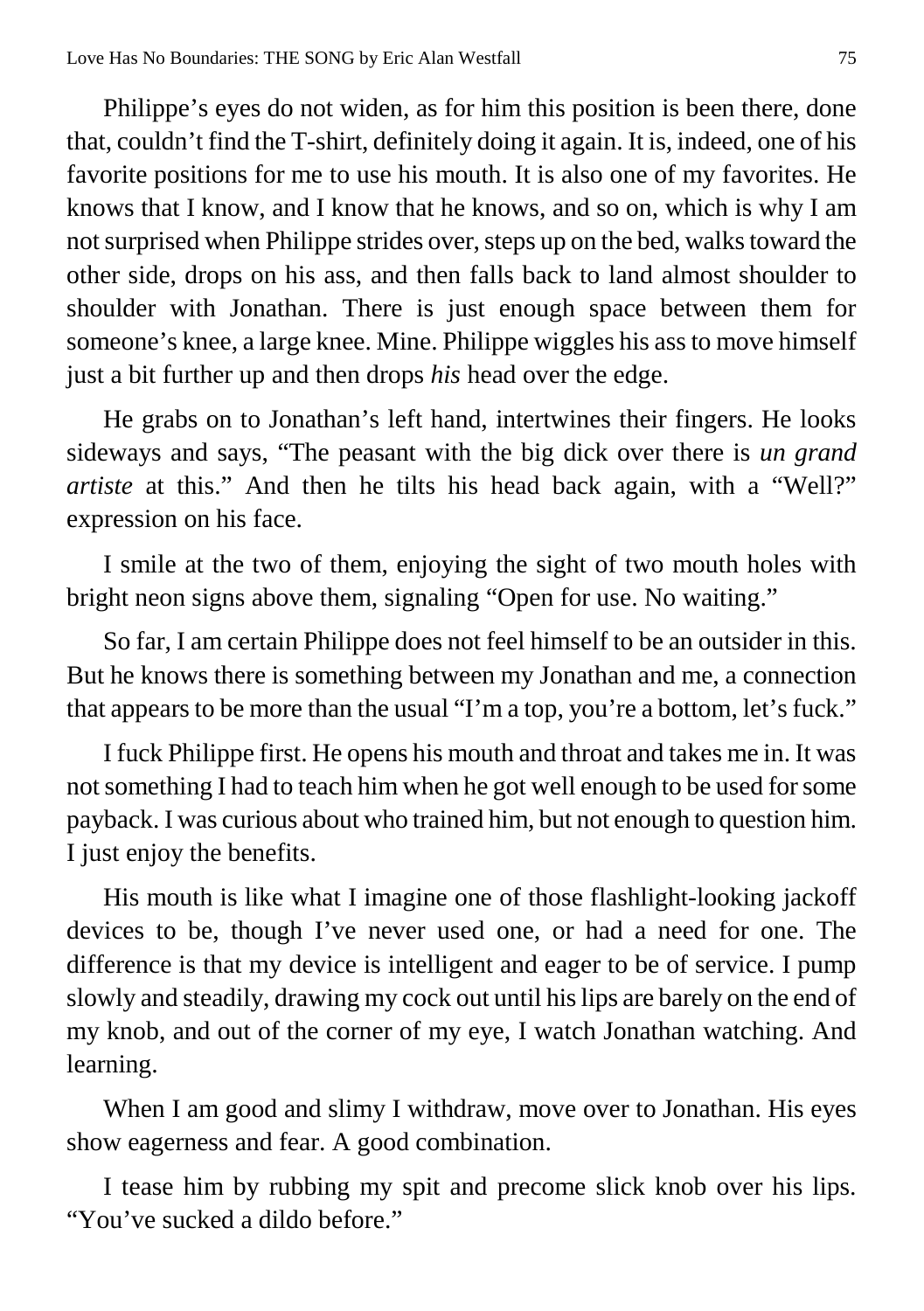It is not a question, but a certainty. Nevertheless he nods.

"All the way down. Training yourself."

He can only grunt a little in affirmation because my knob and a part of my shaft are in his mouth. And then the only thing he can concentrate on is relaxing and accepting all the rest of me into his mouth and throat. There is a moment of panic, and another as I move in. I am as inexorable as a glacier, just not *that* slow. When he has all of me, when my balls are draped across his head, I pause to admire the joining.

And to maintain some control. I am nearly ready to come without ever actually fucking him.

Jonathan whines around my prick and I look up. Philippe is sucking him, but has no intention of letting him come that way. Not with the sucking alternating with sucking his own fingers and working them into his hole. I ease back a little to distract Jonathan. Short, easy movements. Then a little stronger as the mattress moves with Philippe's rising up and straddling the prone Jonathan, then getting to his knees, his strong hand holding Jonathan's cock upright, guiding it to Philippe's spit-wet pucker, pressing down just a little to be sure it is in the right position, and then Philippe opens himself and slides down. Jonathan has another set of balls on his body.

Philippe has strong legs. He has no need to brace himself on the bed. He begins fucking himself on a living Jonathan dildo, head momentarily thrown back, eyes shut, his hands working his own cock. Jonathan moans again, more loudly, as he instinctively begins fucking Philippe's talented tail, and the vibration in his throat as I fuck faster moves me closer to the breaking point.

He is taking all of me, every damned inch, even the last quarter. I speed up. Not enough to be the kind of power fuck that would be the repayment I'd warned him about. Philippe is looking at me now. His left hand is twisting a nipple, his right is furiously jacking. We stare intently, off temporarily in a space where we use the man between us for our exclusive gratification. A use the man… my Jonathan… enthusiastically cooperates with.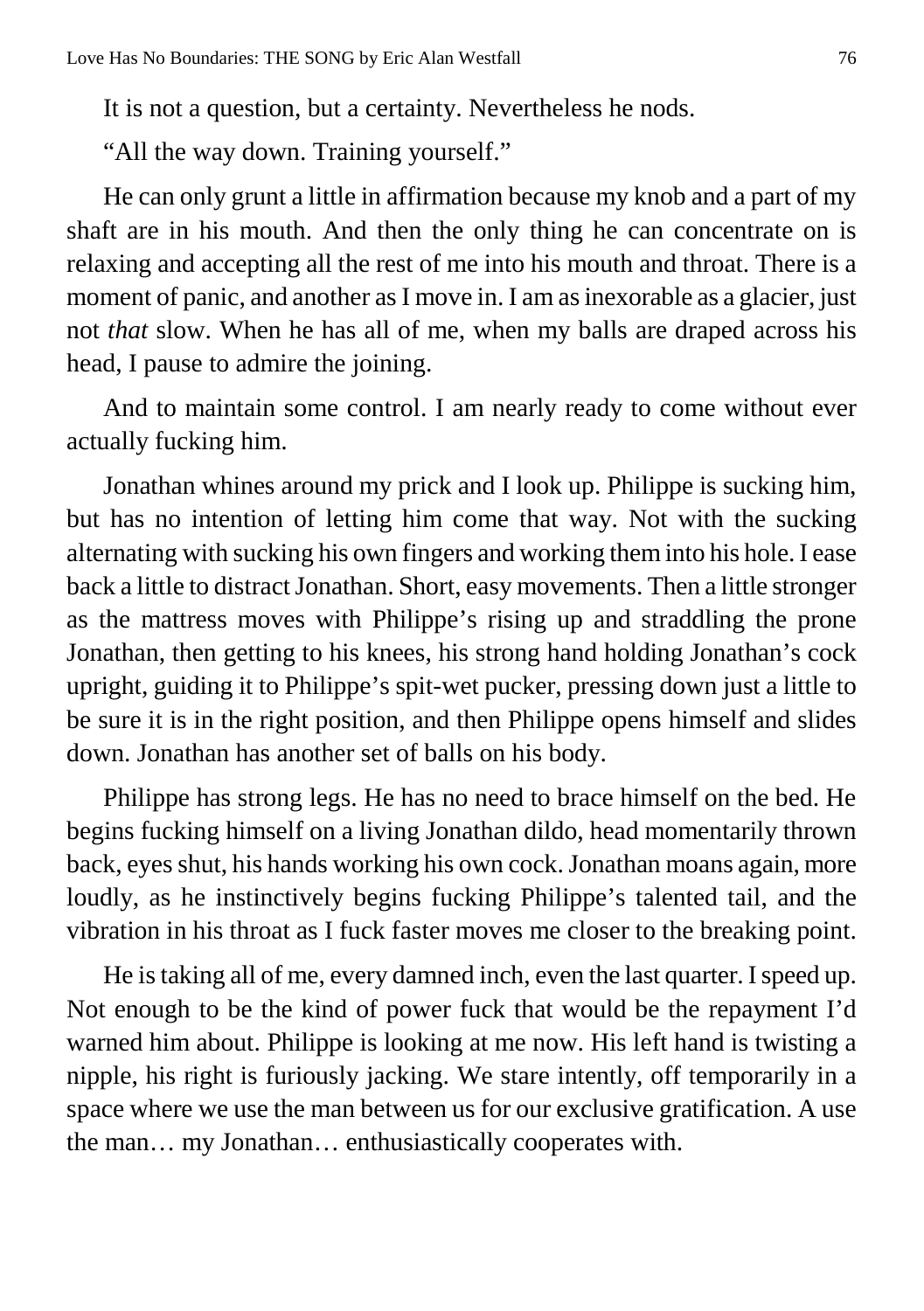Philippe has the pained expression of a man about to explode; Jonathan's grunts and moans and his desperate hip thrusts that nearly throw Philippe's rhythm off tell me he is close as well.

I deliberately drop my voice into its lowest register. After all this time I know the effect it has on the men I am using. "Come. Both of you."

"Jean-Luc!" Philippe half-shouts, not the way he screams when I am fucking him into oblivion, but an expression of almost-love, of gratitude. If Jonathan is trying to scream anything there is no way anyone can know.

And then I am coming, letting my seed release in a long faucet-on flow.

We are done all too soon.

Philippe half-sighs, half-laughs as he lifts himself up and off Jonathan's wilting dick. He swings his left leg over and is kneeling beside Jonathan. I slowly ease my cock from Jonathan. He gulps several times, shudders. He did well, for a virgin. Better than well. I tell him so.

The little shit looks offended as he lifts his head to ease the strain from that position, then rolls. I half expect him to roll *away* from us, a subtle withdrawal that is not entirely unexpected. He surprises me by rolling *toward* Philippe, getting on his side and scooting himself further across the bed so he can rest his head on his elbow-braced palm.

He says nothing for a moment. And then sighs. And smiles. He looks up at me. "That went pretty well, don't you think?"

Philippe and I both chuckle. "Yes, you are a fine cocksucker. Although you need to practice your new-found profession. Often. I will be happy to help."

My slight sarcasm briefly dims the light in his eyes, then he pushes the slider back to full. He is, I am sure, thinking of this only as a one-night stand, a memory for when he goes back into that closet which is being so briefly unlocked here in Berlin. I suspect he is in far more than a closet.

He hides himself in a windowless room, barred by layers of locks, in a dark corridor in the lowest level of a reverse Empire State Building. Occasionally, but only occasionally, he lets himself out, but only where no one can see.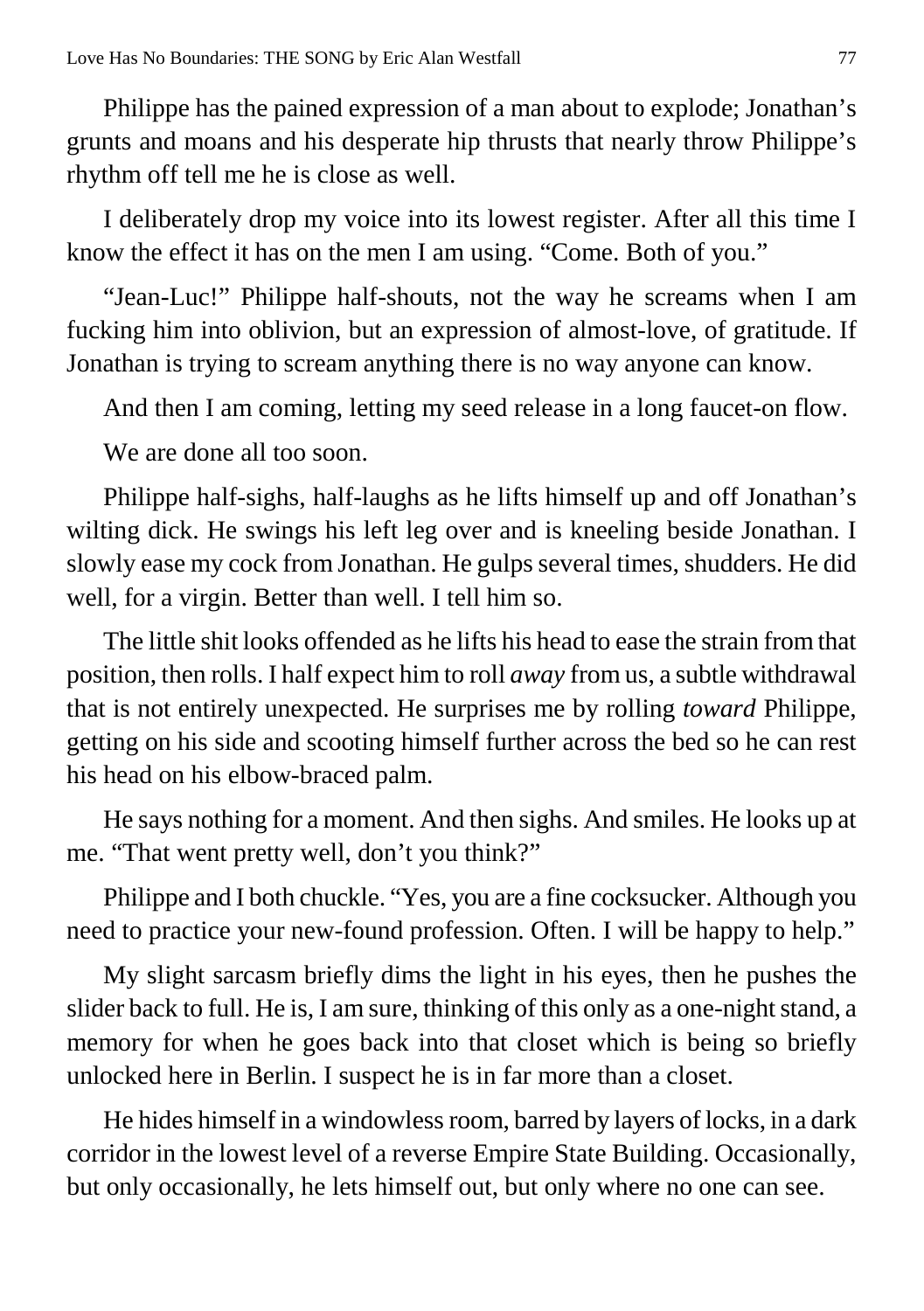I get into the bed, put the pillows against the headboard so I am comfortable, which leaves none for them. That doesn't seem to bother my men as they move up beside me, Philippe on my right, his head on my shoulder. Jonathan sort of sprawls half on his side, half on his belly, the right side of his head resting on my chest. The fingers of his left hand play with the fur on my belly, and with my pubes.

I see his lips twitch in a slight smile, and I ask him. He moves his head, not really breaking contact, so that he can at least somewhat see both of us. "I was just thinking that I had expected to be bored Saturday night. A charity ball with expensive tickets just to get in, and then no free booze after all, just extremely over-priced cash bars everywhere, all of them willing to put the tab on your room bill."

"Ah, yes," Philippe says in the ennui-laced tones of a bored aristocrat, "a sad crush, but one does…" He stops. Flushes. I think perhaps he intended to only think those words.

"You read Regency romances?" Jonathan's voice is all amazement. "*You*?"

Philippe doesn't bother with denial, just jerks away and sits up. "And what the fuck…" I am sure the rest of the sentence is going to be "business is it of yours?" But Jonathan interrupts him, bolting upright himself.

"So do I."

I pray for a lightning bolt to come down from the suite ceiling. No, a pair of lightning bolts. Express delivery just for them.

They're sitting cross-legged now, my legs between them, my no longer quite as interested, but not entirely *dis*interested cock plainly visible. And ignored. They start with Heyer, enthusing on particular favorites (*Frederica* and *The Grand Sophy* for Jonathan, *The Unknown Ajax* and *Devil's Cub* for Philippe), momentarily move on to Cartland (some good, some bad, but so prolific you'd have to wait a few years to read anyone else), and are about to embark on the Bridgertons and the Cynsters, when I put a stop to it.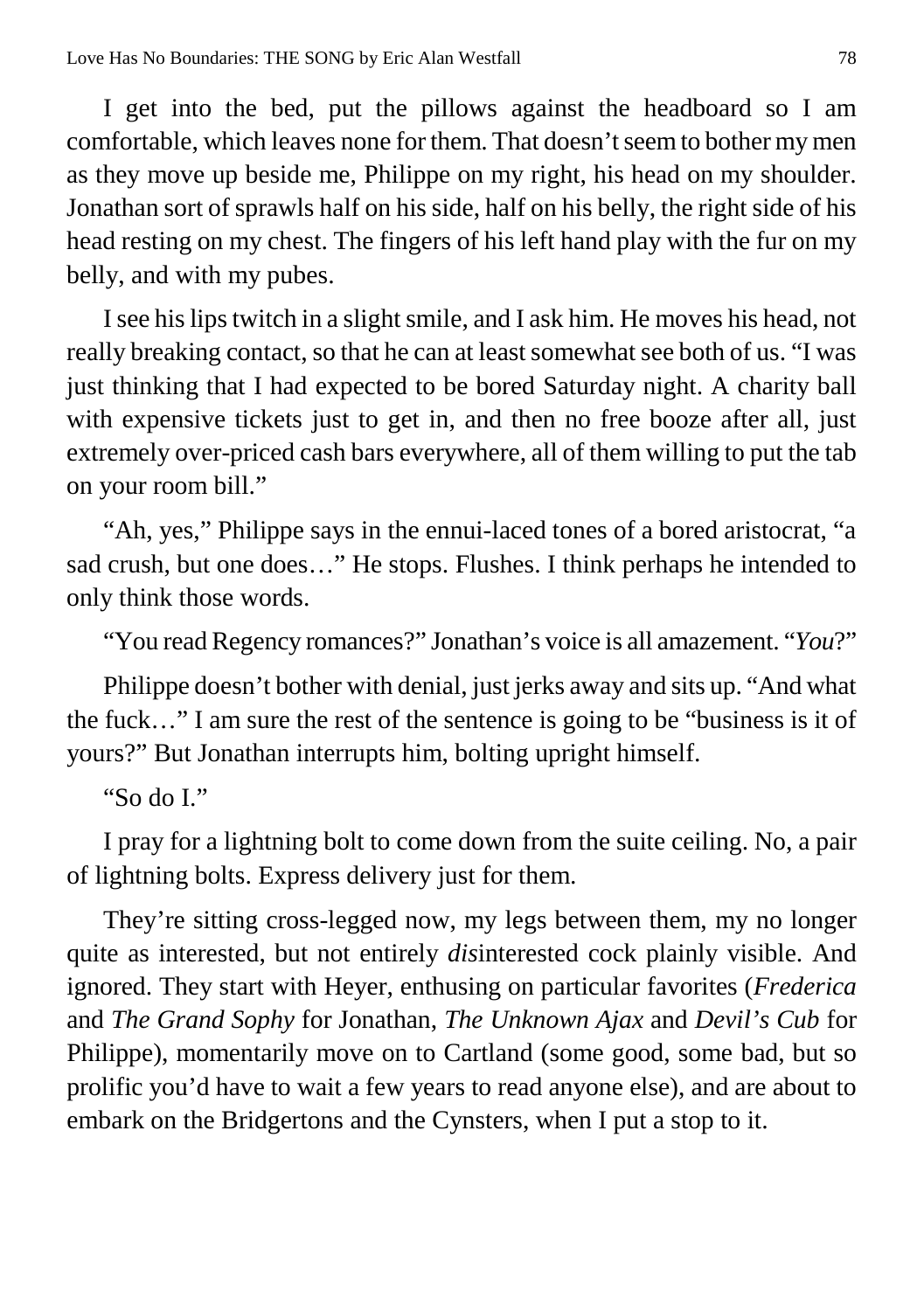If God actually existed, I would readily pray to Him, Her or It to deliver me from romance novel fanatics, as I find myself saddled with two of them. But since there is no "One" to handle this I take care of the problem myself.

"Jonathan needs to be fucked. In both his holes at the same time."

That shuts them up. And starts to get them up.

"All fours, Jonathan, head toward the foot of the bed."

Jonathan eyes my cock nervously. He has already had it down his throat, so he shouldn't be that concerned about it going in his other end. But he is.

He will get over it.

Despite the air conditioning, we are all sweating. As Philippe kneels in front of Jonathan, Jonathan leans in and inhales deeply through his nose. If there were going to be another time, and a small part of me has begun a minor clamor for one, I would remember that and use it. I *will* remember it, though there will be nothing more than this night.

Will there?

# **JONATHAN**

# Showtime.

I'm going to get what Philippe got earlier. I am not sure I can handle it, because I suspect Jean-Luc is not going to be as gentle as he was with my sore but satisfied throat earlier. I will have to have a touch of laryngitis tomorrow from all the conference talking. I cannot exactly tell Joshua and the others I'm hoarse because I'm pretty damned good for a newbie at getting my throat fucked.

I gasp. Loudly. I'm not certain why it is a surprise that Jean-Luc is rimming me. With a tongue that I had not noticed when it was in my mouth as being longer and thicker than Philippe's. And with having had my ass in use already, it is far easier now for him to get well inside me. My hard-on aches. I have no idea why or how I'm getting hard and coming so often tonight, but I won't stop to count my blessings in case the counting cuts them off.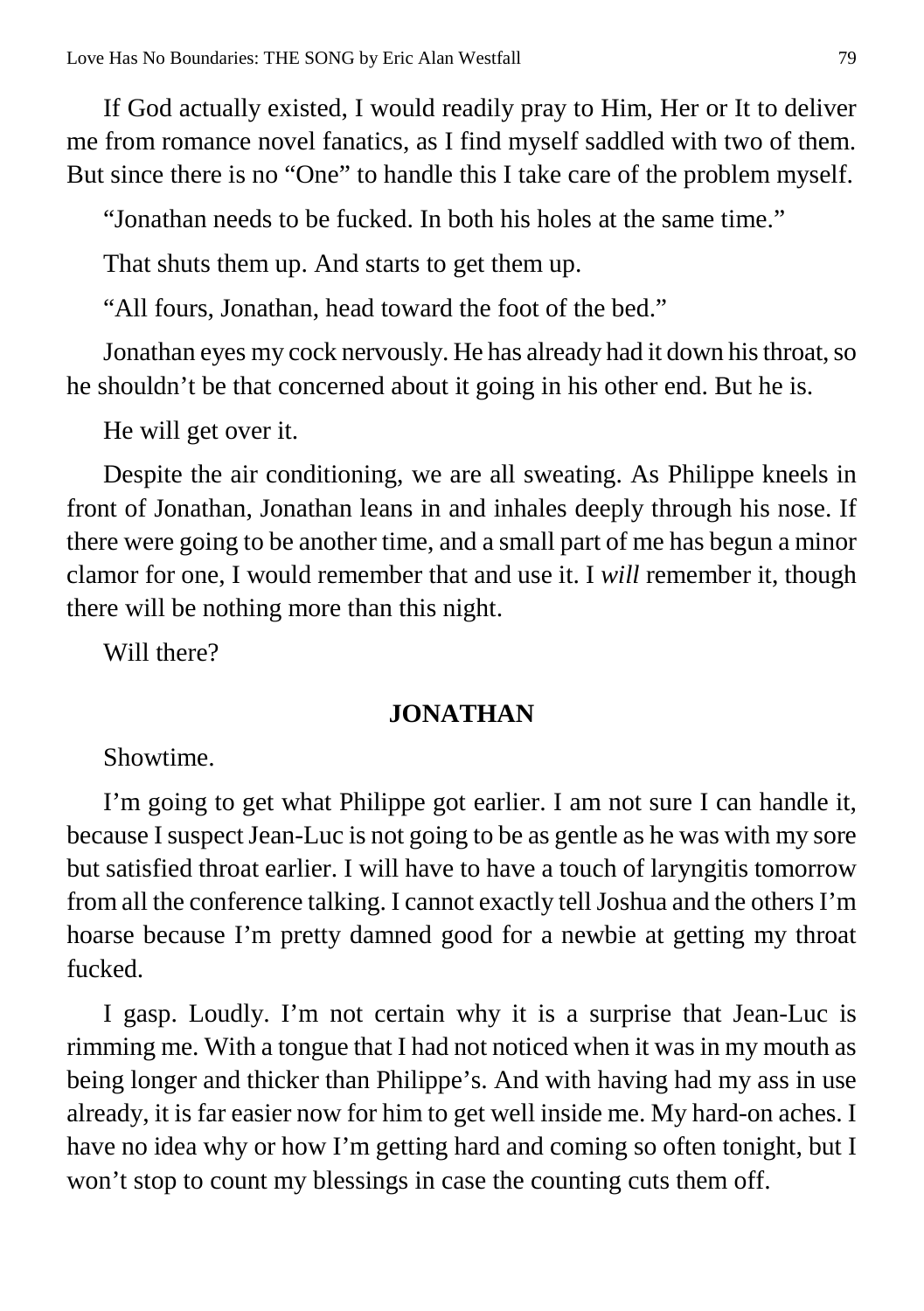When Jean-Luc has me whimpering, and kind of moaning, "Please, please, please," he lifts his head away and then the other head is in position. I can feel the smooth flesh of his knob touching me, getting ready.

Wait. *Smooth* flesh? I have never used a condom, never had reason to, never experimented. But that is bare skin gently tapping, tapping at my asshole door.

So I clamp my all-too-eager asshole tight, and drop it out of reach. Sit up, twist to look over my shoulder.

"Whoa. Condom."

I don't understand the look in his eyes. "Why?"

I start to name off the reasons, starting with total fucking strangers, but his next words kill that.

"But you have already fucked Philippe bare. You trusted him."

My voice is definitely in self-righteous-shit mode. "I definitely did…"

His expression stops me, and I pause, thinking, replaying the sensations of that incredible fuck.

What I just said was true, just in a way other than I thought. I definitely did fuck Philippe bare. But that doesn't mean I have to compound that act of stupidity.

His rough hands are gentle on my shoulders. "I promised I—we—would not harm you, Jonathan. You haven't been harmed. You won't be. Trust me."

Those words always trigger the memory of seeing Jackie Mason, and hearing him tell what became my favorite joke:

*"How do you say, 'Screw you' in Yiddish?"*

*"Trust me."*

I never have. Trusted, that is. I have always examined everything between me and the person speaking, whether the speech was personal or professional, involving the Brethren, far more closely once the words were out.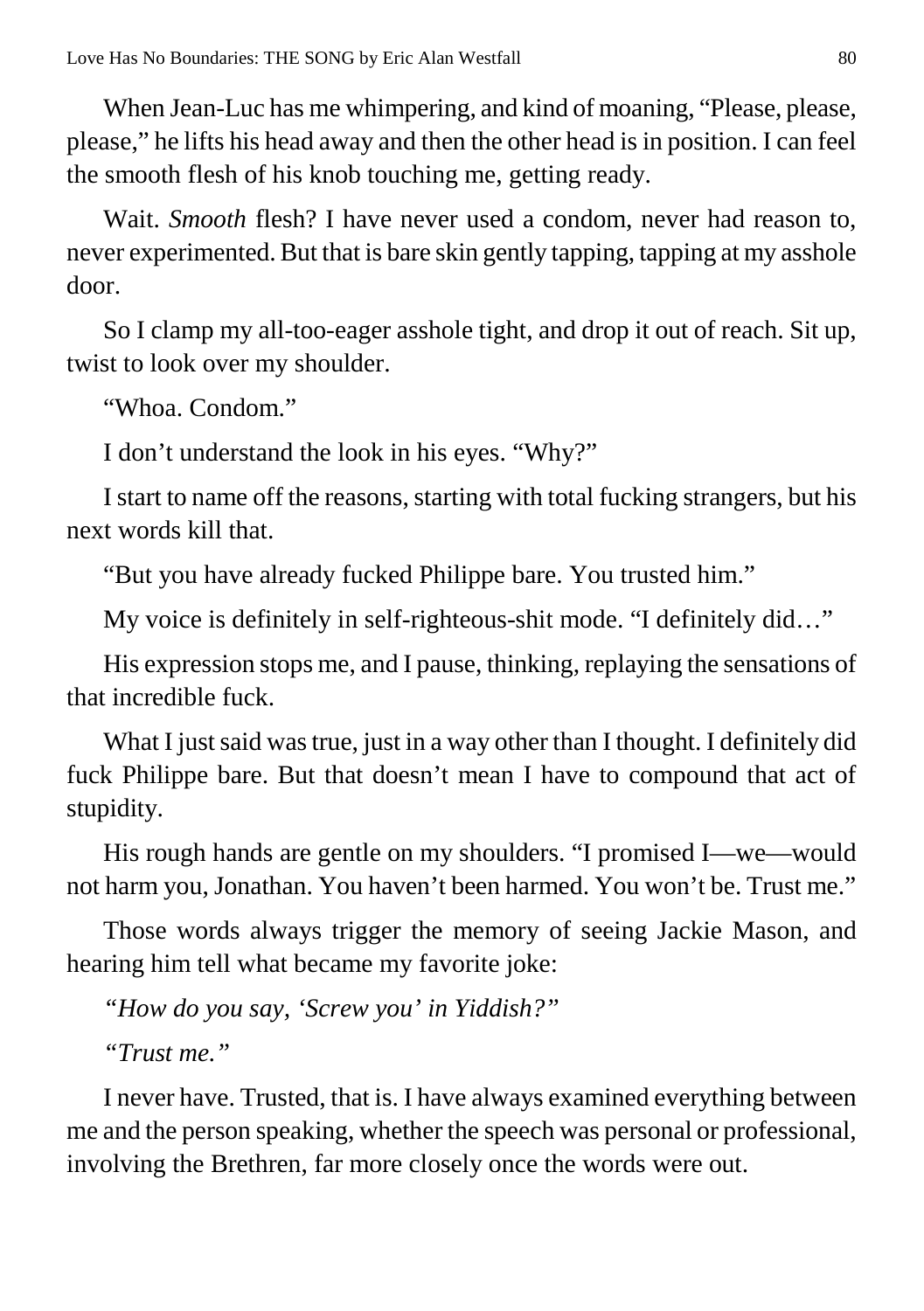And yet… and yet there is something about this man I will never see again after this week is over. I feel… safe. I feel… protected.

I agree. And the expression on his face is not one acknowledging my having given in, but one acknowledging a gift. The gift of my real-cock-virgin ass, the greater gift of my trust.

He is obviously concerned, when I am once again on all fours, that this delay has made me go dry, where I most need to be slick. He remedies the situation, so long and so well that he has to swat my hand away when I try to jack myself.

Then he is in place once more. I have never had reason to pray during sex, not since… I shove that thought away, bury it. I make a joyful noise unto the Lord, if a sort of shout of "God, yes!" when he breaches me counts.

He lets me gets used to him. Get used to the fact that for all my preparation with dildos I've never had the nerve to use one in his size. His length and breadth are definitely going where no man has gone before, although I will never, ever say that aloud. However, his definition of "get used to" and mine are clearly somewhat at odds, because I am certain it is only a hemidemisemiquaver of time before he's moving on down that road, pushing and rearranging to suit him.

It turns out that what suits him suits me, once I feel his balls resting against mine.

Philippe turns my attention away from my so-full ass back to the cock at hand, or rather, the cock at mouth, by tapping it on the top of my head. I raise up and obediently, eagerly, spread my lips wide. As he slides all the way in, all at once, he gives me some good advice. "If you're going to get a blow job from someone while he's getting his ass fucked, wait until the cock is all the way in that ass before inserting your cock in his mouth. The wrong fucking technique and you're minus a dick, or part of one."

The semi-sarcastic "*Oui, oui, mon capitan,*" is of course only in my head. My mouth is otherwise occupied.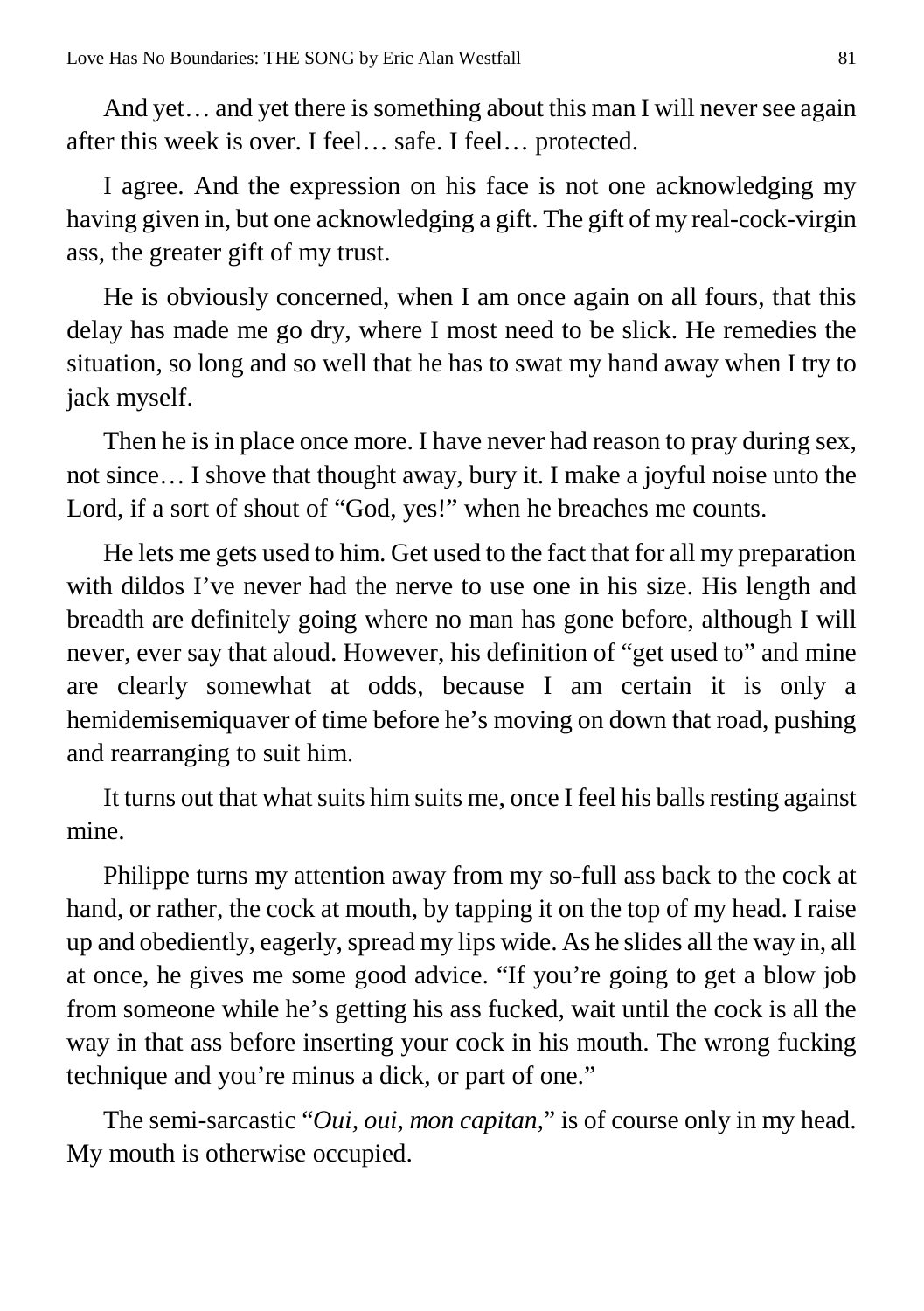As they start to use me, understanding wordlessly that that is precisely what I want and need, my mind is off on a jet plane, no idea when it will be back again. I am nothing more than pure sensation, every atom of my body somehow sizzling, or whatever it is that atoms do when excited. I let myself go, a full surrender to Jean-Luc, letting him take me wherever I need to go, wherever he wants me to go. The cocks sliding in and out of each end of me manage a rhythm that is either fortuitous or from frequent repetition.

I shove that moment of jealous speculation (who? when? how often?) away, sink back into mindlessness. They begin to speed up, heating me from the inside out, making my balls feel fuller, making my cock desperate for release. Faster still, a ruthless rutting that has my eyes and cock weeping in ecstasy. And faster still, the sound of flesh on flesh, the scents and tastes of sweat and sex and body fluids sending me into near-delirium.

The explosion, when it comes, takes me entirely unaware. No one has touched my cock but it is spewing all over the bedspread, and I am gulping down Philippe's seed, while I swear, I swear I can *feel* Jean-Luc's semen splattering and painting the walls of my ass.

And we are done.

Philippe slowly slides his only slightly softened cock out of my throat, out of my mouth. I tiredly lap at it, but I am too exhausted to do him justice. I feel each callus on Jean-Luc's hands as he caresses my sweat-slick back, my waist, my ass, my hips, and then slowly, carefully, leaves me empty and adrift.

But only for a moment. He moves so he is to my left as I collapse on the bed, my feet nearly in his face. I look over my shoulder. He is rearranging the pillows in a potentially sharing arrangement.

"Come." His voice is soft as he settles on his back, his right hand gesturing me to move to him.

I manage to do it without kicking him in the face or any pertinent part.

Philippe joins us.

We are silent, our bodies lightly touching.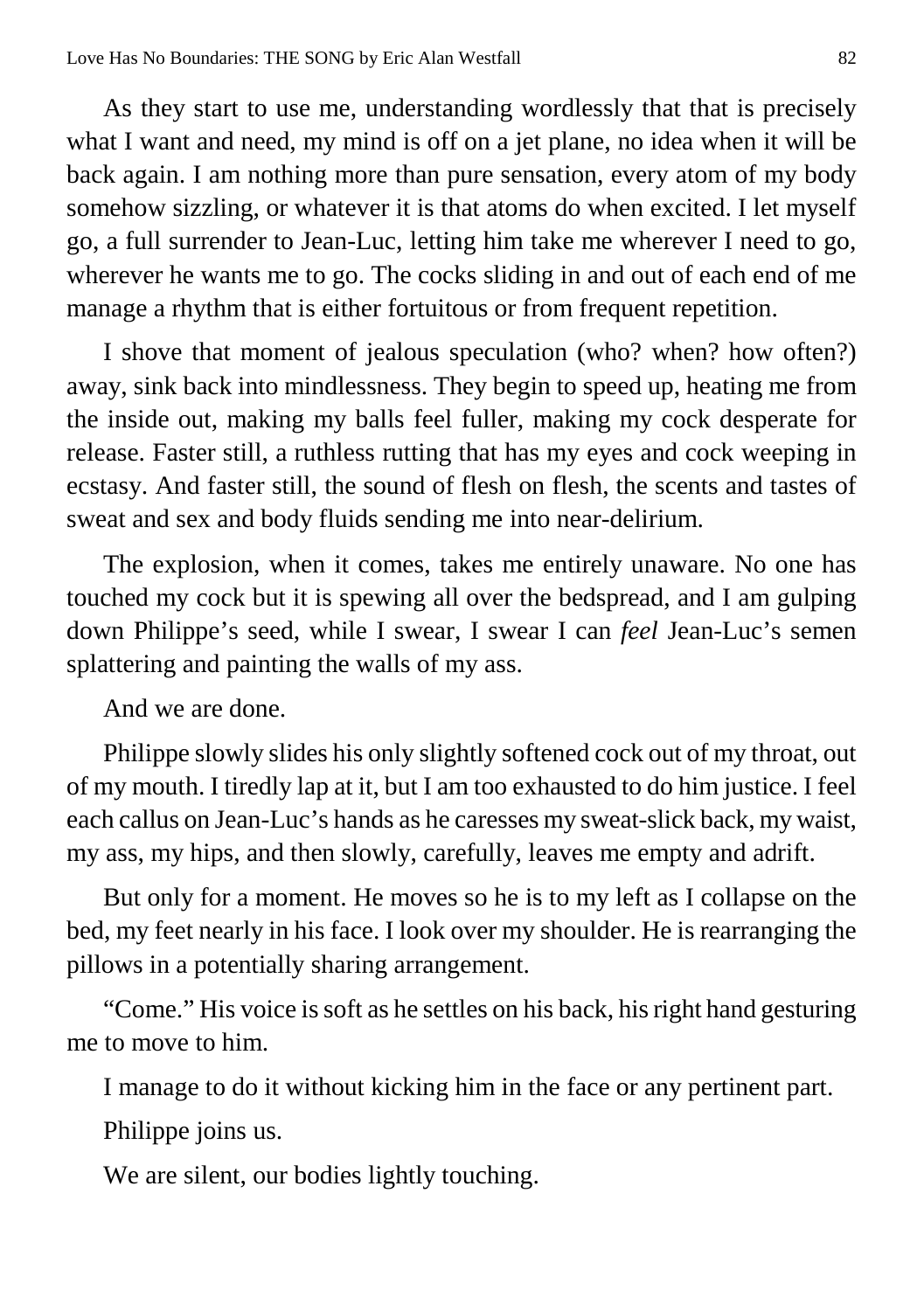A part of me wants to just stay here, satiated, until someone on the housekeeping staff finds my desiccated remains.

I have fucked a stranger without a condom. I have let another do the same to me. I should be terrified. I am not.

Not now. Yes, perhaps later. But now…

I get up, turn yet again, and they shift to give me room.

I sit cross-legged between the two men who have fucked me so well. I can taste Philippe's seed in my mouth. I mourn the fact that I cannot taste the seed Jean-Luc has buried so deeply inside me.

I admire the pair who have given me far more than I ever dreamed of. No fantasy lose-my-virginity-with-a-willing-man scenario was ever remotely close to the joy I have had tonight.

I stretch out my left hand, curl my fingers around the length of Philippe; reach out with my right, curl around the girth of Jean-Luc. Their cocks stir, lengthen, even if only a bit.

Philippe sighs. "These former virgins, they are insatiable, no?"

Jean-Luc's sigh is as false as Philippe's. "Insatiable, yes."

I continue stroking them… stop… realize… start up again, and as they harden, chuckle under my breath.

Jean-Luc notices not merely the sound, but my expression. I seem to have abandoned my control of the façade. Actually, more than "seem to." The façade vanished, I think, the moment I came all over Jean-Luc's belly on the spa floor.

"What?" he asks

"I was just thinking about how Joshua… how Father, Grandfather… might react to my interpretation of the Bible."

I enjoy the puzzlement on their faces. I hold their cocks upright, my thumbs rubbing at the base of each head, lightly, lightly smearing the somewhat sticky remains of our sex, the hint of precome starting again.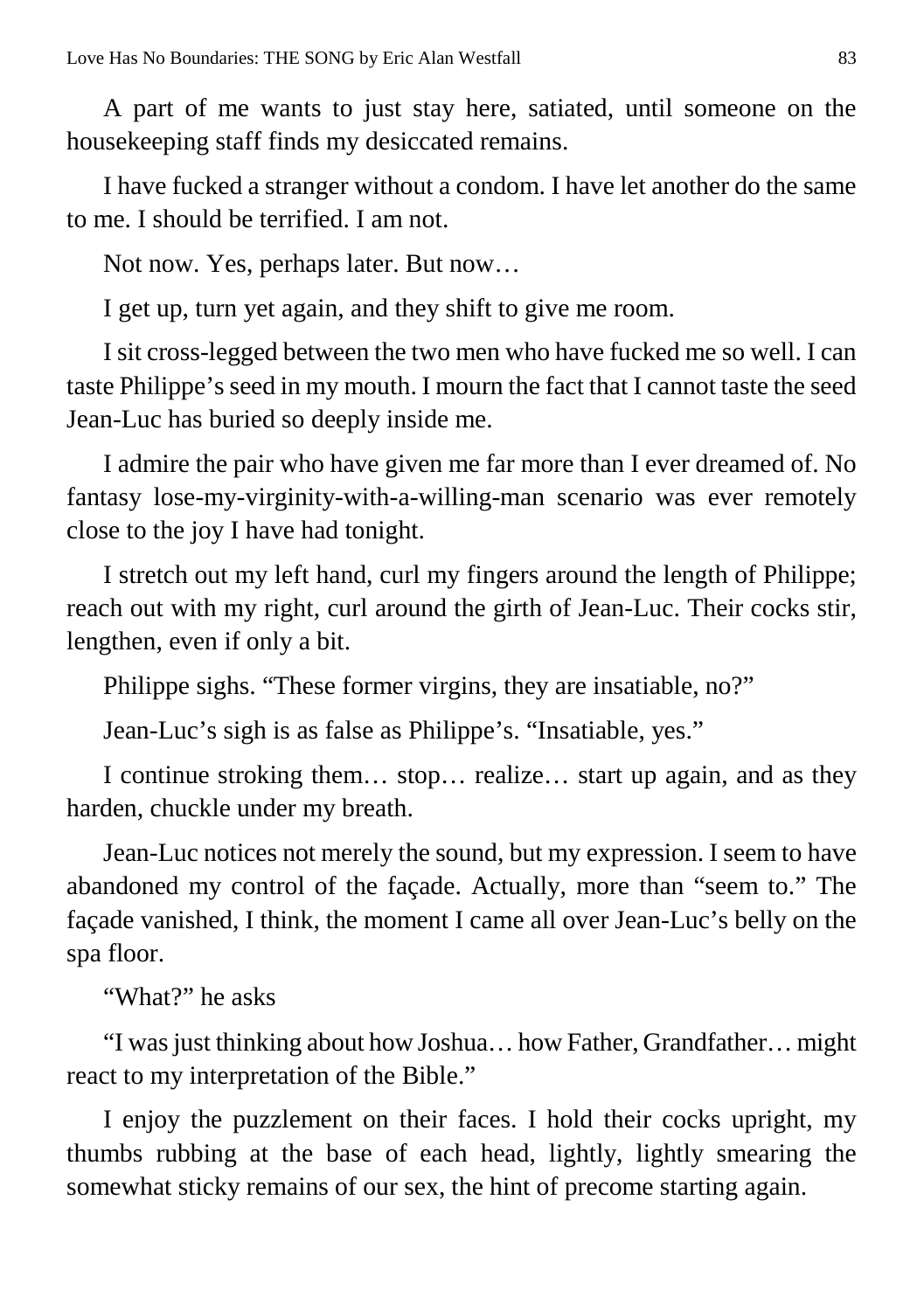"The twenty-third psalm."

Jean-Luc's eyes light. I squeeze his cock first. "Thy rod"—and I squeeze Philippe—"and *thy* staff, they comfort me."

They burst out laughing. I have never made anyone laugh before. Not real, spontaneous laughter, as opposed to the necessary reaction to a joke, a quasihumorous comment made by someone (me) from whom something is wanted.

My own cock is hard again. I might as well be thirteen and secretly, obsessively jacking and fantasizing, again and again in a single day. But this is my moment. My hands still.

Their laughter fades. They look at me, only concern in their eyes.

I struggle with the realization. This *is* a moment… a moment out of time. An interval between the tick and the tock, between the end of one second and the beginning of the next. It will never exist again. Tomorrow, no, sometime soon, later tonight, later this morning, I go back inside the shell that is the chief financial officer of a powerful American-heading-for-global church, who is so dedicated to his job, to his family, to the Lord his God, that he sacrifices marriage and children. What is the line that ends that book whose title I cannot recall? *I enter into hell*. Or go back to it.

My smile is tentative, rueful. "I was just… thinking." What the fuck. I have a decent voice, a joyful noise unto the Lord and all that shit. I sing softly to them, making no attempt to do a Jim Bailey on Garland's voice. It's just my voice, telling them that this, here and now, is *my* moment, *my* destiny, and though it may only be just this once in my life, I *will* do great things.

And one of those great things is to get fucked again. I think they will cooperate.

They do.

\*\*\*\*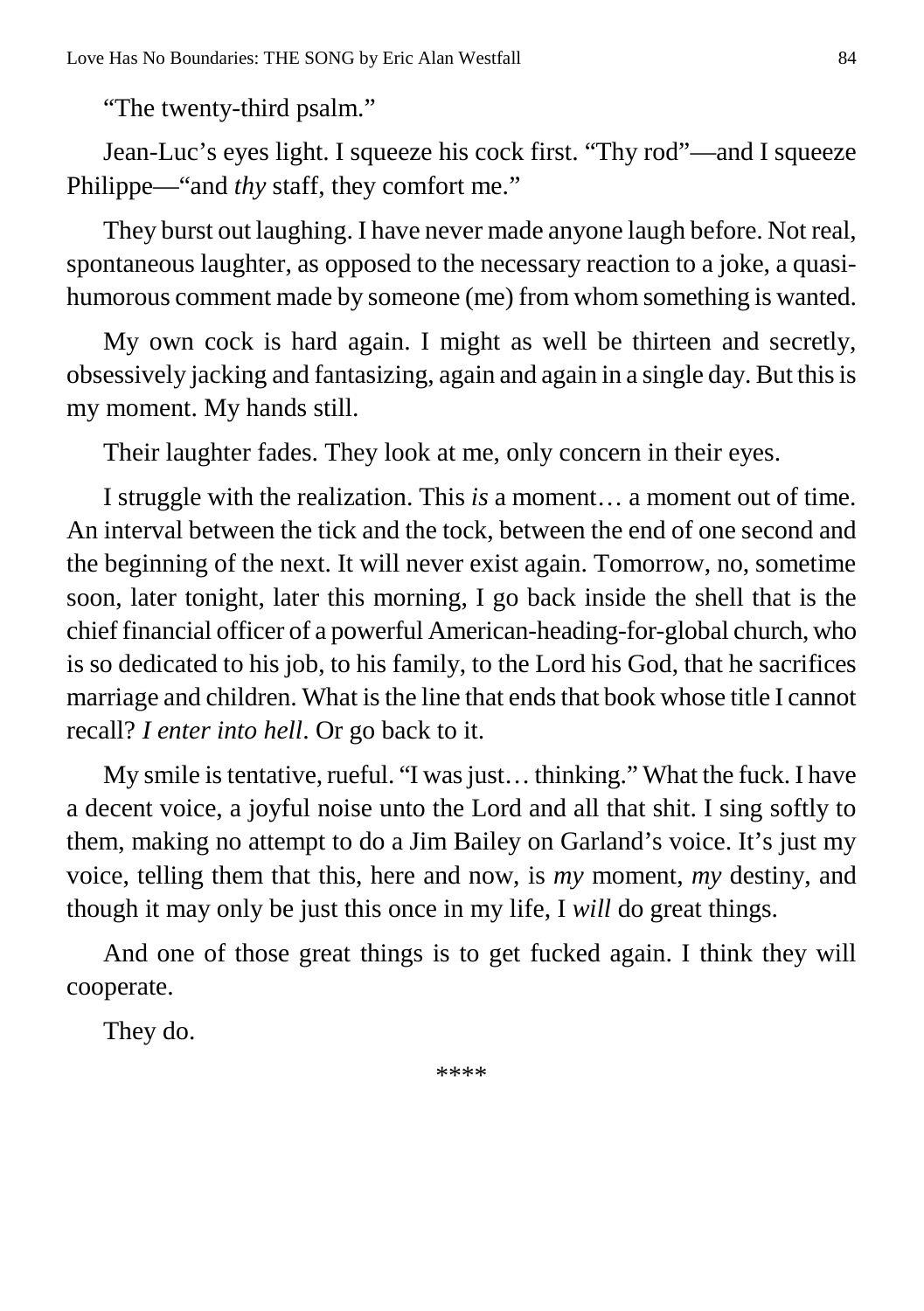# *Then—Early Saturday morning*

### **JEAN-LUC**

"I have never seen you dither." Philippe's voice is amused. "Not that I have known you all that long, but I am certain this is unlike you."

"I do not dither." How very arrogant I sound.

He laughs at me. My normal reaction to laughter at my expense is pain for the one who laughs. We have become too close, a closeness I never wanted, but I do not regret changing my mind and letting him into my home, my life. Letting him learn… what he had to learn if I am to do anything for him. As I will. As I have promised.

My smile is rueful. "Very well, *mon capitan, mon cher capitan*, I grant you a slight dither."

"Go to him."

I know he can see nothing on my face, but he has in such a short time acquired something of an ability to read me, despite that. It is not entirely unpleasant, although I have never experienced it before, and would have expected it to be impossible, had I ever thought about it.

"Tell him."

Tell him what? Some of it? Most of it? Everything? *Truly* everything? I decide.

\*\*\*\*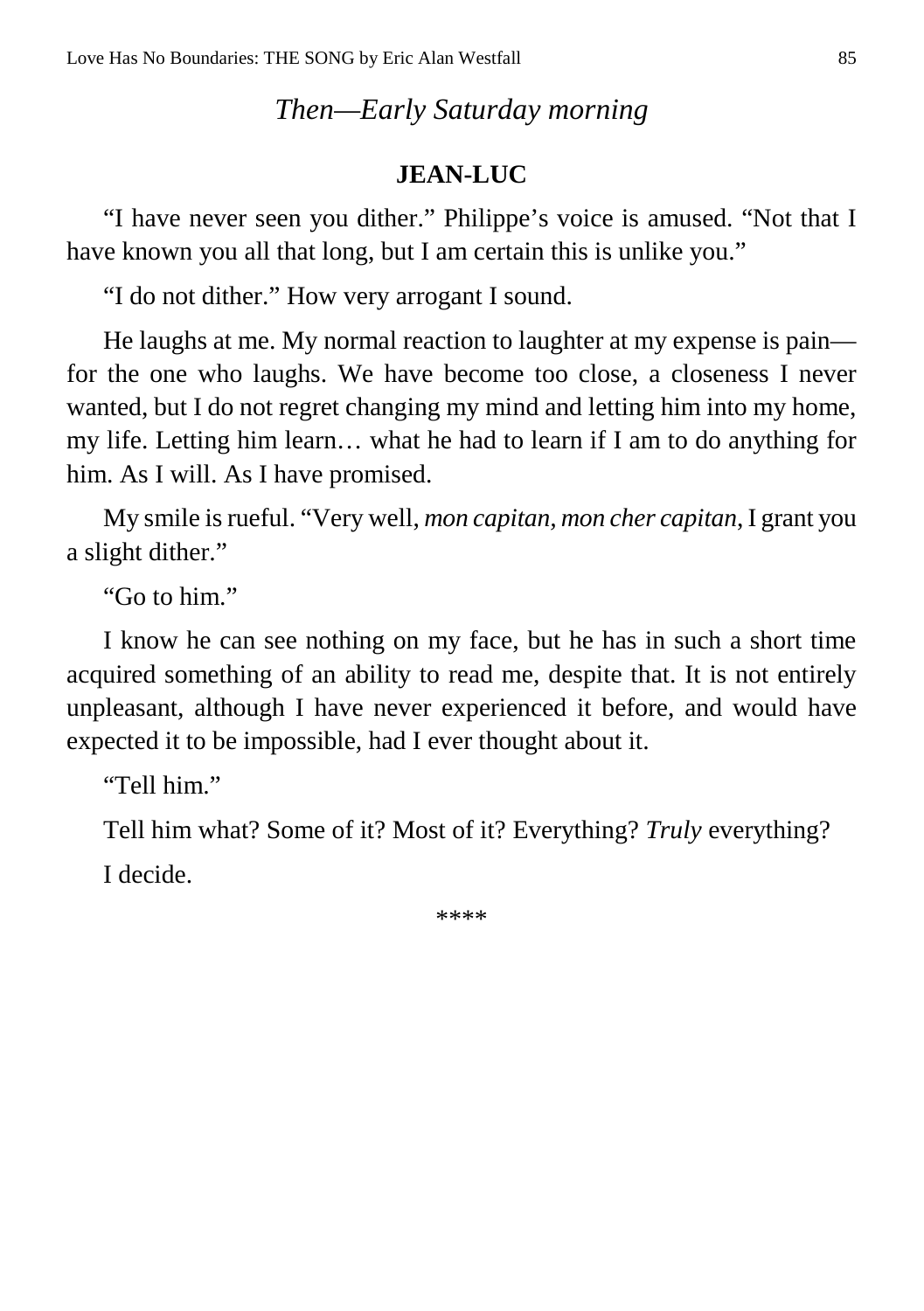### *Then—Later Saturday morning*

### **JONATHAN**

"I called you last night. You didn't answer. Where were you?" Joshua's voice is cold, accusing.

I regretted the necessity of letting him in the moment I knew it was him knocking on my door. "I turned my phone off."

"I came to see you. You weren't here."

Liar.

"I was."

"No. I came in and checked."

I lift an eyebrow at him.

"I was concerned. You were not answering. I thought perhaps you were ill."

Liar.

He would be believed by anyone who did not know him as well as I regrettably do. He might even fool Father and Grandfather.

"I was here, Joshua, as I said. I would have heard you. And besides, how could you have gotten in? Has Herr Grunewald changed the hotel's keycard access policies?"

I am bluffing for all I am worth, but Joshua fortunately breaks.

His voice is almost little-boy sullen as he says, "But I did come by. And knock. Loudly."

I can imagine Joshua in a temper, banging his fist on my door.

I was here, asleep, I heard nothing. That is my story and I'm sticking to it. I make my voice slightly exasperated at having to go over the obvious yet again. "Joshua, if you did all that, I'm truly sorry. I was asleep, and apparently so deeply I didn't even hear you. What was so urgent it could not have waited until now?"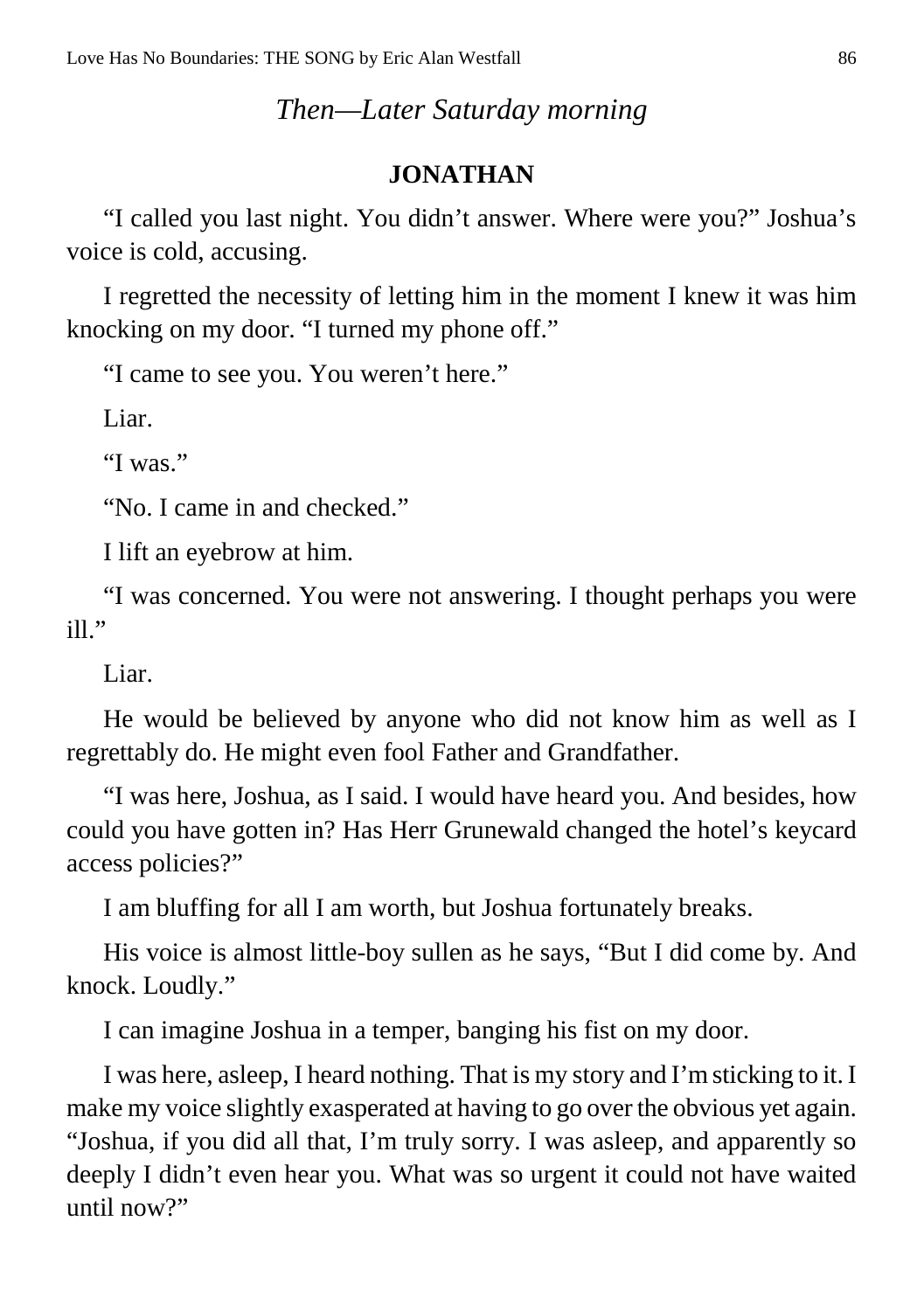He has not thought far enough ahead. He probably did call, and there will be messages on my cell when I check. He probably did make a near-scene hammering on my door. Joshua has always wanted, gotten, what he wanted, when he wanted, by suasion or coercion, whichever is most convenient, most effective at the moment. But even he would have realized in fairly short order the kind of image he would present, of himself, of the Brethren, if he were discovered in a near-shrieking rage attacking my door, so I am sure he cut it short before that could happen.

So he expected I would simply cave, and provide him with information he could use against me in some way, not immediately, but eventually.

I haven't caved. I won't.

Now he has no fallback. He is not going to cross-examine me on my whereabouts when he cannot prove my absence. While in any he-said-he-said competition where Joshua is one "he" and I am the other, Father and Grandfather will generally believe him, this little incident would not win him any points if he tries. And he will not try, if for no other reason than that he had no reason, or at least no reason he could tell them, for why it was so urgent to speak with me late last night.

"And you wanted to see me last night because…"

He has regained control. The scowl is only a slight one. He waves the "reason" away. "It is no longer important."

"Then if you will excuse me, I have some final preparations for the lunch meeting. I think their representatives will be pleased with the figures."

I am grateful that he is out of the room when the house phone rings. It is Jean-Luc.

\*\*\*\*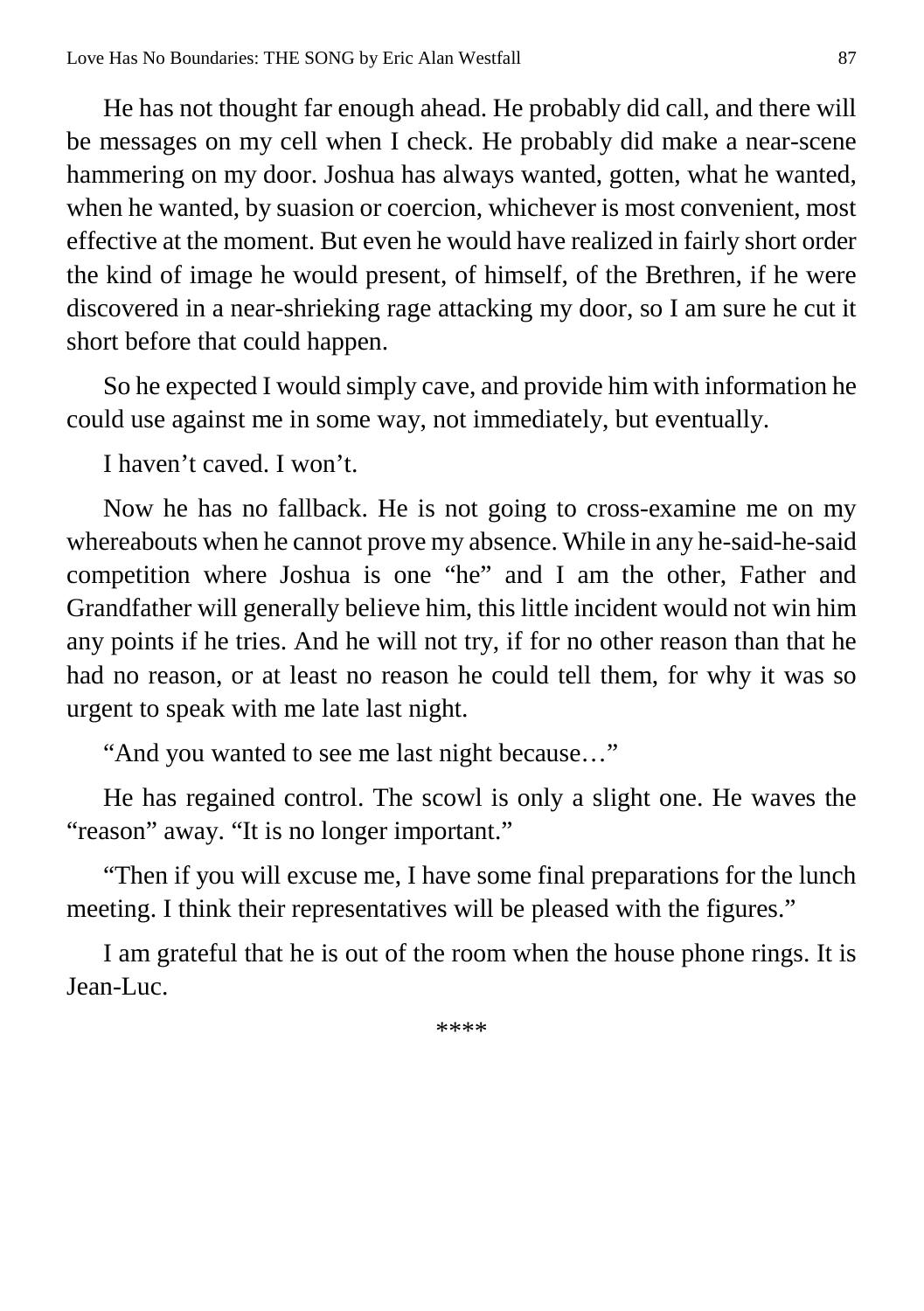## *Then—Mid-afternoon, Saturday*

#### **JEAN-LUC**

"You didn't tell him."

"No, I didn't fucking tell him. I never got that far. Have the two of you been having some secret Regency romance festival this morning, making me the big bad rake who proposes marriage while keeping a mistress on the side? Or perhaps doesn't bother with marriage and instead of an heir and a spare wants two goddamned mistresses?"

Philippe falls apart.

I glare at him but it has no effect on his laughter. Laughter is indeed good medicine, unparalleled at times, but not enough for him, not now.

His eyes are slowly reacquiring the haunted look I saw that first day. The pressure has been building, and tiny cracks are showing. I promised him that if he worked, got better—not well, well we both knew was always an impossibility, but better was achievable—I would make his final days worthwhile. Unfortunately, the end time is near. Just two more days. He knows the date. Has known since the day after his arrival at my door. He is far too much of a warrior still, not to be told the truth.

The bastard shithead finally stops laughing, wipes the tears from his eyes, holds his aching sides. "Wh-what happened?"

Years upon years of experience and I almost have no fucking idea how to answer. Except for one possibility. Jonathan's outrage over my proposal that he come live with me, relocate to Paris, begin a new life, started when he asked about Philippe and I told him Philippe was not an issue, would not be a problem, we could be together, just he and I. Philippe's story was not, is not, mine to tell, not to anyone, even to Jonathan.

It seems my proposal was not sincere, that what I was asking was for Jonathan to be my bit on the side, to sit and wait for the dribs and drabs of my attention in a flat paid for by me. To be my fucking mistress! Or no, wait, I was just kicking poor Philippe to the curb, dumping him for Jonathan for no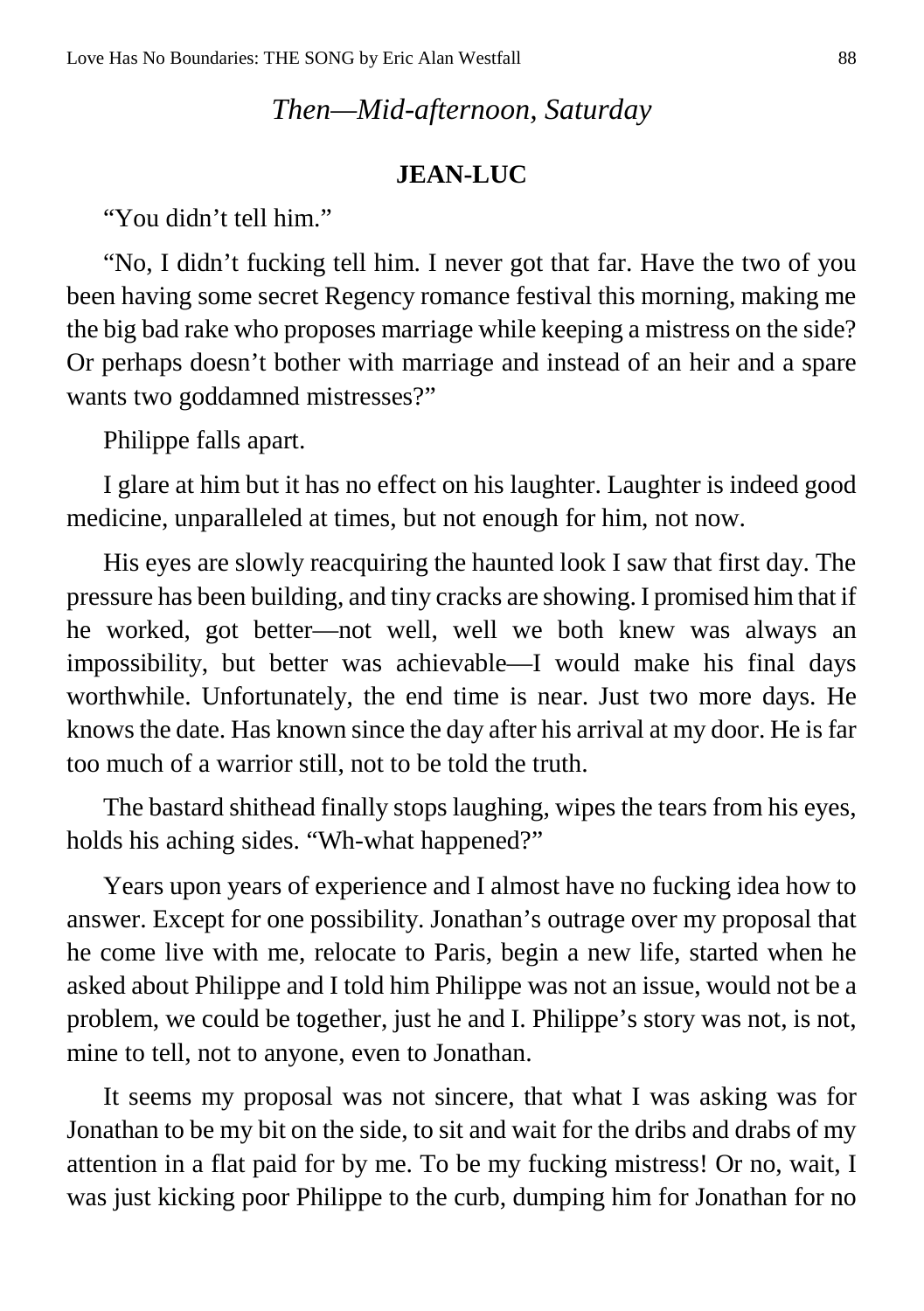other reason than a promiscuous prick that wanted what it wanted. How dare I?

But the rapid rise of his outrage held the tiniest of false notes in the angry aria. As if he'd latched onto those foolish thoughts so he wouldn't have to tell me the real reason. And the real reason… what I understood once I put the little grey cells to work… is that he is afraid. Terrified of letting the world in general, his family in particular, discover that he likes to be fucked. Gently, slowly, hard and fast, anything between or beyond. Although we wouldn't have to take out an announcement in the papers, or blog it on the Net. We wouldn't even have to be that specific. All he has to do is take than one small step, that one giant leap for Jonathan-kind, out of the closet and into the glorious sunshine. Where I can protect and care for him.

I finish telling Philippe all that. He understands there is more.

I explain that I tried again. Came near to humbling myself, to begging him to listen, but Jonathan began to shake, and tell me, "I can't, I can't, it was great, what we had, uh, what we did, and I'll always remember, but, no, please, stop, just go, just go, just go!"

So I did.

"I did ask him if he was sure. I did tell him that I didn't give anyone a second chance, that no one was worth that. But he told me to go. I did want he wanted."

Philippe's smile is far too understanding. "You are going to give him another chance. Find him, tell him."

"Yes, damn you."

We sit in silence until it is broken by the sound of Olivier's voice saying, "Once more unto the breach, dear friends, once more." Jouvert's ring-tone. Philippe recognizes it, too, becomes still as a sniper in the final moments before his target arrives.

"*Oui*." Curt. To the point. I don't waste time on politeness when Jouvert calls unexpectedly.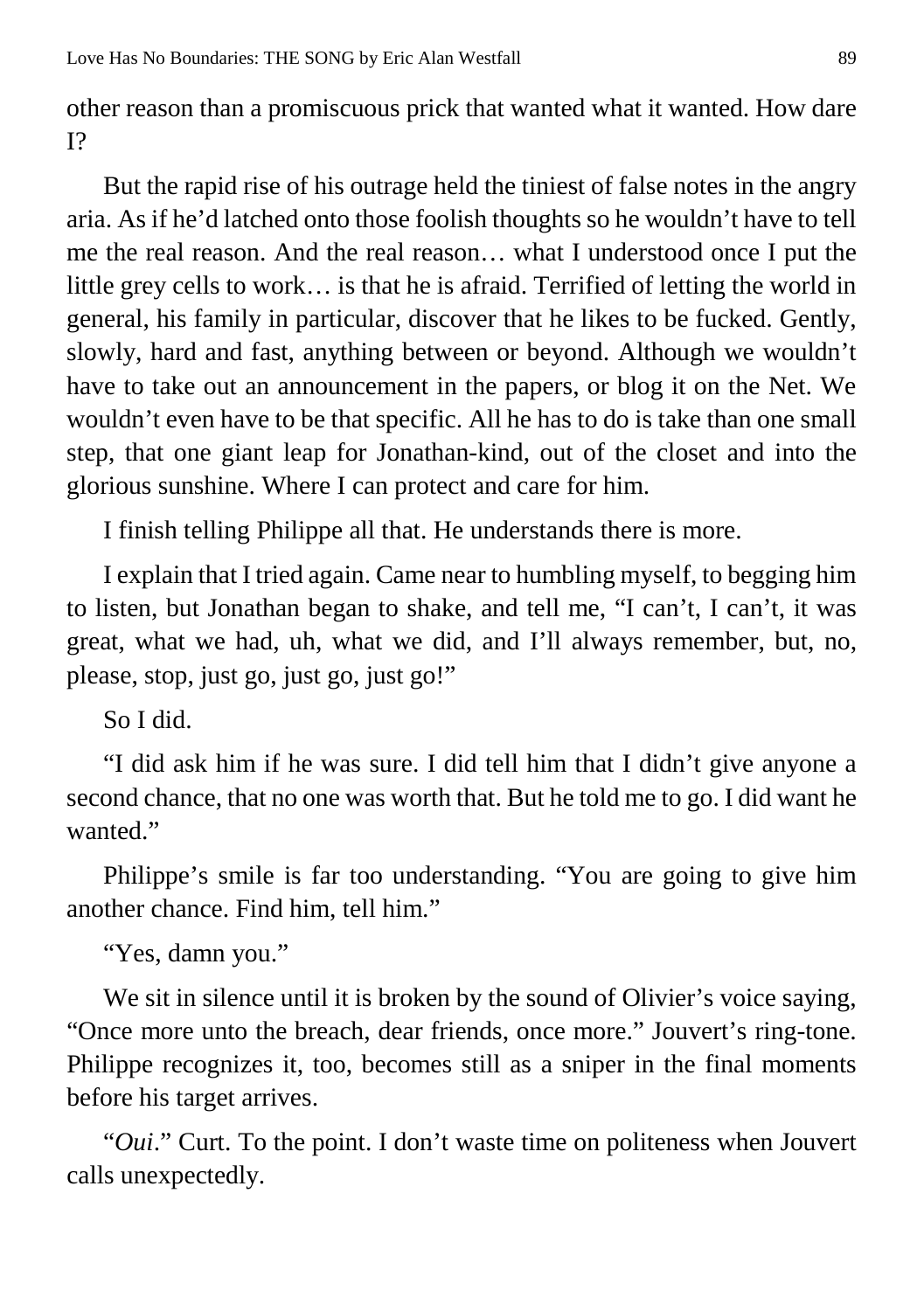I listen. I could say no, could walk away. I only volunteer. But I promised him. I do not break my word.

My "*oui*," this time is agreement. I turn it off, look at Philippe. He already understands.

"When?"

"I have to meet the team in Brazzaville as soon as possible. Overland to the interior."

"Then… tonight?" For the first time in weeks he sounds unsure.

"I promised…"

He waves an impatient hand at me, cuts off a reminder that I had promised him two more days. At least. His voice is stronger. *"Oubliez ça. Ce n'est rien."*

He looks down. Inhales slowly, slowly, slowly. Looks back at me. He has brought the warrior back, dressed in his warrior's armor. He understands orders. A colleague, a brother, has been called into battle, though it is not the kind of battle he could wage. He cannot go, but he will not delay me. Hold me back. Will not give me anything to look back on with regret.

"Now, then?"

It is partly a question, partly a demand that I fulfill the real promise.

"Now"

He is already naked under the sheet. He tosses it back. His cock is… hesitant... for a moment, but when Philippe sees that I am not, that I am nearly naked, then fully naked, hard and weeping, his cock joins me.

I get on the bed with him, kneel with my large, hairy thighs spread wide, my cock standing tall. I pull the back of his head and he lets himself be pushed down until he has my cock all the way in his throat, breathing through his nose, smelling my pubic hair, the ordinary man-sweat and funk of a not quite ordinary day.

He pushes against my hand. I let him lift his head. Those gorgeous eyes look up at me. He licks his wet lips. "Fuck me. Harder, faster, deeper than you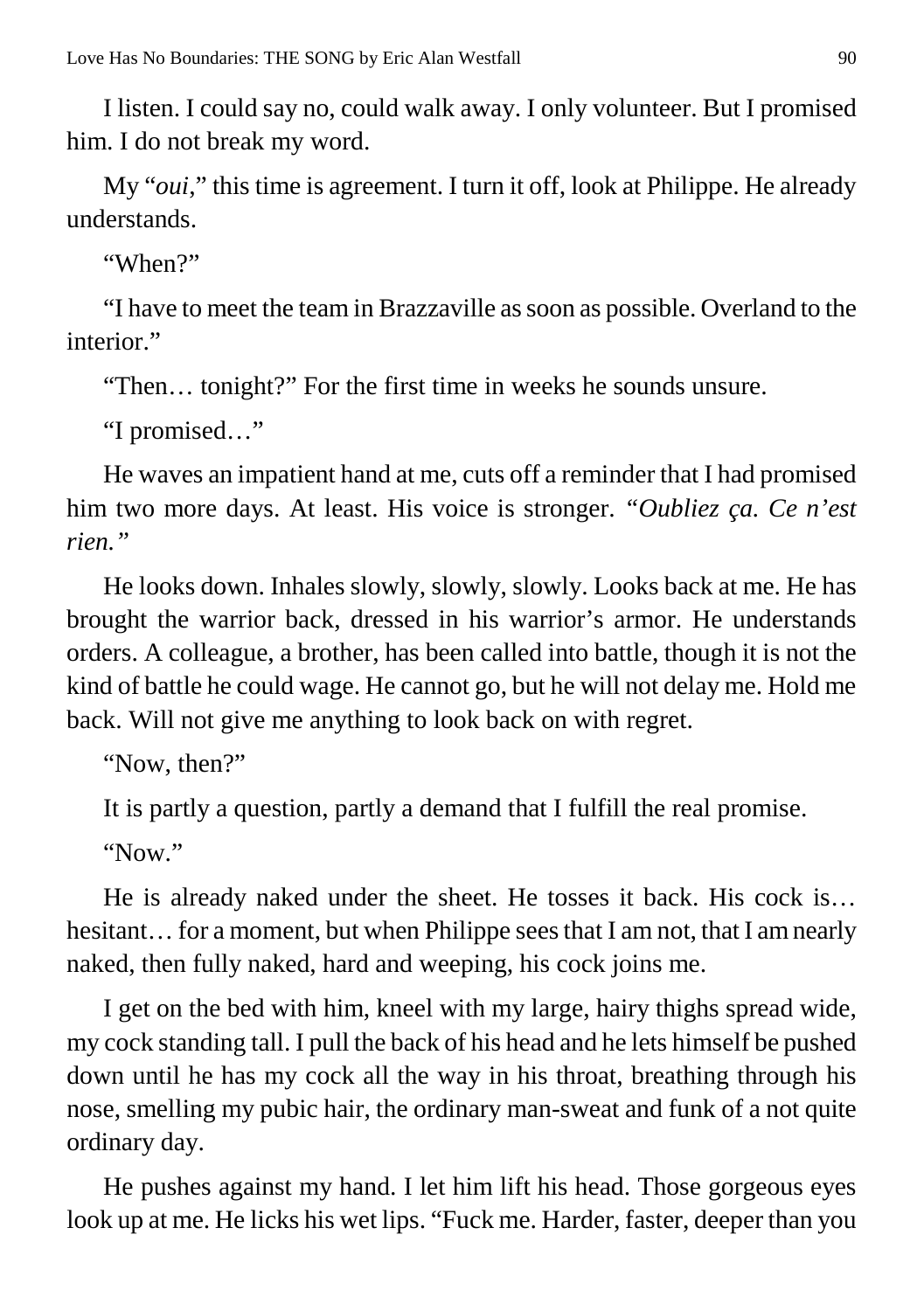have ever fucked me. Come inside me so that when I cough it will be in my mouth and I will give your seed back to you in a kiss."

I reach over to turn out the light, to dim the room even further. He stops me. "Don't put out the light." He smiles, and if I had not abandoned tears so very long ago, I would have wept at its beauty. "And then, put out the light."

I give him what he wants. My fingers nearly bruise his thighs as I lift his legs high and wide, dive for his ass, begin eating him out with all my experience working to open him up, to have him shivering and begging as my tongue pushes its way inside and fucks him.

"No more!" he gasps, demands. "Fuck me now. I want your cock inside me."

I rarely follow orders. I follow this one. I breach him with a stroke that takes no prisoners, plunging roller-coaster fast down and down and make him shout. I fuck him hard, fast, deep, as he demanded, as he needs, but as we build, I realize he needs something more. A reminder.

We are music lovers, he and I. I do not allow myself to be distracted by the thought that Jonathan is, too, of his voice as he sang to us last night. My own voice will never compete with Bryn Terfel, a favorite of Philippe's, but I slow the pace, and when he opens his eyes from his furious contemplation of completion, I sing *Miss Saigon* to him.

We share that song with the solo saxophone, the brass that makes such a lonely sound, telling us still that love goes on and on, telling me I that should hold him tight, telling me, telling… *us*, that we should… dance. As if the world might end tonight.

"Oh." His eyes fill with tears. Of joy, gratitude. He is not a warrior too proud to weep. "Oh, yes, *mon cher*, dance with me as if it's the last night of the world."

And so we dance. Gently, slowly, at first, hearing that solo saxophone playing tunes that only we can hear inside our heads, and then a rising urgency, and the saxophone fades into silence, letting us move on. We fuck.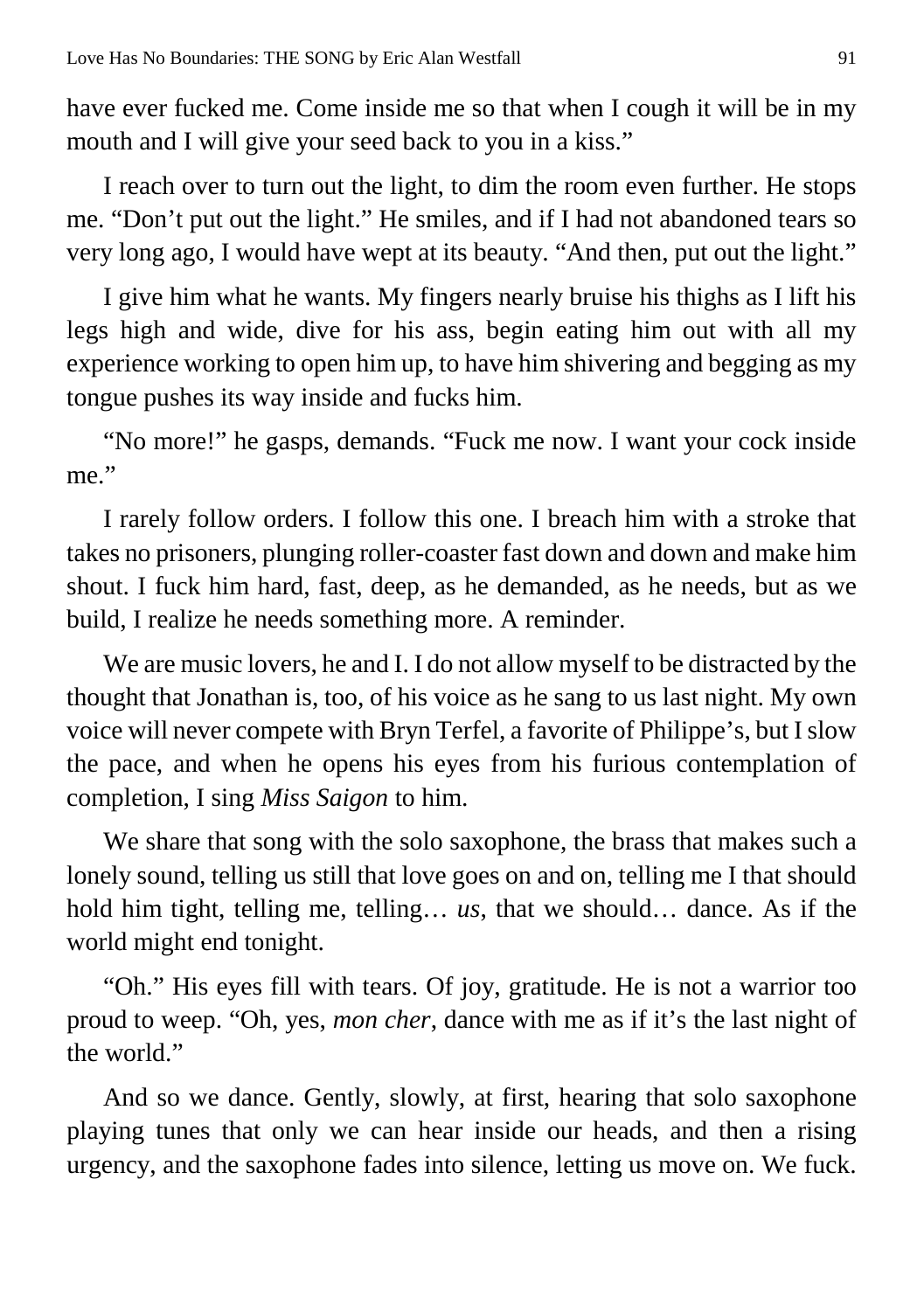As hard and fast and deep as I promised him just now, as he promised me. We use each other to pleasure ourselves, to pleasure each other.

I don't silence him with a kiss as I might have done with someone else. His eyes are closed, but he has no need to see. He knows where he is, what is happening. His voice is all wonder, tremulous, starting to lose control. *"Merci, merci, mon Dieu, mon coeur."*

Faster still and he writhes beneath me, his hands bruising my biceps, if I bruised. "I see… I see *strands*, *mon cher*. Such colors, so many, many colors against the dark, twisting, turning. Untwining. And I… dear God, sweet Savior Jesus, Bernard! Bernard, my heart, my love!"

He calls out "Bernard!" a last time as he comes, spraying us both, and I follow him over the edge.

I loom above him, panting, ease myself down, still inside him, clasp him to my chest as the last two days shimmer… and fade away. He eases into that good night, as I promised. I hold him, though he is gone and will not know. And only I will know. But I hold him so that *I* will know that for a while, so brief a while, I cared. Even loved.

I ease myself out of him. Straighten him gently. Pull the sheet up so that to the unknowing the relaxed, peace found at last expression is of a man sleeping well.

Duty.

I rise. Get my cell. Punch in the call to the Paris number I memorized. I tell Philippe's colonel, "It is time." I give him the hotel name, our room number.

I had told him, weeks ago when I gave my word to Philippe, that his warrior had only a few weeks, a month, a month and a half to live. That his heart had been damaged by the explosion. I did not tell the colonel that Philippe's *heart* had been damaged by the explosion. I had not the right to share that. I did not care whether the colonel truly believed me, so long as he acted as if he did. He knew I would be with Philippe to the end; we agreed I would place this call.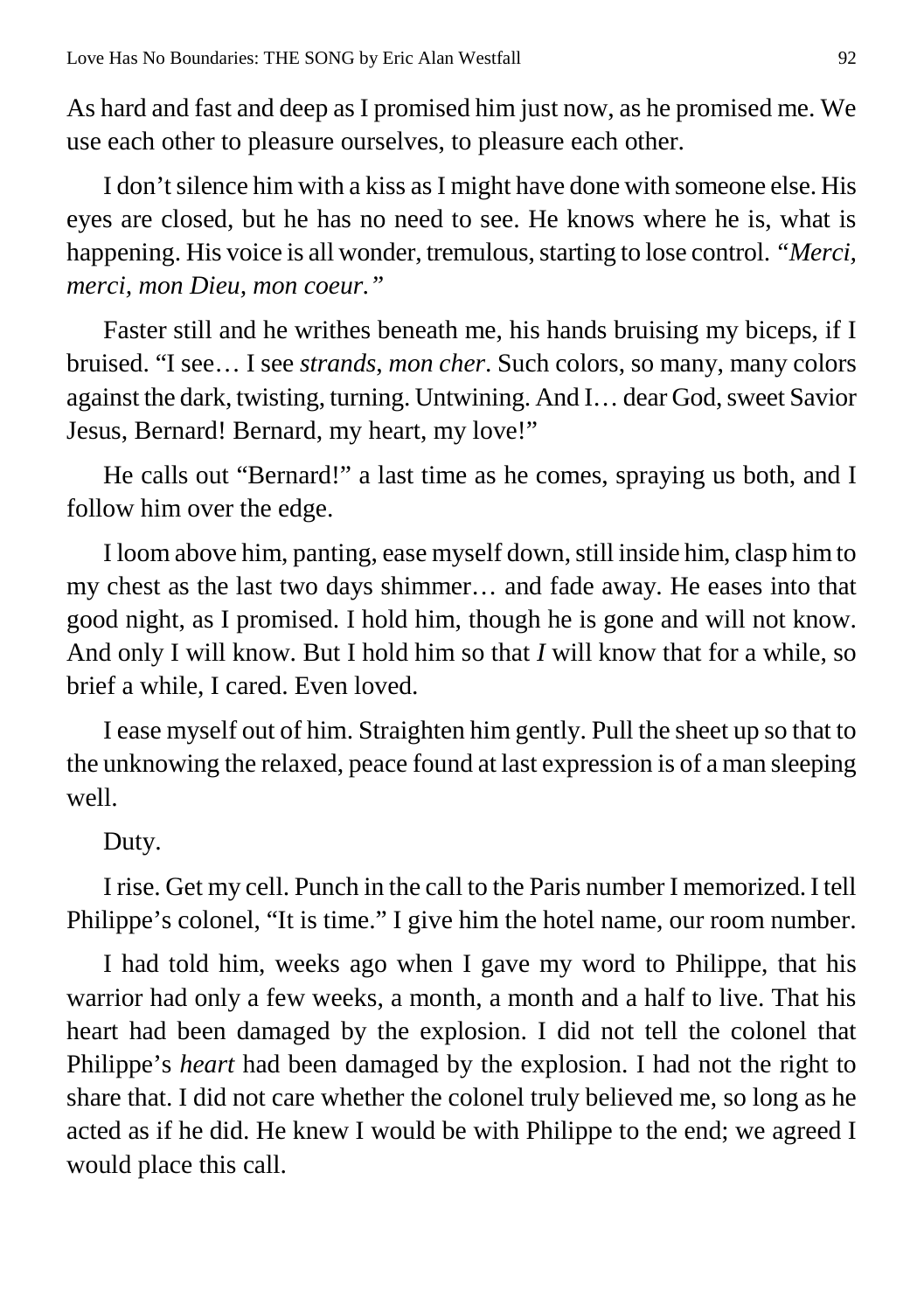I got dressed. Not the kind of clothes one throws on after a good fuck because someone is dropping by. Not formal wear. But clothes that honored the still warrior on the bed.

They are quick, these colleagues, these brothers of my Philippe. I can see in their eyes they are indeed his brothers, not merely men on a distasteful assignment from the embassy.

Their leader looks at me. He has to know but neither judges nor condemns. Instead his eyes ask a question, since to speak it aloud would be a form of betrayal, an insult to my warrior by doubting what the answer will be, instead of knowing without asking. I smooth his uncertainty. Tell him what he wants to know. Tell him the truth. "He died with honor. Not with the one he wanted and lost, but with one who cared."

And then I recognize him. He had been at the base when we brought back Philippe and the remains of Sergeant Bernard and the others. His nod… acknowledgment, appreciation, even approval… is a nearly invisible tilt of his chin. Mine back is also brief.

They treat him with care, with a warrior's love for another warrior, and remove him from the hotel with no one knowing a body has left. Perhaps back to the French embassy, or perhaps directly to the airport where military transportation awaits. No one will know he died here. The newspapers, the media, the Internet, will tell the nation, the world, that one of France's heroes died tragically young, of a heart weakened in battle.

I hope he is indeed with his Bernard.

\*\*\*\*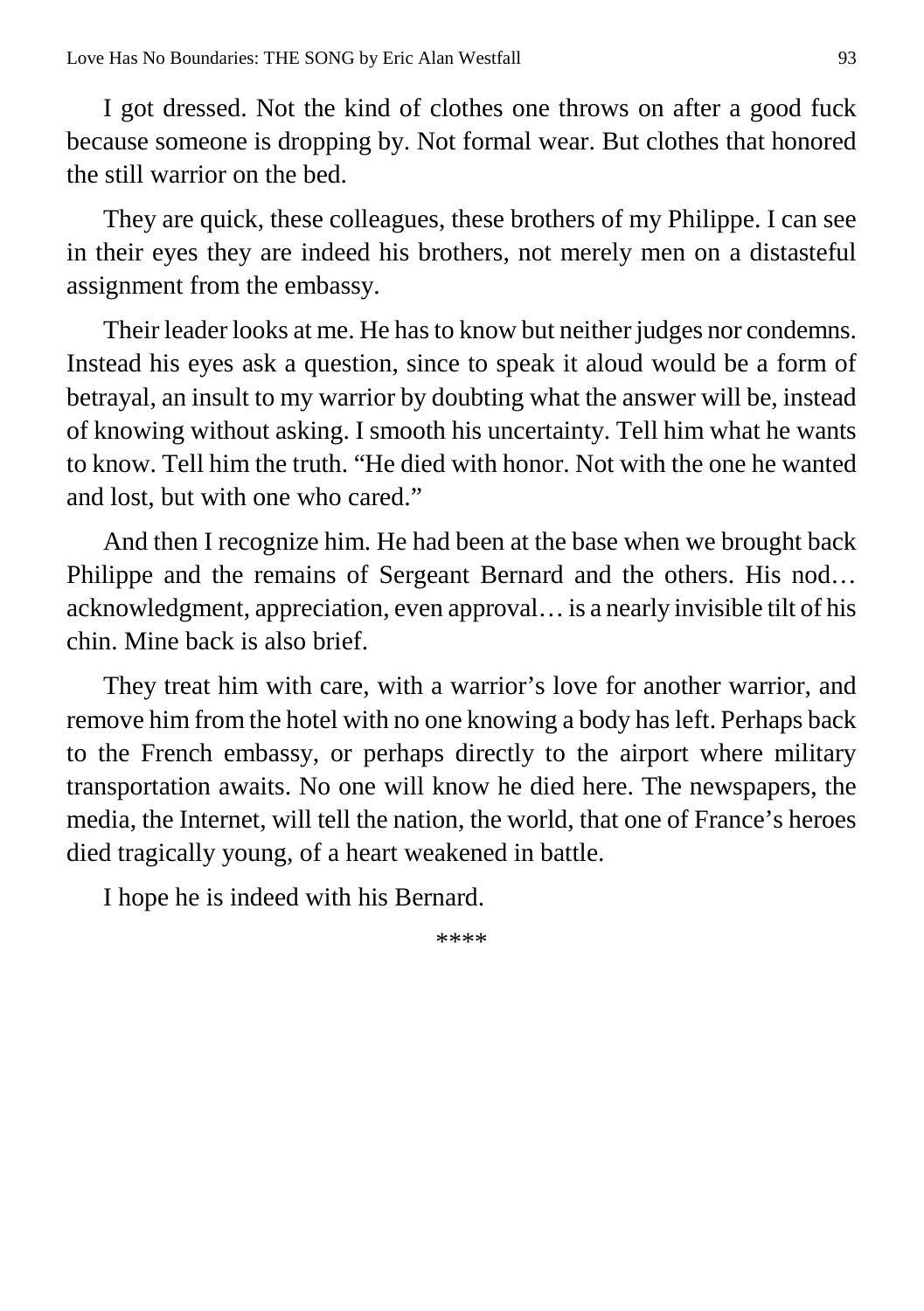*Later—Six weeks, Monday, late afternoon*

#### **JEAN-LUC**

Powerful Priestley the petty prick. Powerful Priestley the petty prick.

I've got the rhythm right as I follow Joshua over the river and through the woods of the Brethren's New York complex towards Jonathan's office. All I need is Dorothy and her friends doing that precision step with me to have a bit of fun at his expense. *More* fun at his expense.

Though I freely admit he has an admirable ass, it's my opinion, long-held, over many years and based on an inordinate amount of experience, that a straight man whose slacks are tailored to show off his gym-honed butt isn't all that. However, it's not like I'm interested in tapping it. Not with Jonathan available. Not even if Jonathan plays hard to get. Again.

This is his second chance. I have never given anyone a second chance before.

Joshua of course makes his point—*my* turf, my right—by opening Jonathan's door without knocking. I already knew he had not called ahead.

Now to get rid of him. Unfortunately, picking him up and throwing him through the floor to ceiling windows behind Jonathan's desk, purely as a scientific experiment to determine the effects of thirty-three stories of gravity on an ego inflated with copious amounts of hot air, was not a viable option.

Just as punching him had not been a viable option when he showed up in the lobby just after the receptionist, a more-than-a-bit uptight little faggot who ought to have known better than to work for people like the Brethren, explained to me that Mr. Priestley never saw anyone without an appointment. I would have to call tomorrow. The response and the once-over, accompanied by the restrained sneer, were not unexpected.

I looked precisely as if I had just traveled directly from Brazzaville to Newark in a bit over twenty-two hours, and then had the limo he couldn't see bring me here. My travel attire consisted of beltless, worn 501s, a comfortable but equally-worn plaid shirt hanging open over a grey tee, sandals, a scarred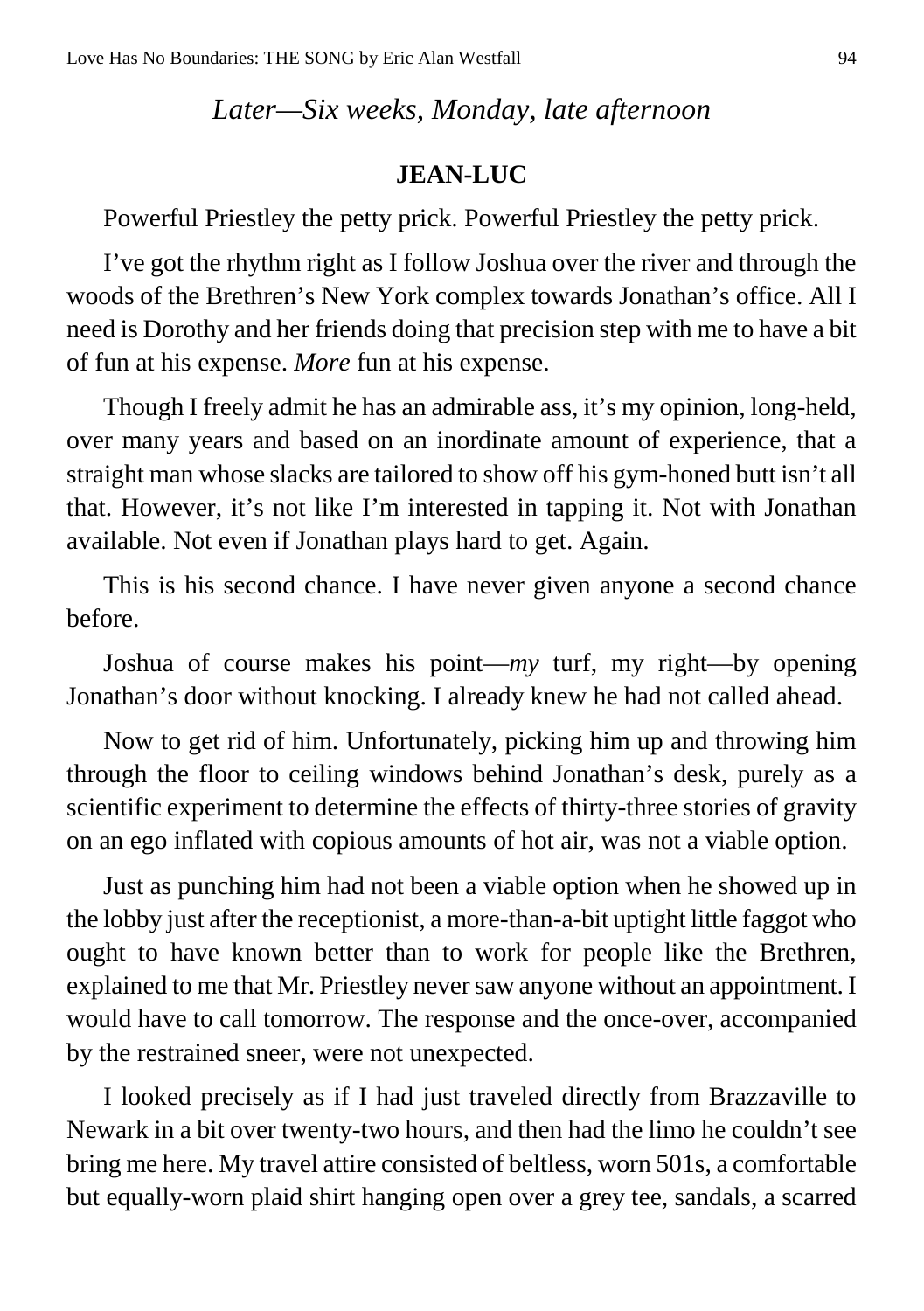leather shoulder bag, and a floppy hat most recently used for warding off African sun. My appearance was therefore not conducive to a belief I actually *belonged* in this building. Except, perhaps, through the peasant's entrance, back and behind, if I was applying for some menial job as a janitor.

The security guard, young, serious, ready to leap in the fray to defend God and the Priestleys and the Brethren from this uncouth invasion, had his hand hovering about the gun I wasn't at all confident he knew much about.

"What's going on, Royce?"

Royce-the-receptionist, also known as the self-important twit, relaxed. He could hand off the very large problem in the lobby to a higher power. He opened his mouth to explain, but I cut him off. "I'm 'going on,' Joshua." A little security-receptionist gasp at my first-name audacity. "I assume your older brother is still here."

That "older brother" remark annoys him. It is why I use it so often.

"So you can con him again into believing you intend to make a donation to the Brethren?" He uses that fucking eyebrow crap to look me up and look me down, mostly down, given his height advantage.

He is actually entitled to an explanation, much as I would prefer the punch and then roaming the hallways floor by floor, doing a not-very-good Brando imitation, with T-shirt, without being soaking wet, pathetically yelling, "Hey, Jonathan."

"I had to go on a mission. It was unexpected."

Another sneer. "And did you manage to save the world, muh-shoor le dock-tour?"

The man doesn't even realize what he is doing to my original language.

I keep the reins on my temper. If my temper had been a horse right then, it would have been a furious Clydesdale, ready to rear and drop both those hooves on his skull, followed by a dance that will never be seen in a Budweiser commercial.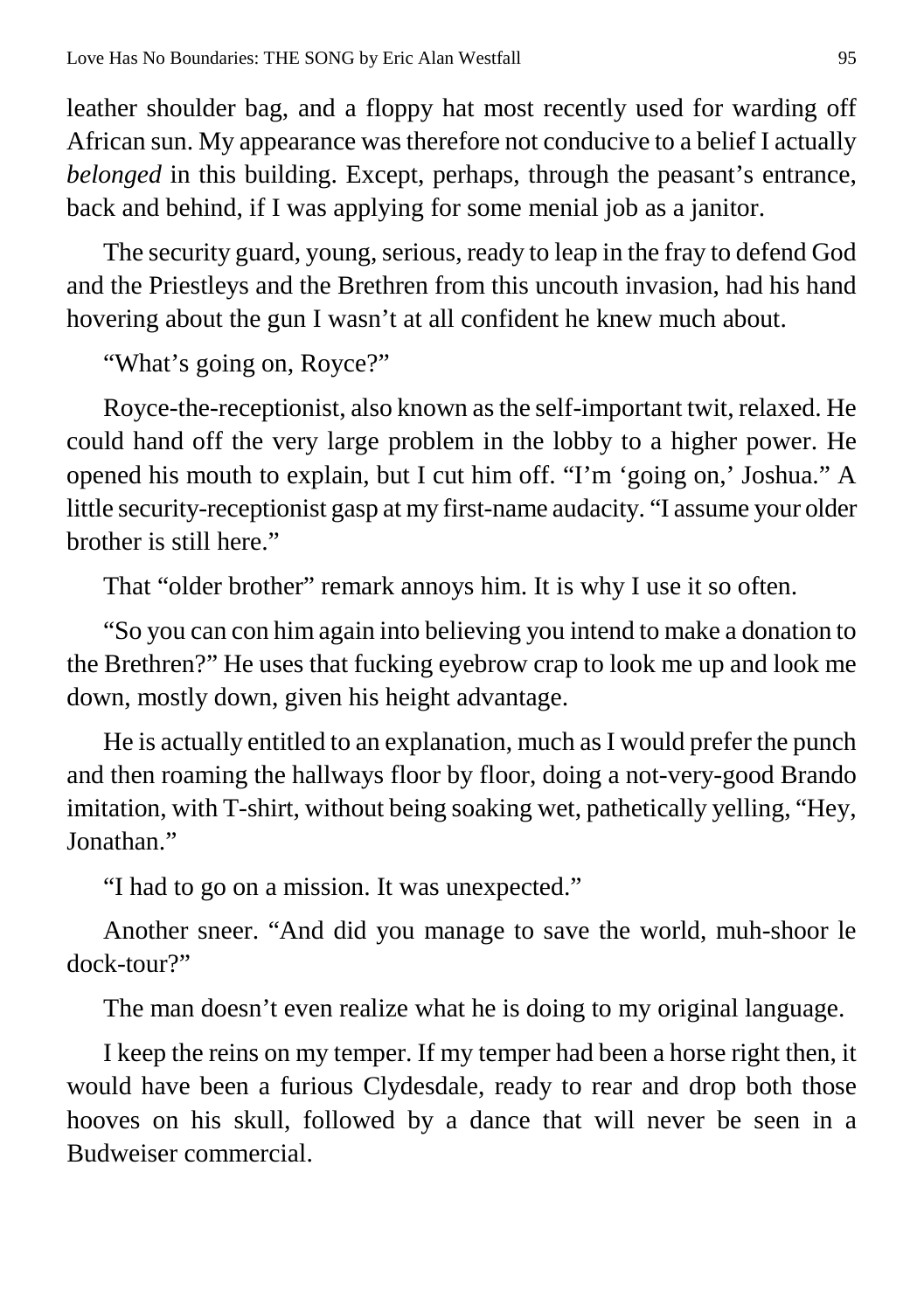"Not at all. Just several hundred young African children, and their families, from a cholera outbreak."

"Ah." That useful noise, as he tries to figure a way to regroup after that hit.

I make it a little worse.

"Not just me, of course. I was part of a multinational volunteer medical team. Doctors Without Borders." I give a side glance to the quiet twins to make sure they get the point.

And a little worse still.

I don't tolerate cretins well, especially ones wanting to stand in the way of my getting something, *someone*, I want. "About that donation…"

His turn to interrupt. "Yes. Six figures, I think you said?"

Asshole. He had forgotten, or not noticed, the Ulysse Nardin cell in Berlin. He has not noticed the Patek Philippe on my left wrist, which I'd put on en route from Newark, dropping the everyday Timex (takes a licking and keeps on ticking even in jungles) in the bag. An aggregate of six figures right there, and still his subtext is, "And where would a peasant like you, a doctor who *volunteers* to do shit for poor people instead of setting up a practice with the right people and getting rich, get six dollars to donate, much less six figures?"

I reach inside my bag, and the idiot child with the gun actually puts his hand on it. As if he could possibly get it out of the holster and do anything with it before I pulled the mini-Uzi out and started spraying bullets. He flushes when all I retrieve is the trust's Black Card. Joshua flinches.

Baby boy get a spanking if papa and grandpapa find out he disrespected a man who carries the same card *they* flaunt? I put it back.

There is something about that flinch. Something more than "My God, a wealthy sucker on the line and I didn't even know it."

"I did make a promise, if you will recall. When we spoke in Berlin. You might even call it a bargain. You certainly did not believe I would break my word."

A question masquerading as a statement.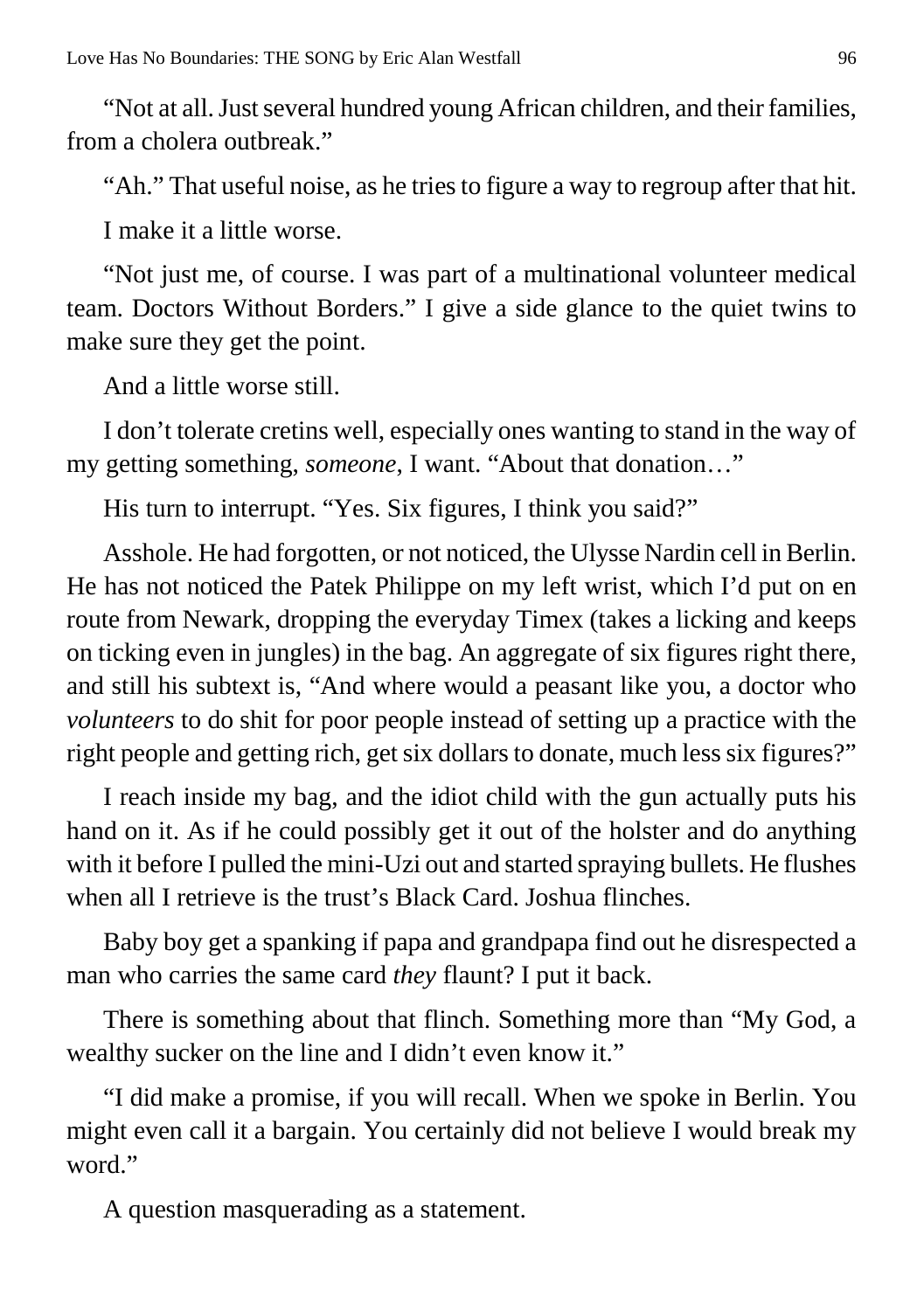The fucker did.

Another question-statement masquerade: "And of course you honored your part of the agreement as well."

The fucker did not.

Whoa, Thor. I yank very hard on the reins of my imaginary Clydesdale. He will get his chance to stomp later, whether real or metaphysical.

I wave off the formal answers he hasn't given me. "I'm here now. I'd like to see Jonathan."

"If you'll come this way, I can see to…"

"Jonathan. Now." My voice leaves him no choice.

And thus we begin the powerful-Priestley-the-petty-prick walk.

Which ends with an open office door, me just a step inside, Joshua off to one side after announcing on the way in, "Someone to see you, brother. About money."

And there is my Jonathan, head down, frowning at a spreadsheet printout flat on his desk, his hand holding what is probably a red ballpoint given the red notes and marks and slashes on the page. "Tell him to come back later. Make an appointment. Better yet, deal with it yourself, Joshua. I don't have time."

"Not even for a six-figure donation?"

Jonathan's head whips up at the sound of my voice. His face flushes, losing control, letting Joshua see there is something here, there, somewhere, that makes him furious. His fist clenches on the pen, and then forcibly relaxes. He plasters a pointedly fake smile on his face.

"Do you need a pen to write a check? We also take MasterCard, Visa, American Express and Discover, although we do request that you add twopoint-five percent to your donation to cover the cost of the credit card transaction. Will you need a receipt now for tax purposes, or may we mail you one?"

I step further into the room, against the sensation of a portcullis being lowered in front of me to keep me out. He really does not want me here. But I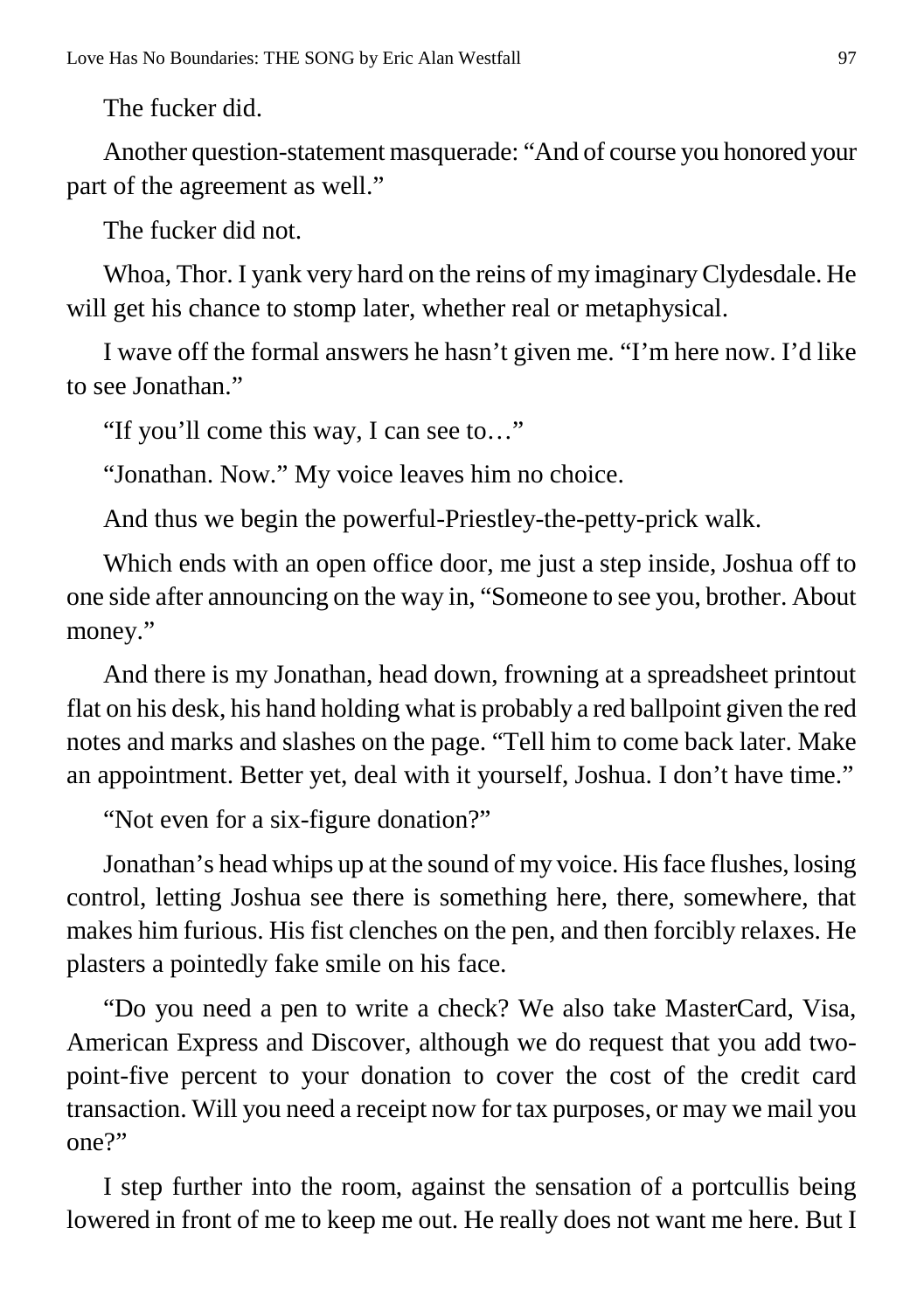want to be here. Joshua wants me here, and when it comes right down to it, in terms of power, this office is more Joshua's than Jonathan's. I look at Joshua.

"Reverend Priestley." His eyebrow lifts again at the unexpected courtesy. "As your older brother is the chief financial officer for the Brethren, I would like to consult with him on the terms of the donation. I have some specific proposals on how the funding should be used, but I don't want to run afoul of American tax laws or the mission of the Brethren."

Joshua hears the underlying, "Run along now, little boy, let the men get down to work." But he can't do jack shit about it.

Duty *versus* personal preference. I understand Jonathan's dilemma all too well. And we both know which one trumps the other. With a breath that doesn't quite manage not to sound put-upon, Jonathan says, "Thank you, Joshua. I'll handle the paperwork. If Dr. Picard has any questions about policy I will of course refer them to you, or Father."

The door shuts behind me and I stay still. He takes off his glasses, pinches the bridge of his nose, puts them back on. He gestures toward the chair opposite the desk, and something in his eyes tells me there'll be hell to pay if there is a repeat of Berlin's not-quite-musical chairs.

As I sit, he slides a paper form across to me. "*M'sieur le Docteur*, if you would be so kind as to fill out this donor information sheet…"

"Jonathan…"

He interrupts me as I interrupted him. "Sir, this meeting will progress more efficiently if the Brethren have your donor information. Do you need a pen?"

I nod and he hands one to me. I finally look down at the form. His hand is nearly flat on the upper edge. Between his thumb and forefinger is a pale Postit, almost unnoticeable against the white of the paper. A single word is written on it. "Cameras."

"You are right, Mr. Priestley. Let me fill this out." As I lean forward to write, his hand withdraws and the note vanishes with it. Smoothly done. Did he want to be a magician as a boy, practicing sleight of hand?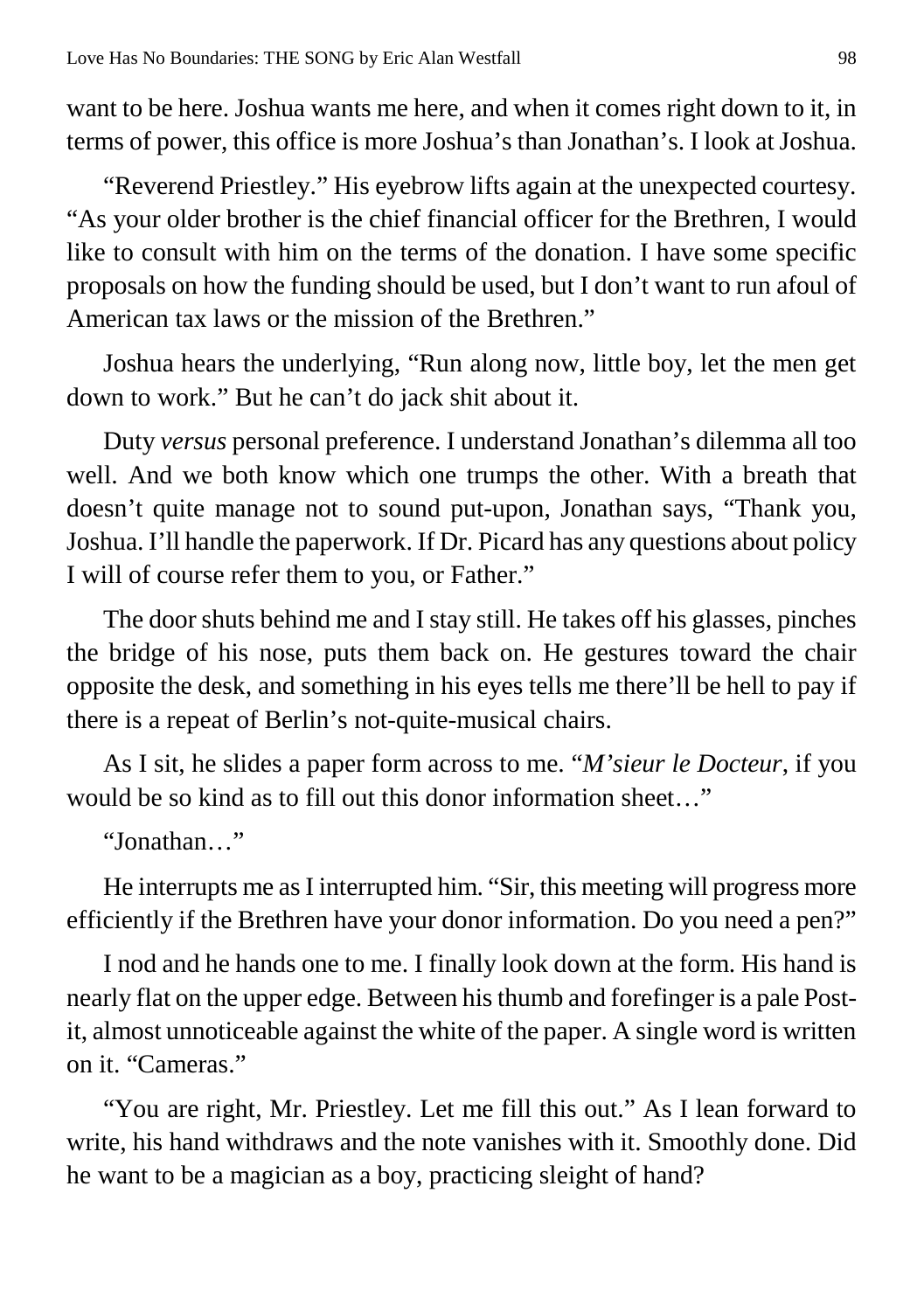When I am finished, I hand him the form. He puts it in a folder. Obviously the data entry into the computer will be later. "Now, sir, what ideas do you have for how the funds might be used, consistent with the mission of the Brethren?"

I slouch back in the chair, allowing the bag to slide off my shoulder and onto the carpet. I deliberately raise my right hand and run my fingers through my hair. It gives him a nice view of my just slightly sweaty pit. I remember how much the scent of a man, of two men, turned him on. He remembers it, as well, if the "you bastard" in his eyes is any indication.

All the watchers will see is a slightly less than fully filthy, rich fucking traveler, scratching his head.

I drop my hand to my lap. Unless the cameras are directly over this chair, it's unlikely the fact that my thumb is touching the right side of my cock, near the base, and my forefinger is touching my balls, the other fingers resting on my thigh muscles with only the tiniest of caressing movements, will be seen. Jonathan can't see me, either, not across that desk, but the repeat silent "bastard" lets me know he knows what I'm doing.

"You know, I just flew here from the Congo. Layovers in Amsterdam and Paris. Been *up* for about thirty hours." No hard-on innuendo there, no, indeed. "I'm too wired to rest right now, and the meals on the plane weren't exactly haute cuisine. Let's discuss this over dinner."

His lifted eyebrows, both of them, ask whether I plan on treating him to McDonald's, given what I'm wearing.

I stand up, grabbing the bag, taking his agreement for granted. With six figures in the offing, so far as he and the watchers behind the cameras know does Joshua get off on this? their father? grandfather? fucking all of them? dinner is a not unreasonable request.

"I have Charles waiting in the limo. I can stop at the hotel and get changed. A nice car, the Mercedes S550-Rolls Royce edition. Perhaps the Brethren should consider it for someone? I bought it last year. Today is the first time I've ridden in it. Nice. Excellent, actually. I think you'll enjoy the ride." No, not a fuck innuendo in the paragraph. Not at all.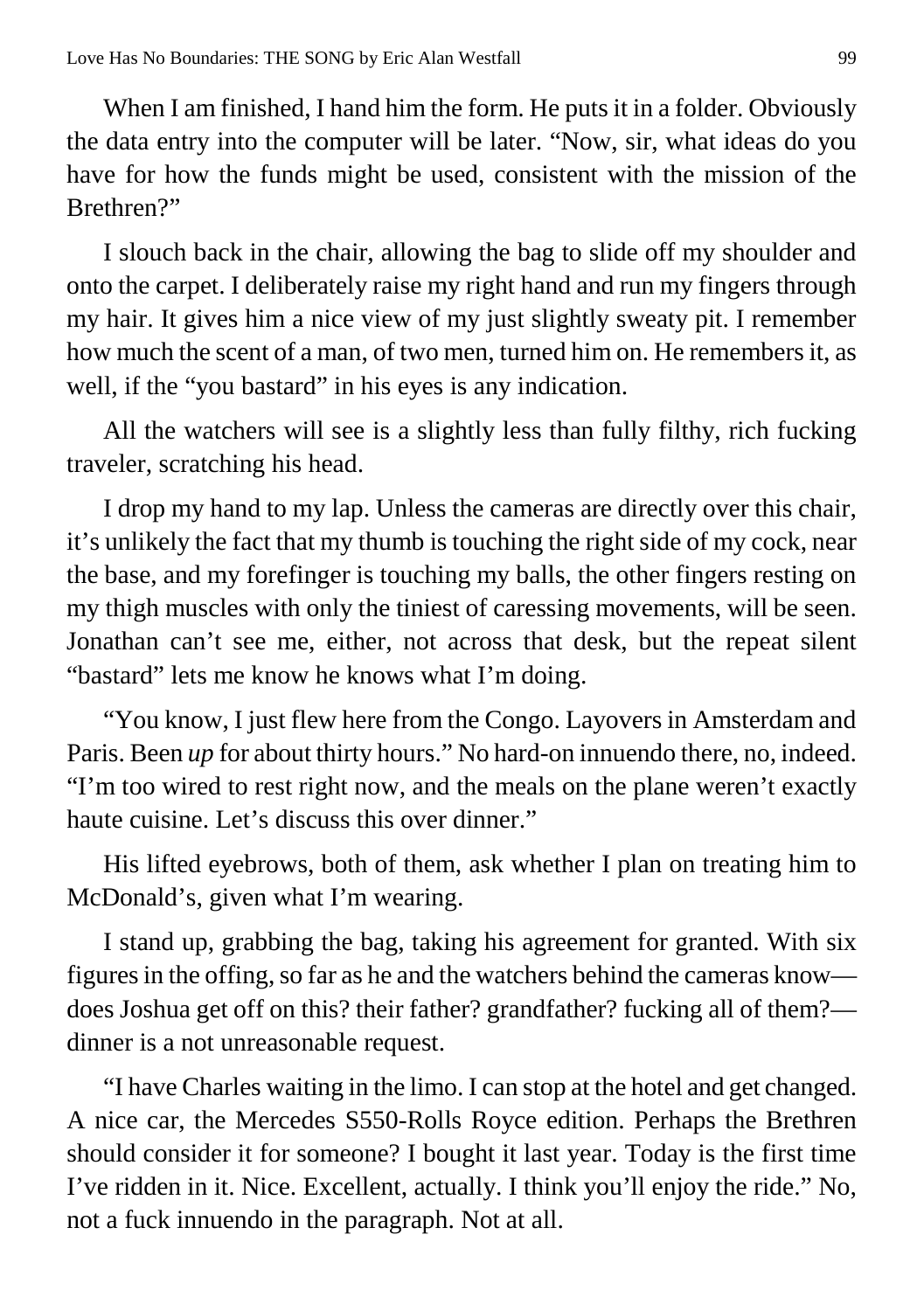Pretentious pricks. I'm enjoying rubbing it in. Are the watchers checking Google, finding out that the MSRP was one hundred and sixty thousand dollars? Understanding that I can afford a fucking pricey car like that and let it sit, with all the attendant New York costs for a year, without using it?

I watch patiently, if deliberately bland of face, as Jonathan meticulously rolls down his sleeves, puts the gold cuff links carefully back in, adjusts his tie, turns his computer off, takes his jacket off the hanger on the coat rack, puts it on.

Our conversation as we leave the complex is mundane. I am certain they will get nothing out of it. I have far too much experience, and for all his youth, my Jonathan does well. There is nothing even remotely unprofessional about our demeanors, our stance. Nothing to indicate that not quite two months ago he was drooling on the linens as Philippe and I took turns fucking him until he finally passed out.

Inside the cool dimness of the car, he sags, letting everything drain out of him. So to speak. The real draining will be in the not too distant future. The limo moves, Jonathan inhales, gathers himself for the next round of battle.

"It can wait, Jonathan. Berate me later. For now, let's just deal with food… and anything else that might arise." I smirk at him as I push the button. "Charles. White's, please. Side entrance."

He looks amused. White's is one of the finest restaurants in the city, and I'm sure it's tempting for him to tell me I'll never get a reservation: (a) looking like I do and (b) this late. He refrains. A smart man, my Jonathan.

En route I call Michael, who is waiting to greet us. I let Charles know we shouldn't be more than a few minutes, and get out, dragging Jonathan behind me. He snatches his hand away from me the moment our feet touch ground. Holding hands with a man in public? Another *quelle horreur*!

Michael is a little terrier of a man, a whole two inches shorter than me. But he fits the stereotype of the small man who is feared. He offers a formal handshake in light of Jonathan's presence, but I lightly bat it aside, grab him up and twirl him around. It has been several years since I have seen him.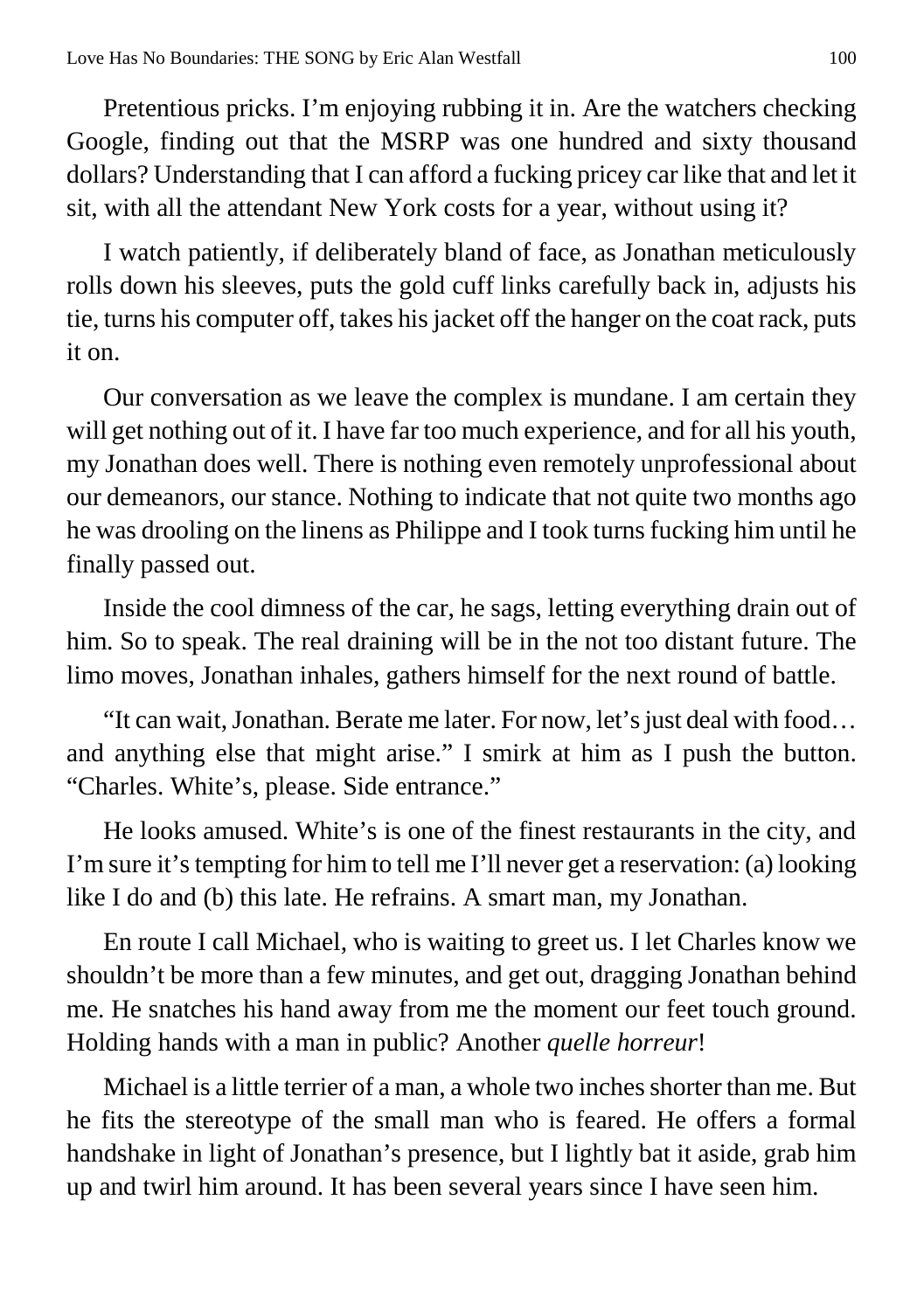"Michael, one of your best private rooms for a moment." He looks upwardly askance at me. "Get your mind out of my crotch, Michael. Jonathan needs to see the room. Oh. Jonathan, Michael, Michael, Jonathan."

Introductions complete, Michael takes us to Room 1. It is intimate, elegant, and suitable for dining… and entertainment. Think of the room where Nicky Arnstein tells Fannie Brice, "You are woman, I am man, let's kiss." Then make it classy.

I tell Jonathan to remember the room because there might be a quiz later, then turn again to Michael. "We arrived at seven at the private entrance; you greeted us, took us here. I ordered my usual. Jonathan, would you eat, let's say, French onion soup to start with, a small salad with raspberry vinaigrette, boeuf bourguignon, and a nice merlot, but you don't recall the name?"

"What?"

"If I ordered that for you would you eat it, enjoy it?"

"Yes. Fine. Wait a minute. What? Take-out? From *White's*?"

I ignore the latter part, and tell Michael, "We stayed until eleven. You personally served us since I'm a good customer and we were talking some sort of business the entire time. You think you overheard us saying something about brethren, but you aren't sure."

"I understand. When should I expect them, and whom shall I expect?"

I turn to Jonathan again. "How soon will they check up on you?"

He hesitates, reluctant to admit that someone *will* be checking. Gives in. "Tomorrow, most likely; the day after at the latest. Someone from the Brethren<sup>"</sup>

At Michael's puzzled expression, Jonathan elaborates. "The Amalgamated Brethren of Christ. The church I work for."

"Ah, a church." Michael gives a dismissive wave of his hand. It is an authentic Gallic wave, which Michael has perfected in the years since he left Des Moines.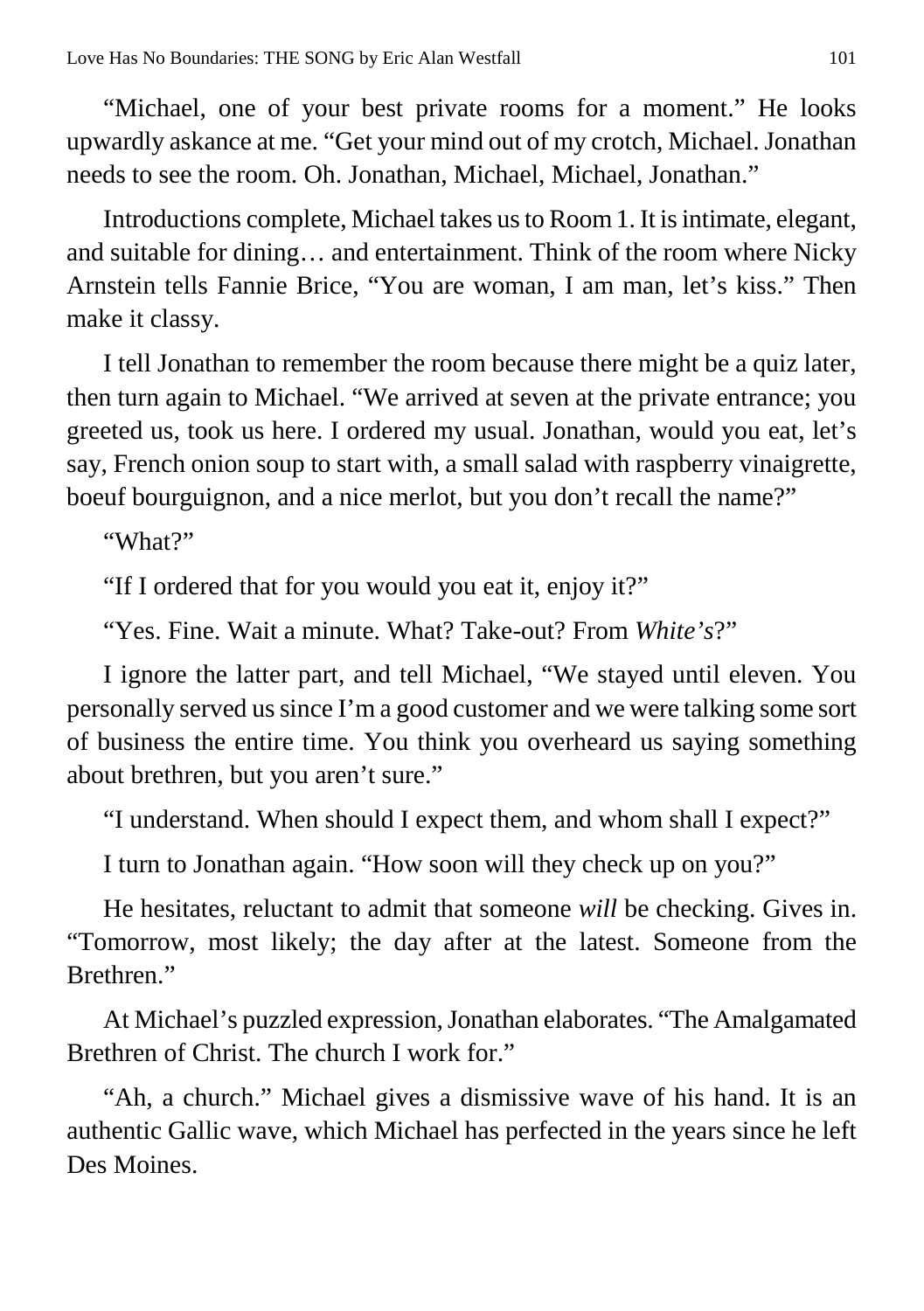"Michael, I think we'll finish off the evening with a Bollinger Blanc de Noirs Vieilles Vignes Françaises 1997." I smile as his eyes light up in anticipation. I'm going to enjoy what I say next.

"No, actually, we'll take it with us. That way you won't have to suffer the pain of drinking it all by yourself, so that your inventory matches the tale."

He smiles with only the slightest regret at lost alcoholic ecstasy, nods, and is soon back with the bottle.

In short order, we're in the limo, heading to my place. Poor Jonathan is suffering in silence, at least for the moment. I can sense the several repetitions of "What the fuck?" building up inside so that when he finally lets them all out, one right after the other, the last will be a roar. The eruption… the *wrong* eruption… is imminent when Charles drives into the garage below my building. The trust actually owns it, through several layers of companies. I pay rent on a very comfortable apartment, though it is not leased in my own name.

I tell Charles to be back at 10:45 and to ring me when he arrives, escort Jonathan upstairs, open the door and for all practical purposes, shove him through. He does that little stumble-dance, recovers, and turns around to unleash the WTF barrage.

I've already carefully set the wine down. Care is indeed in order for *that* vintage. My tongue down Jonathan's throat stops the incipient explosion. My left hand is pulling his head down, holding it in place so I can devour him. Six fucking *weeks*! My right hand is on that just-right ass, clamping tight, and pulling him close so that our cocks grind together.

I let his ass go so I can get my hand between us, unzip him, force my hand inside, then more forcibly through the fucking boxer briefs, and work his cock out. He whimpers. He likes the roughness of my hand against the smooth flesh of his dick. Likes the way I work it. Likes the way I stroke him, with that special twist around his knob on the out-stroke. Likes it enough to work his hands up between us, heading for my nips.

Only he doesn't like it enough to keep his mind on the task at hand. Getting off. He pushes and the surprise is enough to make me let him go and step back. It is not an off-balance stumble. I do not stumble.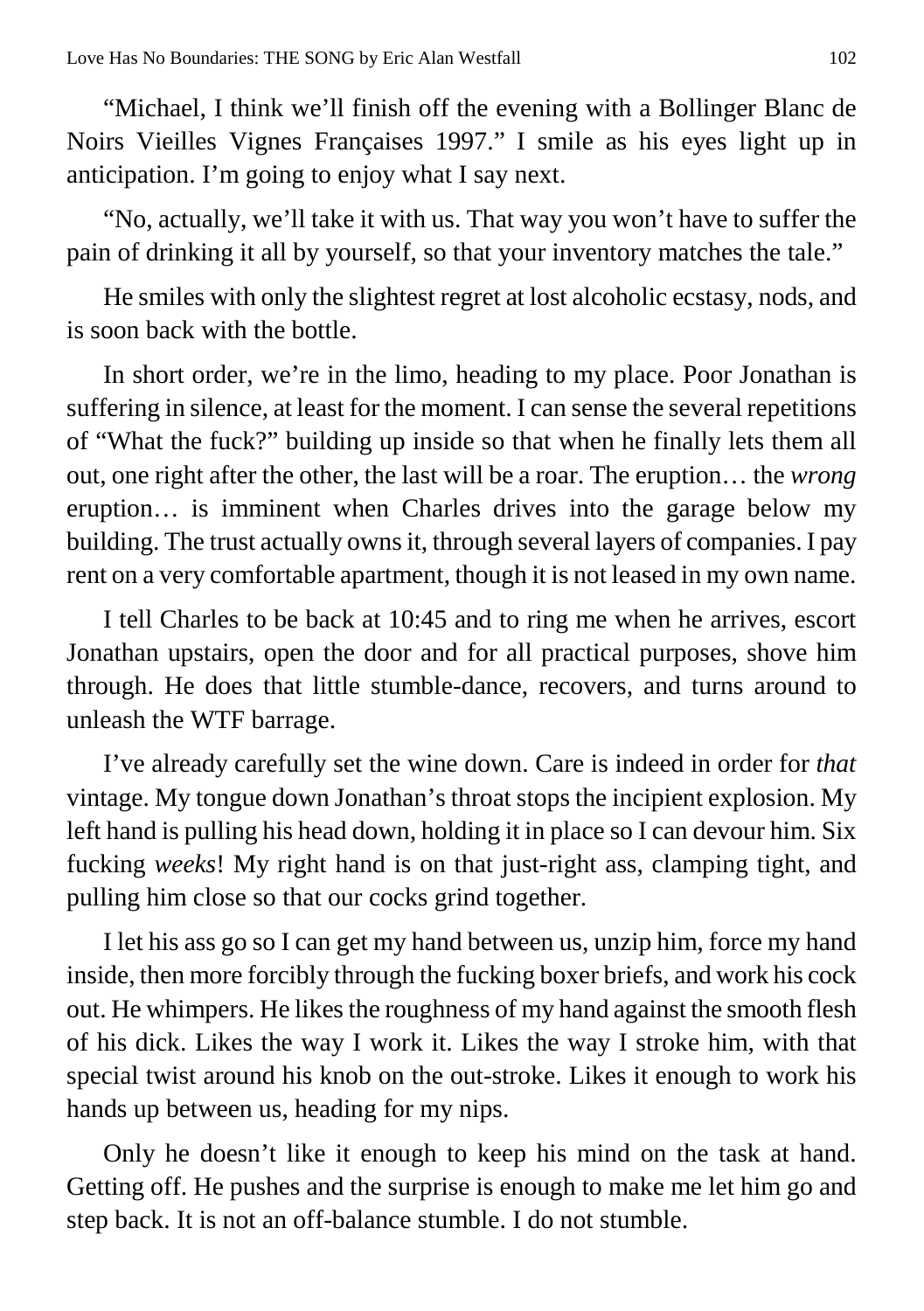It is, indeed, a "What the fuck, Jean-Luc Picard!" that rushes out of his mouth.

Mission partially accomplished. My estimate is that this is mid-range in intensity and volume, so I'd tongue-fucked the initial WTF out of him, and jacked the really loud one away, too. I reach out for him and he kind of dances back. The fucker is well aware of my reaction to the still-hard prick standing out and proud from his business slacks. It would look even better if accompanied by his balls.

Still holding my hand out, wriggling my fingers just a little as if I'm enticing a reluctant puppy to come closer, closer, closer, so he can be grabbed and not get away again, I offer him a deal.

"I talk, you listen, I jack, you don't come yet."

"The last condition is unacceptable. 'Yet' is too imprecise. Define the time frame."

"Goldilocks time. Not too short, not too long, just right."

He reluctantly twinkles at me, pretends to give the matter deep thought, and nods. I continue my hand-wriggling, "here, cocky, cocky, cocky," gesture. He steps right up and gets with the program. Prick well in hand, I lead him to the couch, let him go for a moment, reclaim my other dick (one on me, one on him, both for me), and start gently working it. Fingers over the top of the shaft, thumb rubbing the bottom, pausing to caress that very sensitive spot just beneath his slit on the up-stroke.

"I decided you decided you didn't really want to waste our time having dinner in public when we could be together in private doing, well, shit like this. But you still have to have that public dinner where we talk about my donation so that you can explain the details when you get cross-examined. Your brother? Your father?"

Three little huffs of breath before he can answer. I do good work. "Father. Perhaps Grandfather. Six-figure donations, particularly from someone with enough money, despite his ostensible job, despite his generally povertystricken looks combined with ostentatious displays of the material things the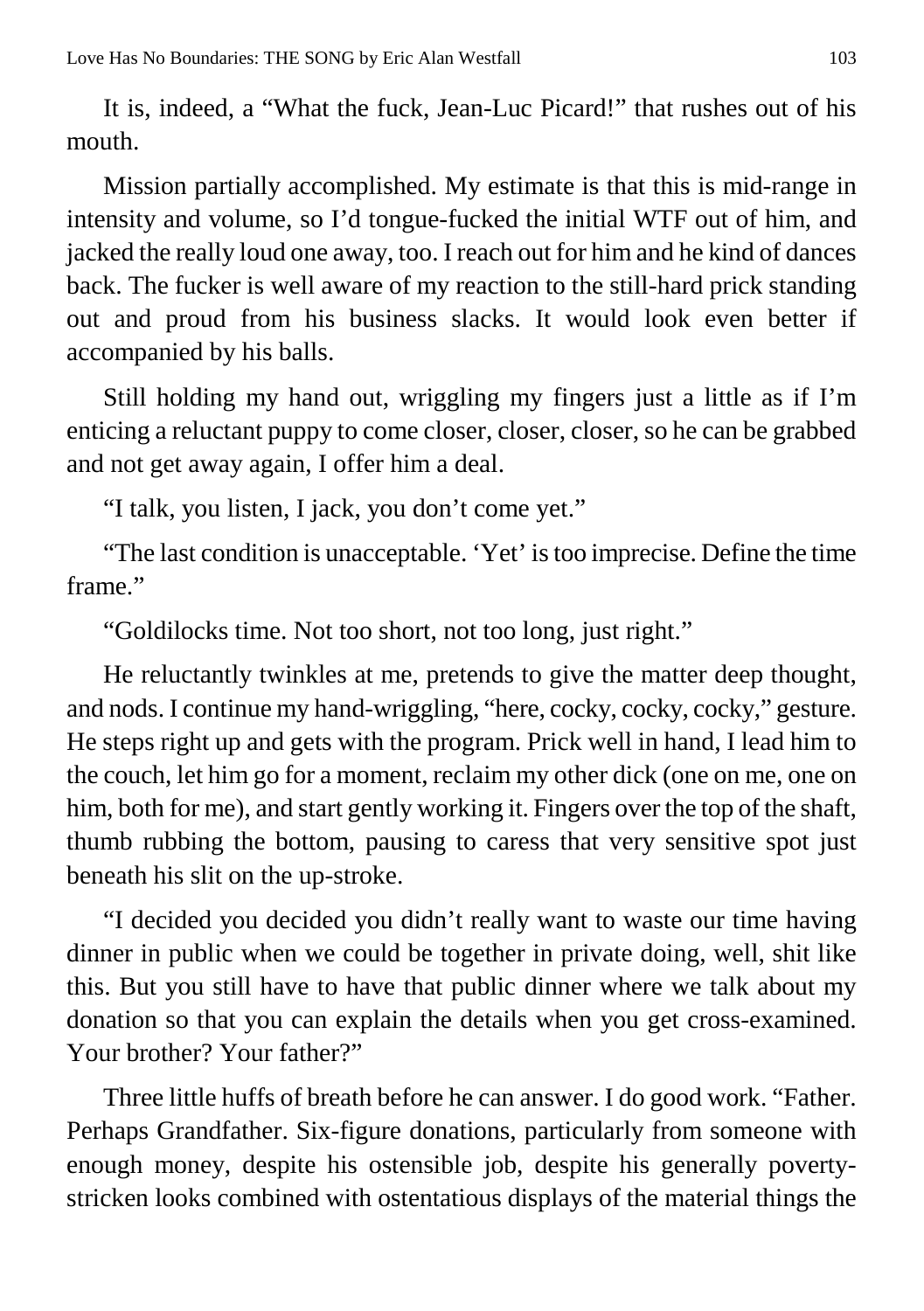Brethren inveigh against and wallow in… you're slowing down. If you're slowing down, I'm not talking."

I resume my more capable stroking. Even my ability to multitask seems affected by the nearness of him.

"Those kinds of donations, from someone who might be persuaded to let us dip the bucket in the well again, are rare. They'll want to know."

"And they will. If I asked, could you describe Room 1 at White's?"

A snort of mock indignation and a little groan are my answer.

"Michael? The fact he personally served us? What you ate and drank? The crudity with which I devoured my twenty-four-ounce sirloin?"

He's panting now. "Uh, yes, yes, of course. Just a little faster. *Please*?"

"Tell them whatever they want to hear about the course of the negotiations, I won't deny anything. Hell, I'll refuse to talk to them if they ask."

He's nodding his head just a bit frantically now. "Uh, Jean-Luc, please, uh, I think, dear God I think, well, the time is just right… *right now*!"

I drop my head, clamp my mouth over his knob, and swallow every tasty drop he gifts me with. He can't go back with come-stained pants, after all.

I make a point of smacking my lips as I raise up and he swats at me. "Tell me, Jonathan, does talking about food and money make all Priestleys come, or just you?"

His "bastard" is accompanied by a little smile.

"We have a few hours alone, Jonathan. You know and I know I'm going to fuck you, but it's your choice. Sex now and talk later, or the other way around."

His light dims, and his eyes shift away from my face. He looks so very sad that for a moment there is a temptation to say the hell with everything on my schedule, and just hold him, comfort him. I resist. I'm giving him a second chance. I don't give anyone a second chance. My memory is flawless and so I know that I never have, no matter the pleading, no matter the reasons given. But for him I am.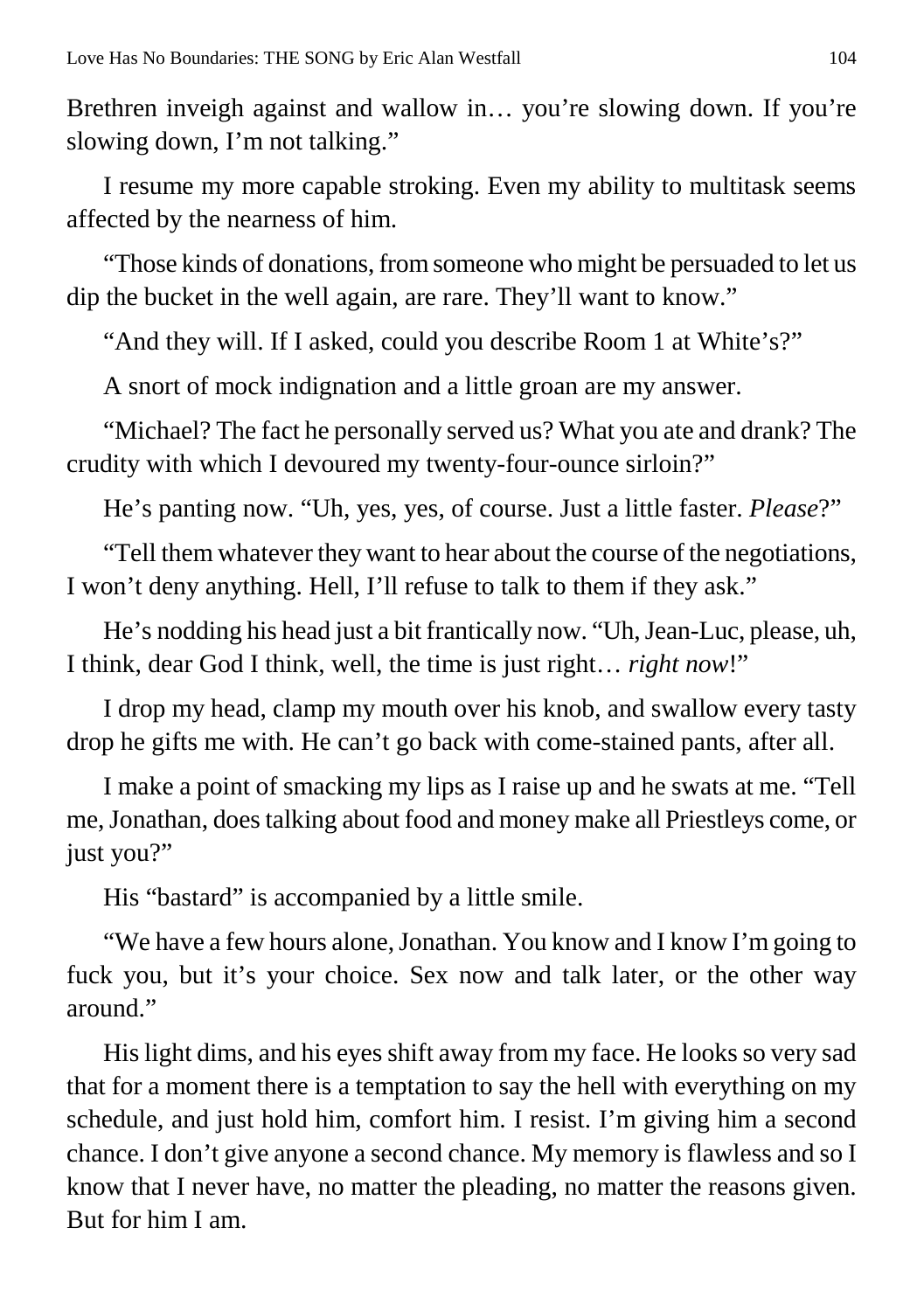And if this does not work…

If this does not work, as I am beginning to fear it will not, I will be patient. A great cat can be patient, lying motionless, waiting for its prey. Though Jonathan is more than prey for reasons that are still mostly incomprehensible to me. But not completely so. I wait him out.

He looks at me again. Finally. His voice is hesitant. "Sex… sex now. After we talk… you, you may not want to."

I hold out my arms; he moves into them, sighing as I enfold him. "I will always want you, my Jonathan. Even after talking."

The sex is gentle. He climaxes twice more. I come once. He tries to prolong it, so that all the time that is left will be enough, just barely, for a mad dash through a shower and getting back into his clothes in order for Charles to pick us—or him—up, and return him to his own home by eleven. I don't let him get away with it.

We shower, dry off. I give him a soft robe, almost floor-length, but fitting perfectly. I ordered it that Saturday morning, just in case. I don a robe of my own. I know he will not want to talk naked, although I often find it fascinating to do so.

But not this time. Not with what is a stake.

We sit in silence for a while. I let it build as he is certainly never going to break it.

I remember, watching him breathe, watching the rise and fall of a chest so recently flushed with passion, that I have… stolen… things in my life.

Sometimes what I steal is words. Why try to paraphrase "How do I love thee?" when the words, good words, great words, words of unparalleled magnificence are all there, waiting quietly in their pages or pixels, eager to be spoken, to be given the gift of life, by someone who understands them, understands their nuances. Someone who will take that gift and cherish it.

I am putting myself at risk. But I have to try again. Though I know with unfortunate certainty that this is not likely to end well.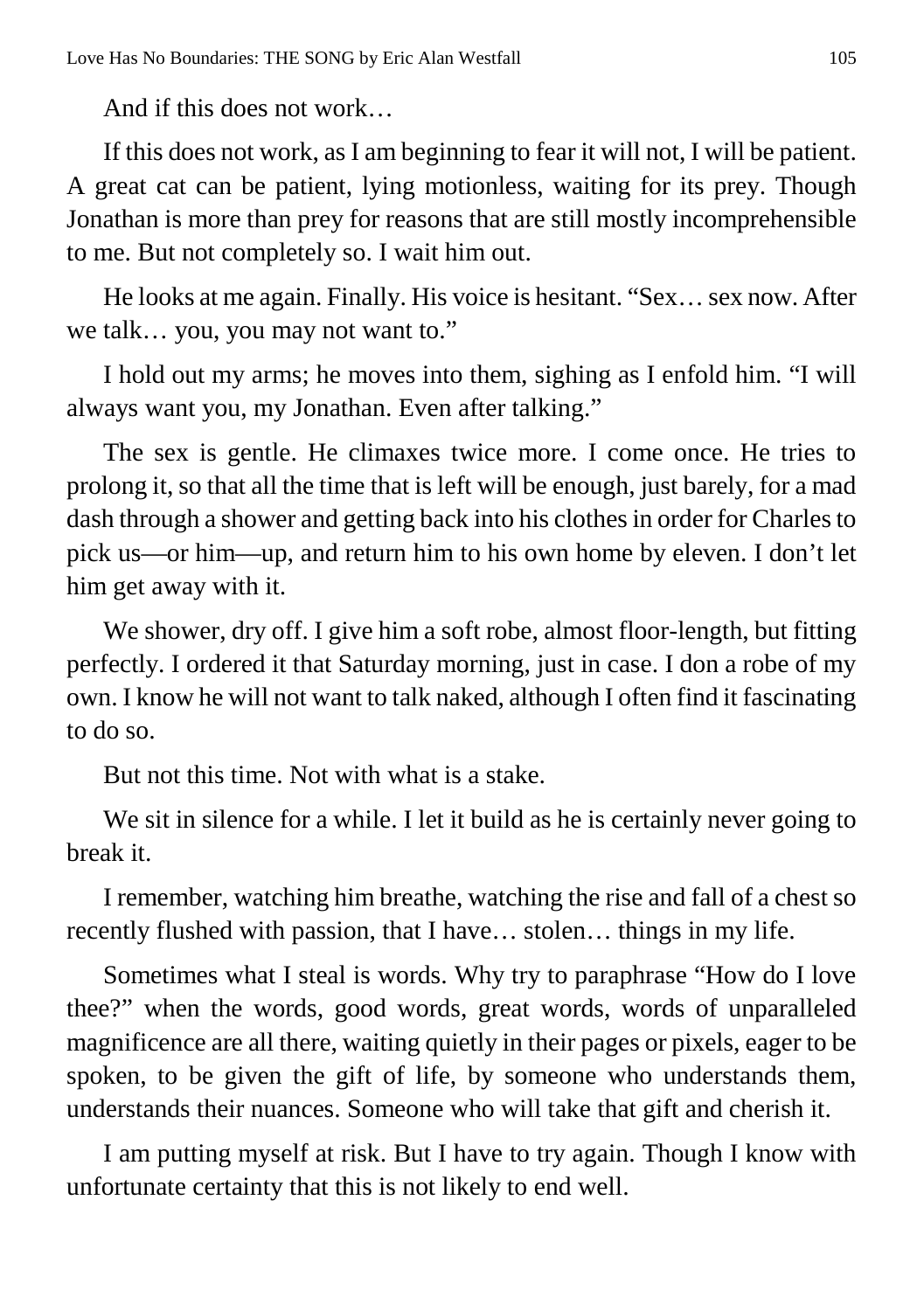He is not looking at me now. We are sitting close enough that he can feel my presence, but not so close I overwhelm him. Or at least not entirely. I can only do so much to make myself temporarily *less* than all I am, and that temporary never lasts for long.

"I said when I left in Berlin, well, not merely left, more… walking away after you told me to leave, after you told me, in essence, that all you were interested in was losing your virginity and you got what you wanted with a hot three-way, but now you had to get back to the real world, to your life… I said when I left that I would not be back. That no one was worth a second chance. That *you* were not worth a second chance.

"But you are. You already know what I'm going to ask you. I think you are already certain what your answer should be, must be, whether you want it to be or not. So I'm not going to screw you senseless as I might just have done, muddled your mind so thoroughly that you would be willing to agree to whatever I ask, and then have no recourse but to follow through on your word because you are that rarity, an honorable man.

"And no, there is no subtext of 'so are they all, all honorable men,' in what I say.

"So let me steal some words, twist and twine them in a different pattern, to say what I need to say, what I need you, want you, to hear, understand, accept."

Philippe told me I must tell him. I can't tell him all, but if he accepts part, the first part, then the rest can follow. All I risk is my pride; the possibility of being mocked. I do not take blows to my pride, I do not take mockery, well. There are, have always been, serious penalties for inflicting either on me.

He sits very still, head and eyes still averted. I haven't sung for him before; I'm not certain I should now, but still… He sang for me, for Philippe and me. I sang for Philippe. And so…

I sing my own version of "If I Loved You," telling him that since I love him, I have tried, over and again I have tried to tell him all I wanted him to know.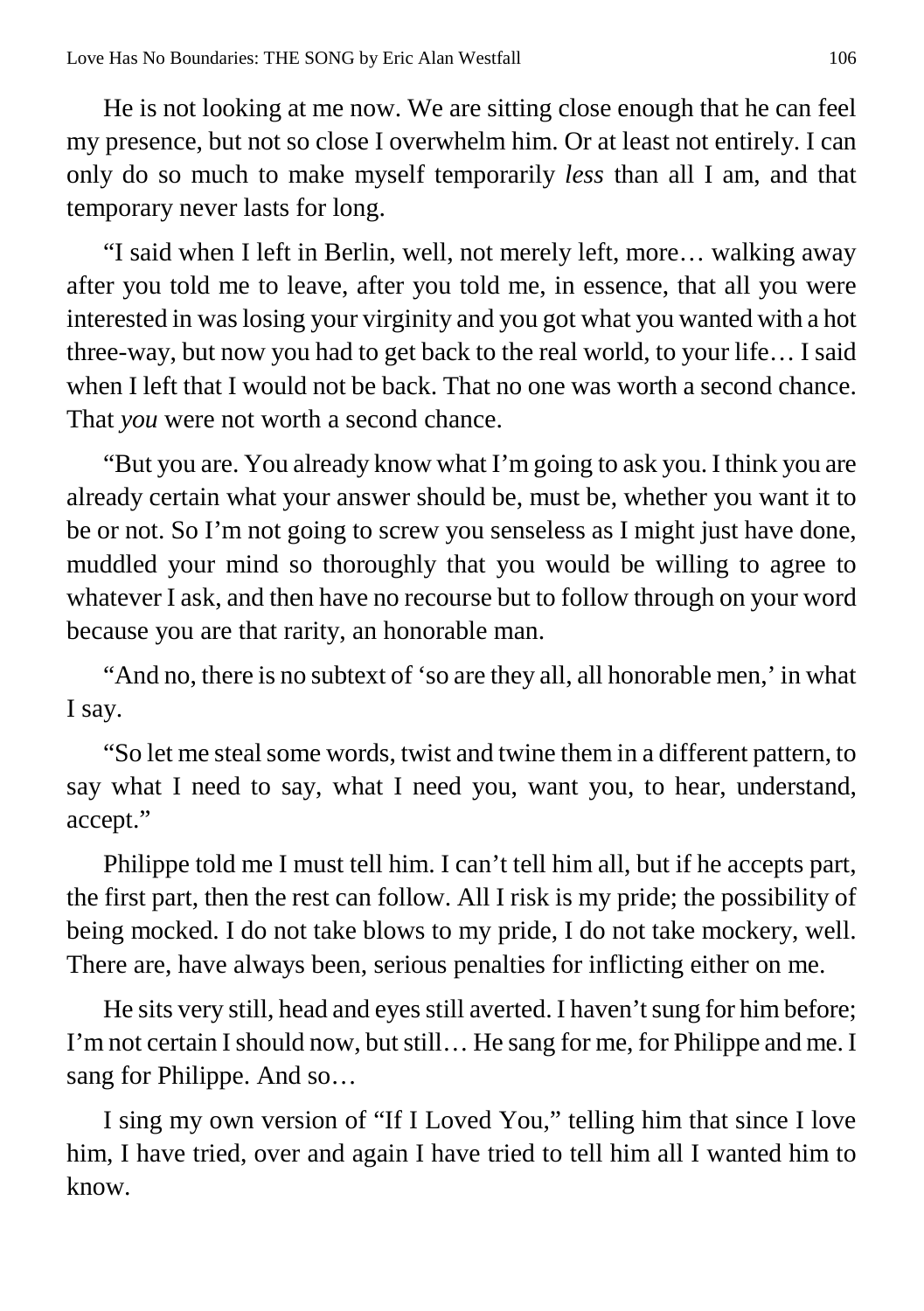He is looking at me now, lips parted, not quite breathing.

But because I love him, and never having loved before, I couldn't find easy words to say, no words at all, just my mind going around and around in circles, wanting to tell him, but too uncertain… I will not admit to fear… to try. And so I almost let my chance for him pass by.

He is crying. I have no idea whether that is good or bad. Damn the gods to the nethermost hells for making me this unsure of myself!

I don't want to believe I am actually begging him not to go, but I must, since the song and I so clearly are. And if he walks away, leaves in the song's mist of day, or brilliant noon, or midnight dark, how would he ever know how I love him? And I do love him.

And then there is just silence but for the sound of the tears he tries to stop but cannot. Endless silence otherwise. The length of all of Scheherazade's tales, and more, all without words.

Except the ones in my head. *He's going to say no*.

"I can't." He puts out his hand, as if to touch me, but pulls it back.

He dries the tears on a sleeve.

"I… I am sorry, so very, very sorry, about all I said in Berlin. I never believed it about you. But *you* frightened me. And my feelings *terrified* me."

He inhales and exhales slowly and carefully, bringing the trembling that had accompanied the tears under control. The lawyer and accountant are not yet back, but they are entering the room, starting the walk toward him. But at least for just a few minutes more, he is just *my* Jonathan.

Yes. Even if I want to shout it and grab him and shake him and kiss him until he understands, and I cannot… he is still *my Jonathan*.

"They… they are, still and all, and after all, my family. They are all I have ever had. It would destroy them to know… dear God… to know what I am. The humiliation and the scorn that would be heaped on the Brethren if the world finds out Father's oldest son, even though he is not the heir, is a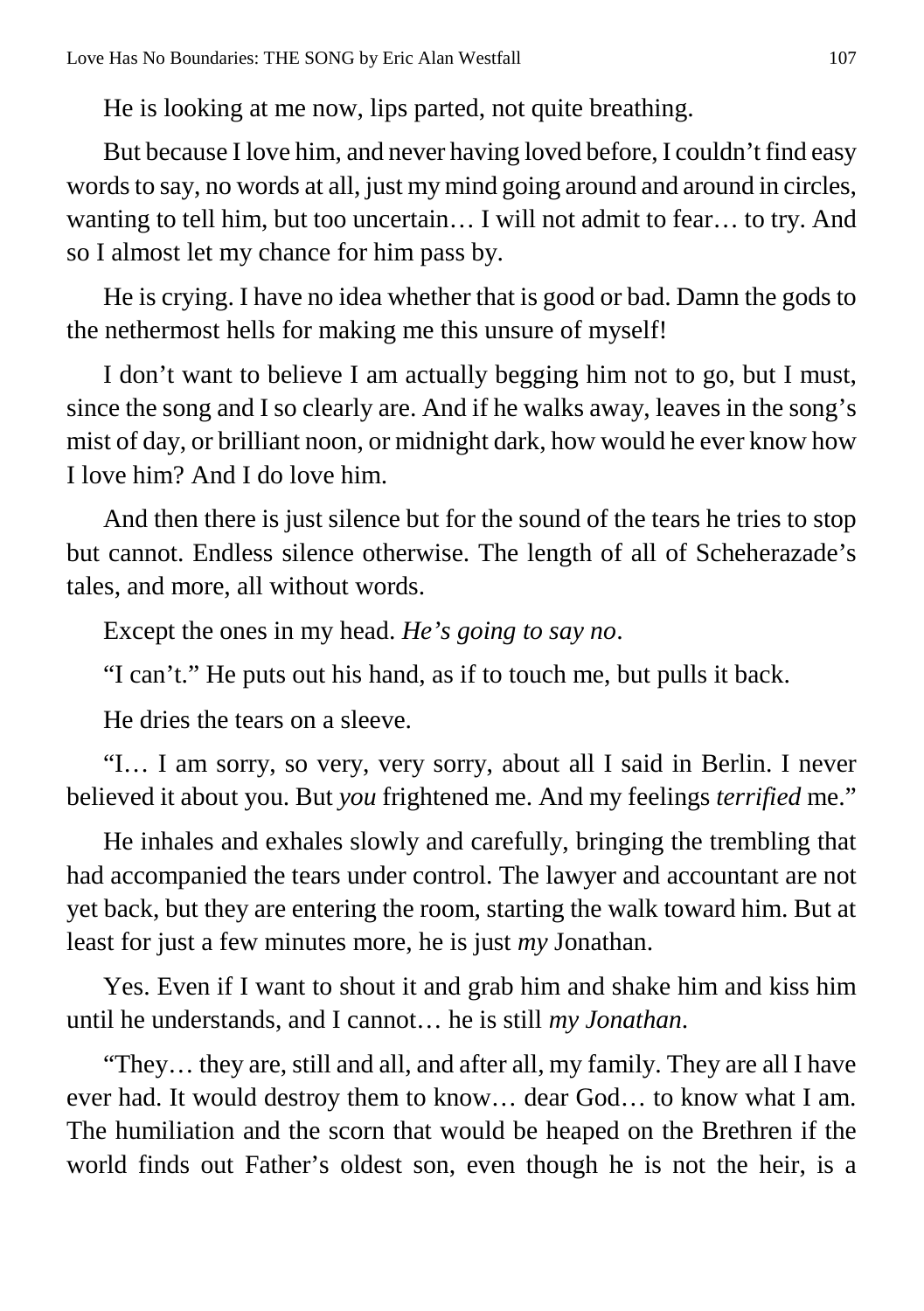cocksucking faggot. I cannot do that to them. I am… I am just too weak, and you, you would come to hate a weak man."

I open my mouth, but he stops me. "No. No protestations. What you would say is what you have to say. Just let me get through this. I… believe you. What you said… sang, I will remember and cherish for as long…"

His pause lets me know he hears the words, too: "…as we both shall live."

"…for as long as I live. But I can't. And even if I could, J—"

He stops. Flushes. Visibly pulls himself together. "I—I'm sorry, Jean-Luc. I need to get dressed. Leave. I will—I will tell them that despite my best efforts you changed your mind." I can see him reaching out to the lawyer and accountant, frantic to bring them all the way to him, to hide him.

No. To hide *something*.

That "J" sound. Every fucking male in the Priestley family has a first name that starts with a "J."

Joshua. Fucking, fucking Joshua.

"And even if you could, Joshua… would what?"

He freezes. Then crumbles, folding in on himself. Shaking his head in a silent "I can't, I can't, I can't."

My size… *all* that I am… has so very often inspired fear. Frequently, terror. Only rarely, trust. But my Jonathan trusts me when I move to him, close my arms around him, hold him as he sobs, the great, gulping sobs that are never pretty to look at.

"Tell me."

He starts to shake his head against the wet robe, but stills. Only my excellent hearing allows me to hear him say, his breath soft on my fur, "Even if I could, Joshua will… will tell the world I molested him. When he was sixteen. And I was eighteen. Statutory rape."

Somewhere there is a great cat squalling, rage shaking the night sky. But there is no hesitation when I say, "He lies."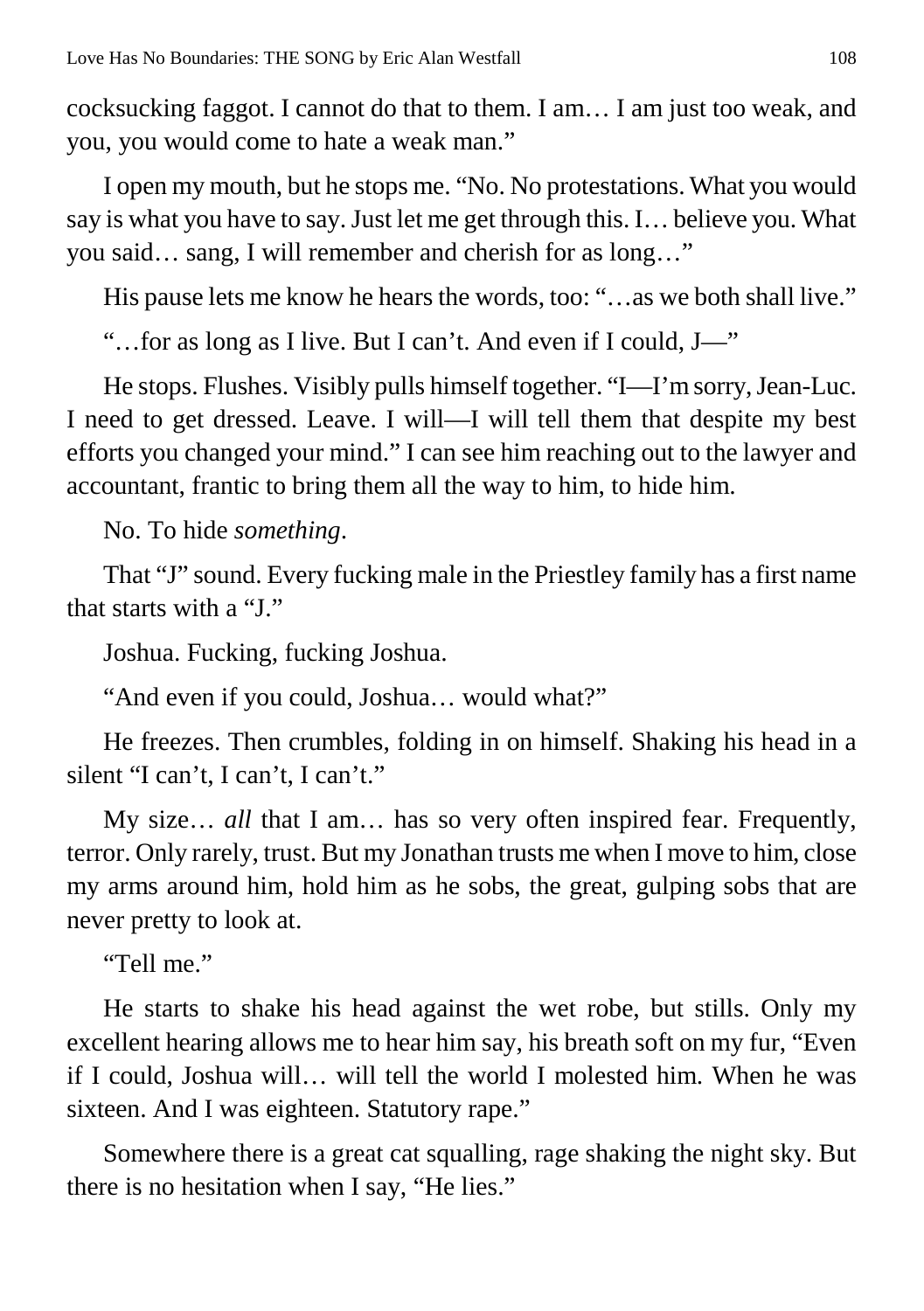He looks up at me, wonder in his eyes. "You… don't… wouldn't believe him?"

"Of course not."

"But I did."

I make myself chuckle, a soothing noise while the cat stalks, finds its prey, leaps, holds it carefully by the throat, and disembowels it with his claws.

"Now *you* lie."

Another head shake. Anguish on his face. "No. I did. I… I sucked him, swallowed him. He… he fucked me. So, oh, Jean-Luc, I didn't give you and Philippe anything at all in Berlin. Just another queer who wanted to be in your bed. Pre—pretending then, all this time, that I was a virgin, that I wasn't, that I hadn't…"

I squeeze him. I am not used to comforting squeezes, they're mostly the "you're going to hurt now, fucker," kind, so he squeaks a little. I quickly let go, but he snuggles back in.

"How did he force you?"

"Me being weak. He came to my bedroom one day, when I was stressed out over… *things.* At school."

"Another boy."

He nods, doesn't look up at me. Talks to my robe and my chest. "I… we had never done anything. Not for lack of my wishing, but because I knew what would happen if I did. Besides getting punched out by him, and then beaten to a pulp by his teammates.

"I was so unhappy right then, that when Joshua, my wonderful little brother of whom I was so proud, came into my room and told me he knew what I was, I didn't let him finish. Didn't let him say the rest of the words he said to me later, about how my being a queer disgusted him, but we had to think of the good of the Brethren, the family, the Lord.

"I thought he was comforting me that instant he held me in his arms after I threw myself at him. I thought he was going to tell me that he loved me, that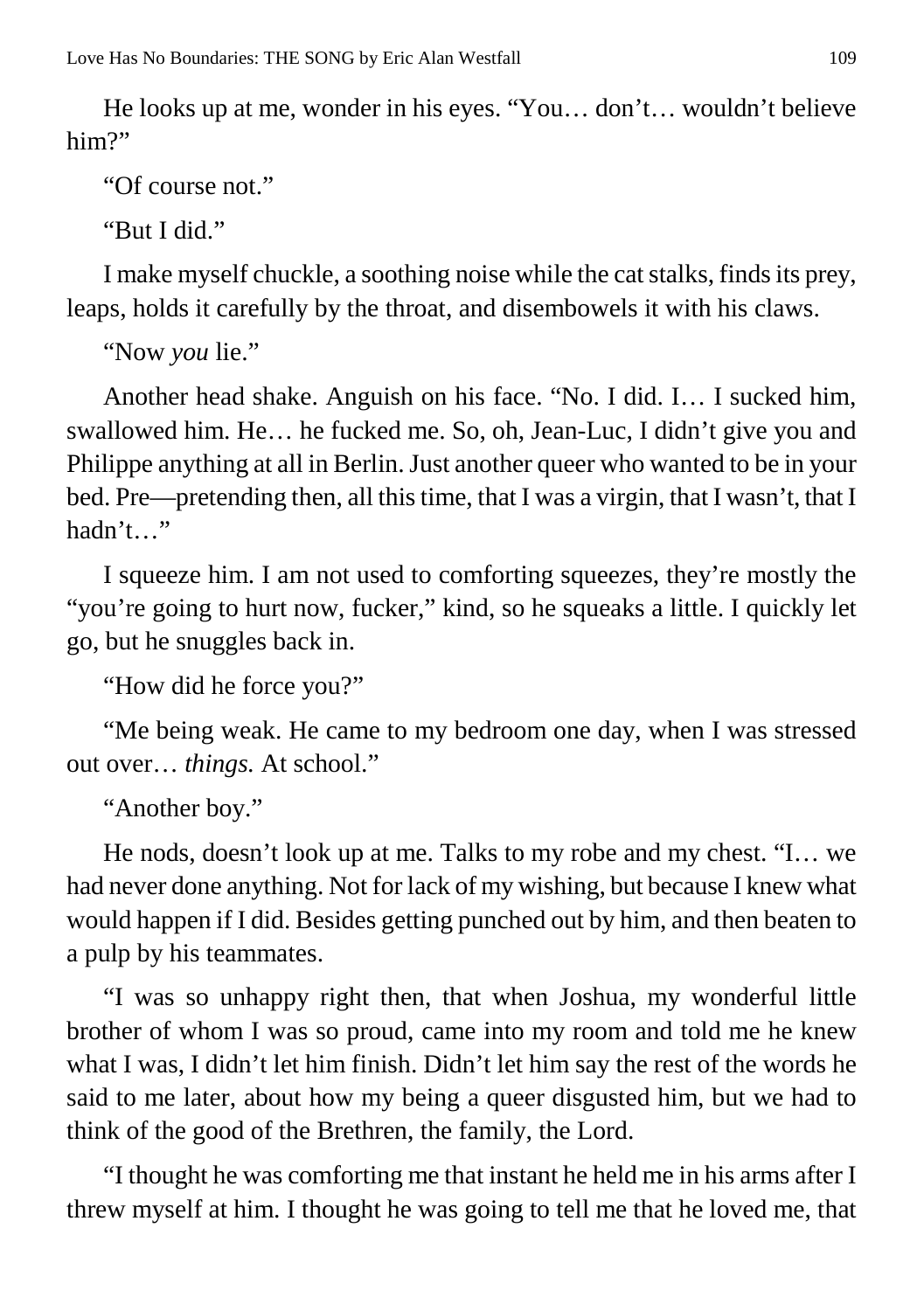everything would somehow, in some the Lord works in mysterious ways fashion, everything would be all right.

"Only he didn't. And it never was. He explained coldly, clearly, that he felt he should let Father and Grandfather know, that it was his duty, no matter how much it would hurt them. But if I would pray to God for forgiveness, if I would abandon my sinful desires and sinful ways, if I would do… just *one* thing… he would never tell."

"And that one thing, two, actually, was to give him a blowjob, and let him fuck you. Your first time. The bastard fucker."

"A man had to know the sin he was fighting, he said, had to understand it in all its seductive depravity. He was… overjoyed… to learn I was a virgin. That he could soil me and make me understand how depraved I was. That he had this power since I had confessed my sin and no one would take my word against the word of the anointed heir. And he promised that it would only be once. Never again."

"He kept his word. But he told you he had pictures."

Jonathan looks up at me in shock. "How did you know?"

I carefully do not shrug. It is what I would have done had I been like Joshua. Predators recognize each other. I just had not fully recognized this one. Not until now. I smile a smile Jonathan would not like to see. And sometimes one predator destroys another.

"Doing it again was too risky to him. Once he could get away with. Twice and he would have been suspect. And you have never seen the photographs, the ones he has kept hidden in a safe place, because they don't in fact exist.

"If they existed, and did not show his face, then they are just photos of you having sex with another male, who probably didn't have 'I'm only sixteen' tattooed on some visible spot. He would have no proof that it was his dick in your mouth or ass, except his word. And the world would think it more than a little weird that he was trumpeting 'That's my dick, that's my dick!'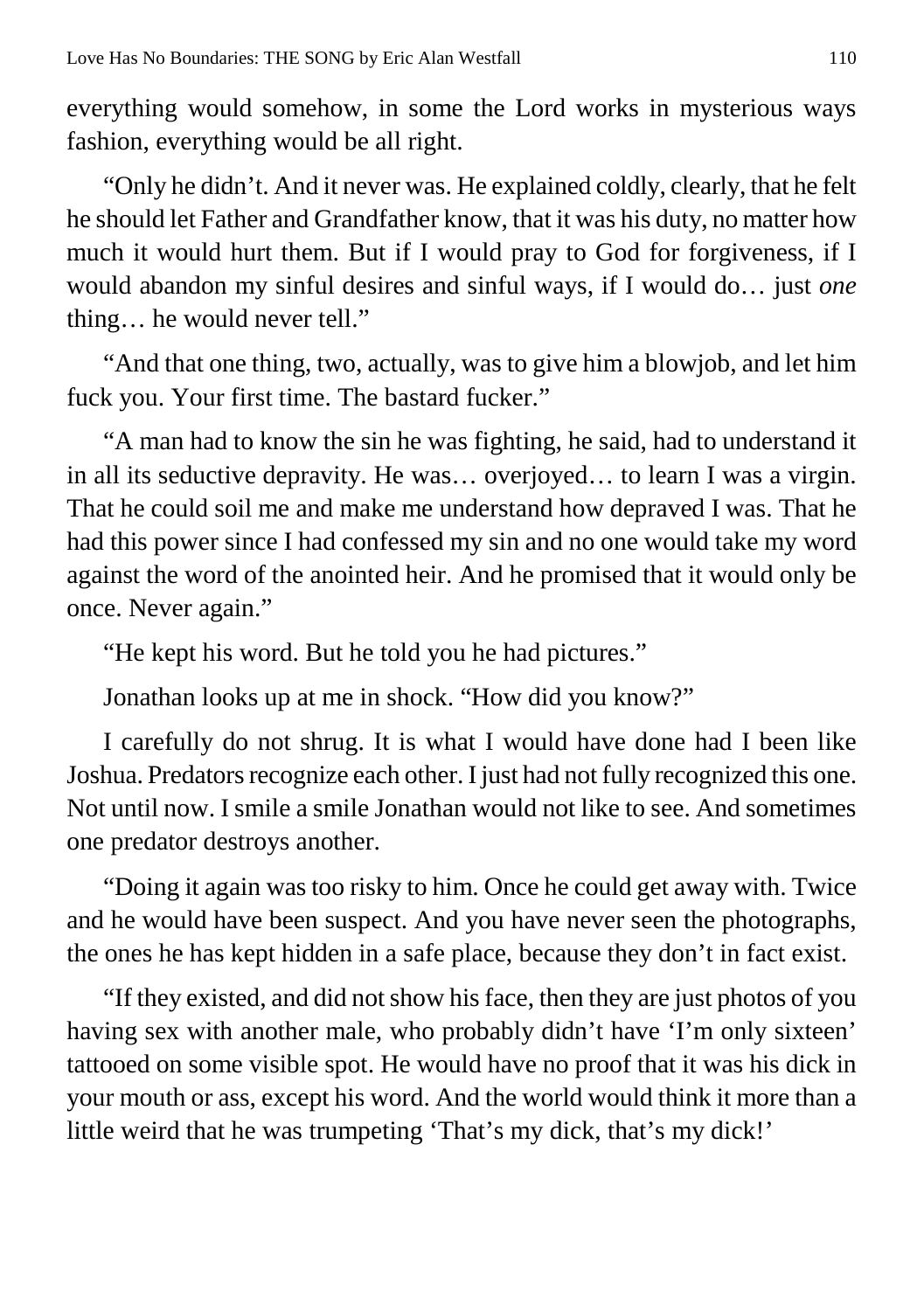"More likely than not they don't exist and never have, because the risk to him is even greater, once someone asks why the pictures exist at all, why he didn't do something at the time if his older brother had in fact molested him.

"And there was one thing more, wasn't there?"

A confirming blink.

"Shall I tell you?"

"No, oh great Carnac. You can take the envelope away from your forehead." His smile, so very, very small, was wobbly, but there. "I'll tell you. I agreed to stay with the Brethren.

"And now, I am so used to my cage, I know I cannot cope with freedom. So I jack and pretend, and for one glorious evening actually *did*. And then I returned to my cage, and pulled the door behind me, and latched it again."

We sit quietly. I am grateful that he cannot hear, cannot see, the great cat finish off its prey. Prey that looks suspiciously like Joshua. I think if I had ever visited the Oracle at Delphi he might have welcomed me as a fellow seer. A prophet extraordinaire.

Our silence, a quiet one now that the tumult has passed, stretches out. But reality is on the verge of intruding.

I lift him away from me, carefully, so that he knows he is not being rejected.

"First, you *were* a virgin in Berlin. Rape—a knife at your throat, metaphorical or not—can't take that away from you. In fact, I would have to say, that in a long, long line of virgins…" I lie so very well, he was the first. "…you were by far the best. A blue ribbon winner."

He smiles at my teasing. Seems to absorb the more serious part.

"Second, I will make this right. No, I am not going to grab the antique Colt handgun, the Army's M1911 that's over in that drawer, and load it, and blow your fucking brother's fucking brains out. As much as it would give me pleasure to do so. But I have my Hippocratic oath to consider."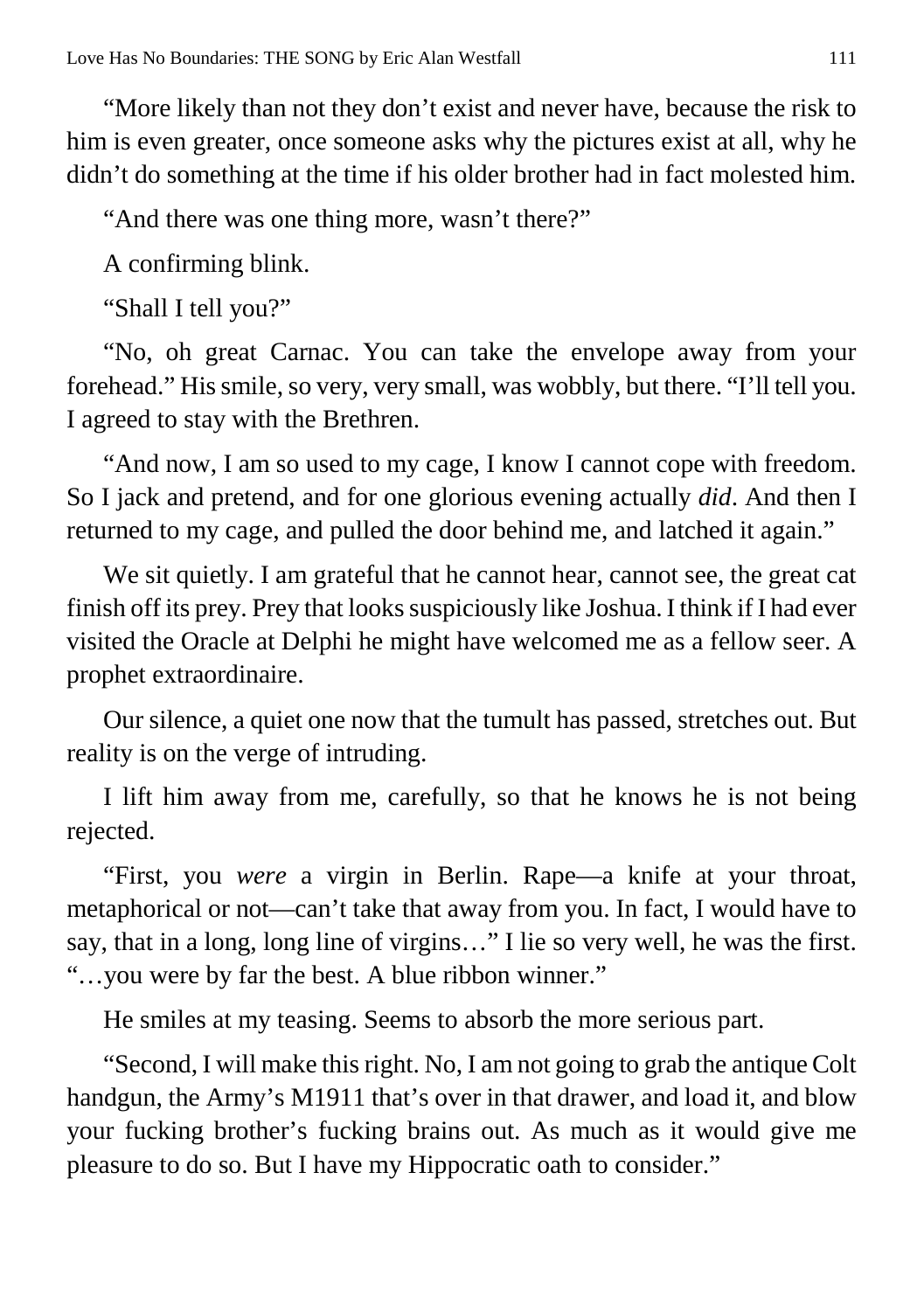It is good that he cannot read my mind, cannot realize that it's the hypocritical oath I am swearing. An oath to do… if not precisely that, then something. A *long*, and *very painful* something.

"I will protect you, and you will not need to fear him again."

I do not ask him to trust me on this because his fear is too great.

"Third, and I promise last, I will give you time. Time to think and consider whether the rest of your life will be cabined, cribbed and confined, bound to the rock that is your brother. Time to decide.

"But Jonathan, you have to understand. I do not give second chances to those who refuse me anything, vast or infinitesimal. But I did tonight, for you. And I will try again, one more time. A final time. I promise you that when I ask you to make a choice, that will be the last choice. I will not do this ever again."

"Okay."

I make my tone brisk. "Good. Now we have to get you cleaned up, and do something about your eyes. Michael is terribly broken up by his clumsiness."

"Wh… what?"

He is back to being confused and adorable, with red, red, puffy, puffy eyes.

"You remember, don't you? How could you forget? He was bringing in a small silver serving dish with one of those tiny silver spoons, filled with his special blend of Malabar, Tellicherry, Lampong and Muntak peppercorns, freshly but not too finely ground, when the idiot tripped, tossed the dish in the air, and the mixture blew into your eyes. He should market it. It's far more effective than pepper spray or Mace. He was devastated."

My Jonathan grins at me. "Don't you mean he *will* be devastated when you call to let him know what he did last night?"

I smile back.

"And you'll owe him even more for making the owner of the worldfamous White's seem to be a temporarily clumsy oaf."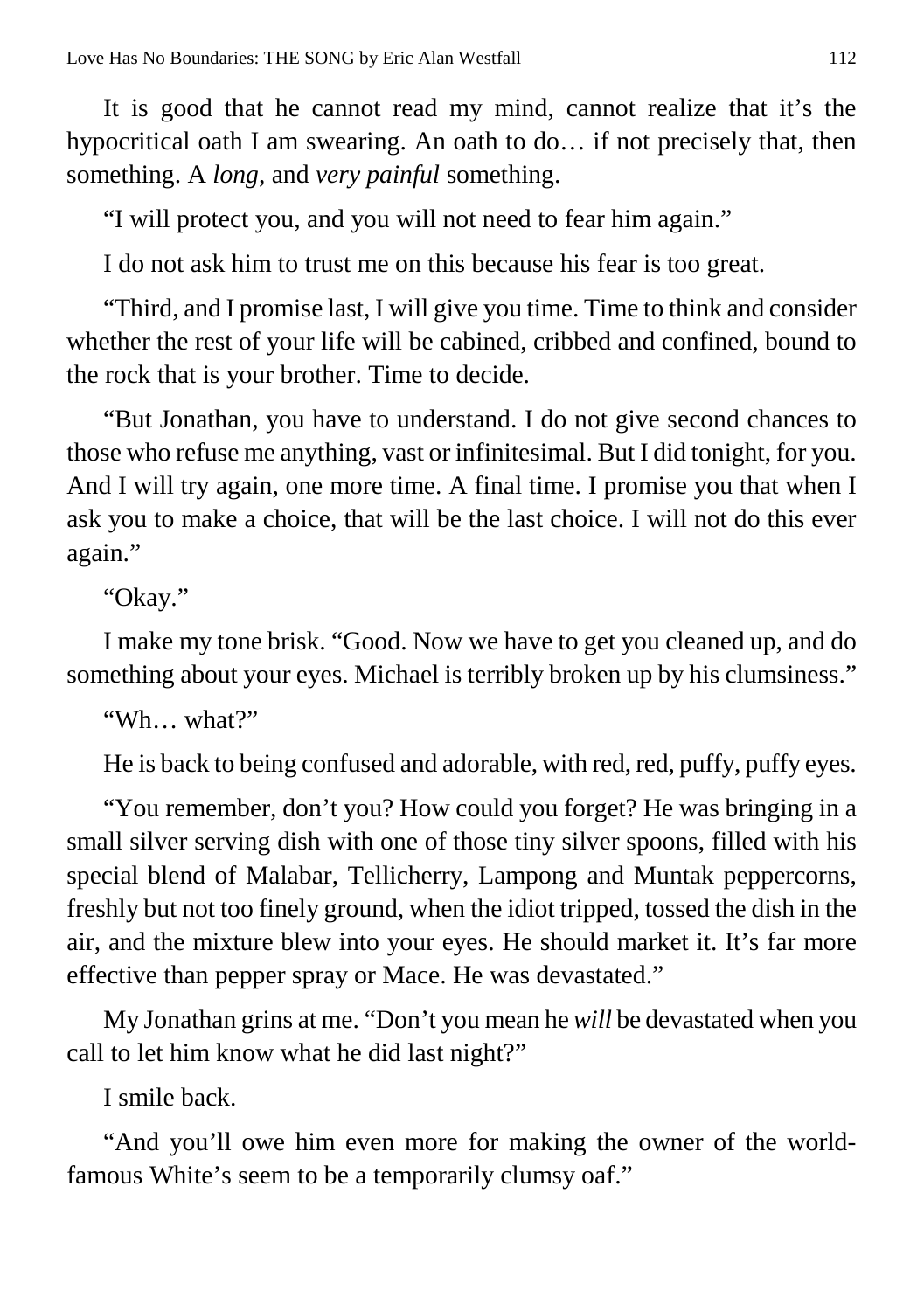True, so very true. Michael will make me pay for this. But what are friends for, if not to use and be used when needed?

We shower, get dressed, are ready when Charles calls. My Jonathan leans into me for a quiet kiss, the merest modicum of tongue. He looks nervous for a second. "How… how will…"

I soothe him with another kiss, a little deeper this time, with the inevitable immediate results down south for both of us. But we are, regretfully, in control. He lets it drop.

We ride in quietness back to his condo, Jonathan thankfully oblivious to the great cat with bloody paws batting that head around, playing with it, playing with that special, hugely-better-than-catnip toy.

A final chaste kiss in the car, the windows so well-tinted no one can see, and I let him go. Watch him, though, until he is safely past the doorman.

I tell Charles to drive around for a little.

I need to think.

The great cat needs to think.

We need to ponder on how best to get that head in play. The one that oddly enough looks so much like Joshua.

\*\*\*\*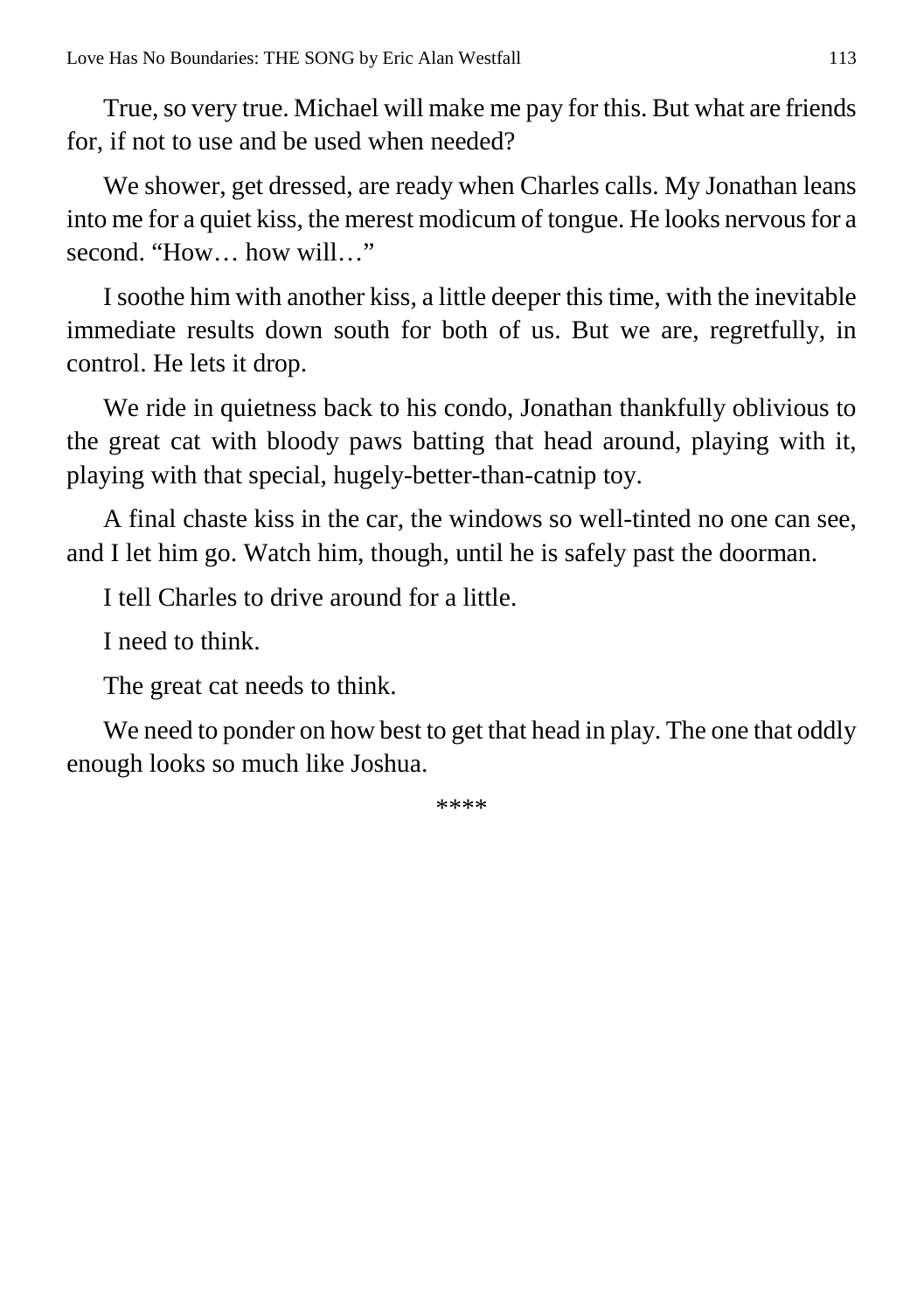## *Now—Saturday evening*

#### **JEAN-LUC**

"You gotta be kidding," he says.

He stands inside what I am sure the Priestleys call a cabin, only a house this large is anything but. He holds the door open, the screen door (in winter!) the only visible barrier to my entry. Tendrils of house-warmth reach out, wrap about me, each coil alternating with bands of moon-cold bouncing off the snow on ground and walk and steps and the porch railing behind me.

I shrug, smile, not bothering with seduction or domination. *Before*, there was no need of either. Poor peasants keep their heads down if they want to survive. *After*… ah, *after*, when I learned… all that I needed to learn… I have always had what I wanted, whom I wanted, when and in the ways I wanted.

Except for Jonathan. Yet here I am, as I promised. A third time. A last time. I promised that as well.

It ends tonight. One way or another. I will do what is required. And then… and then I will leave.

My hopefully only temporarily dead rental car, the one I was assured was just the thing for a Montana winter, including the storm I had hoped to beat, is a mile? two miles? behind me. Fighting through snow that is three and four feet deep in places has depleted me. I draw on my reserves. Stand quietly. Let the chill swirl around me but not feed off me. Wait.

#### **JONATHAN**

I look at him, wonder why I am about to do what I am about to do, and simultaneously tell myself, convince myself, that I am not going to do just that: invite him in. It's not as though I don't know why he is here. He told me. One more time; he'd come to me one more time. And then… no more time. He made a promise, told me he always keeps his word. But still, there was the possibility that this time would be that one time that he didn't.

I did not run that first time, in order to be some damsel in need of pursuit and rescue. Perhaps with pillaging and raping along the way, just to keep his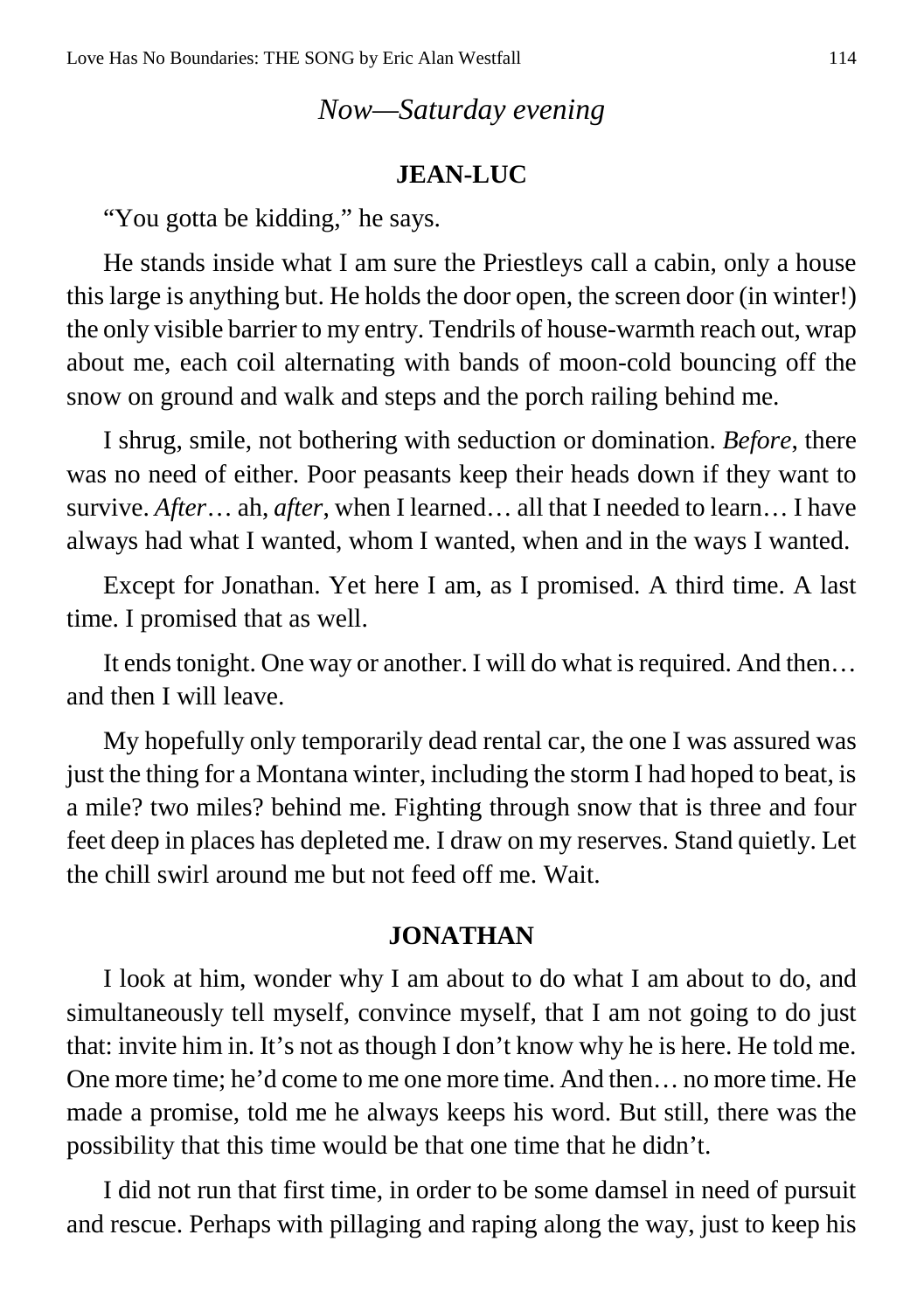hand in. I did not tell him "no" in New York so he would follow and stroke my ego and my cock again.

Or perhaps I did.

I stare at him, cataloging all the reasons why I should: intelligent; handsome in that *peasant* sort of way, that is now so damned hot; hung; wealthy, cultured, everything my formerly secret romance novel fetish tells me a hero should be. The man *sang* to me, for God's sake. A love song, not some flat, out-of-tune, no-tune mockery. What's not to like? Love? Tell him "take me, I'm yours!" and rip my bodice before he can?

And for all that he's "swave and deboner" as I told him in Berlin, he doesn't have that kind of well-bred European arrogance that would set Father's teeth on edge and have him sharpening the verbal fileting knives if they ever meet. Which they won't. Not Father, nor Grandfather. Not Joshua again. Oh, definitely not Joshua again.

I don't think he knows I saw the expression on his face. Is he really angry enough to take action against Joshua? Beat him to a fucking pulp, perhaps, in such a way that he doesn't know it's Jean-Luc, or so he knows but somehow can't do anything about it to him? To me? I'm not a violent man, okay, well, perhaps a little rough when I'm getting fucked, but the thought that someone, that *Jean-Luc*, actually cares enough to be angry on my behalf is… Well, hell, another two seconds of this and I'm going to yank on my Empire-waist gown, fan myself delicately and fucking swoon.

But he has done nothing. I would have heard. Though he has been on missions since then. Africa. The Middle East. The aftermath of a typhoon in the Far East. I have become a groupie for MSF. Perhaps… perhaps he is just biding his time.

"Well?"

The word, neither patient, nor overly impatient, with absolutely no subtext of "Make up your fucking mind!" snaps me out of my fog.

He stands there in the cold. Controls the shivers he has to be feeling given the temperature outside and the fact his suit, a fucking Dolce  $\&$  Gabbana, is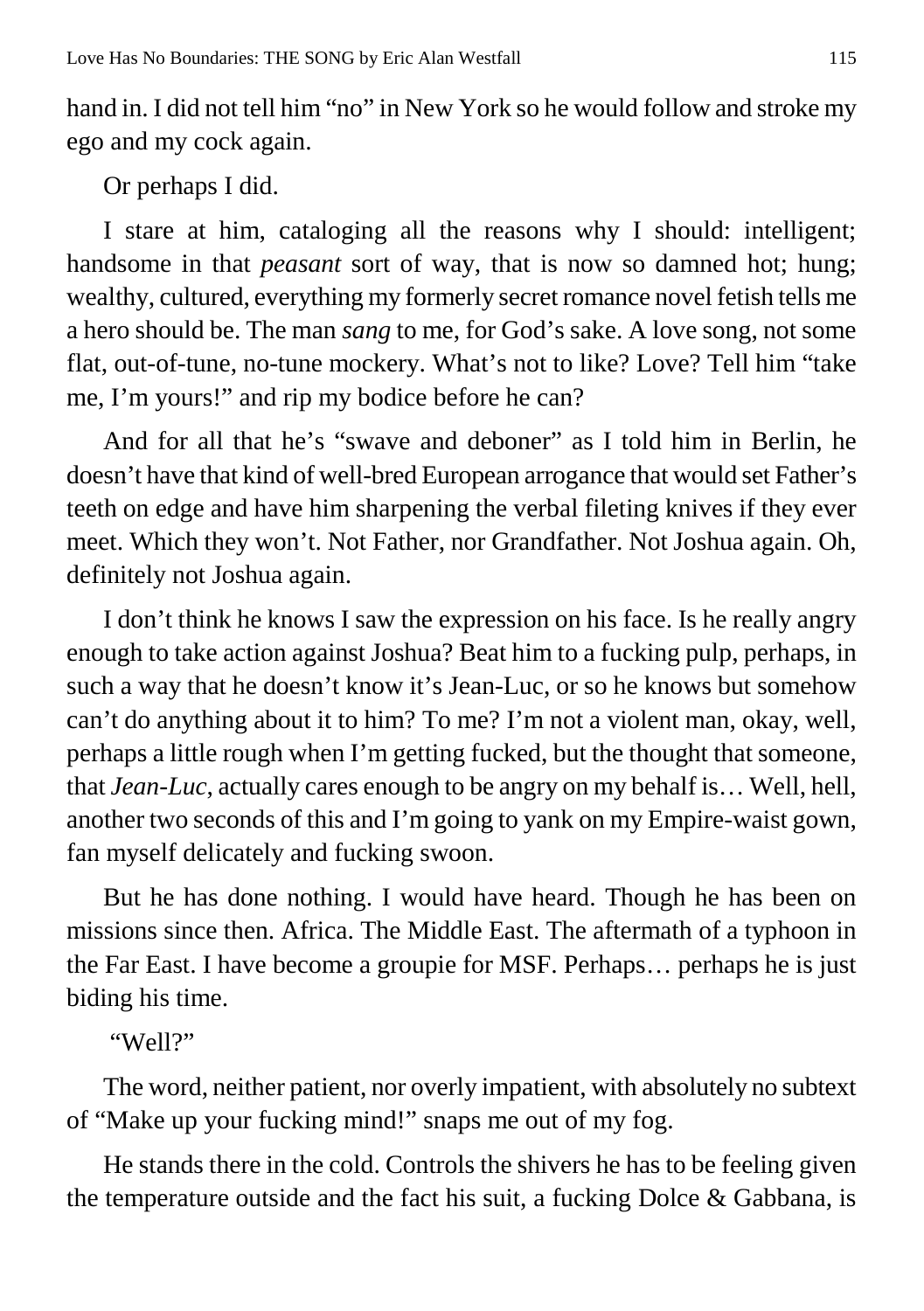soaked. No gloves. Hands at his side. He just stands. Silent. Watching. Waiting.

Dear Lord, give me a fucking break!

The screen door is patently not locked. I am standing here holding the door open for him, just as patently shivering with the arctic air groping me here, there and everywhere, and he just stands. What is he? A fucking vampire waiting for an invitation?

He's insane. Completely, fucking batshit crazy. And he did the same thing in Berlin.

I'm not going to freeze my balls off, so I end the goddamn game.

I open the door the rest of the way, holding it with my left hand, while with my right I make a sweeping gesture to indicate he is free to enter.

The bastard stands there.

Okay, okay, *fucking okay*!

"C'mon in."

He does. Precisely as he did at the Hyatt.

I wonder, briefly, if he will play his game as he did in Berlin. Leave the moment I tell him to, no arguments, nothing except an immediate exit. I did it then, I can, I should, do it again, now.

Because I already know. I've made my decision. I just have to tell him this will never work, I'm not strong enough to uncage myself, to let him uncage me. Maybe Toulouse had it right, that the greatest thing *is*to love and be loved in return. But not if you're not strong enough to do both.

Except… except he seems to think I can.

Dear God in Heaven, if You even fucking exist, what now? I am no nearer a decision than I was in New York. Than I have been all these weeks.

I can just… tell him to get the fuck out of here, out of my life. Go die in the snow. He would have to go, wouldn't he? If he's going to be consistent in this subtle, silly game. And then I wouldn't have to make a choice. Only… that *is* a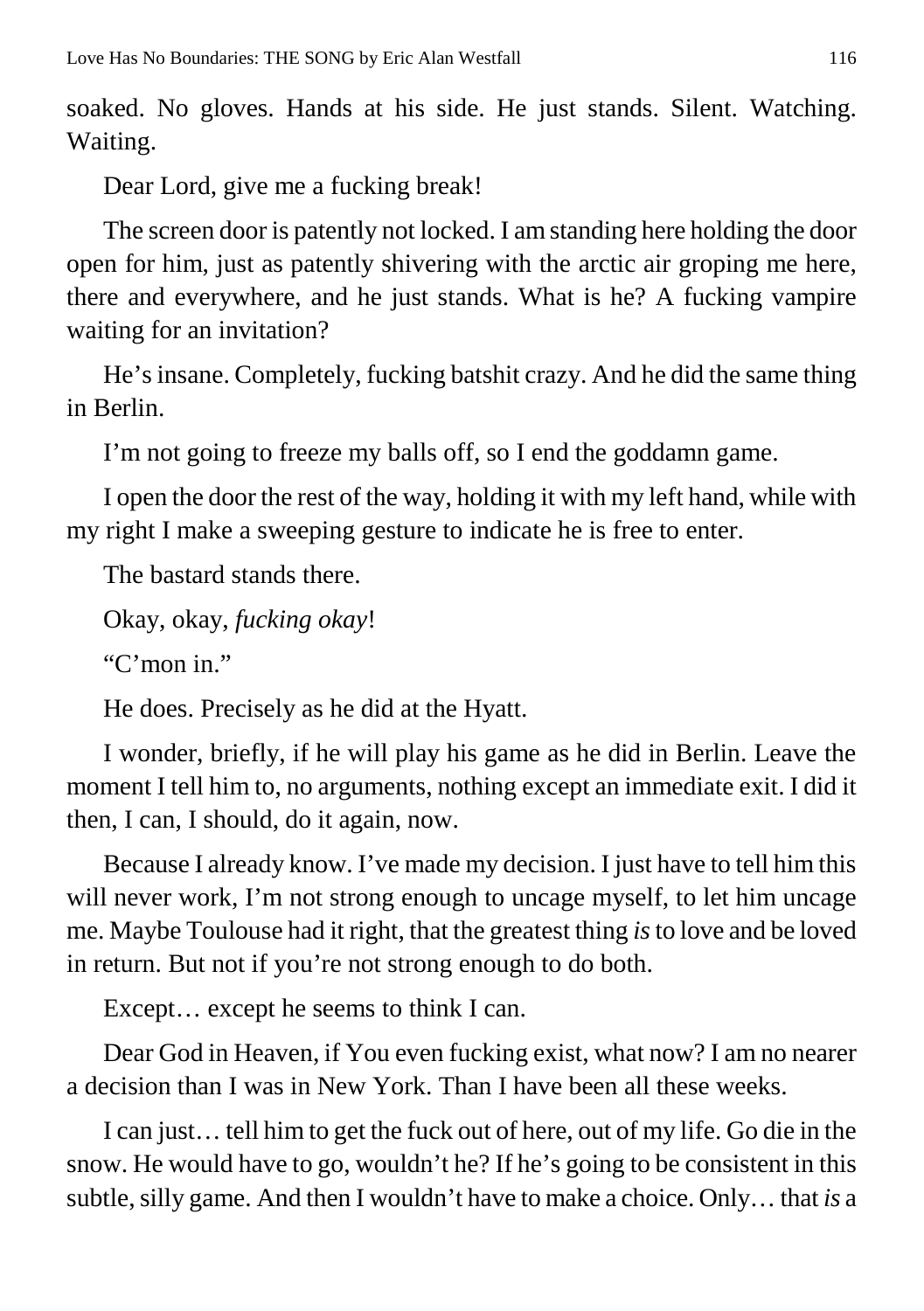choice. Making him, if I even can, go or stay. Which just leads to another choice and another until I reach the one I don't want to make.

I am insane.

I am the world's greatest idiot. I am standing in front of a still open door with my balls begging for mercy, pleading for a match to light a fire in my jeans, and I am fantasizing about having just invited a fucking vampire into my home?

The man has no fangs. I have had my tongue down his throat exploring where his tonsils used to be. I worked over every perfect tooth, providing a cleaning with my saliva a dentist would envy. So I know. A perfect syllogism. All vampires have fangs. Jean-Luc has no fangs. Jean-Luc is not a vampire.

That settled, I slam the fucking door. Pause long enough to decide I don't really need to put up a quick sign outside that says "No Vampires Allowed" in English, French ("*Aucun Vampires Autorisés*") and German ("*Keine Vampire Erlaubt*"). Romanian is probably as close as I can get to Transylvanian, so I could get to my computer, use Google Translate. Just to be thorough and keep the bloodsucking hordes away.

All of which is stalling.

I'll just go tell him I know the weather outside is frightful, and my fire is so, well, delightful, and I know he has no place to go, so, there's not going to be any let-it-snow, stay-here shit, and I'll just tell him, "Jean-Luc, please, just get the fuck out!"

Yeah, right.

All of my jittering has given him time to unerringly walk down the hall and turn left into the living room. Time to walk past the large leather couch. Time to reach the fireplace, and get warm. Since he isn't, well, undead and can therefore feel it. Maybe.

I stare again. Well, shit.

Time to get naked, too. His clothes have just been dropped in piles that are starting to puddle, as if it's his home and he has the right to be messy. He probably toasted his front first, just a bit, while I was in my second fog, before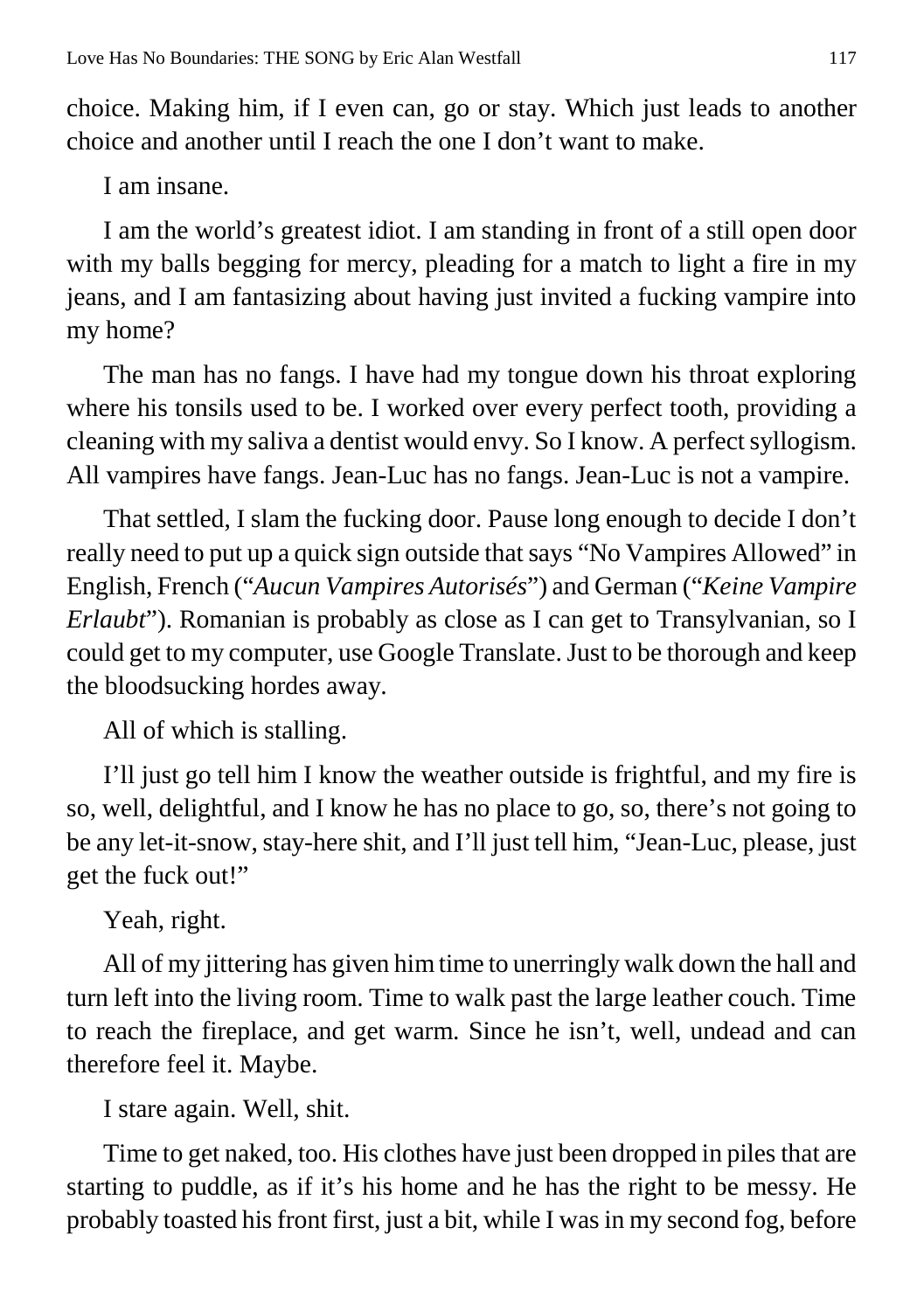turning his back on the fire. Before planting his legs wide, his arms down and slightly spread, his palms toward the flames. The flames that silhouette him in bright red-orange-yellow.

I gulp, turn my eyes away. Begin doing host-like things, turning on lights, not too many, not too bright, this is not a party, this is just sex. That's all it will turn out to be. Sex, and then, and then, I'll tell him again I cannot do what he wants. And then he'll go. This time forever.

And I'll die.

Damn… not, not damn *him*, damn me!

I shake my head, more of a twitch, turn on the CD player. I'd forgotten I'd put *that* disc in last night. Well, why not? I straighten little things that don't need to be straightened, not looking directly at him. Glance quickly at him so he won't notice me doing so, but he does. There is nothing the slightest bit shriveled about him.

On the contrary. His cock thickens, rises until it is pointing at me. My cock tries to join the pointing game, but it's all tangled up in the damned denim.

"My beautiful Jonathan." His voice is low, caressing.

I just stand there. "Am… am I?"

"Are you what?"

"Ei… either?" I hesitate. "Both?"

When did I get so needy?

When haven't I been?

"Both." His turn to hesitate. "You are mine, aren't you, Jonathan? You ran once more, didn't tell anyone where you were going, but I tracked you, ran you down… and now we are through with the games, the fears, the rest of the bullshit that has had you running since Berlin?"

I think my face tells him I *want* to say "yes," but even though his face is in shadow, I can see the warmth of his eyes fade into a slight chill, as I say, "I… I don't know."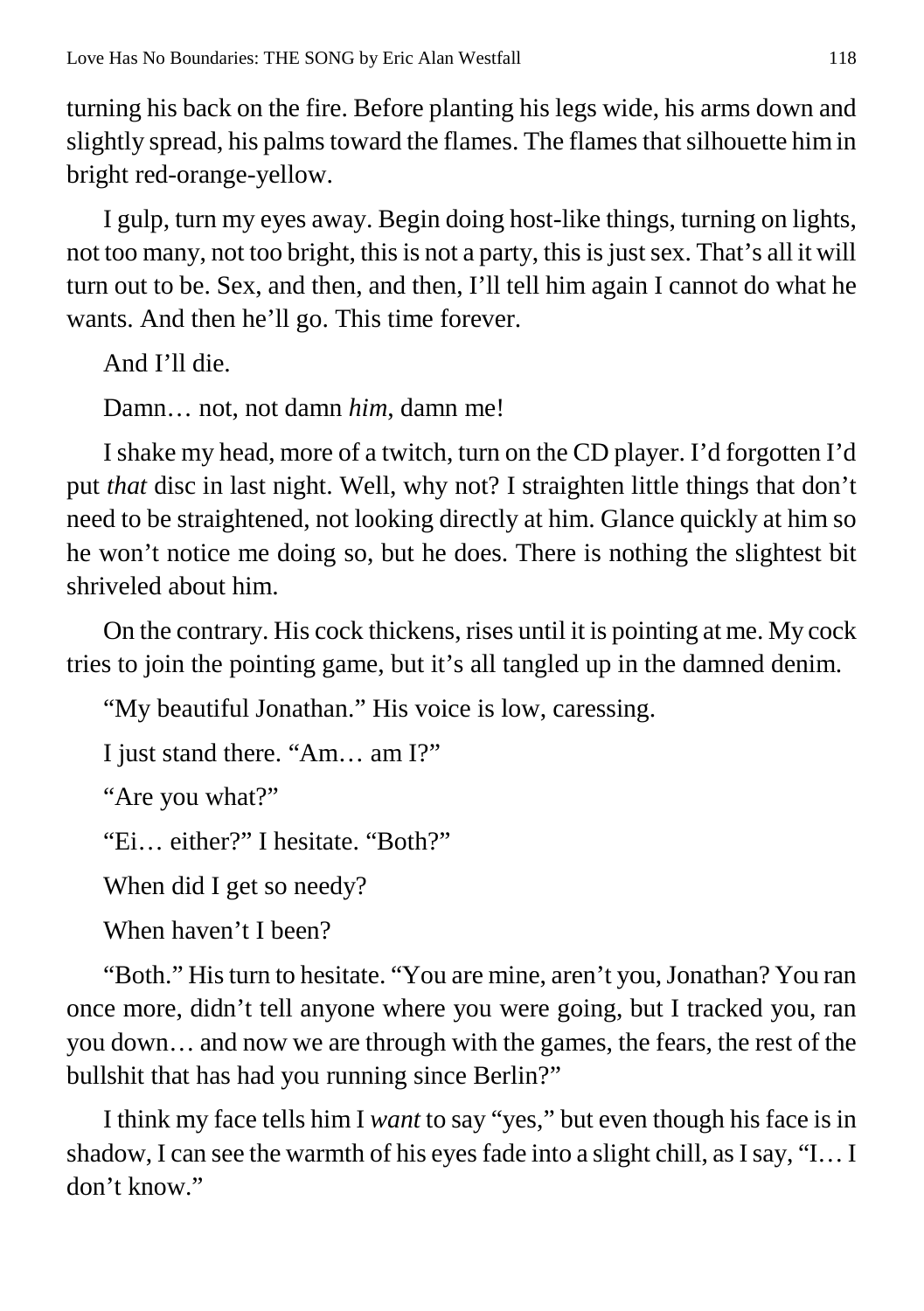*How can he want someone so weak?*

I somehow manage to avoid the I'm-so-misunderstood wail of barely a teen, when I tell him, "You don't understand."

Hell, I don't really understand.

"Explain it again."

"I can't be gay."

"But you are."

"That's beside the point, goddamn it!"

The chill is lightened, just a little, by his smirk. "And a very nice point it is, too. I remember it well, so Hermione has no need to correct me."

When did we get only a few steps apart?

And now he's in front of me, his hands grasping the front of the shirt I'd thrown on and loosely buttoned when I heard his knock. Although it sounded more like Thor's hammer slamming into the wood, than the ordinary knockwith-your-knuckles variety.

He's going to do it to me again. I can't. I won't stand for it. He can't manipulate me this way.

He can.

He uses his thumbs to slide between the sides of the shirt, and doesn't use much strength at all to pop the buttons off. His thumbs gather up the fabric, pushing toward my shoulders, pull it off, down my arms. A tug and he disposes of it. Nothing dramatic like flinging it away, just dropping it out of the way.

He pauses, looks down at my hard-on, reaches down, twists his hands so that his palms are towards me, hooks his fingers between the buttons on my jeans.

He doesn't exactly ignore the hands I clamp on his wrists, just holds still. Inside my head I can hear the bastard saying, "Choose, Jonathan."

I choose. Lift my hands away.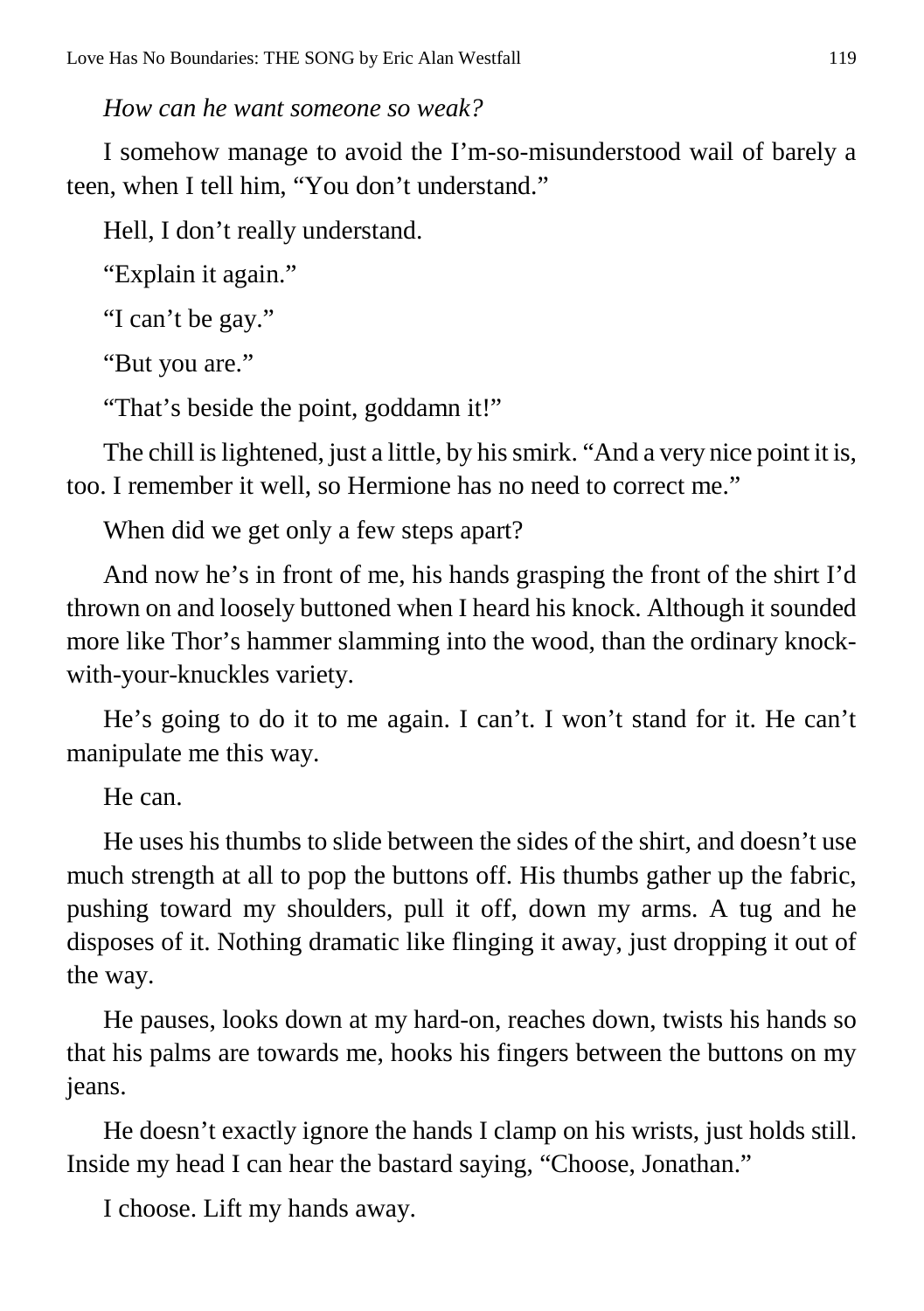With a single yank the buttons do their best fast-as-a-speeding-bullet imitation. I think Father will be pissed about the one that loudly hits his Hommage á René Lalique Boulouris vase, and chips it. I can't find it in my heart or conscience to care, not when my jeans are now at my ankles, my cock is angling up, and he's on his knees, lifting my feet one by one to peel the denim off. Shove it aside.

Then his mouth is on my cock.

It's acceptable to thank Jesus for winning a football game, to praise the Lord for making that basket from the far end of the court, launching it a millisecond before the final buzzer sounds. It's blasphemy to thank either of them for a blow job.

I blaspheme. Loudly.

He is sucking like there is going to be no possibility of a tomorrow. What's that song? Oh, yeah, like's it's the last night of the world. Warm breath, hot mouth, as he takes me all the way down. Show-off. He slides up slowly, clamps on my knob until the suction is almost painful, his tongue lapping, teasing my slit. Then down again and up; down and up. A pause to get his forefinger wet with spit and a dollop of precome I eagerly provide.

I spread my legs, knowing the destination of that finger, welcoming it. He shoves it inside, and pushes my button, perhaps the best of my buttons that he pushes so well. Not what I want up there, but a reasonable substitute. For now.

Christ! Is having sex—what? I count quickly—fourteen times enough to create a slut? Fourteen? I recount, peripherally aware of my whimper when a second finger joins the first. Yes. Ten at the Hyatt, four at his apartment. Of course I didn't come that many times myself, but applying what I remember of my class in tort law, I figure if I caused or contributed to cause a come, each one counts. So, yes, fourteen.

The climax-postponing distraction of this legal and numerical analysis ends when three brethren fingers, none of the capital B variety, plunder my hole. Repeatedly. With a great deal of skill. My whimper becomes a moan, a long, drawn-out one that in turn becomes a babbling "oh please, oh! please! ohpleaseohpleaseohplease," over and over again until I scream "Jean-Luc!"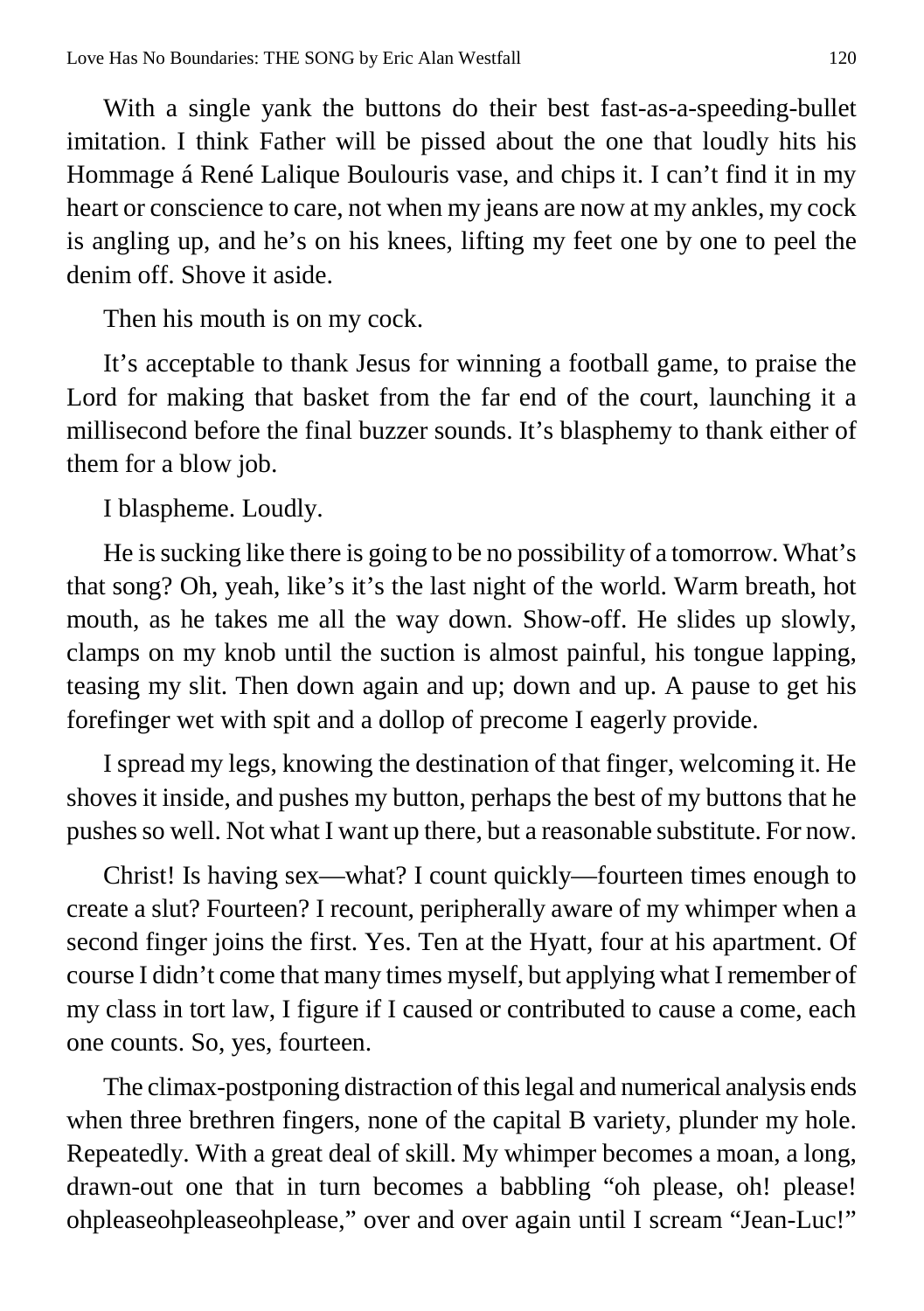and he swallows my cock and my seed, stopping the sucking and easing his fingers out at the instant before both would have become painful.

I stand there, my hands resting on his shoulders for balance, my breath coming and going in great gulps. He has dropped back on his haunches.

I look down at him. He looks up. Smiles.

Smug bastard.

#### **JEAN-LUC**

My smile generates another "bastard!" in his head. It's his pet name for me, though I don't think he realizes how often he says it, thinks it. I wonder what adjective he has put with it this time? For my money, it's "smug."

I rise smoothly, none of the bending forward, hand on the floor for balance, ass in the air, straighten-up crap. Jonathon starts downward. An excellent thought, but I stop him. Eventually he will learn that sex is not always a contract, a *quid pro quo* transaction, a come for you, a come for me, two for you, two for me.

I reach up to tilt his chin so he's looking at my eyes and not my leaking prick. I realize—for the first time in more years than I care to remember—the ever-present tiny twinge of resentment that I am not taller, was not unusually tall when before became after, is not present.

"You want my cock inside you." Not quite a question, not quite a statement. A nod is his reply, that and a quick suck of my thumb tip as it caresses his lower lip.

"You'll probably get it." His eyes widen just slightly at the possibility of *not*. "But first we have to talk."

"You've got to be kidding. You blew my cock, you blew, well, *part* of my mind, so I'll expect you to take care of the rest later, but first we have to *talk*?"

He is far too eager for sex, my Jonathan. Not that I don't appreciate it. I do. But still, his fear is using sex as a way to postpone. The way he did in New York. Ah. I can see he remembers New York. *His* choice.

My turn to nod.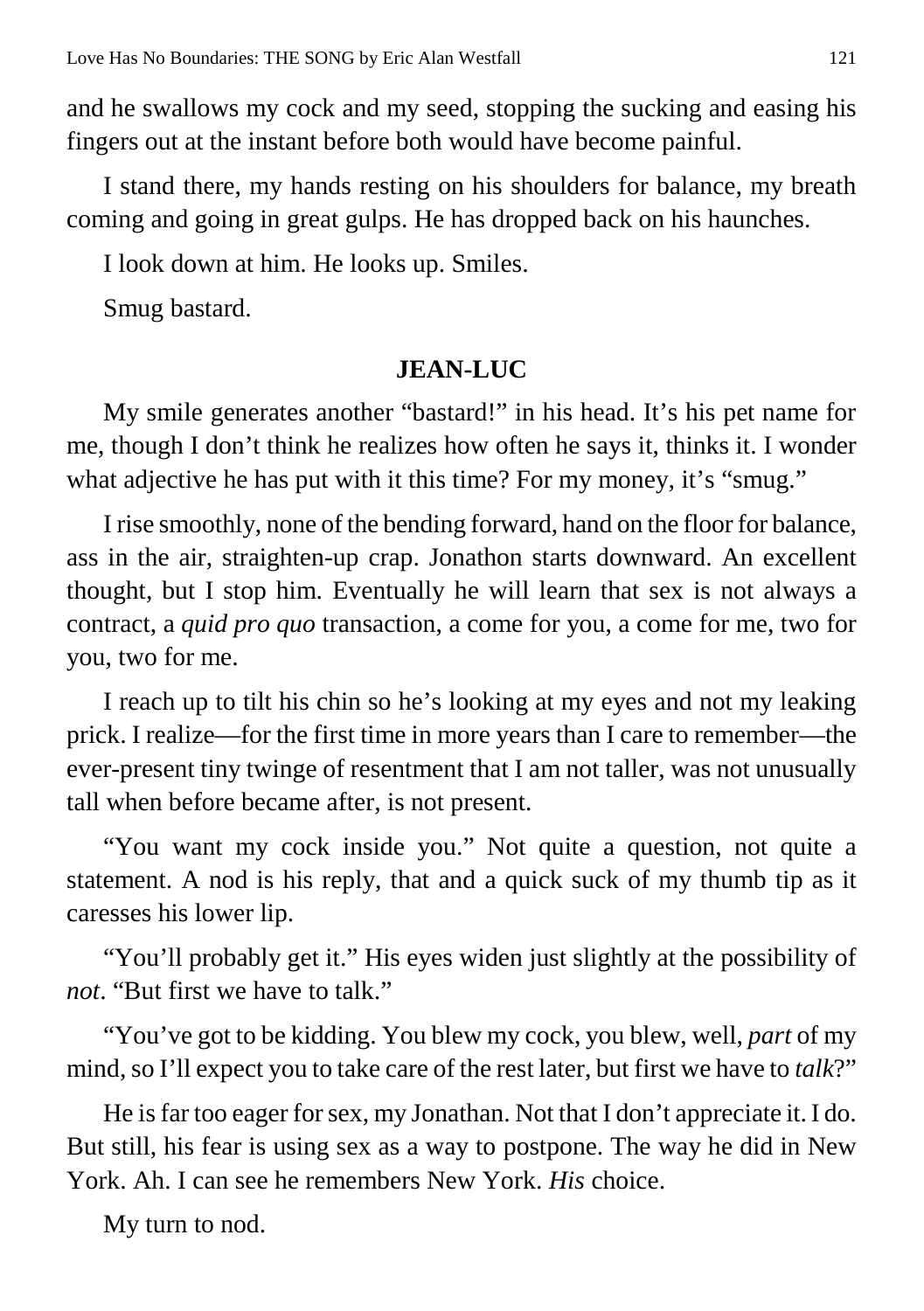The lawyer and CFO, so pleasantly absent for so short a time, leach back into his system. "I don't negotiate naked."

He backs away, reaches down, grabs his jeans. Left foot in, a tug, right foot in, a tug, a little hop, a wiggle, and the well-worn fabric slides up over his hips. He routinely tucks himself inside left and only then realizes he has no buttons. "Bastard."

I admire the little belly, the treasure trail down to the grey-brown… ah, no, I'd best think of it as brown-grey since he'll be thoroughly annoyed if I put the grey first… pubes where so lately I nuzzled.

"Fine!" He peels them back off and pitches them onto the floor with only a pinch of pissed-off petulance. "And you're not negotiating naked, either."

"What makes you think…"

"I'm not a complete fool. Foolish in Berlin? I still don't know. Foolish in New York? More than likely. A possible, no, more likely probable, fool for letting you in here? Definitely. But don't even bother trying to claim that besides planning on fucking what few brains I have left, right out of my fucking skull, that you're not also here for negotiations, discussions, the fate of nations rest on our shoulders, decisions must be made, talking."

He stalks away. I'm admiring that only slightly sagging, mostly muscular ass, waiting, waiting…

He stops. Turns back to me.

The smile I don't smile is nevertheless visible to my Jonathan, given his glare. The light has dawned! Enlightenment has set in!

I give him another careful not-smile, gesture at myself, at him, silently pointing out the now obvious. I'm wide and short—short*er*; he's tall and thin. Thin*ner*. My clothes are soaking wet. Why, I could get a chill, catch a cold, pneumonia even, if I put them on. He has no clothes that could possibly fit me.

This time I let the smile out. "I guess we'll have to talk naked, after all." I move my hips from side to side, and my only slightly softened cock waggles, too. "Surely my dick won't be a distraction."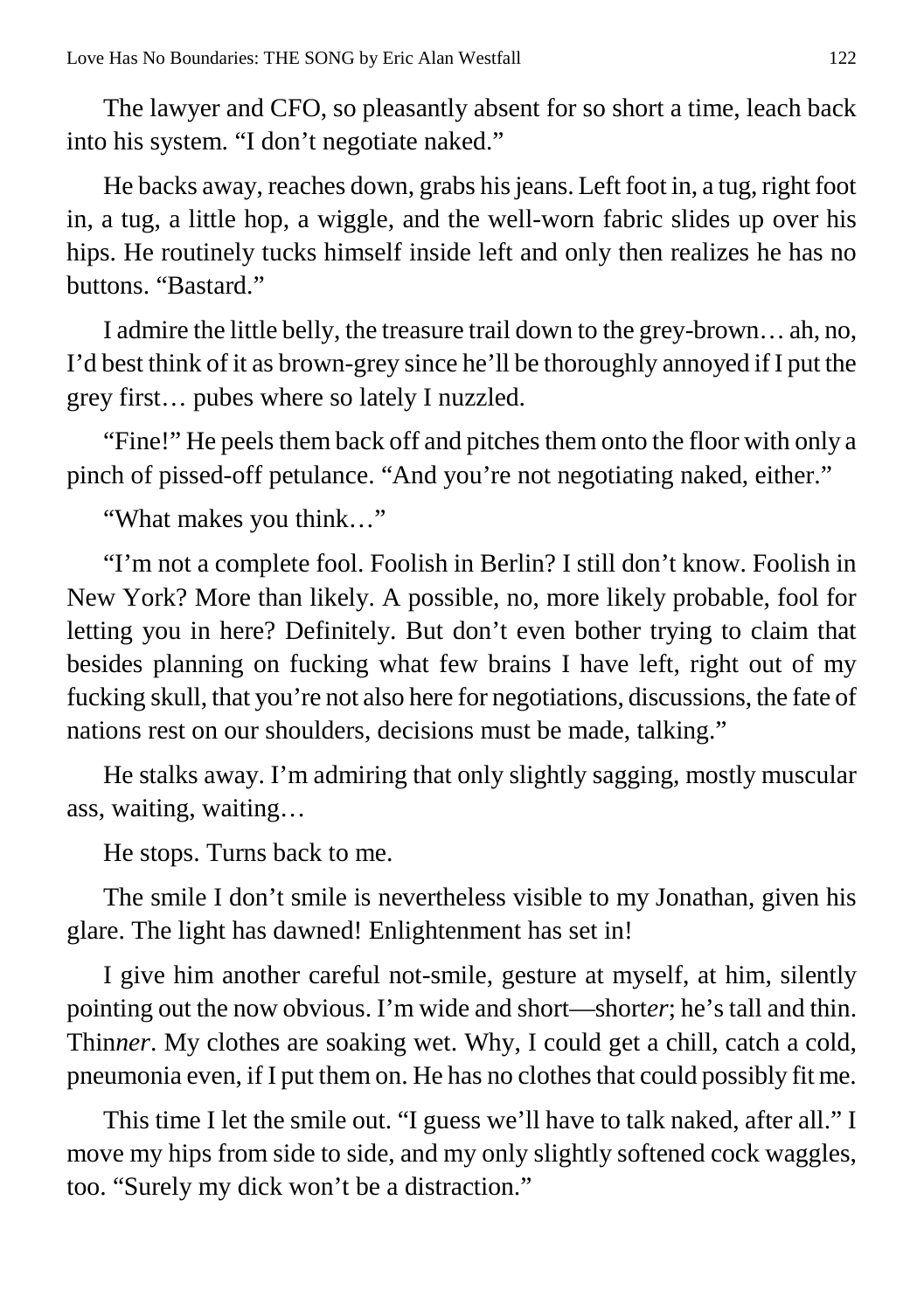He just glares at me. And then that Warner Brothers cartoon brush pops into the frame and quickly paints a Eureka!-style light bulb over Bugs' head. Or is my Jonathan more Daffy?

His turn to smirk as he turns again and quickly moves out of the room, down the hall. I hear the clattering and banging of doors and drawers, and gentle words of love he doesn't realize I can hear.

"Smug bastard. Arrogant damned bastard. I'll show him. I'm not fucking negotiating fucking anything with his fucking dick fucking waving in my fucking face."

I have clearly corrupted him. A consummation devoutly wished for—and achieved. Five fucks in a single eloquent sentence. I give myself a mental high five.

"Ah, ha!"

He actually says, "Ah, ha?"

Another bang. Bare footsteps on the smooth wood floor. He comes straight for me, carrying colorful, *brightly* colorful… towels? Stops. Throws one at me and I give him the satisfaction of letting it hit me in the face instead of plucking it out of the air. Beach towels. Mothball-smelling beach towels. He throws another of the evil-smelling things at me. This one I catch.

"One around your shoulders. One around your waist."

I let him have his way, instead of tongue-fucking his mouth, his mind, his cock and his ass into submission. In short order, our dangly bits are decorously covered, except my bit still isn't cooperating with Jonathan's just-dangling agenda. Our shoulders and, for me, *part* of my chest are covered. Too bad his supremely sensitive nips are hidden by his upper towel. Ah, well, not forever.

Tonight will not be a repeat of New York. I learned truths then. Truths I have yet to fully deal with, though that has begun. It is his turn now for truth. Tonight he will accept the truth of what we are to each other. Learn the truth about me. Accept those truths. Or not. But he *will* choose.

I make my cock soften so he cannot claim distraction. We sit on the couch… and I tell him everything.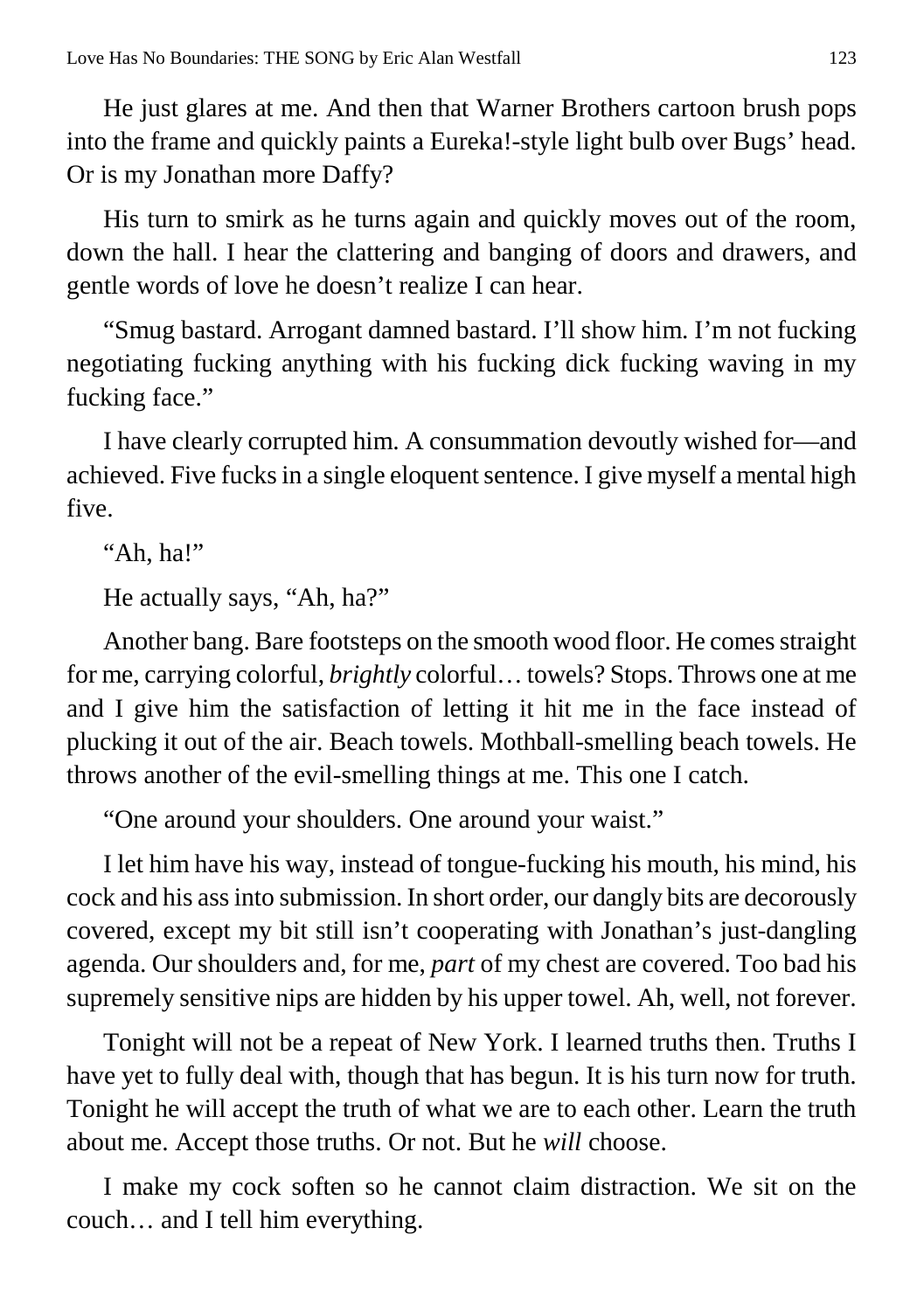Well, not everything. If I told him everything I'd finish somewhere in the summer of 2961 and Jonathan would have crumbled into dust centuries earlier. So, not all, but enough for him to make an informed decision.

Not surprisingly, he doesn't believe me. At first he laughed, and then he began to withdraw from me. Physically, emotionally. Expected, but still hurting. I had not expected how *much* it would hurt.

What he feels for me, though perhaps that is now past tense, battles with what my words tell him, with what he *knows* with the certainty of universal truths like sun/east, sky/up, gravity/down, is an utter impossibility. A violation of the laws of God and nature, a denial of Darwin.

There's another battle as well. Between primal fear and the garden variety fear that a variation on Norman Bates or Hannibal Lecter is at large in his home. The home he willingly opened up to the monster.

When I stop, he takes several deep, slow breaths. A calming device. It doesn't work very well.

Eventually, while the music waxes and wanes, the logical lawyer, the accountant with an obsession for ensuring that everything adds up, reappears.

One more breath.

### **JONATHAN**

Batshit crazy. Certifiable. Neither comes close to the reality. Joshua, Father, all of them who have shown I am not good enough, will never be more than marginally good enough, are clearly right. Only someone like me would have let someone like *him* in my life. And now I'm trapped here with a psycho on my couch.

A psycho whose soul touched mine, or so I thought.

One final… no, bad word choice… one more breath. I look at him, hoping he will believe I am actually calm.

"So, let me get this straight. You love me. You've loved me since our eyes met across that lobby. And ever since. You want me to give up everything to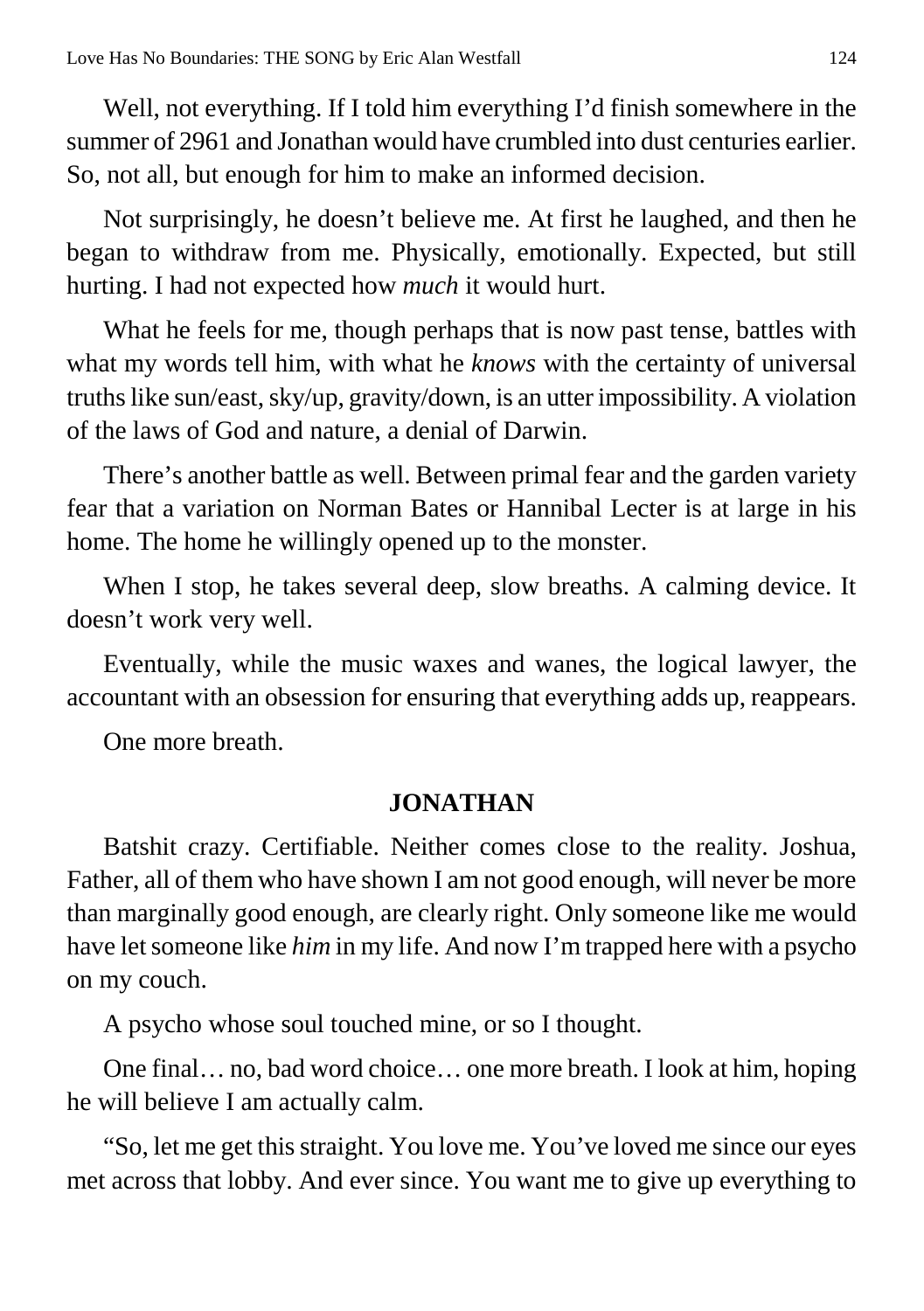be with you. Leave my family, my work, my freaking *life.*" Just as he wanted in Berlin. In New York.

I pause, take another breath, and then practically shriek, "And you quoted a good part of 'Come live with me, and be my love, and we will all the pleasures prove' at me just now!"

I think the shriek, no, the *almost* shriek covers the fact that his bass voice rumbling those words at me made me want to go into puddle mode.

Another breath. Another. He sits silent, as he damn well should. Another.

"And then… and then, it's oh, yes, 'in the interest of fairness and honesty,' you're a vampire."

"Yes." Another basso almost-profundo rumbling that does things I should not allow it to do but cannot seem to help permitting.

Insane. Fucking insane. He has to be. Or just deluded. I can talk him down, talk him back from the edge. A motion for partial summary judgment on his fantasy. Establish the uncontrovertible facts. Get the judge to rule.

"You don't have fangs."

"You noticed."

"Well, then."

"Well, what? I never said I sucked blood. Life, yes. And other things." His damned gaze strokes over my towel-covered nipples, does that tweaking, touching, down and down, to that tongue thing he does with my slit. "I suck other things… very well. Don't you agree?"

I flush and ignore him. Ah. More proof.

"Do you get cold?" Step by step logical analysis.

"You mean us, the evil undead, generally, or me in particular?"

I blink. I hadn't been thinking exactly those words, but still… in the interest of fairness and honesty, I nod.

His brief laughter is sarcastic, wounding, a sound that says, "Stupid child."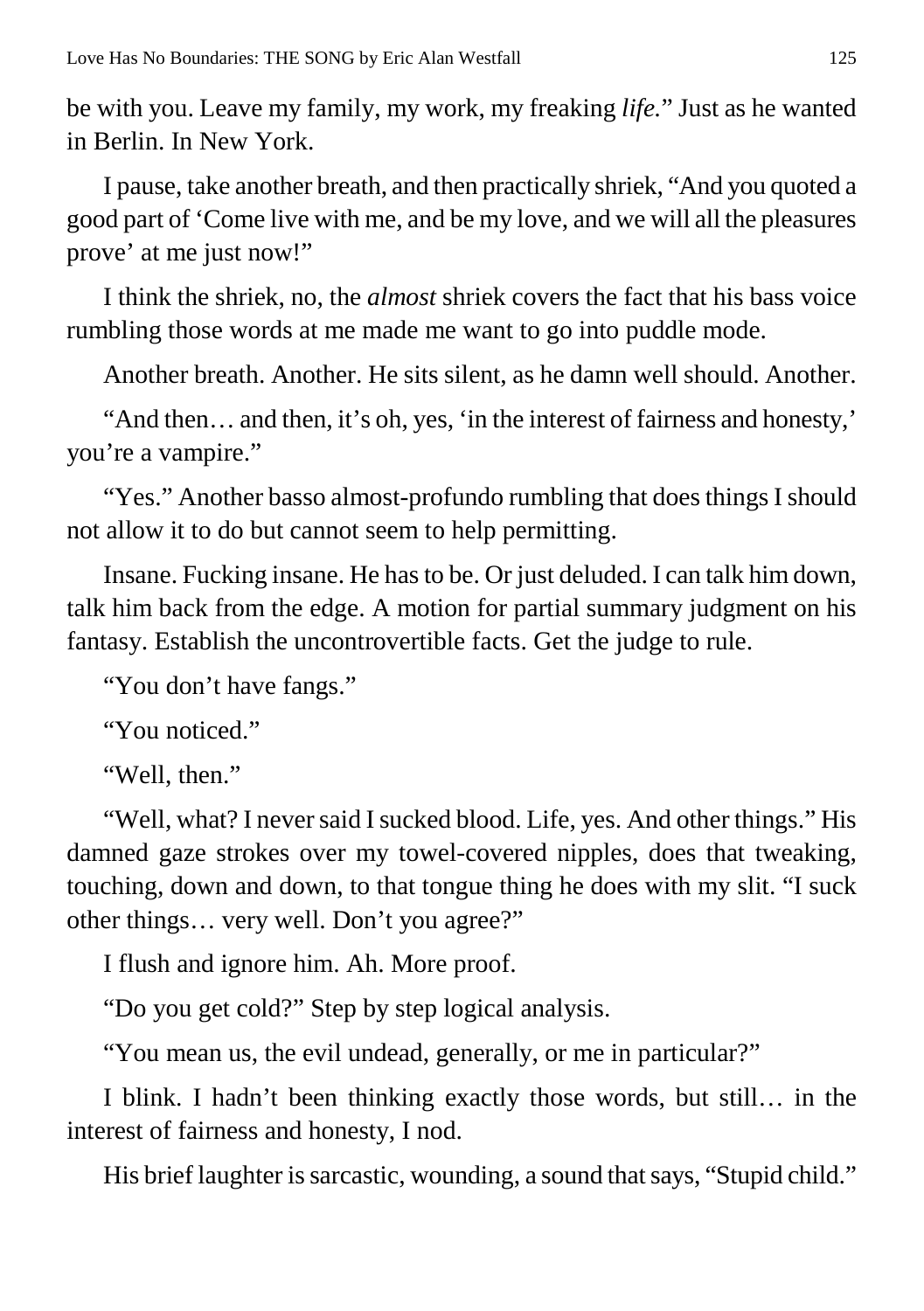"You were in bed with me. I had my cock buried inside your ass, fucking you until you screamed my name and begged me not to stop. You had my cock in your mouth, fucking you again. Was I cold and undead then?"

It's not really a second flush, as the first hasn't had time to fade. How does he do this? Unnerve me so?

### **JEAN-LUC**

So delectable, so vulnerable, so confused.

I will not just haul his ass up, bend his ass over the damned couch, and fuck him until he collapses. And then does what I want… what I *need*… him to do. To make the right choice.

At least not yet.

I will before I leave. At least once. No. More. Definitely more.

"If you prick us, do we not bleed?" I murmur. Just loud enough for the sound to float across the space between us, drift into his ears.

"What?"

"You heard me."

"Vampires don't bleed," he says triumphantly. It isn't exactly on a par with *cogito, ergo sum*, as an analytical breakthrough, but he acts as if it is.

I can't help it if my "Stay," sounds like a command to a recalcitrant puppy, as I stand, look around the room, do not find what I need. Ah, well, I brought what I needed in case this happened.

I walk over to my jacket, pull the small, sheathed blade out of the pocket, walk back, sit down. I hold it out to him, pull off the sheath, drop it between us. The blade is silver, the handle ornately carved. Niccolò gave it to me shortly before he died. Of natural causes I will swear, on any holy book anyone cares to name so long as it will not self-combust from my touch.

"If you prick us, do we not bleed?"

His mouth drops open as I hold out my left arm, elbow bent, palm up, place the still-sharp point against my skin, dig in and slice in a straight line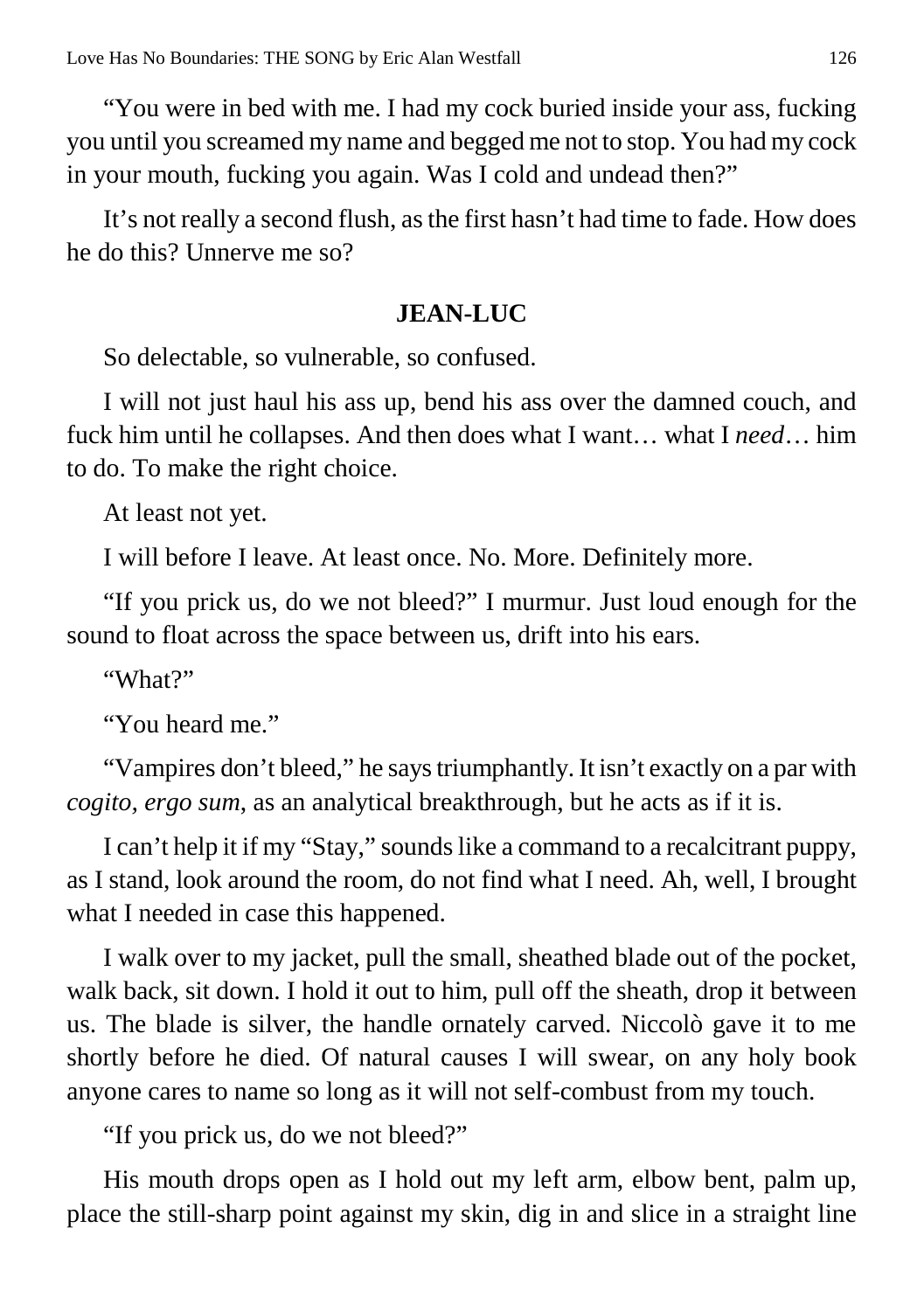toward my hand. The flesh parts, and blood wells up, begins to pour out. I stop cutting, which breaks his frozen horror.

He shouts, "No, you fucking fool!" and whips the towel off his shoulder, lunging forward to use it to staunch the flow.

And stops.

And stares, open-mouthed again.

There is still blood on my skin, wet streaks and blobs and spots of it on my towel, on the couch. But the skin is closing, the gash going… going… gone.

"If you tickle us, do we not laugh?"

"Wh… wh… what?" He looks away from my forearm, up at me, back and up again. He is so adorable when he is confused.

"You did, remember, you… and… my Philippe… and I tickled you back. Do you want to tickle me now, to be sure?"

He shakes his head. Shivers.

"Will got the next one wrong, but then he wasn't writing about me at that moment, since if you do poison us we are unlikely to die."

I don't move closer to him. Not yet. I am already an invader deep inside his personal space. Does he see a Genghis Khan with a great pyramid of skulls behind me? When my cock is hard, in just a moment, ah, there, he notices the tent in the towel. He doesn't want me to know he notices, but I do.

"Ah, but the next line. So very, very accurate when it comes to us. 'And if you wrong us, shall we not revenge?'"

That pulls his eyes up and away from my cock. His "*I* haven't wronged *you*," is not merely indignant but angry.

"You had to know. All of this. In—"

He finishes my sentence. "The interest of honesty and fairness?"

"Just so."

My voice steps outside the circle of warmth around us. Far outside. In a galaxy far, far away outside. It has all the weight of my years, the cold, dark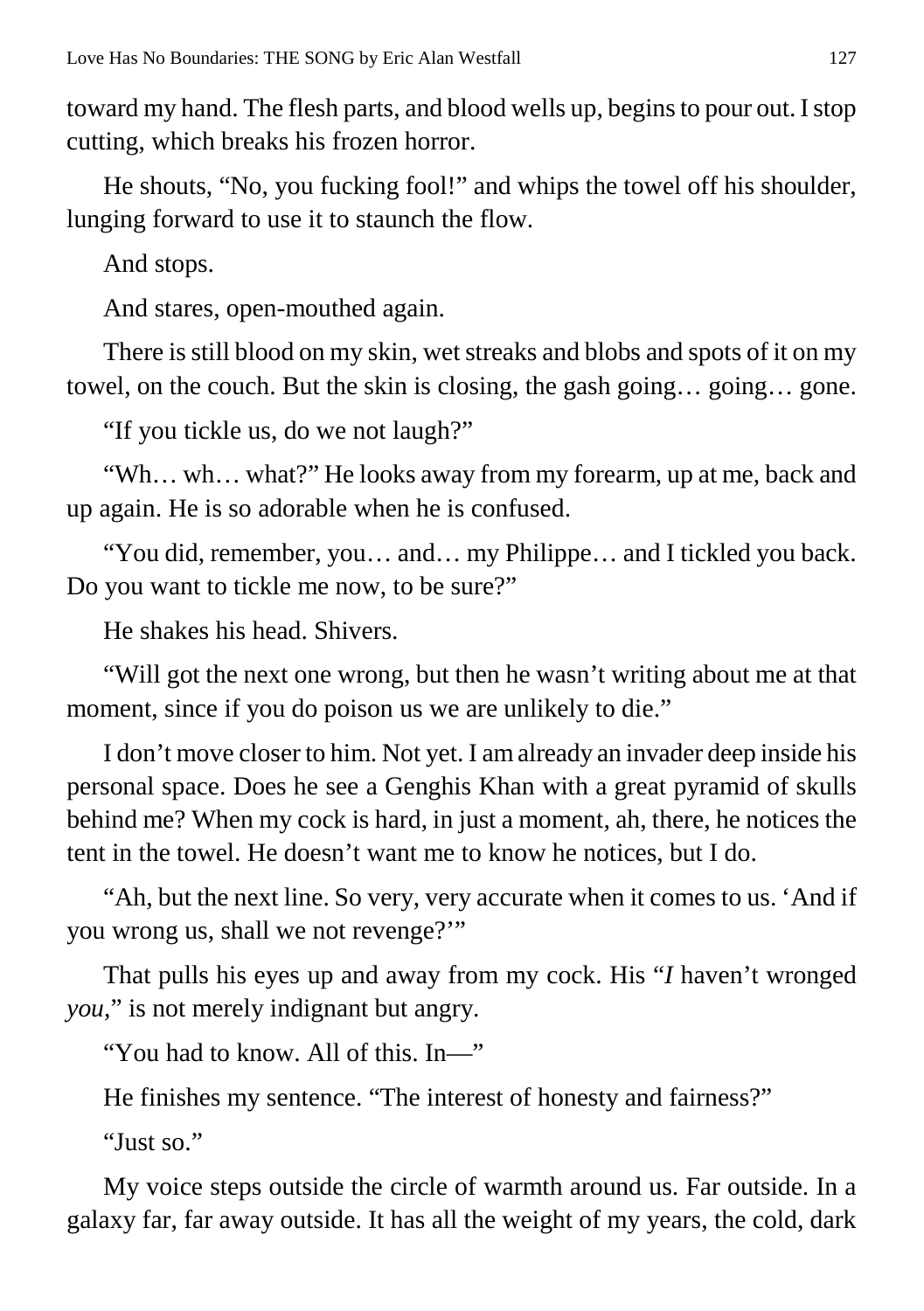mass of what I have been and done, will be and do again, to protect myself, to protect the others. No matter the cost to me.

He has pulled the lawyer, the astute businessman, back around him, as armor. If he is tempted to shiver, to back away, to let me see the uncertainty, the beginnings of fear, the outright terror depending on circumstances, that generally accompany my tone, he does not give in.

"*I* haven't wronged *you*."

Stubborn fuck.

## **JONATHAN**

Arrogant fuck.

He *wants* me to be afraid. Not bloody likely. Well, hell, now I'm swearing Brit-style in my head.

And ignoring what I've just seen. It's some illusion, some magic trick. David Copperfield, Harry Houdini magic. Not *magic* magic. Not Harryfucking-Hogwarts.

I can't help myself. I move closer, reach out, snatch the towel open, grasp his prick. Apparently the undead have a temperature after all. I stroke all the way toward me, my thumb rubbing his slit.

"You're warm." I have to help him understand. "If you're warm, you're not undead. If you're not undead, you can't possibly be a fucking vampire. A vampire who fucked me. *Quod erat demonstrandum*."

"I'm not dead."

"But you say you're a vampire." The whole *you thorough-going whack-job* part is silent. But he understands.

He sighs. The sigh of a father having to explain things to a less-than-bright son.

"Stoker and Rice have much to answer for. Though I am finding that perhaps that whole Argeneau one true love, soul mate thing may be somewhat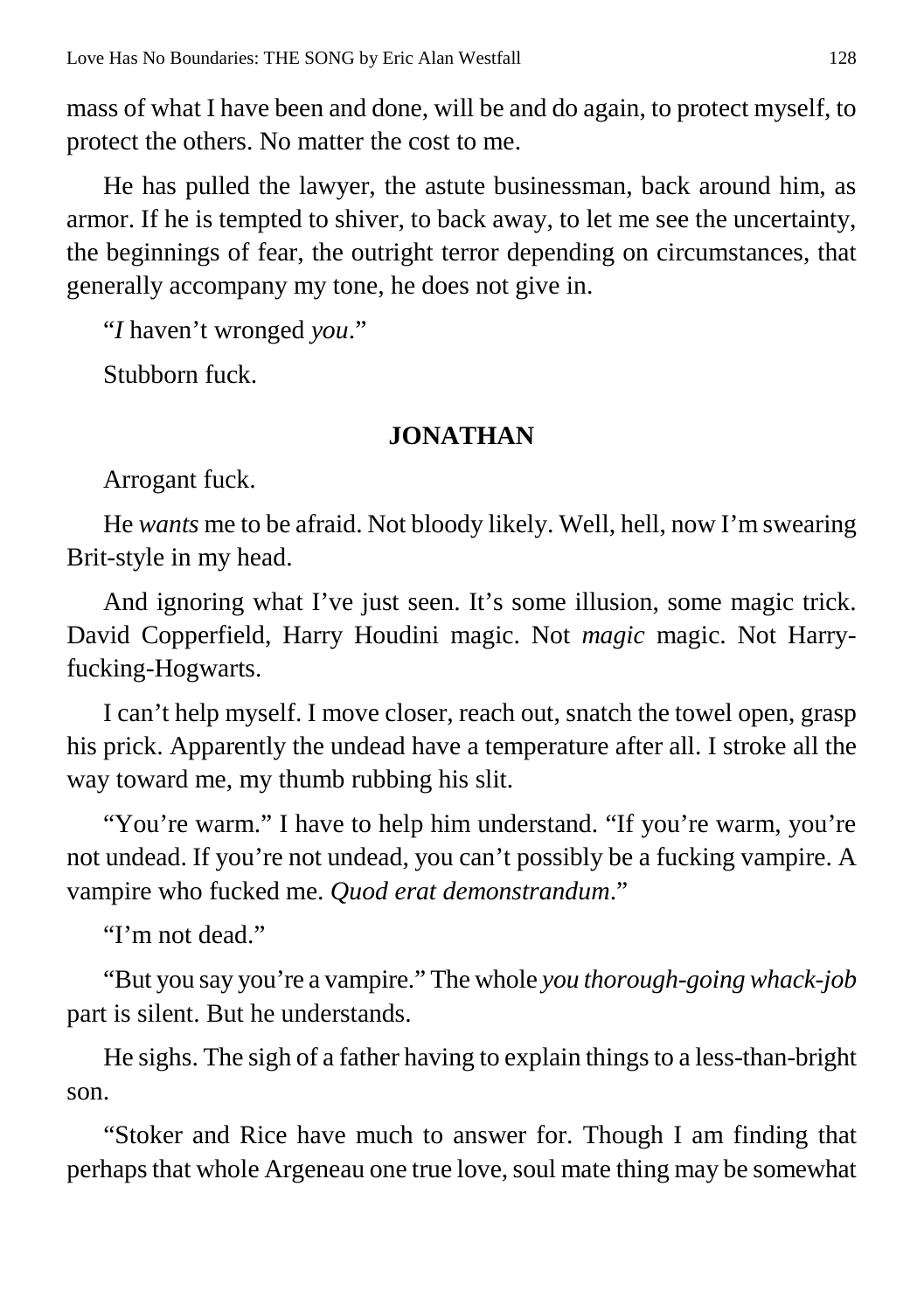accurate after all." He puts his right hand over mine, stills my stroking, lifts my hand away.

"Hath not a vampire eyes?" he mocks. "You have looked into mine, so very closely in Berlin, and again in New York. Were they empty and lifeless? Are they now?"

He pushes the towel all the way off, pitches the shoulder one onto the floor. He turns so he is leaning back, his legs sprawled wide, his large, hairy feet firmly planted on the floor, looking almost obscene as he looks over at me, and slowly strokes himself. His stretches his left arm out along the back of the couch. Just a little more, only a little, and he could, if he but would, touch me. I wonder if the thick hair in his pit will smell as good as it did that first time. Mentally I Gibbs the back of my head, pull my stare away.

"Hath not a vampire hands, organs?" His eyes flick downward to emphasize his point, look up again to ensure I'm following.

"Dimensions?" Another smirk. Bastard. Just because he's bigger than me.

"Senses, affections, passions?" On the final word his eyes gleam, becoming… *odd*… and then the oddity is gone.

"We eat, but are not fed with the same food. We are hurt with the same weapons, subject to the same diseases… and healed by vastly different means… warmed and cooled by the same winter and summer."

He is pleasuring himself while he mangles and mocks Shakespeare at me.

I won't reach down and touch my own erection. I won't lick my lips and wonder if his cock in my throat would be as good as the last time it was there.

I do both.

Did I just enroll in Vampire Lore 101? But I can't help myself.

"Why did I have to invite you in? I was holding the door open. The invitation was implicit. You could have walked in."

His smile is faint. His voice tonight is without accent. "A man's home is his castle."

I snort at the cliché.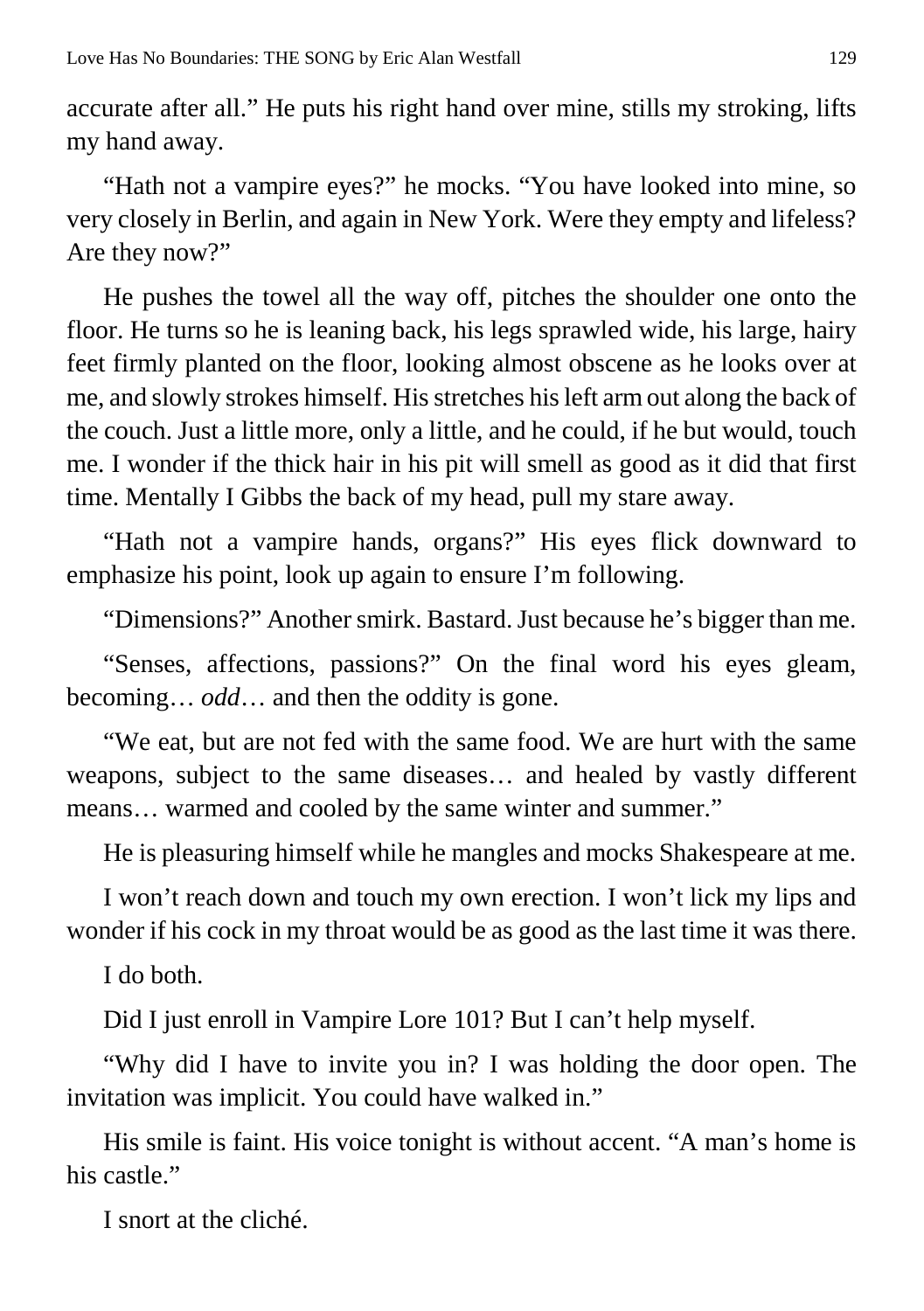He shrugs. "If you want to know why we must ask, get yourself a research grant, find some test subjects and figure it out. It is a fact of life."

"Of undeath."

"Or that." He shifts and his left hand pats the couch beside him.

I move closer, until we are side by side, but still not touching. I don't sit too close. I wouldn't want to interfere with his jacking, wouldn't want him not to have a hand readily available if he… wanted it for some other reason than teasing his nipples.

"Think of a castle. A fortress with only one entrance, the way controlled by drawbridge and portcullis. You can only get in if someone inside raises the portcullis, lowers the drawbridge. Even in war, you may never gain entry, without destroying the castle itself. Which defeats the purpose. Your home, your true home, your soul's home, not just the physical place you call that word, only allows us entry with your consent."

He shrugs. Looks around. "This place? Your soul is only temporarily here so I might have come in without consent, though with you it would not have been easy."

"And if I'd said no, when I opened the door? Told you to stay the fuck out? Slammed it in your face?"

"As you wanted to?"

"Yes." Forthright. Firm. The prosecution's star witness confirming the defendant killed Cock Robin.

Or not. His stare, his left hand rising to rub himself at the top of his chest, then burrowing down the fur into the thick pubes, to splay his first and second fingers around the base of his cock, reminds me. As if I need reminding.

I snatch control back, don't look at him as I ask, "What then? What if I had?"

"I would have made a willow cabin in your yard."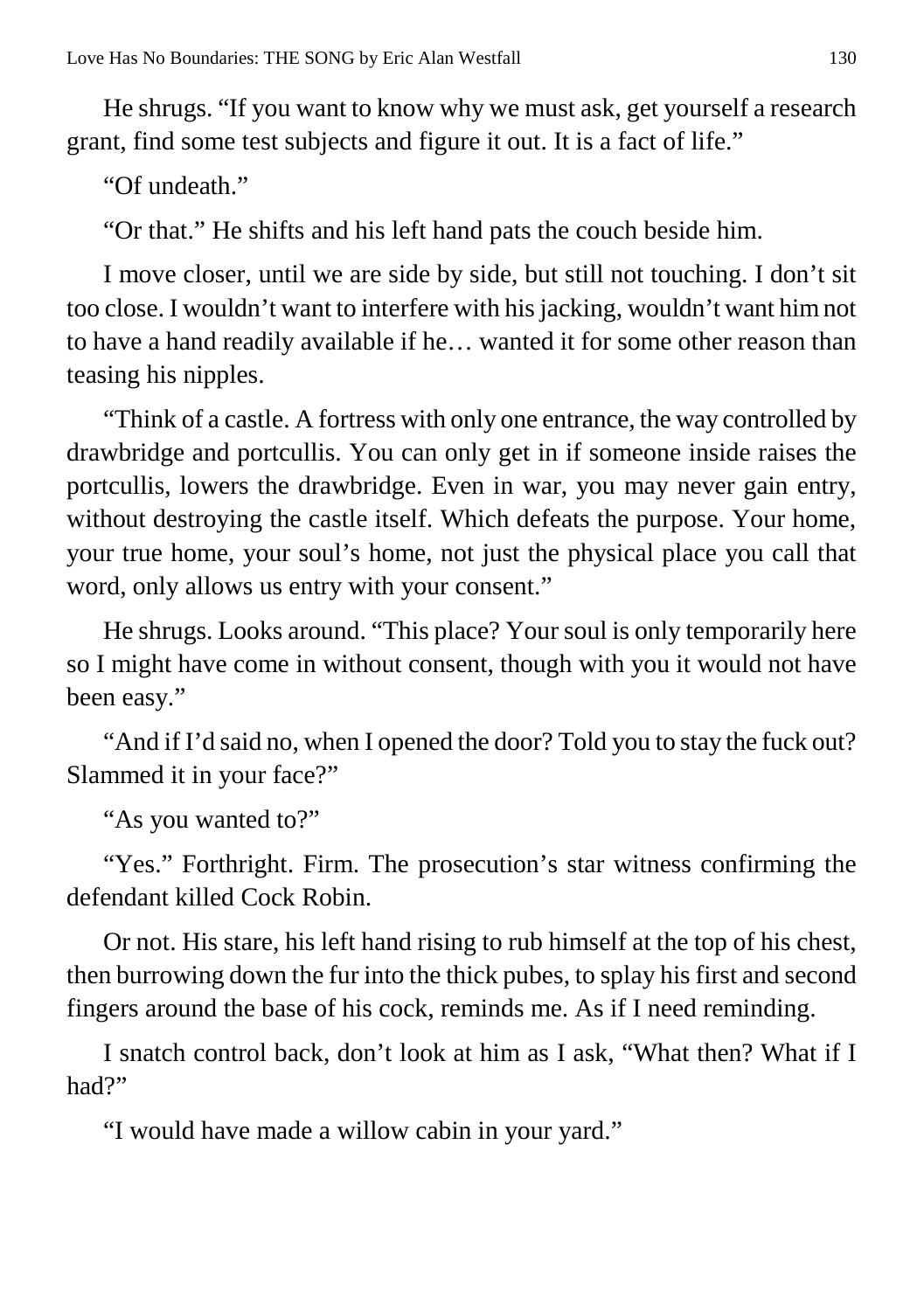I groan. Not again. He is inexorable. I briefly consider clapping my hands over my ears, and loudly "la-la-la-ing" him in a sing-song sort of way, but give up. I look at him so I can get the full impact of the train wreck.

"Called out to my soul within your house. Written silly love songs, and sung them gleefully even in the dead of night. Shouted your name to the reverberating hills, making the air echo with the sound of 'Jonathan!'"

The bastard smirks at me. "You wouldn't have rested well until you surrendered, pitied me, invited me in."

"To suck my blood."

He laughs. Opens his mouth wide. "Look, Ma, no fangs." He pauses. "Aren't we past your fang fixation yet?"

I nod, but it isn't the nod of someone who has just closed a fifteen-milliondollar deal for the Brethren. It's far too uncertain for that.

He smiles, reaches out. Cups the side of my face, rubs his thumb briefly across my lower lip.

"But sucking you? Oh, definitely."

His left hand lifts away, drops down across the joinder of hip and thigh, leaps the tiny, tiny chasm which was all I could make myself make when I moved. He strokes down my forearm, lifts my hand to his mouth. My body twists to follow the movement as he brings my fingers to his lips. His tongue darts out, moistening both fingertips and lips, opens, slowly, slowly, slowly engulfs my index finger, his tongue swirling about it inside the warmth of his mouth, then equally slowly pulling back until just the tip rests on his lower lip. He smiles, bends his head, his tongue pulling up an unresisting second finger, swallowing them both, just holding them there while tiny exhalations from his nostrils pat the back of my hand. I am so hard I hurt. He clamps his lips tight, bobs his head up and down rapidly for just a couple of strokes, and then slowly, slowly, slowly slides back and off and away, lifting his head to look at me.

He picks up an edge of his towel, uses it to gently wipe my fingers. "I also clean up afterwards."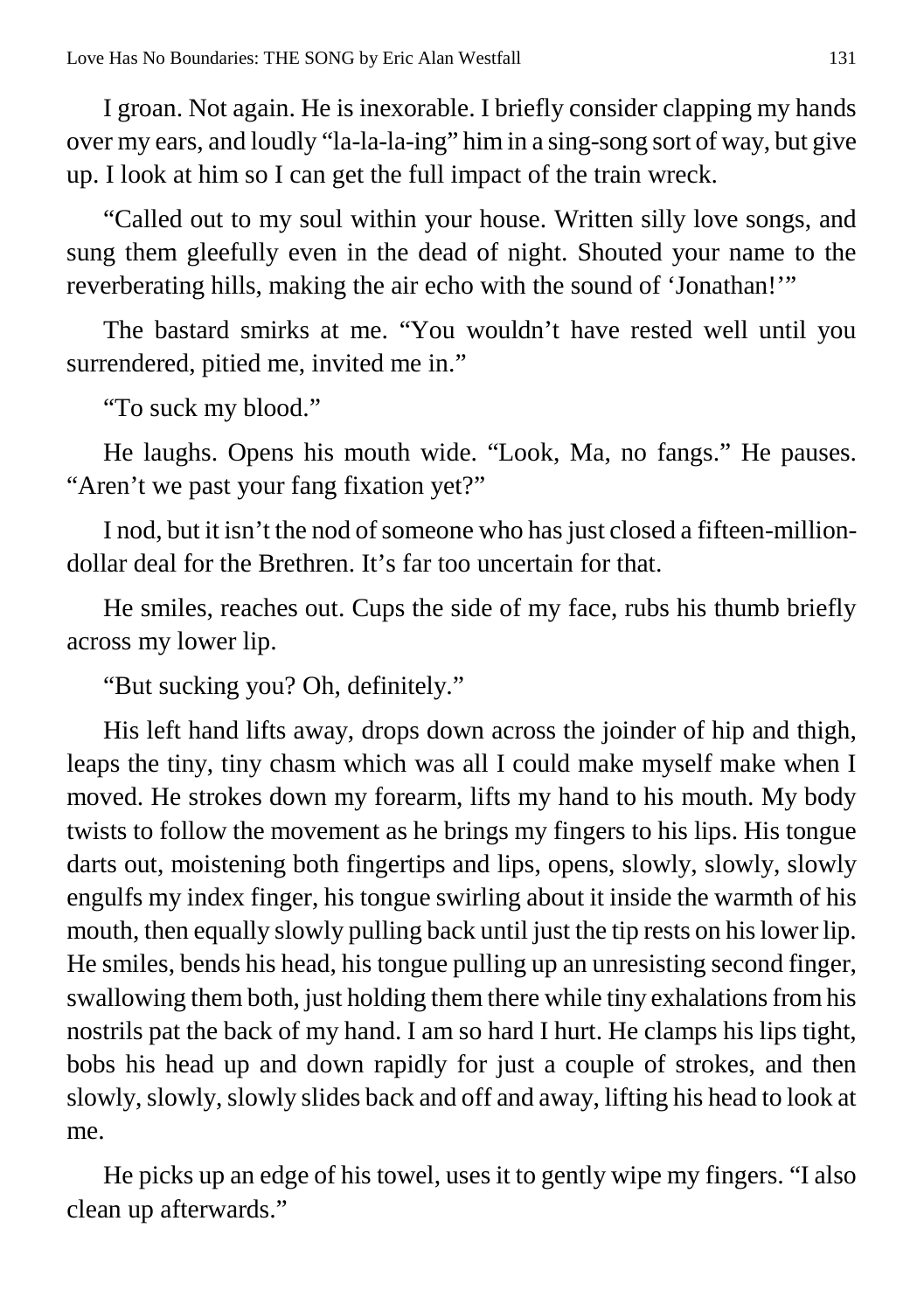He smiles.

### **JEAN-LUC**

He is watching me, still not fully understanding why I am here. Well, aside from the reason that is so very obvious because it is standing up and saluting him, and weeping with eagerness.

Oh, he understands the words, the idea that he has to choose, but it hasn't sunk in.

In ordinary times, in centuries of ordinary times, I would have been here to fuck and feed. Nothing more. Two needs fulfilled, taking a year, two years from him at the most, out of the forty-three he has left.

But there is no need to feed. The man last night was enough.

He'd never been with a man before. Certainly never one like me. Only children. Young children. I rarely hate. After all this time there is no need for it, nor for any other emotion, really, especially not as motivation. I make an exception for those like him, for him. Perhaps because I was raped the first time when I was ten.

Before departing from Saint-Valery-sur-Somme for the invasion of England, my father decided to get in some practice raping and pillaging. He chose my mother. She was twelve. He survived Hastings, was rewarded with a title and estate wrested from the losing English. And when he triumphantly passed through the village again, ten years later, we knew each other, recognized the link between Norman baron and Norman peasant boy. It was in our faces, in our eyes. A reunion, a first meeting actually, that ends as that one did offered no pleasure. Well, not for me. *He* seemed to get great pleasure from using me the few days he carried me with him, but then he dumped me beside the road, his seed leaking out of my ass one last time.

Not that he realized that the repeated satisfaction was fleeting until years later. Eleven, to be exact. After my second rape. After I understood the change, what I was, what I could do. I found him in Paris, took him, used his own money to get him back to England, where I paid men he had hurt, whose children he had hurt, to use him. To fuck him, once for every time he had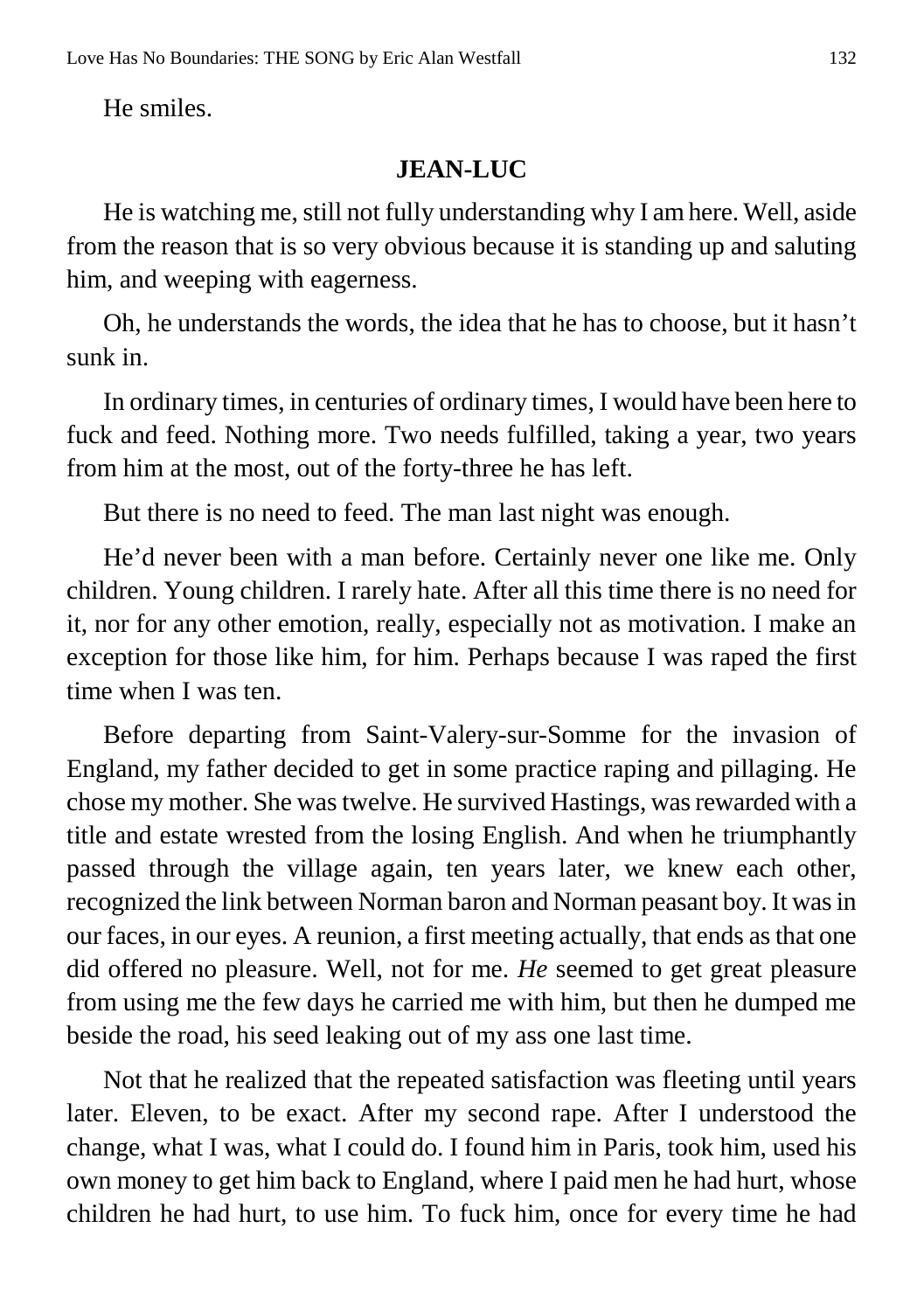come inside me, a final fuck for all the children since. And then I stripped away his life. Slowly, painfully, feeling his soul howl in agony as I drained the thirty-three years, six months, and nine days he would have had, but for me.

Yesterday. Edgar. Kind, gentle, glasses-wearing Edgar, skillfully appearing to be not quite right, but a harmless kind of not-right. He was only nineteen, but had already had three. Two were dead, the third too terrified to talk. He boasted to the "fellow-traveler" I appeared to be, and then he regretted, more than regretted, his sharing, as I did for Edgar the last thing I did for my father. Fifty-eight years, two days, three hours, seven minutes. Gone in shrill screaming where no one could hear, and in far more pain than my father had felt. With experience comes superior technique.

A satisfying, *full* meal, not just the occasional snack of a few minutes, hours, days, here and there.

I could have turned around, driven away, let someone find the body, mourn the so-sad heart attack in one so very young. Gone back to Paris. Ended that life and started a new one. I could have let Jonathan be. Except I could never be certain what he figured out, if anything at all. I had a Watergate need to know what he knows and when he knew it.

I have to be sure. Have to be certain I will not, can never be betrayed. I have to give him a chance.

Give myself a chance.

Jonathan sits so very still now, watching me stroke so intently. But lurking behind the lust is the uneasiness.

I did not recognize what "this" was in the moment when first his eye I eyed across that people-packed space. I smile and he catches it, lifts that fucking eyebrow to ask "What?"

I shake my head in "Never mind." He pretends annoyance when I quote things at him. I'll leave his annoyance level flat a while longer.

The music in the background intrudes.

The song.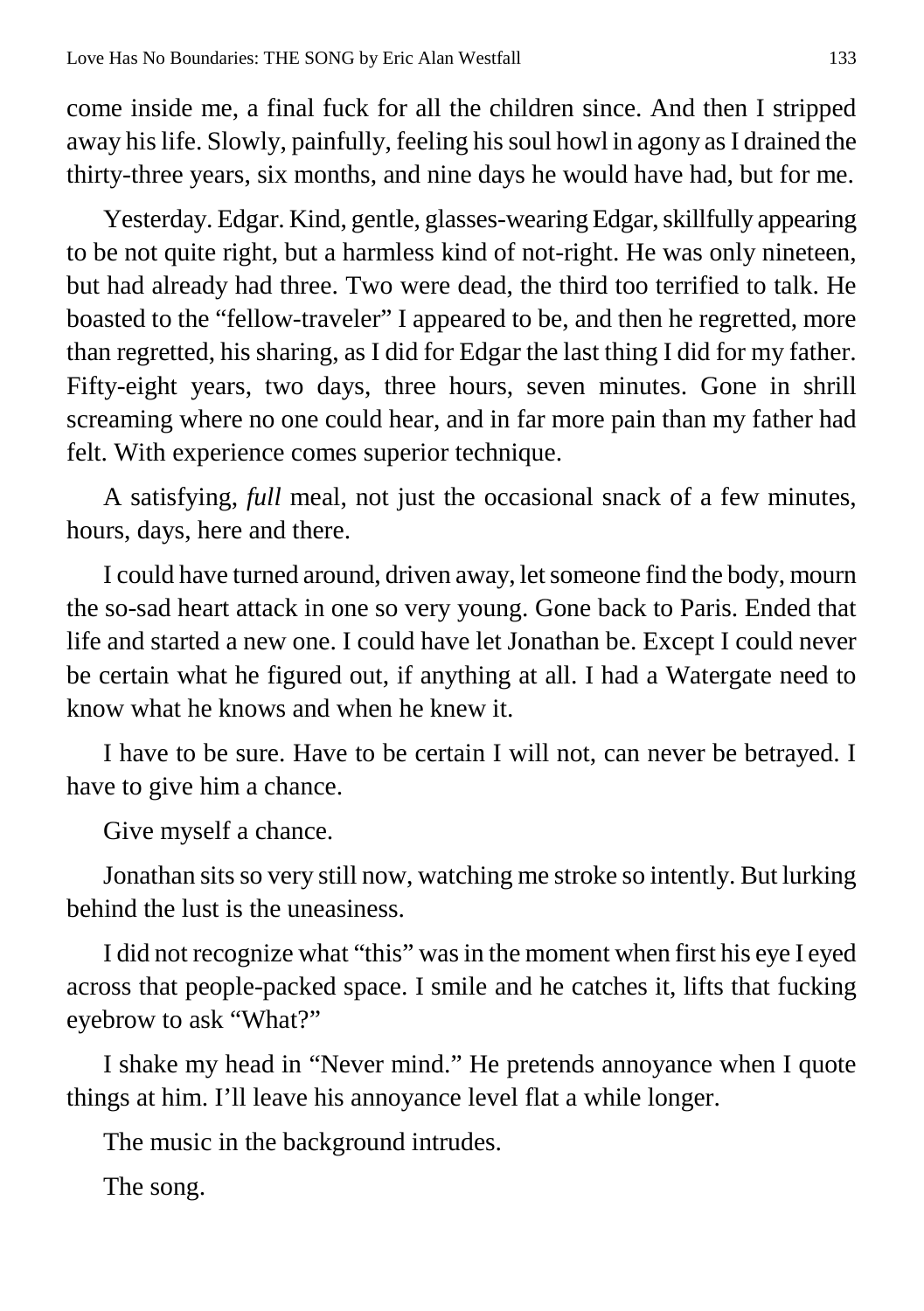I once had that song sung to me, just me, alone in my bedroom, while the rest of the party laughed and chattered its frantically pretended enjoyment in the rest of my suite at the Waldorf. And for those few minutes, and only those few minutes, I believed it was possible.

I am not sure I believe now.

## **JONATHAN**

I inhale, an almost-gasp, as he turns left, making me scoot a little away. He lays his leg flat on the couch, his thickly-haired knee and shin rubbing against my towel-covered hip and thigh. He leans and twists and puts both hands on my nipples and tugs. A bit harder, a tiny twist. The almost becomes actual. Smug bastard.

"Get naked for me."

A little more wordy than Dieter, but then, this is real.

I start to rise up, but his left hand on my shoulder easily stops me.

In my porn collection—the one hidden so very well on the laptop Father and the Brethren don't know about, the one sitting on the nightstand in the bedroom, open, a video probably over by now, as I hadn't bothered to turn it off when I heard the knock—getting naked while staying seated, for the most part, on a couch, seemed generally graceful.

Reality is otherwise.

So simple. Feet firmly on the floor. Brace the back of your head on the back of the couch for leverage. Lift your hips. Tug the towel left-handed. Dispose of the towel next to you. As easy as one, two, however many.

Not that easy when the bastard stays leaning forward so he can twist your left nipple, one of a pair directly connected to your cock and balls and all your erogenous zones everywhere, and sucks on the right. Not when your back arches toward that wonderful sensation, giving you more than ample space under your ass to get rid of the towel, except that the sensation makes you forget whatever the fuck it was you were supposed to be doing. Not when his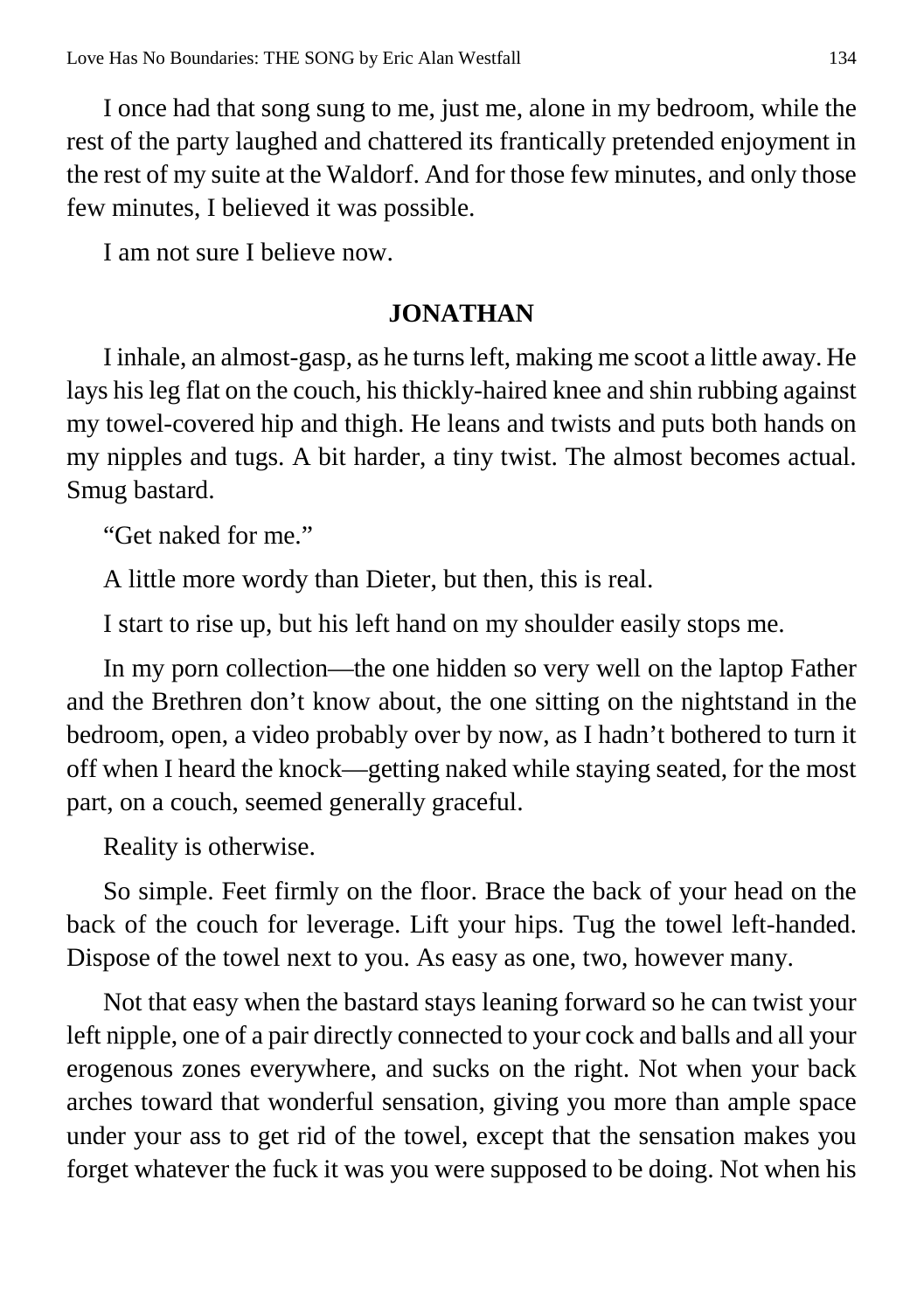right hand leaves your nipple bereft, but travels south, to work its wiles on your cock. Squeezing, releasing; squeezing, releasing.

I will not whimper. I will not whimper.

Of course I whimper.

My asshole is twitching. Clenching and unclenching as though it's trying to get in some last minute practice before the big game.

And then he stops the taunting. Lets me do what I was told to do. I fling the towel… somewhere. Obviously I should have looked. I wonder which of Father's collection made that sound when it hit the hardwood floor. I never before realized it is possible to love the sound of shattering glass.

I'm panting. Just a little. But he isn't holding me down. I can still jump up, run off, grab the phone while praying that the landline isn't out. I can call 911. Have them send a helicopter. The National Guard. The fucking SEAL team that killed bin Laden.

I don't.

## **JEAN-LUC**

What I am doing to him is unfair. A gross violation of the Geneva Convention on Sexual Negotiations.

I gave him promises. I never promised I would play fair in fulfilling them.

I grab his head, move it to me. Capture his mouth. Ravage it until he responds, until he chooses to respond, though there is no real choice, not with what is between us.

And then I stop. Pull back. Watch. Work my cock, cup my balls, my fingers disappearing as if they might, just might, work back and tease my hole.

Not fucking fair at all.

# **JONATHAN**

This isn't fair!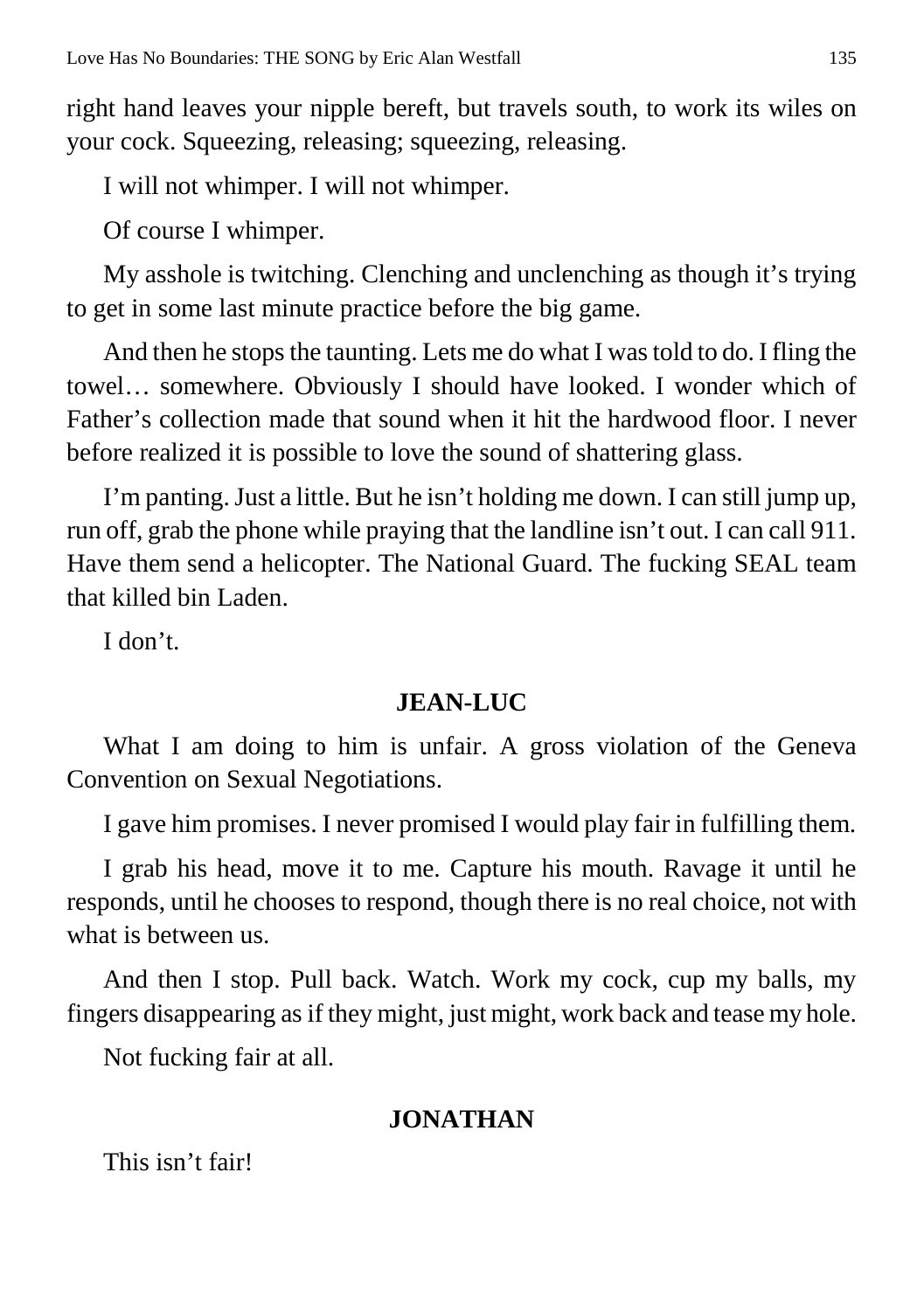He is stroking just a little more rapidly now, playing with his balls, making me remember how he and Philippe did that, getting me so hot. Is he really going to finger his own hole?

The slick smacking sound of body-lubed flesh on flesh is loud in the room where we both seem to be holding our breath. Or does he, for all the movement of his chest, need to breathe? I can't get past the undead-not undead thing.

He is content for the moment to let me think, the taste of him filling mouth, the scent of him filling my nostrils. Content to let me sit, and stare, and tentatively, tentatively, jack myself. No, not really jacking. Just… caressing. Not enough to derail my thoughts, but somehow a necessity.

Misunderstood, he said. Pity the poor, misunderstood vampire, his tone said, just another abused minority. All those myths, all those lies and fantasies, perpetuated by story after story, novel after novel, especially the last decade or so; Anne Rice knowing better but catering to the masses nonetheless. No bats, no mist, no shifting of shape; no seductive liars compelling obedience with a cobra-stare; no entry without consent, no feeding or converting without consent, but consent so easily obtained; no death but by flame, decapitation, removal of the heart, although a stake in that vicinity will slow them down.

A moment ago I was kissing this… man… so deeply both our bodies trembled, and right after that kiss, surrounded by the music and the touching and the lust, he is telling me how I might kill him.

### **JEAN-LUC**

I release my cock, let it stand upright, or rather stand with a Pisa tilt toward my belly. I pull hard on my nipples and twitch my length. Jonathan licks his lips. I lean back again, letting my legs sprawl ever more lewdly wide once more, my eyes never leaving his. My sex is glistening and sticky.

My cock likes Jonathan. I like Jonathan.

I have never liked men like Jonathan. Ordinary men. Not warriors, not men who actually *work*, physically work, for a living. Grey-flecked hair on head and chest and pubes, not uniformly dark, not the occasional flame or sun gold.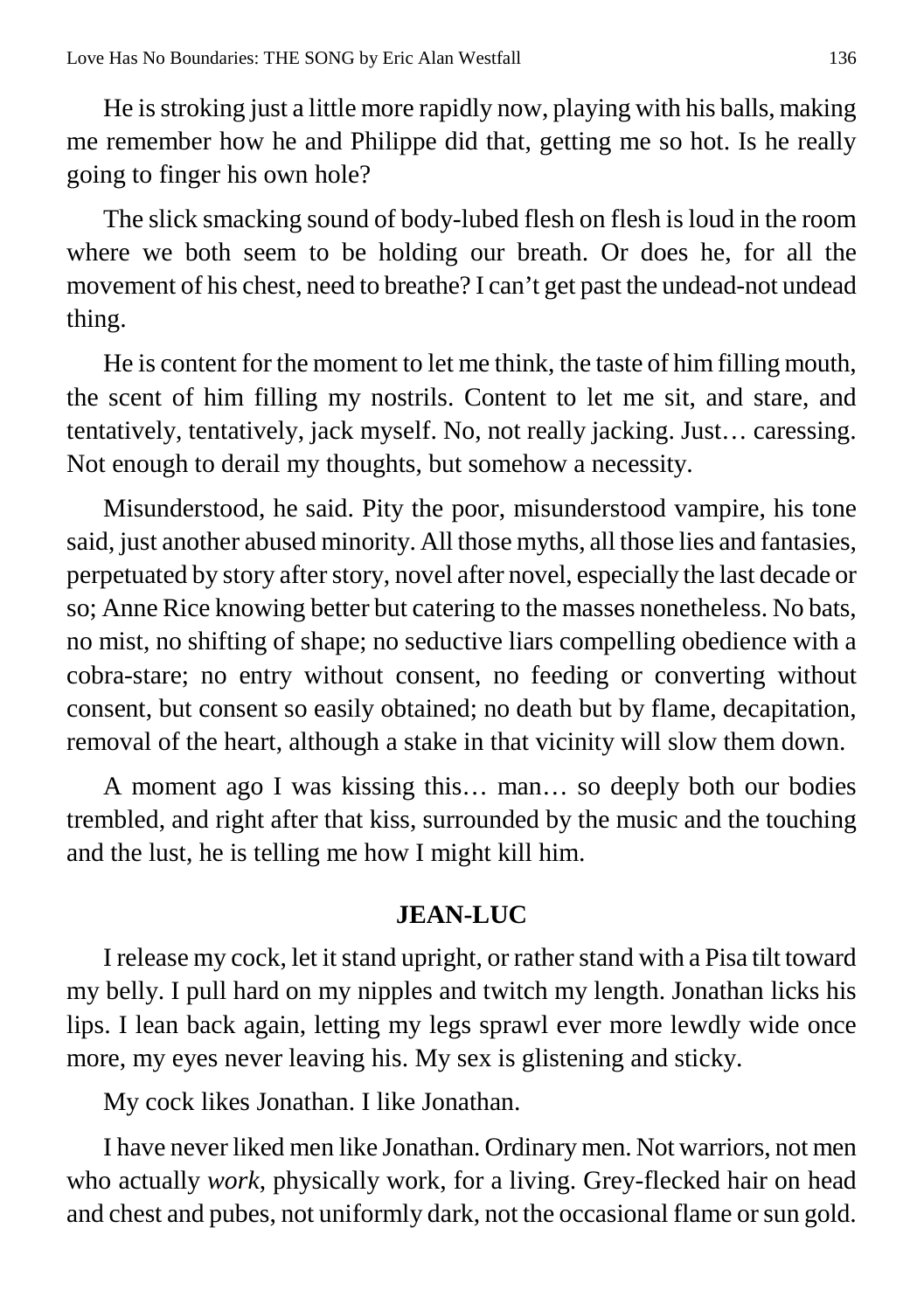A belly, not smooth, taut abs to contrast with my own thick fur. A man you might want to hold you close, give you the illusion that not only is there a God but He's in His heaven and all's right with the world, despite the knowledge that some North Korean asshole fucker could punch a button and launch a nuclear holocaust any second now. A kind of man who, even in his first attempt to be a consummate slut, was actually making love to you. To both of you.

Damn him. Damn me for more than liking. For loving.

### **JONATHAN**

I inhale quickly, suddenly remembering to breathe instead of wondering whether he really does or not, whether I have been fooled, compelled into believing I've seen his chest rise and fall, heard inhalations, exhales.

Vampires, he says, are a thoroughly ecumenical lot. There are Jewish, Christian, Muslim vampires; even a vampire cardinal, he says, noted for his virulent public hatred of gays, who feeds for the most part on priests and altar boys.

Imagine, he'd said, a wide Broadway stage at night. The largest you've ever seen. Completely bare. Total darkness, not even a ghost light.

Imagine an enormous spotlight trained on center stage, opened as wide as it will go, but not quite filling the stage, the edges of the circle of light gradually fading into darkness at the wings. When you are born you are at the core of all that brightness, but as you grow, as your life creeps in its petty pace from day to day, so that for most of you your days are full of sound and fury, signifying nothing…

He just never stops. Now he's throwing the Scottish play at me.

You move, he said, slowly, slowly, slowly from the glowing center, to dimness, to death. We know your allotted span. Your three-score and ten. Or more. Or less. We know precisely how long you will live. If chance, or one of us, does not interfere.

We eat and drink as you, he said, but we live because of what we take. Seconds, minutes, hours, all the divisions of time, drinking from the end of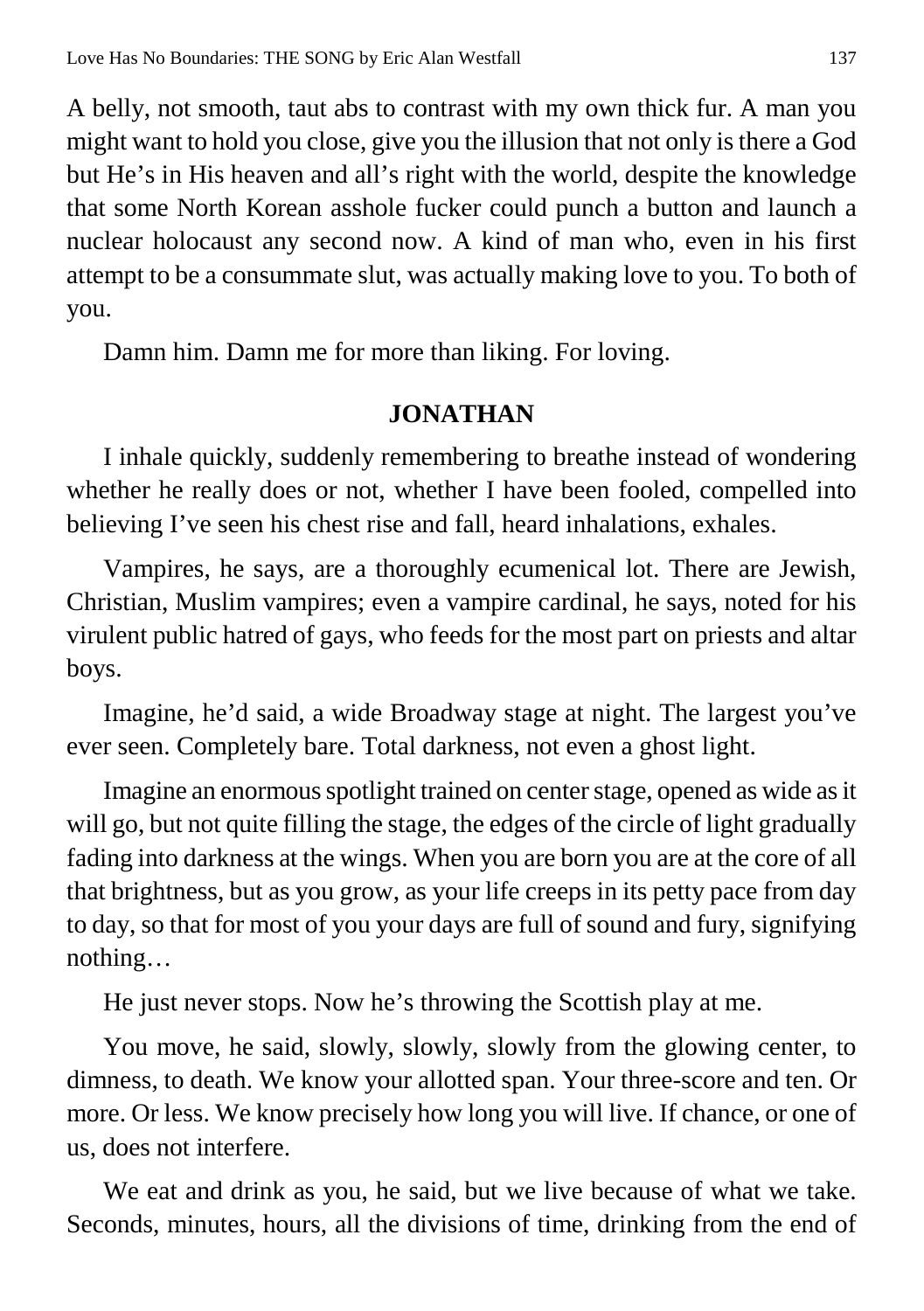your life, so that the distance you walk from center stage is not quite to the wings. Necessary, but not satisfying. Not like a full meal. Not like taking the life itself, every watt of it, the spotlight spiraling in and in and in so you die of natural causes, sometimes unexplained natural causes no coroner can figure out, because you look just as you are, you don't go through some CGI version of aging into death, flesh oozing away into nothing but bones, bones dissolving into dust.

But you *can* survive on snacks, he'd said.

He did not tell me how many full meals he has had. I did not ask.

We are the most minor of the minorities of the world, he said, and the most powerful. But we have no desire to come out of our closet and ask permission to exist. To be hated and feared and hunted. We are content to be a tale told by idiot humans.

Everything he said, so well thought out, so logical, even the power to alter DNA, modify genes in real time, as the way they converted, his voice mocking the images of ripped throats and veins, and blood exchanges, sounded so true, so real as he spoke. He clearly believes it.

And so I have a lunatic, a well-hung lunatic, sitting on my couch playing with himself, his eyes wide open and staring into mine.

I move closer.

I can't help myself.

## **JEAN-LUC**

He was motionless there for a while. A fear-frozen goat faced with a great tiger, sleek-pelted, broad muscles rippling beneath the fur, waiting, waiting.

He moves closer. As if he has no choice. Prey coming to predator.

But he *has* a choice. Not the one he may be expecting, but a definite choice.

I shouldn't have told him. I should have just made the choice for him. For us.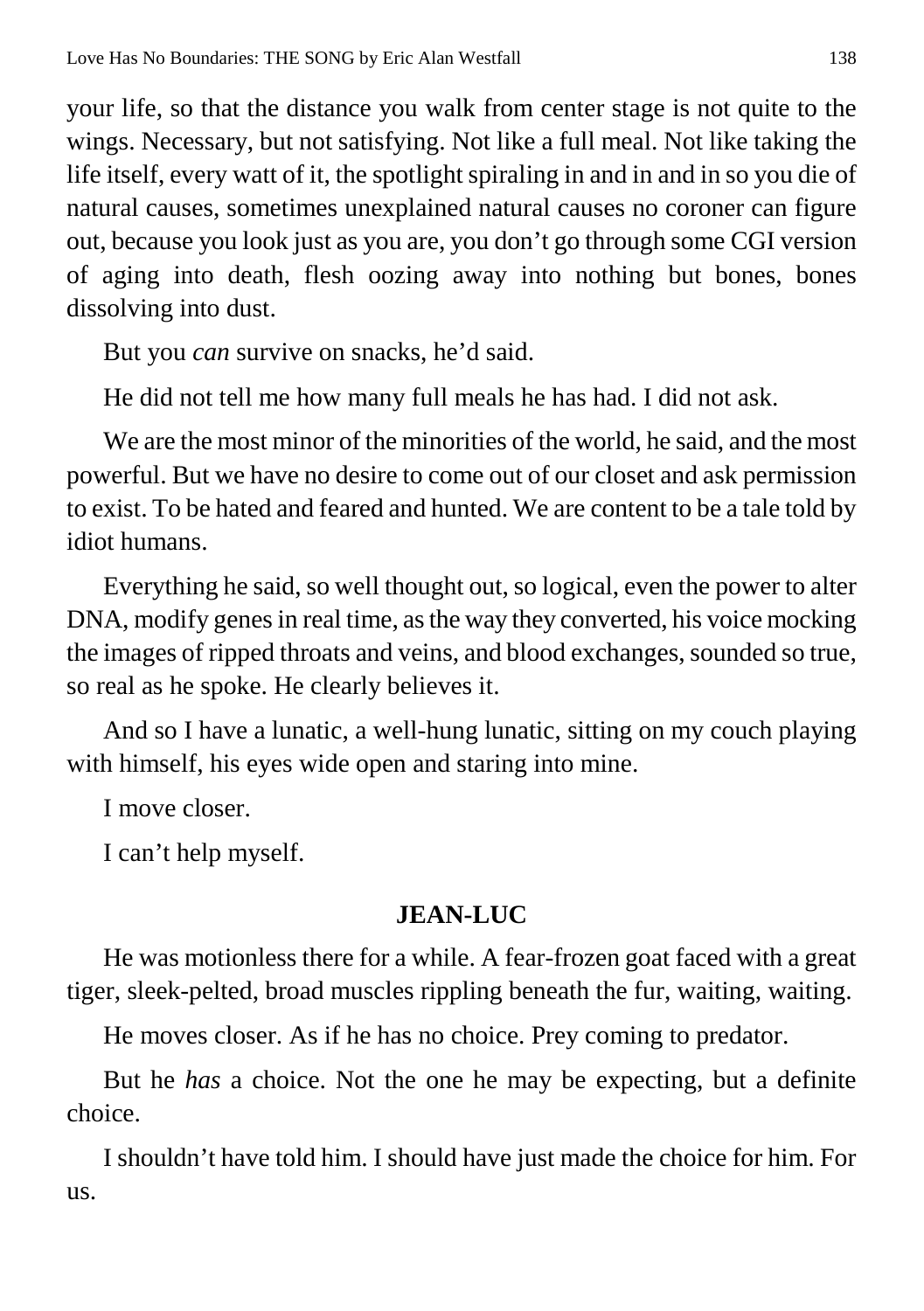Fuck it.

I tell him to jack for me, to work his nipples, show me…

### **JONATHAN**

He wants me to show him. Show him whether I fear him, or want him, or both. My erection at least answers part of his unspoken questions.

I look in his eyes. He says it again. He says he has no mystic powers, no compulsion, only persuasion, but what if he lies? Would I feel any different, would I know I was being compelled?

He's crazy, he must be, or pretending to craziness for a reason I can't fathom, or has a compulsion to make himself different and noticeable, as if his looks and wealth are not enough to set him apart from the hoi polloi like me. Or perhaps he enjoys mind-fucking, knowing that as soon as a man sees his body, feels that cock, he won't be thinking or caring about the mind that goes with it.

*This makes no sense!* I want to shout. I don't. I lick my lips again, watch the oozing precome slide down his shaft.

I realize: I should tell him I can't go through with this, don't feel well (never good, always well), sorry I actually have a lover, a big day tomorrow even though we're trapped here by the snow, have a headache, sorry, so sorry, but please, just fucking please, get the fuck up, get the fuck dressed and go.

I realize: He'll have to go. He said so.

Realize: I won't tell him.

Realize: I can't tell him.

Realize: I'm afraid of him.

Realize: I love him.

Realize: I want, I *need* something from him, with him, more than anything I have ever wanted, ever needed, before. Yet still I am terrified, because of all I would have to leave behind.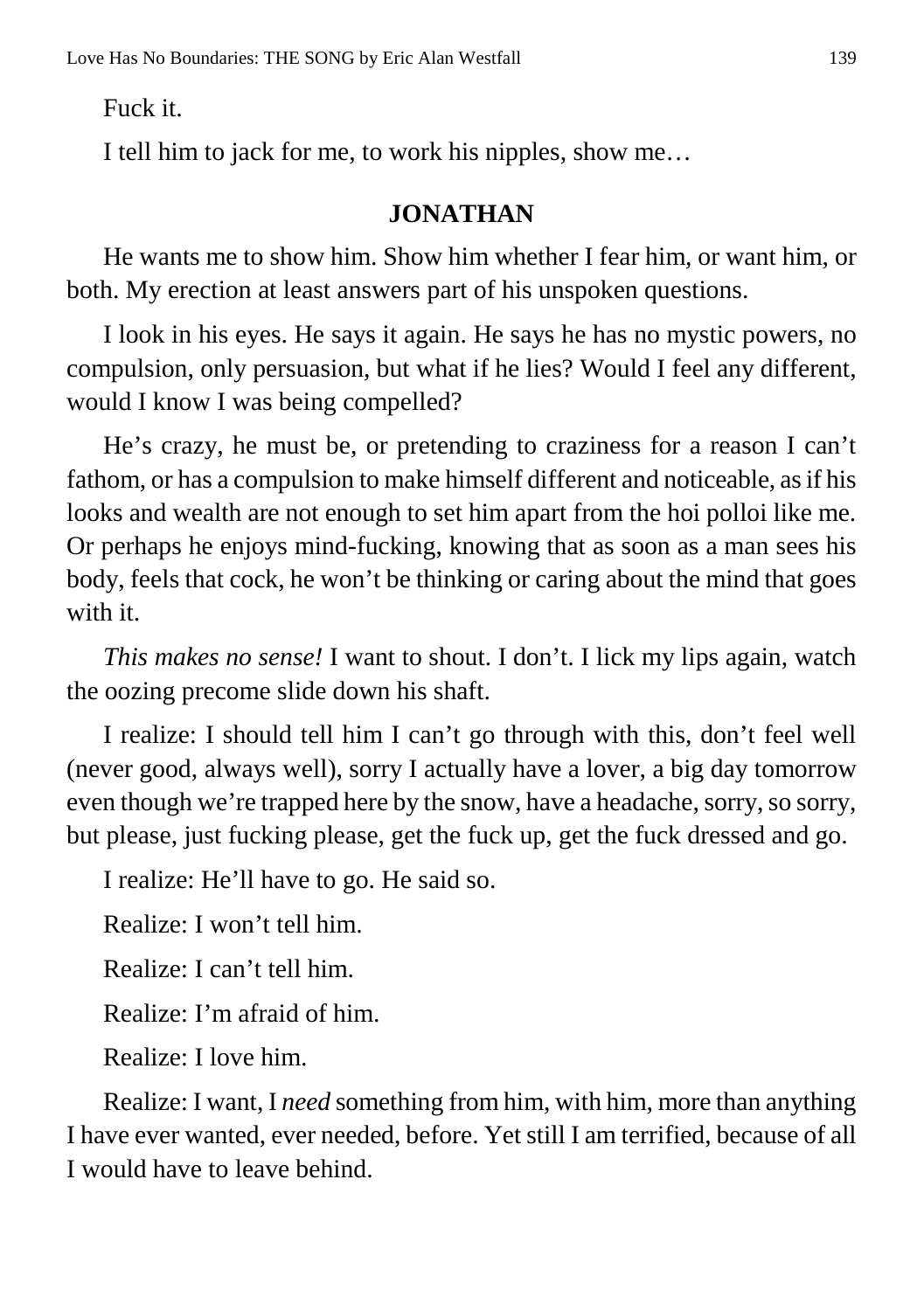Realize: If I give in and help him, go with him and "all those pleasures prove, that hills and valleys, dale and field, and all the craggy mountains yield," I will destroy myself, my family, my life. A Catholic excommunication is a mere bagatelle compared to what Grandfather will do.

There is no one to explain, to tell me why this is happening, why me. No one to ask. So I ask myself. With all the men he could pick from, who would be naked and on their backs before the credit card was completely out of his wallet, or his dick was out of his pants, *why me?* And if there is even the remotest possibility of truth in his outrageous words, I ask myself again, and yet again, *why me?*

My self has no answer. Except to realize that only fools want reasons, and fool though I am for loving him, I am wise enough not to ask.

He slides further down on the couch, tells me to get up, straddle his legs, sit. I do as I am told. There is no sign he's uncomfortable with my weight as I rest my butt just north of his knees, my balls touching the inside of his almost pressed-together thighs. He reaches behind me, grabs my cheeks, makes me scoot up until my the head of my cock slides over the underside of his own.

Both hands reach up, grab my nipples, twist *hard!* and then relax when I gasp and whimper. He pulls me down to him, by the fingers that expertly hold my hardened nipples, murmurs, "Come for me, my Jonathan, come on me, get me wet and slick."

As he pulls me into a kiss, his cool (just cool, not undead cold!) lips push mine open, his tongue does its imitation of the German army invading Paris, entering without opposition since the man in charge had decided to collaborate. I wrap my hand around both our cocks, my thumb pressing down on my shaft, just below the head of my cock, adding minute extra pressure as I stroke and stroke, holding us both against his belly. The kiss goes on and on. He is not holding my head, but still he keeps me there, while his hands roam my chest, shoulders, back, ass, rubbing, caressing, teasing, hurting with the kind of hurt that is pleasurable.

And inside (inside my head!), inside I see... strands—hundreds? thousands? millions? I cannot begin to count the strands—glowing in infinite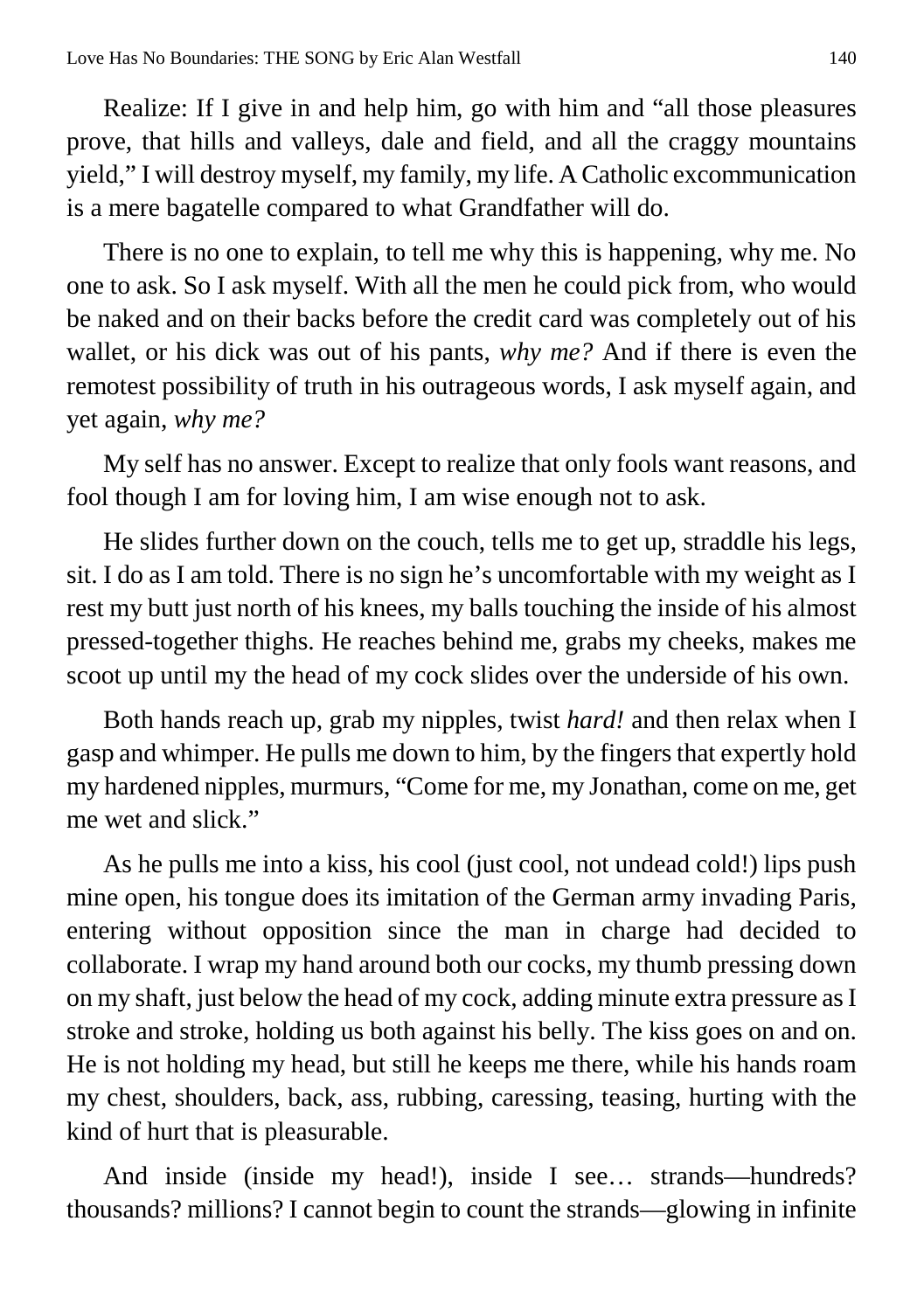darkness, in a range of colors I've never experienced, never dreamed possible. One strand, then a second, a third, each so very far apart from the other, drifts out from all the rest, begins to twine… The image fades, vanishes.

"Jonathan," he murmurs softly against my lips, "when you come, come just a little, only a little, not much at all."

Ridiculous. Come *just a little* when my breathing is out of control, when his hands, oh God just his hands excite me like nothing we have done before. I tremble, then shake, and the shaking turns into tremors racing through my body. I gasp unthinking agreement, and as I begin to spew semen between us, I feel his mouth on my neck, feel my pulse thunder, feel his teeth nip, gently, gently, not even breaking the skin, I turn my head, baring my throat for the fangs that aren't there, moan loudly as I spurt and spurt and spurt.

Unable to stop, I collapse on him, and after an infinite while, regain control, struggle to sit up, get all that dead weight… Christ what an image… off of him. His arms wrap about me, hold me to him. He is hard beneath me, his length pulsing against my flaccid cock, my fist, my belly.

I move, sit up on his knees, look down at the mess on my belly, on his, on the globs of seed smeared on his cock.

That is far more than just a little. I'd done what I was asked, told, but still… "I'm sorry. Let me get a towel."

I start to rise, but his hands above my elbows clench, stop me easily. I gulp.

### **JEAN-LUC**

A flicker of fear passes over his face. I catch his eyes, smile, release the pressure of my hands so that my palms, fingers, are merely caressing him. "No need for a towel. We're going to need all that."

Uncertainty now. He looks at my still-rigid cock, licks his lips. He knows what I want, knows he is going to agree. "I… look, just give me a little bit… if you want to fuck me I… I can't take it right now, let me recover, it's just, I can't…"

"Do you really?" I ask him. "Do you really need time?"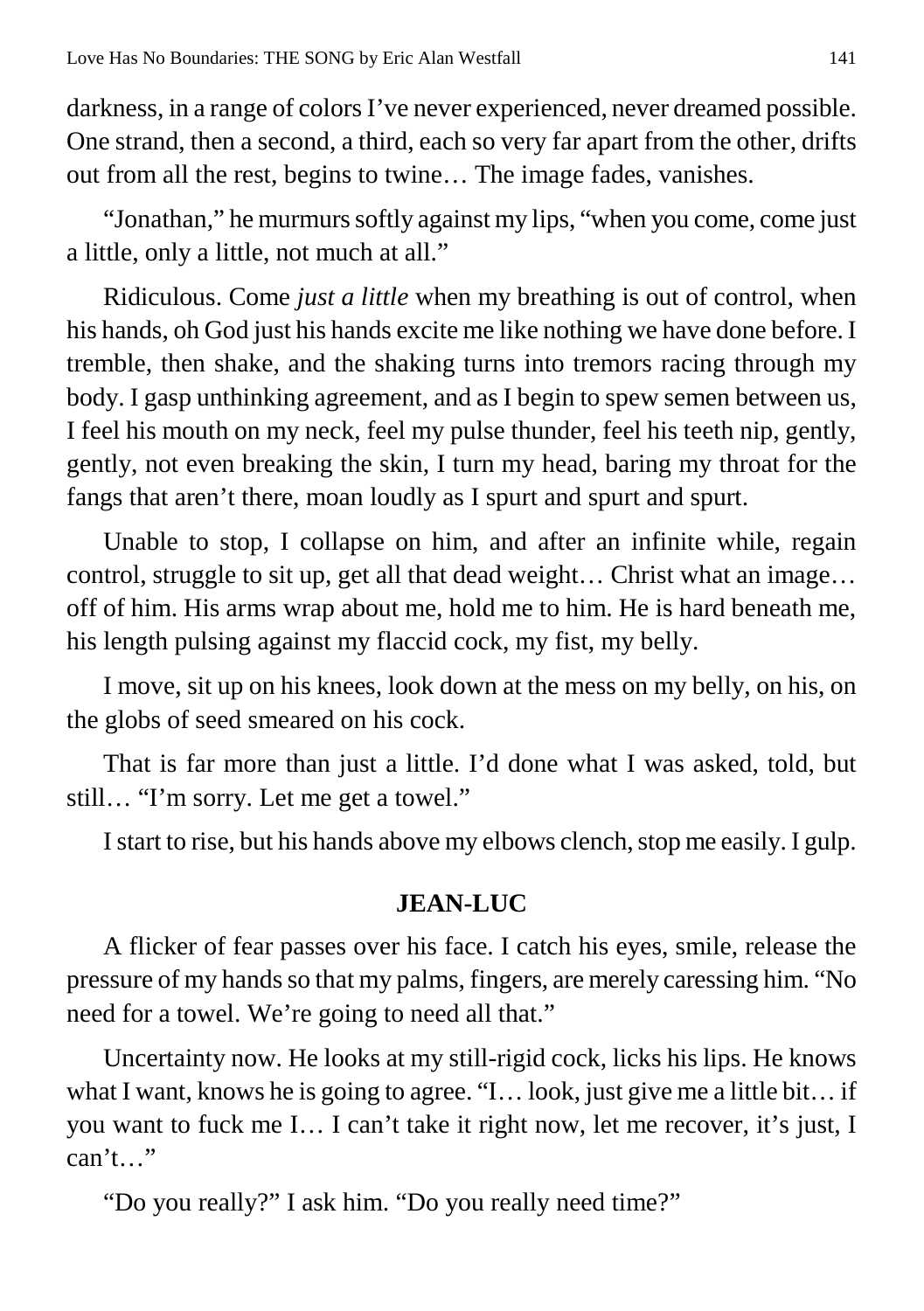My right hand cuddles his balls, my thumb spreads the last drop around the head of his cock… which begins to get, *is*, hard again. He looks down at the shaft angling up and out over my legs, looks at me, wonderingly.

He scoops up the semen from my belly, from his, smears it on me with the precome that steadily oozes out of me. With my right hand at the base, I hold my cock upright, use my left hand to bring his right to my mouth, lick him clean, suck one, two, three fingers, lapping until he shudders.

He knows. But still he asks, "C-condom? I, uh, I have…"

"No need, my Jonathan, no need. Never again."

He is uncertain, afraid. He should not be. I told him in Berlin I was safe. I do not lie.

I do not *always* lie.

He stands, shifts so that his knees are on the edge of the couch, balances himself with his left hand on my shoulder, spits on his right, moistens between his cheeks, does it again, takes my cock, guides it to him, hesitates.

"Fuck yourself, Jonathan," I whisper. "You know you want me inside of you." My voice coils about him as the streamers of warmth had done to me on the porch.

He winces, *gasps!* as the head pops through his opening. He holds himself still, breathing heavily.

Slowly, slowly, slowly he lowers himself, bending forward, his fingers trying to gouge holes in my shoulders from the muscle tension in each arm. My palms rest gently on his nipples, making tiny, tiny circular motions, gradually absorbing his weight as he leans further, the tautness leaving his arms until he uses them only for balance. He does not even notice the ease with which I hold him as he becomes used to my length so far into his body. I twitch deliberately. He moans.

"Fuck yourself, Jonathan. Fuck yourself well. Jack off for me, cover me with your come."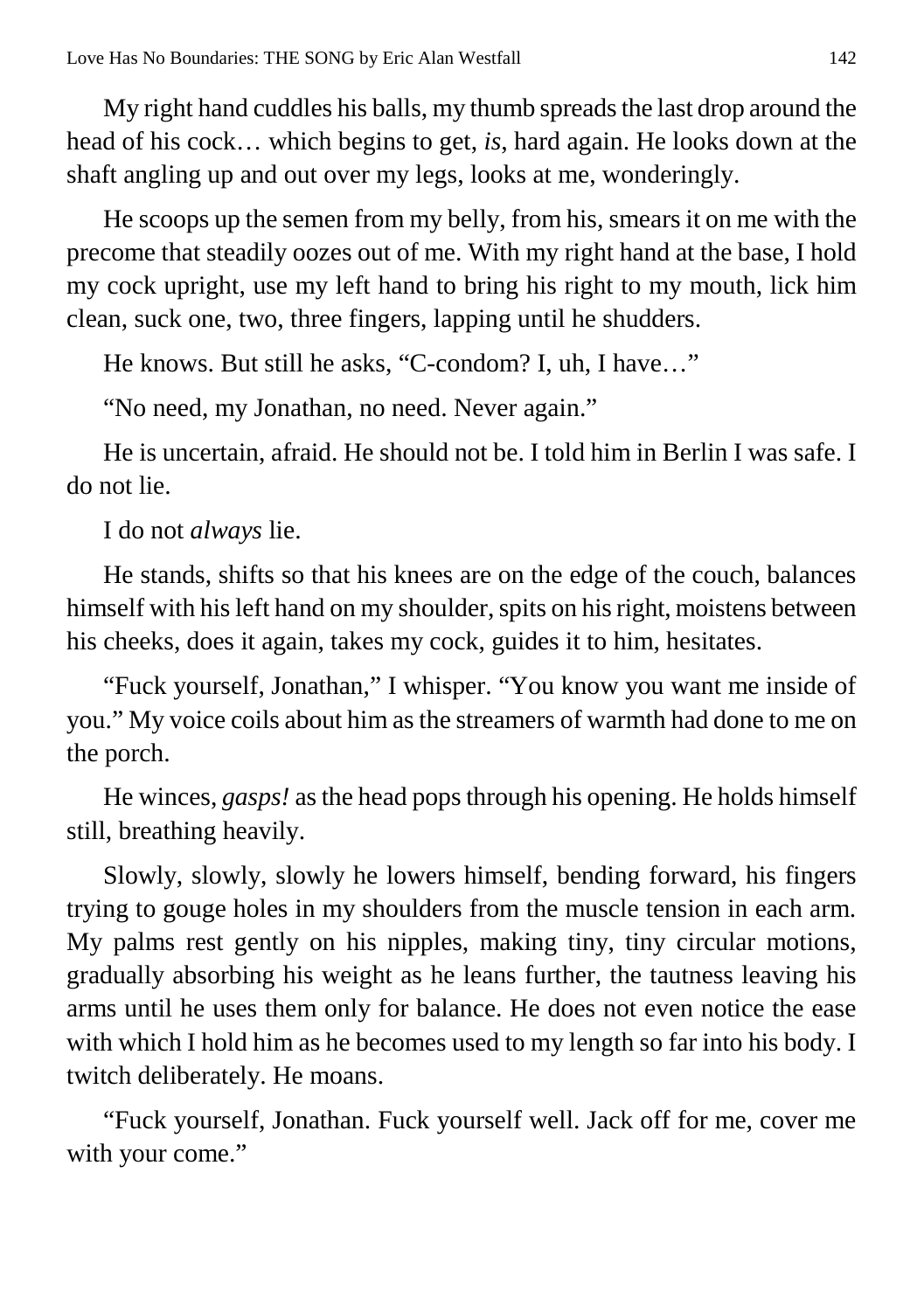He begins rising and falling, slowly; increasing his speed as he becomes used to my width and length once again. His dildos, some of them, have to be fatter and longer than me. But there is nothing like a cock. His eyes are shut, his head thrown back, his cock fucking his fist as his ass fucks my cock. He is so warm inside, so very hot, clinging to me. I grab his buttocks, stop him half up my shaft, hold him still, raise my hips, lower, raise, lower, raise, no full strokes just that half over and over and over again, the *smack!* of my flesh against his an isolated sound in the room. I rotate my hips, circle my cock corkscrew fashion in and out and within him, he moans, moans again, louder.

Each breath is more ragged than the last as I let him take over again, watch the frenzy coming over his face, knowing my own matches his. He rises and falls on my cock wantonly, slamming his body down hard, ignoring whatever pain I may or may not feel though I feel none. He shudders, getting close.

"Jonathan, just a little, Jonathan, so very little, not much, not much at all. Will you give me a day, one day, just that, no more?"

My words rise, drift upward one by one by one with the up and down thrusting of his body, circle his ears, slide in, melt into his mind.

And he says "yes," a frenzied consent in words I can barely hear.

Strands… infinite strands glowing and singing in the darkness. I select two strands, gather up the strands twined not long ago while Jonathon watched me, unaware it was me, weave them together, stronger now, and as the strands and darkness fade, I grunt, shout, begin spewing my own lust… love… into the heat of his bowels, cool-by-comparison semen hissing against the volcanic walls.

That spotlight I'd told him about tightens its focus. Just a little. Only a day.

The most delicious day I have ever had.

Jonathan, my Jonathan, shouts as well, inarticulate, pumping a stream of semen in long, long spurts onto my face, neck, chest, while I match him, exceed him. And then we stop.

# **JONATHAN**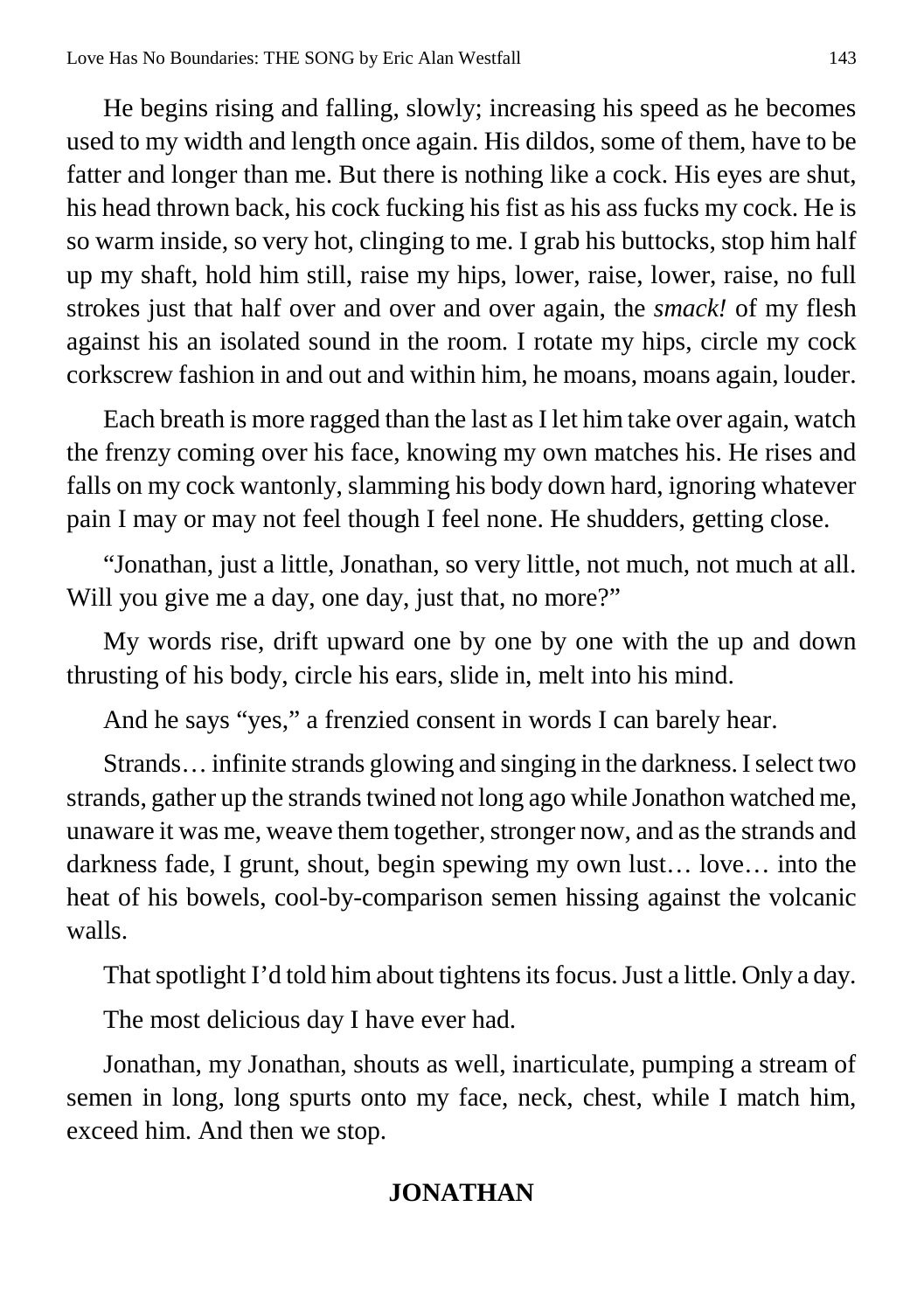Two climaxes so close together. I haven't done that since… I don't think I ever have. I know it can't be true but I feel his seed coating the walls of my ass, sliding down a cock that has indeed gone where none has gone bare before, well, just in a Berlin before, a cock still more than half hard.

As I am.

Impossible. I am not capable of this, never have been, not even when I was young and had all the proverbial young teen energy and recuperative powers.

I bring my panting under control, raise my head from where I'd rested it against the back of the couch, look him in the eyes, see only… satisfaction, that indefinable smugness of a man who knows with absolute certainty that he has just caused frenzied, mind-shattering pleasure in another man, all the while enjoying himself to the fullest. His hands are gentle on my shoulders, softly, slowly, pulling me down into a kiss, his lips inviting, his tongue delving into my mouth as mine does to his.

I shudder, unconsciously swiveling my hips, feeling his length and girth so wonderfully deep inside me, so wonderfully filling.

Two times close together. Of course I'm tired. But I recall his words, wonder. I pull my head back, start to speak. A cliché gesture—two fingers on my lips—silences me. He asks where the bedroom is.

A courtesy only. I am certain he already knows. Reluctant to let him out of me, I start to pull up, to show him. He easily stops me, tells me to just tell him, as he shifts his weight so he is more upright on the couch, still thrust deep into me, still more than half hard. He reaches between us, his thumb on the underside of my cock, pressing, rotating, slick with sweat and come. I start to get harder.

He sits upright, tilts me back, impossibly begins to—does—stand, his cock still buried, holding all my dead weight easily. My mind wants me to cackle out loud about dead weight, undead weight.

Impossible, impossible. I am not being carried by him, my legs wrapped around his waist, my head towering over his. I am *not* feeling his cock get harder inside me, only partially drawn out by the angle of my body. I am *not*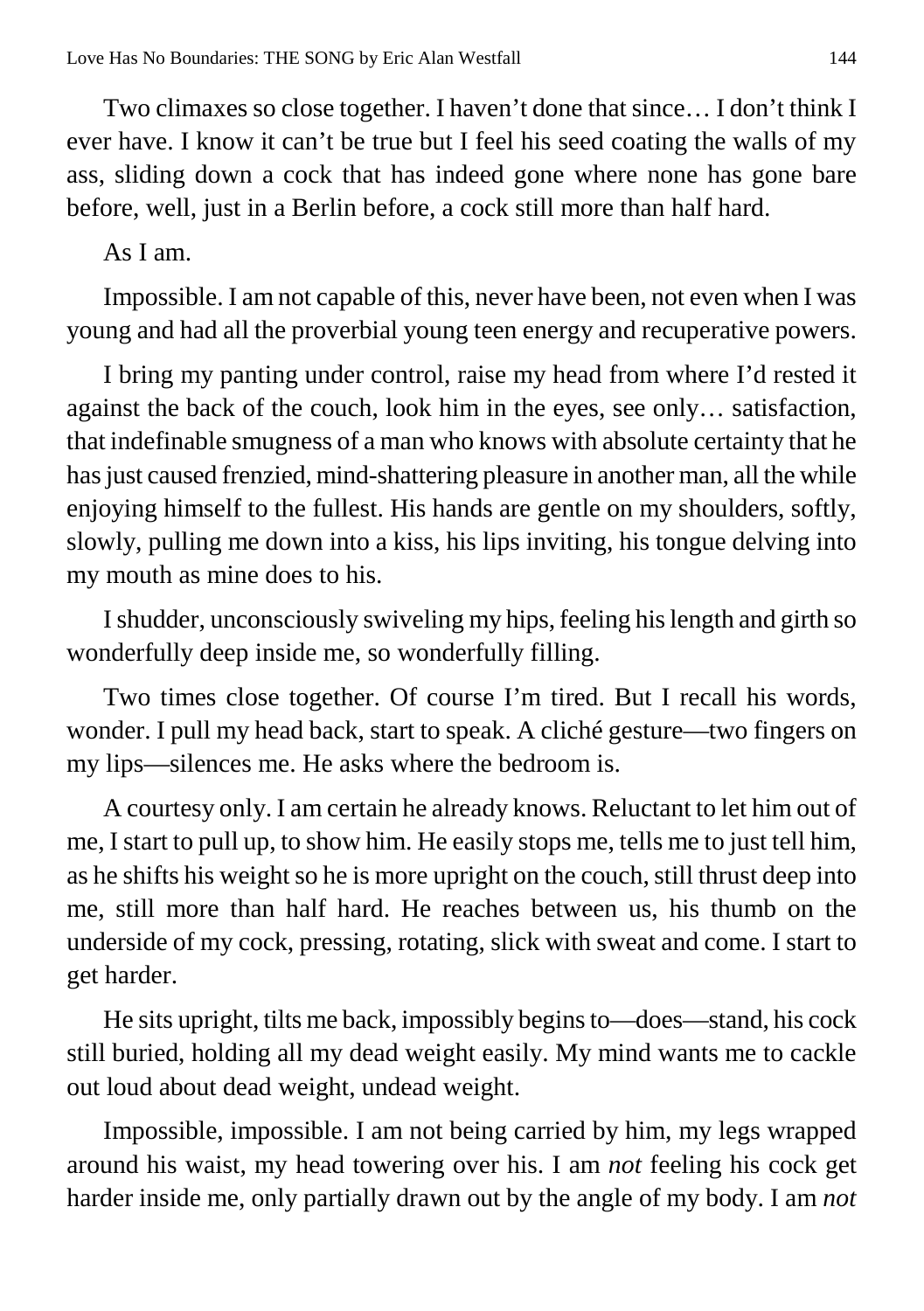being carried down the hall, up the stairs, through the door, across the room. I am *not* being held while he kneels on the edge of the bed, the muscles of his arms in sharp relief, then kneel-walks until he can lower me gently, gently, gently onto the covers.

Damn, but I am.

My… my man, my… vampire? is surprisingly strong. Vampire-story strong. So not everything is a lie.

I drop my legs, spreading them wide, bent, my feet flat on the bed. I stare at him as he starts running his fingers across my chest, his head lowered, staring intently at the sticky mess on my stomach. He rotates his cock, now fully hard again, and I moan softly.

I cannot stop myself. "You didn't succeed in making me see stars, you know."

"Oh?"

I laugh. "Well, I guess I could count the strands. Brightly colored ribbons or something. Floating in the air?"

He does another of those going-still moments.

"I've never done that before," he finally says, not looking at me.

My laughter, loud and far too attention-gathering or so my family has always said, startles him, causes him to twitch and then he calms. "You just screwed what little brains I have right out of me. Again? For the threethousand-and-umpteenth time, and you're claiming you're a virgin?"

He still doesn't look at me. "No, not that. I haven't been a virgin in, oh…" He pauses, the shape of his lips starting the word "centuries," and then he says the word aloud. It's shocking, somehow, to *hear* it rather than think it. More real.

He turns inward. "About nine hundred thirty-six years, actually."

My turn to stutter a "Wh-wh-what?" again.

His face tells me the memory is not a pleasant one. "I was born nine months after Duke William headed off for the Battle of Hastings."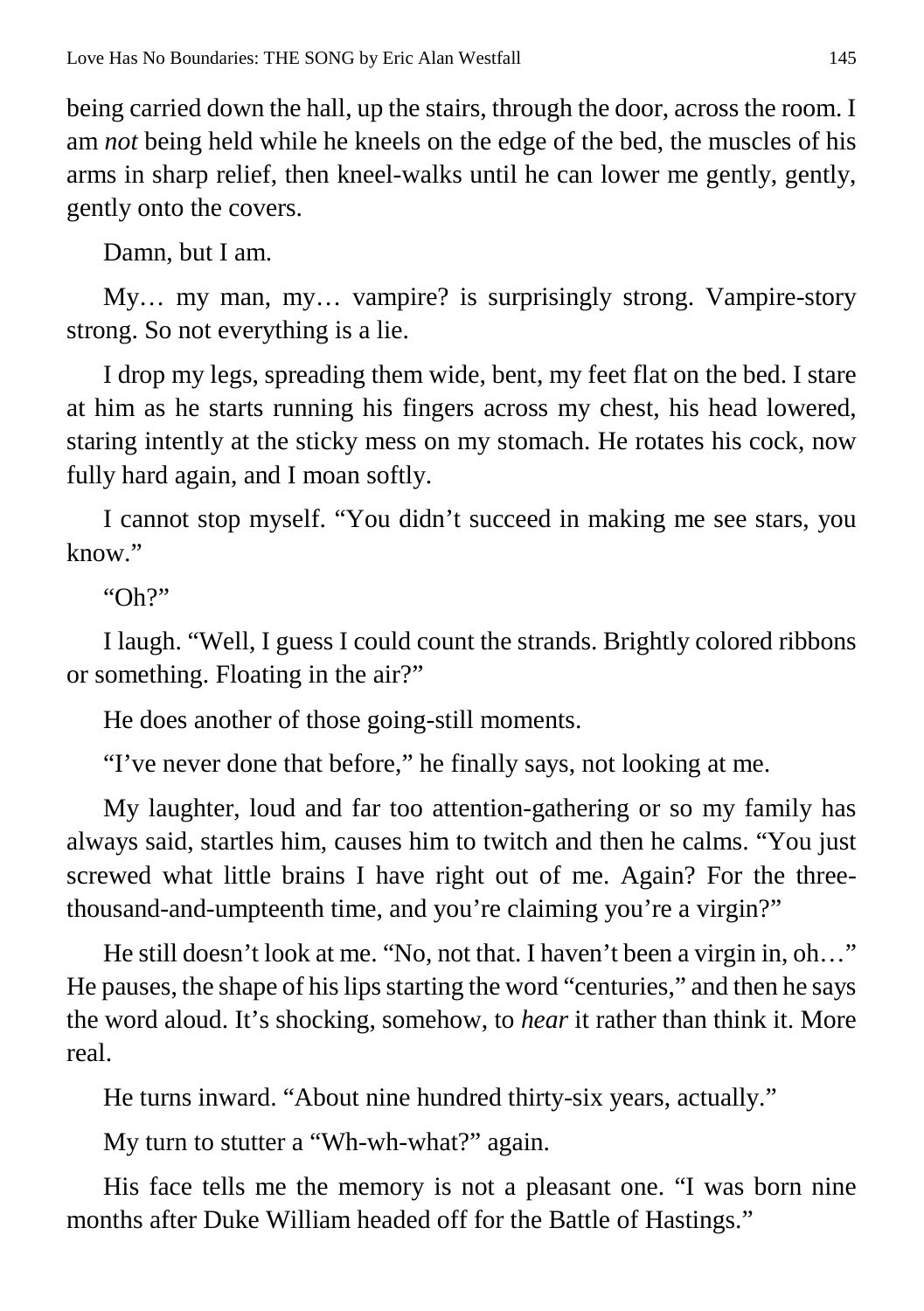I do the math. He was born in 1067? He lost his virginity when he was *ten*? His eyes look down at me and tell me unequivocally not to ask.

"I've never woven the strands and had someone remember. But you have."

He is far too solemn about what should be a "well, duh!" moment since I have already told him what I remembered.

He continues manipulating my flesh, tweaking my nipples, delicately running his fingers over the head of my cock, cupping my balls. I am hard again, not with the ache of drained balls but as fresh as if I had never climaxed at all.

"Are you a vampire? Some mutation I have never seen, felt?"

I am having the most glorious sex of my life and the man who is providing it wants to know if we are vampirically related! I can't help laughing. All I really want is for him to fuck me again, long and slow, but my absurd sense of humor, so-called humor, has surfaced. "Well, you see, I didn't want to tell you, but we actually *are* related. My great-great-however-many grandmother on my father's side was Vlad Tepes' third cousin, twice removed. Pleased to meet you."

He does not find my humor funny. But then, not many do.

His eyes harden; something feral passes through them, as a blood-stained white tiger lopes by, nearly invisible against the snow, against the grey clouds dipping down to the horizon, against the bare trunks of vast trees in twilight, too far to see clearly, yet you are certain of two things: tiger… and blood.

I focus on memories.

I remember: The strands… twice, first in Berlin, and just now, short strands of light against endless night, the deep dark between galaxies, woven by hands I could not see, into… something.

I remember: The ease with which he picked me up, carried me here, moving with a strength more than human. Inhuman? Is this not a fantasy, a role-playing game we are enacting for mutual pleasure?

I remember: My fear.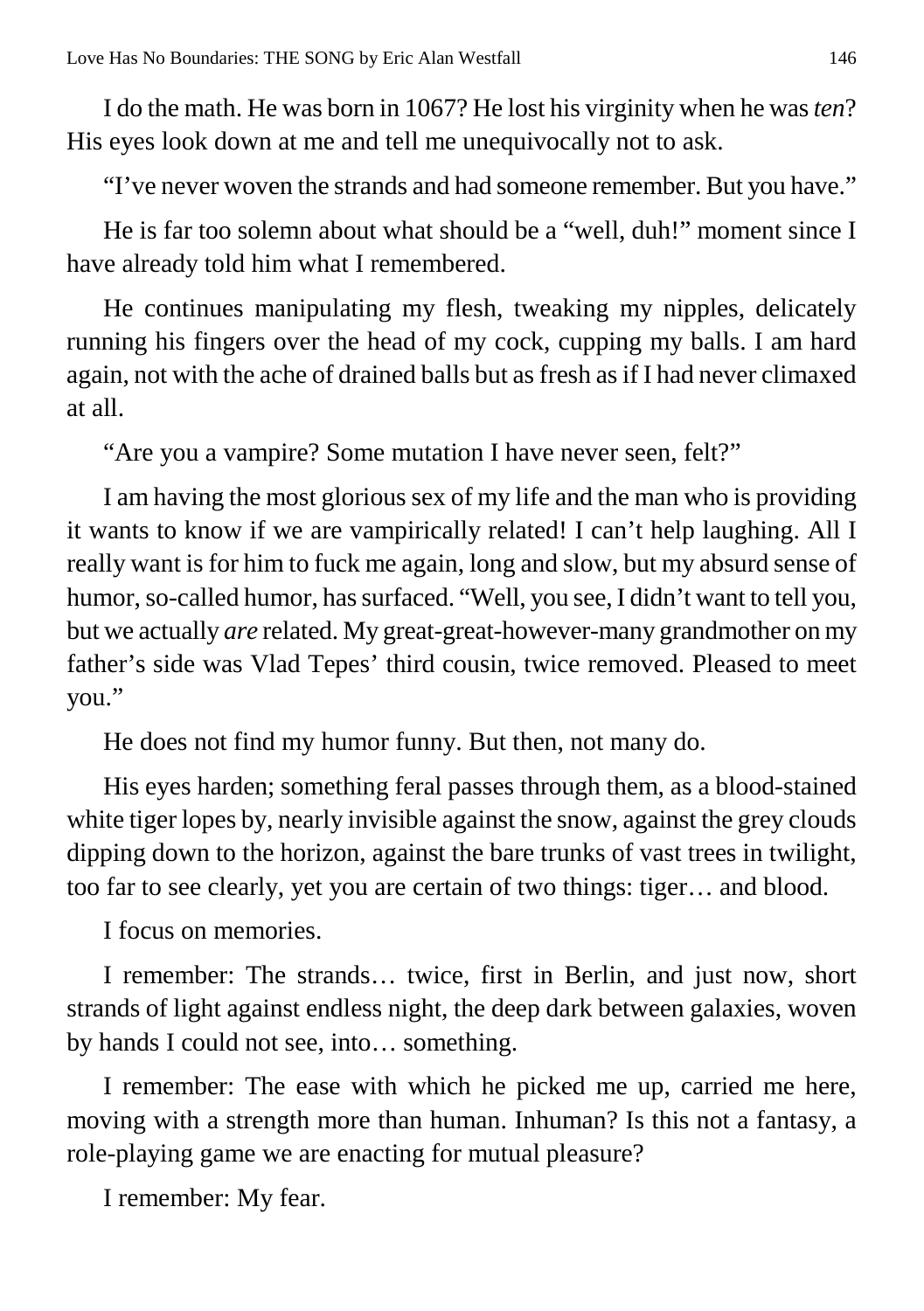### **JEAN-LUC**

He is afraid again. Good. Then he won't see mine.

Human… merely human, not some vampire able to imitate human life.

I lean slightly back, move my arms beneath his legs, use my thighs to push myself up, forward, the crooks of my arms caught behind his knees, pushing, pushing, forcing the few inches which slid out when I carried him here, back in again. I lean forward, deliberately, slowly… very, very slowly… spreading his legs wide, folding them to his body, lowering my head until I nuzzle the hollow of his neck once again, my teeth resting on his moist flesh.

He flinches… again.

Good.

I kiss my way down his chest, tonguing the slight hair, my lips, tongue, teeth, worrying his right nipple, teasing it, taunting it into its own erection yet again. With my mouth barely lifted from his skin, my lips touching it like the lightest of summer breezes, I ask, "Do you want to live forever, Jonathan?"

"What? No preface of 'C'mon, you sons a bitches?""

I nip him, not enough to draw blood, enough to mark him. I like to mark my territory this way. So much better and far less messy than pissing on him.

I pull nearly all the way out, the head of my cock barely contained by the muscles that guard his entrance. His body quivers with conflicting urges: the instinctive urge to squeeze and expel me, the emotional urge to relax, thrust forward and up, pulling me in. I decide for him, and thrust.

I trail my mouth across his chest, wetting him, suck his left nipple hard, matching it with several rapid, deep strokes. He grunts, tries to talk, fails, moistens his lips… visibly decides not to speak.

An excellent decision. For the moment.

I raise up slightly, my arms coming around his legs, palms flat on his chest so I can squeeze and release his pecs, squeeze and release, squeeze and release, while I am moving in and out in short, easy jabs.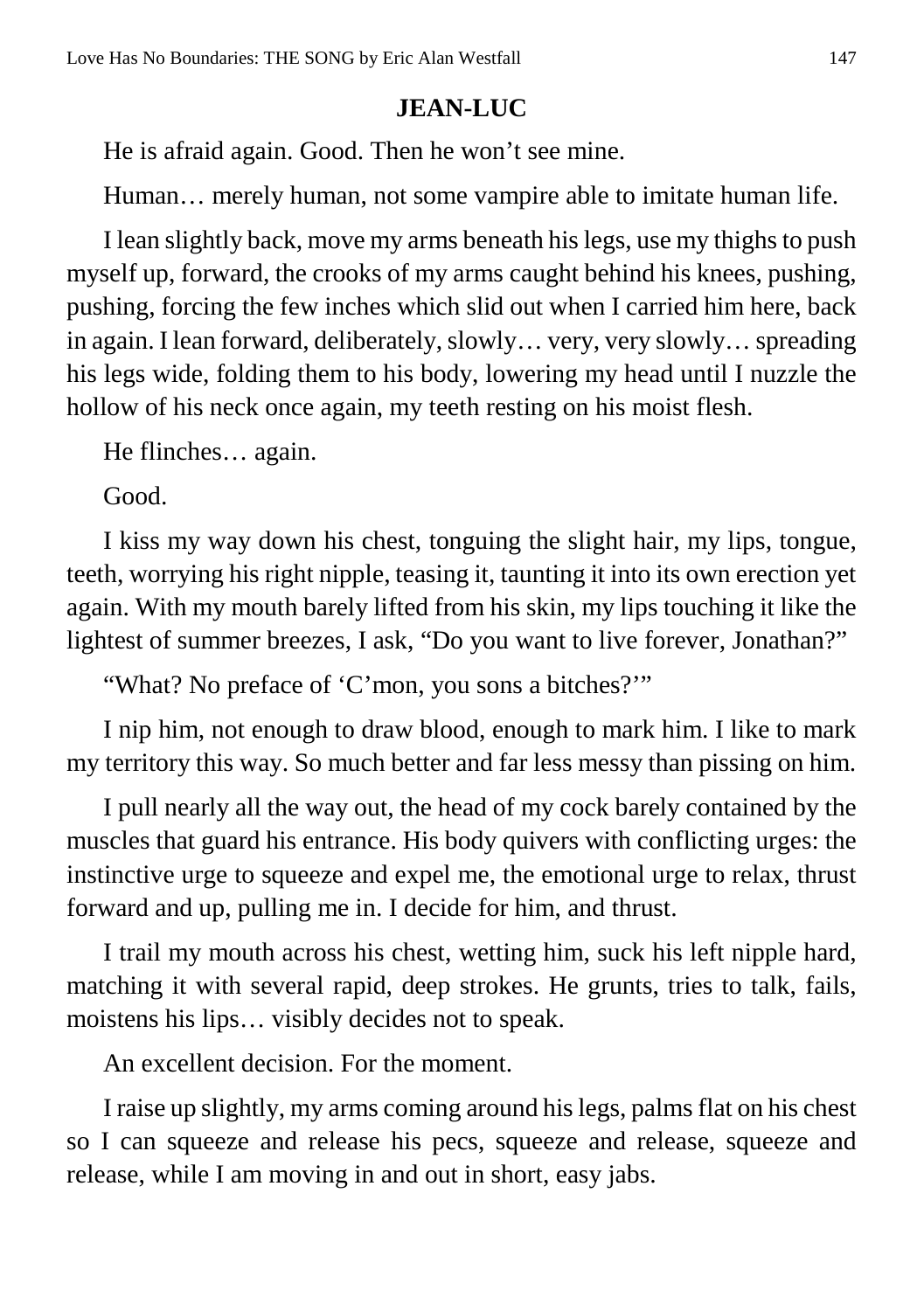"Make it a philosophical issue, Jonathan," I whisper. "Pretend you don't believe, pretend you aren't afraid, pretend you're just talking fantasy to a friend, a lover. Tell me, Jonathan, shall I weave the strands again and make you live forever?"

My fingers are long, strong, my right hand snakes around to catch his cock, my knuckles against his belly, my fingers curved around him, stroking and stroking and stroking while his precome lubricates our flesh. He whimpers, gasps a little, shoves his hips up to meet mine on an inward push. His eyes are closed.

"Weave… ahhhhhhhhhhh!" He gasps again, pants, recovers. It hits him. "Weave the strands *again*?"

### **JONATHAN**

That wasn't just my imagination? Some odd quirk of my exceedingly odd mind?

*What have you done to me?* I scream inside my head. Voices of coldly intellectual disbelief and primal terror fight within me. Neither overwhelms my body's desire to climax again, to somehow, some way, provide him with the pleasure he has given me, *is* giving me. I only manage a faint, "Tell me," as he begins sliding into me, slow and deep, then out again oh so very slowly, and again and yet again.

His voice wraps around me, caresses me as his hands, his mouth, caress me.

"As I said, Jonathan, dear Jonathan, the strands are… DNA. Not literally so, just an image, the way I think, the way it works. Tell me, Jonathan, are you always so erect so fast, do you always come so often, so well, so close together?"

#### **JEAN-LUC**

I look at him, see the confusion, the fear, the unwilling acknowledgment that his body has changed, see the thought quickly suppressed, the one that is nearly always asked.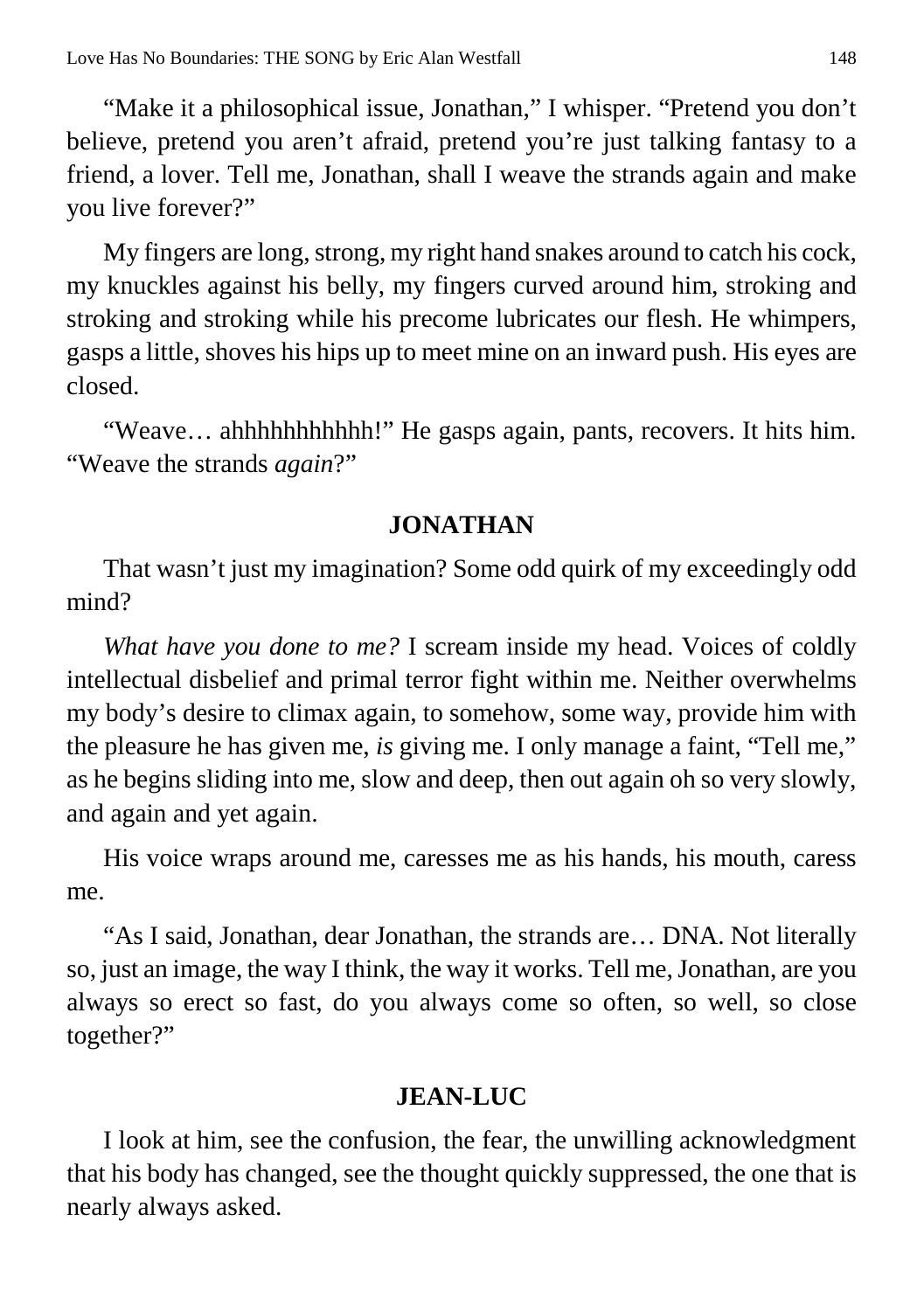I kiss him, force his lips open, force him to accept my tongue, using my length, my thickness, to ram him into submission, into eagerly returning the kiss.

"Can't do it, Jonathan," I tell him, holding his face in both my hands, unable to turn while my spread knees keep him up, my hips steadily thrusting, locking his gaze with mine. "I can't change the way you are… no extra height, no new face, new build, new body… no extra length and thickness down there."

He licks his lips; lust flickers across his face as I rotate my hips, the head of my cock deliberately caressing his prostate. "Wh… what then?"

I don't answer. Release his face, use my hands on his nipples again, increase the speed of my hips. He gasps, gulping air, lets it out in a ragged, shuddering sigh. I nearly fold him in half as I bring his buttocks up in the air, lift myself so I have even more force, shoving in deep and hard, kissing him nearly as hard as I am thrusting, one hand working his right nipple, twisting it, pulling it, the other stroking his slick cock. I am moving faster now than I have yet moved tonight, his hips move with me, meeting me, his hands grab my shoulders, my waist, he moans into my mouth and with a scream I swallow he erupts again, coating us both.

I have not come. Not yet.

I go on, but slow once again, slow and steady. His head thrashes from side to side in post-come release, trying to get enough oxygen to satisfy his needs. He begs me to stop, to give him a chance.

I go on.

I raise myself, palms flat beside him now, his knees hooked behind my arms. I look between us at his flaccid cock, at what is for him an incredible amount of semen smeared on his belly, his chest, on mine. His cock twitches. I shift my gaze to his eyes.

"Biology lesson, Jonathan. I don't know what this is. Don't really care. A virus? Mystical Atlantean nanos? Whatever it is, we look as we were before the change. We just function differently. Age more slowly. Live longer. Our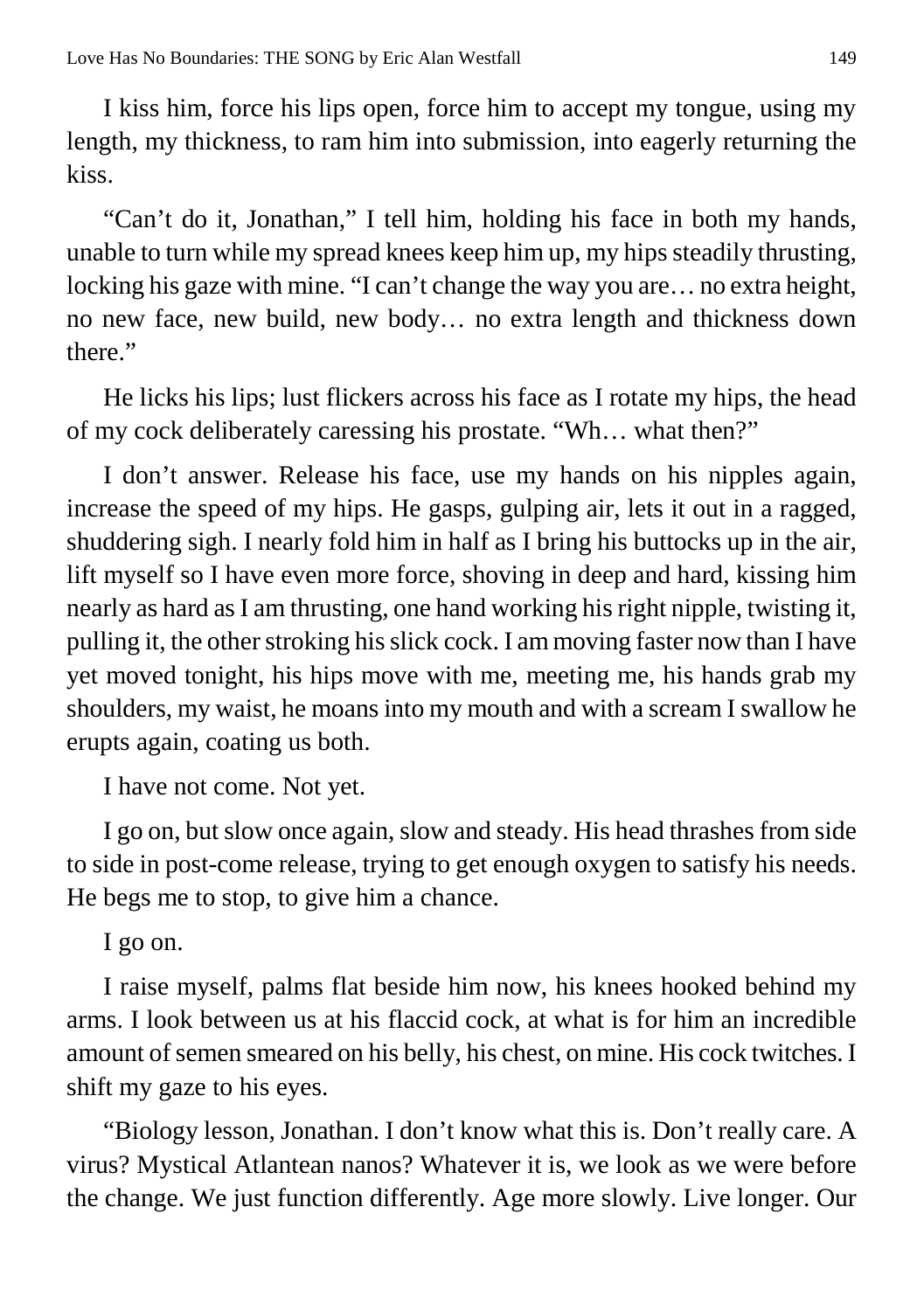motto should be 'live long and prosper.' Because we do both. I was nineteen, twenty when I was changed. I look… what?… thirties now? Early forties?"

I bend, kiss him lingeringly, not interrupting the steady action of my hips. He is erect again.

## **JONATHAN**

"You have a *disease*?" I fasten on that one possibility, and gift him with a shaky laugh, shaky because the humor is shaky, shaky because of what his cock is doing to me. Again. "Christ, just file suit under the Americans with Disabilities Act and get yourself protected."

For an instant, behind his eyes the ghosting silver-white tiger lifts its muzzle, dripping blood and gore, fangs bared in a silent snarl, and then it is gone.

He kisses me again and my thoughts dissolve in jangling disarray.

My body knows what it wants—him—again and again and again. I appear likely to get my body's wish.

My mind, more importantly, my heart are… uncertain. And more than a little afraid.

## **JEAN-LUC**

I tell him to begin stroking himself. He does.

"Let me weave the strands, Jonathan. Some of us can; you don't have to drink our blood to make the change. Let me do it, love."

His eyes widen. I said it earlier, but he seems to be hearing it truly for the first time.

"Come with me, Jonathan. I'll weave the strands, give you more than just testicles that refill with semen almost as soon as you empty them. I can show you things you've never dreamed of, show you…"

He's laughing.

Hard.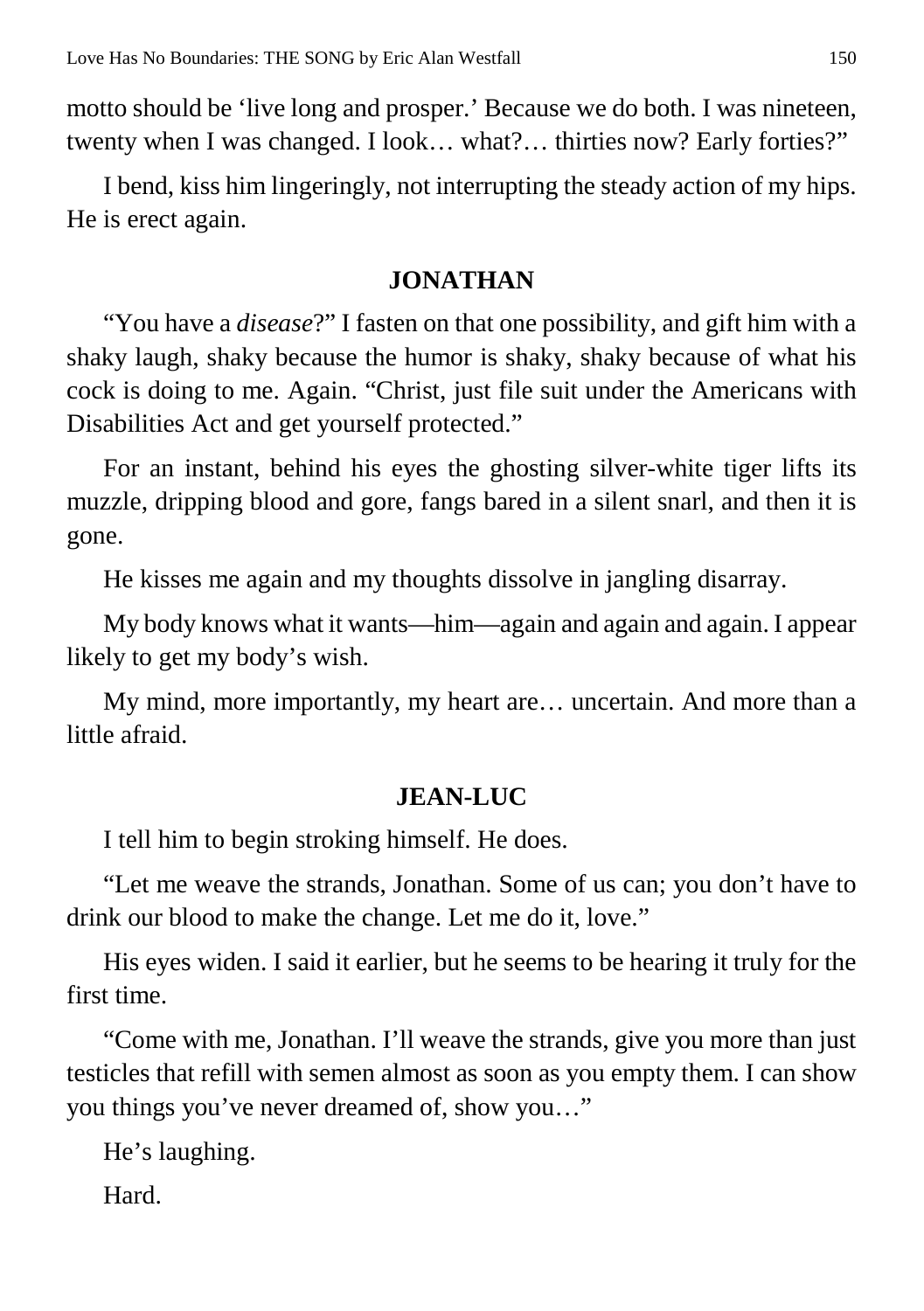## **JONATHAN**

I can't help myself. I have seen how he reacts to laughter, and yet… I have this image in my mind of Jean-Luc holding my hand, leading me up a great curving staircase, telling me of all the glorious adventures we will have in India.

"Oh, God, J… J… Jean-Luc, I'm sorry. But… I just… oh, God, there's this picture in my head of a bloodsucking Auntie Mame, and little Patrick and the staircase, and…"

I dissolve in laughter, closing my eyes.

## **JEAN-LUC**

I do not move. He is still impaled, but I stop moving. He finally becomes aware, stops laughing, wipes his eyes with the non-sticky hand, looks again at me. And becomes still, too.

Not the stillness of a pause while fucking.

Not the stillness of taking a moment to think something over.

The stillness of a mouse sensing a hunting hawk overhead, saying tiny mouse prayers in hopes of being unseen.

# **JONATHAN**

Dear God in heaven.

His eyes.

I shut my eyes against the blaze that tries to sear my retinas. A brilliant molten gold, like looking at the sun without protection.

That… *flashbulb*… reflecting off his eyes that first night. It never existed. It was this I saw.

Dear God in heaven. It's true.

He is… what he says he is. I can't even bring myself to think the word.

So I become more stupid still. Say the thing that I am for some reason so hung up on.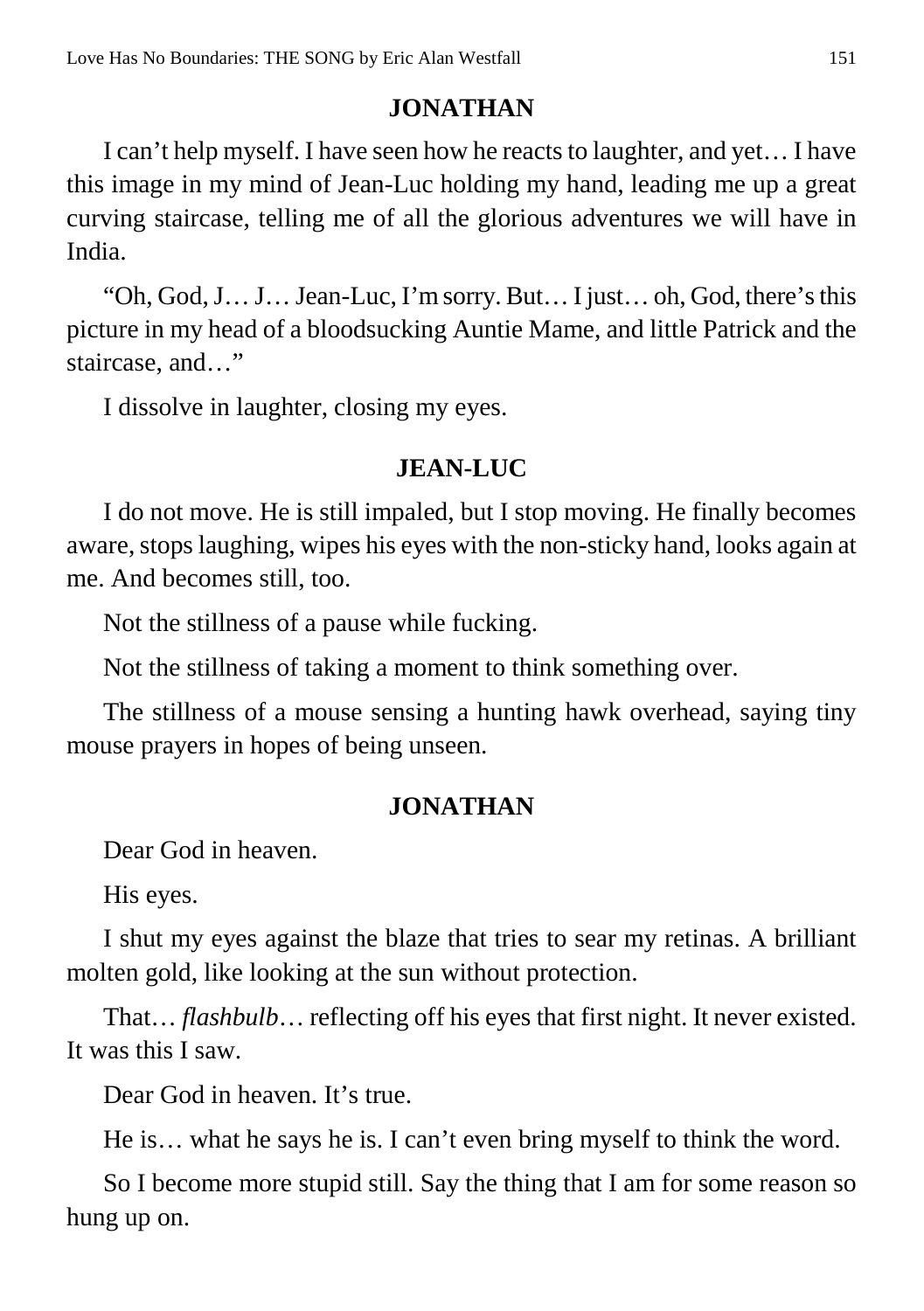"But you have no fangs."

#### **JEAN-LUC**

Sub-zero temperatures for cryogenic preservation are not nearly as cold as my voice. The darkness between the stars is not nearly as cold as my voice.

"Because I do not drink blood. As I have told you before. And will not again."

I sigh, and my eyes become less bright. I would prefer to fuck, rather than give a lesson in mid-fuck, but needs must…

"We starve, Jonathan, if all we eat is mortal food. Because whatever gives us this power cannot survive without infusions of humanity, of some of the life you mortals have as you waste it away and steadily slide down to death. To stay the same, to stay immortal or nearly so, we need that life, and we get it from you because we can't get it from each other. *Take* it from you, if you won't give it willingly."

Shall I tell him about Joshua? About the strands being cut, every slash a slice of pain, and no one can figure out his agony? I will owe Felix for that. But no, too much like bribery. See how I am ensuring your safety? And I will definitely never tell him… however long our never might be… of the unfortunate financial and other reverses the Brethren are beginning to suffer. He might remember Shylock. And if ever asked, I shall be as pure and innocent as the driven slush.

I move my hips again. An inch, no more. Out. Then in. Repeat. Repeat.

"Are you willing, Jonathan? Will you feed me until I am full? Until you are gone? Or shall I feed enough, just enough, to weave and make a supernova of your spotlight? A spotlight like my own?"

Two inches… three. Just slightly faster. My eyes hold his. I move forward, rest my weight again on my elbows, caress his chest, his shoulders, his neck, with my hands.

## **JONATHAN**

This… is real.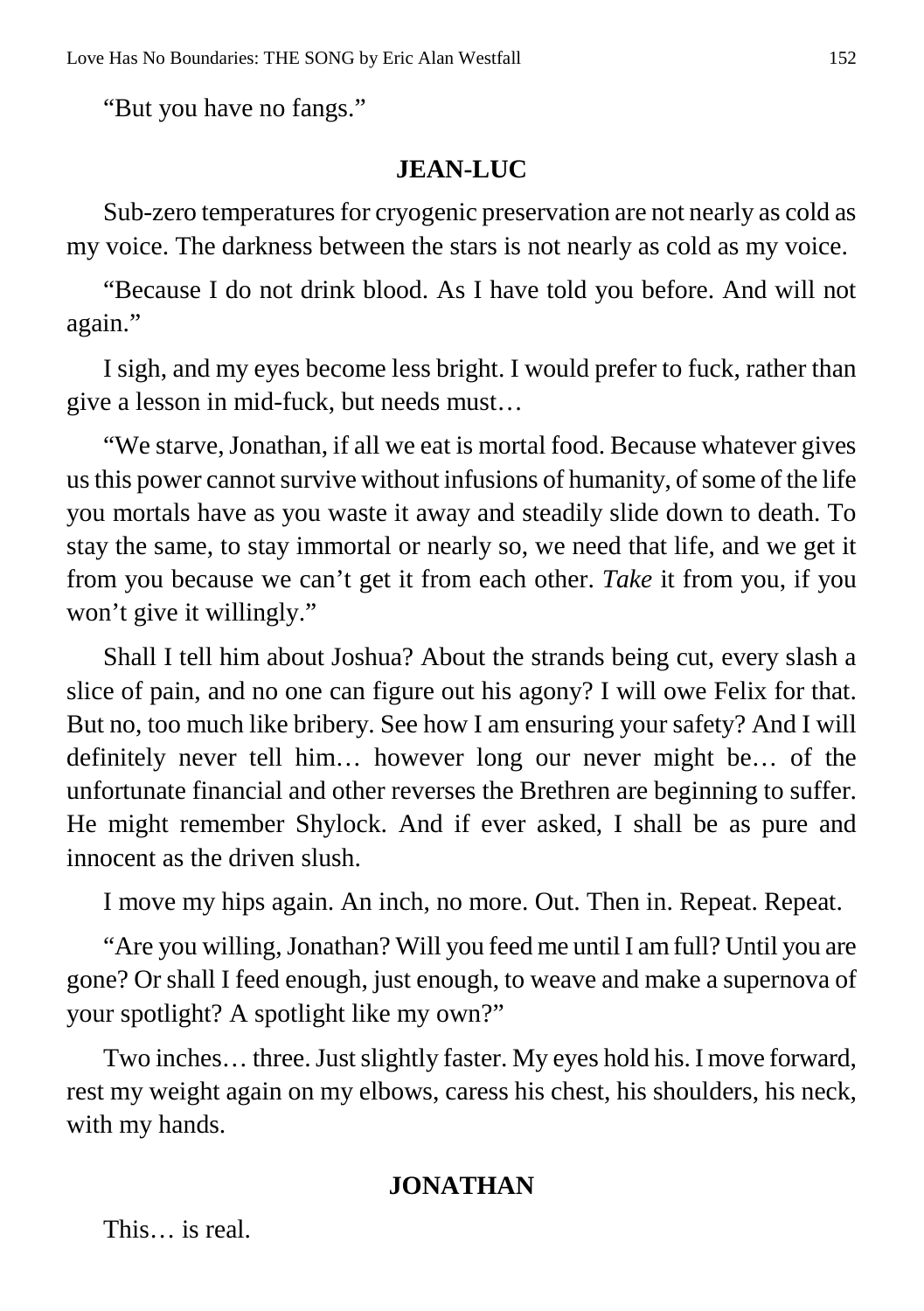Dear God.

### **JEAN-LUC**

He knows.

He finally believes.

Farther out. Farther in. Faster.

He moistens his lips, asks hurriedly, his words tumbling and staggering over themselves as I am sure he has never before done, what happens if he says yes… yes to anything… yes to everything. Or no.

I tell him.

Tell him the strands once woven cannot be unwoven.

Kiss him.

Tell him we can be together, feed together, forever and a day… or until one grows tired of the other.

Kiss him again. Longer, harder, my hips faster, changing the angle, rubbing his gland.

Tell him I love him. Tell him he must choose.

## **JONATHAN**

No. Not now. I can't. It's too soon, too quick, I can't, I can't.

I tell him.

Don't tell him my fear. Don't tell him I don't want others. Don't tell him, as incredibly stupid as it is, that in this moment I'd rather die than share… for fear he will agree.

Tell him… ask him, beg him, to give me a chance to think, to decide.

Tell him to stop… in a voice whose tone leaves no doubt that is the last thing I wish.

Ohgodohgod, he's pulling all the way out, all the way in. My hand moves faster on my cock, sloppily wet with body-lube and semen and sweat and fear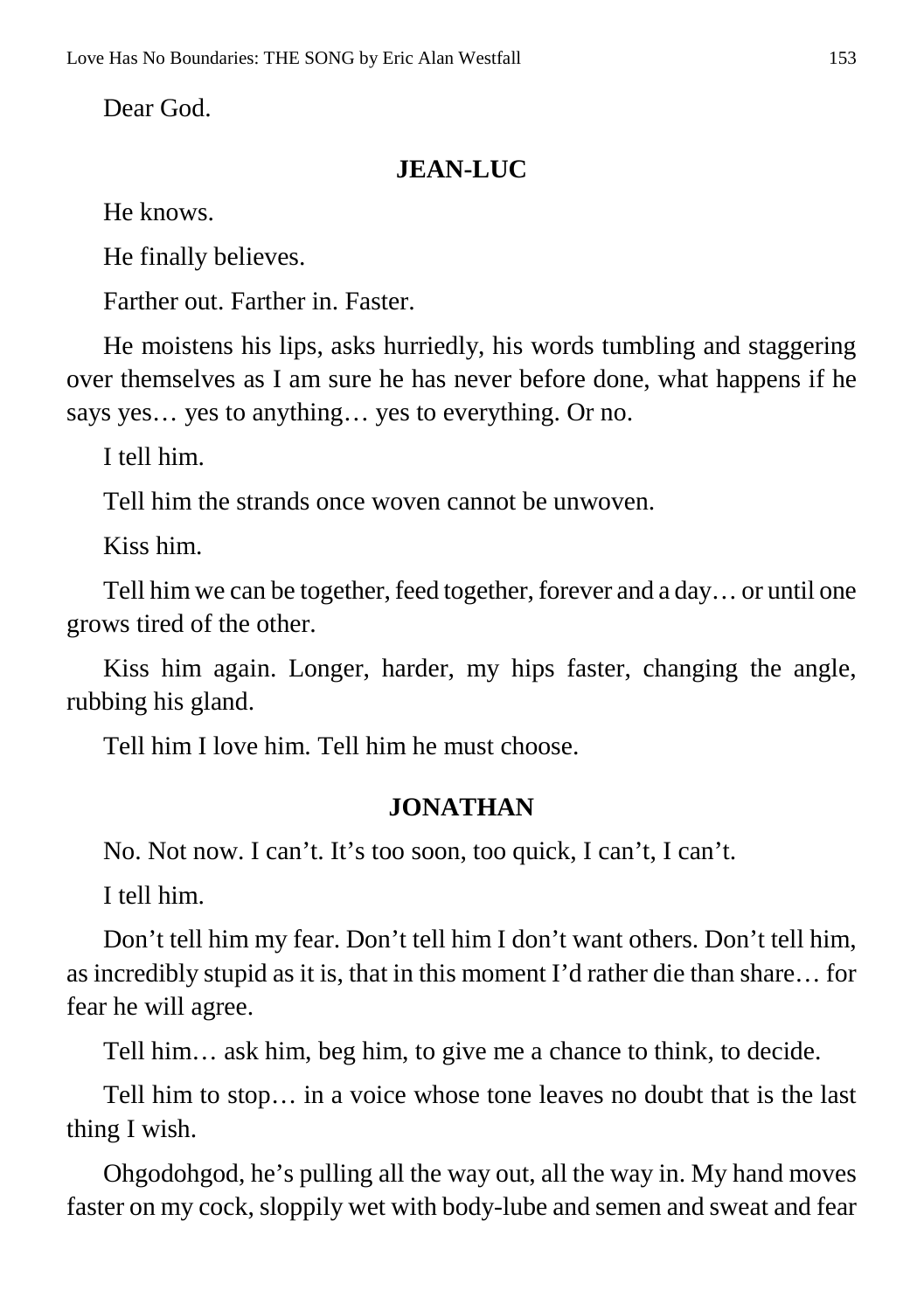and lust and love. His thick, hairy belly comes down, my knuckles rubbing it as my hand moves back and forth, back and forth, back and forth.

#### **JEAN-LUC**

I am losing control. Not slowly. Exponentially fast.

I will *not* lose control.

"Choose, Jonathan."

In the silence the music flows around us; I have no idea how many times the CD has played.

"I can't."

My hips are moving with more speed, more power than I have used tonight. His body seems to swell with life as he responds, beginning to pant, beginning to glow as the strands glow, waiting to be woven, waiting to be unwoven.

I make my voice calm and cold, the near-frenzied thrusting of my body, the quivering in my muscles, the raggedness of my own breathing, giving the lie to the cold and calm of my words.

"Choose. Or I'll choose for you."

## **JONATHAN**

I can't breathe, I can't breathe, Christ, I can't breathe! My fist is a blur as I stroke myself, feel myself surging toward an end. My arms are shaking. My face and chest and soon all of me tingles as I start to hyperventilate. I am unable to look away from his face, unable to close my eyes. My mind slips, whirls, my voice is disconnected from the reality of what builds in me. "You said… You said…"

## **JEAN-LUC**

*Said what?* I ask, but only inside my head.

That I will not feed, cannot feed, without consent?

That I will not weave, cannot weave, without consent?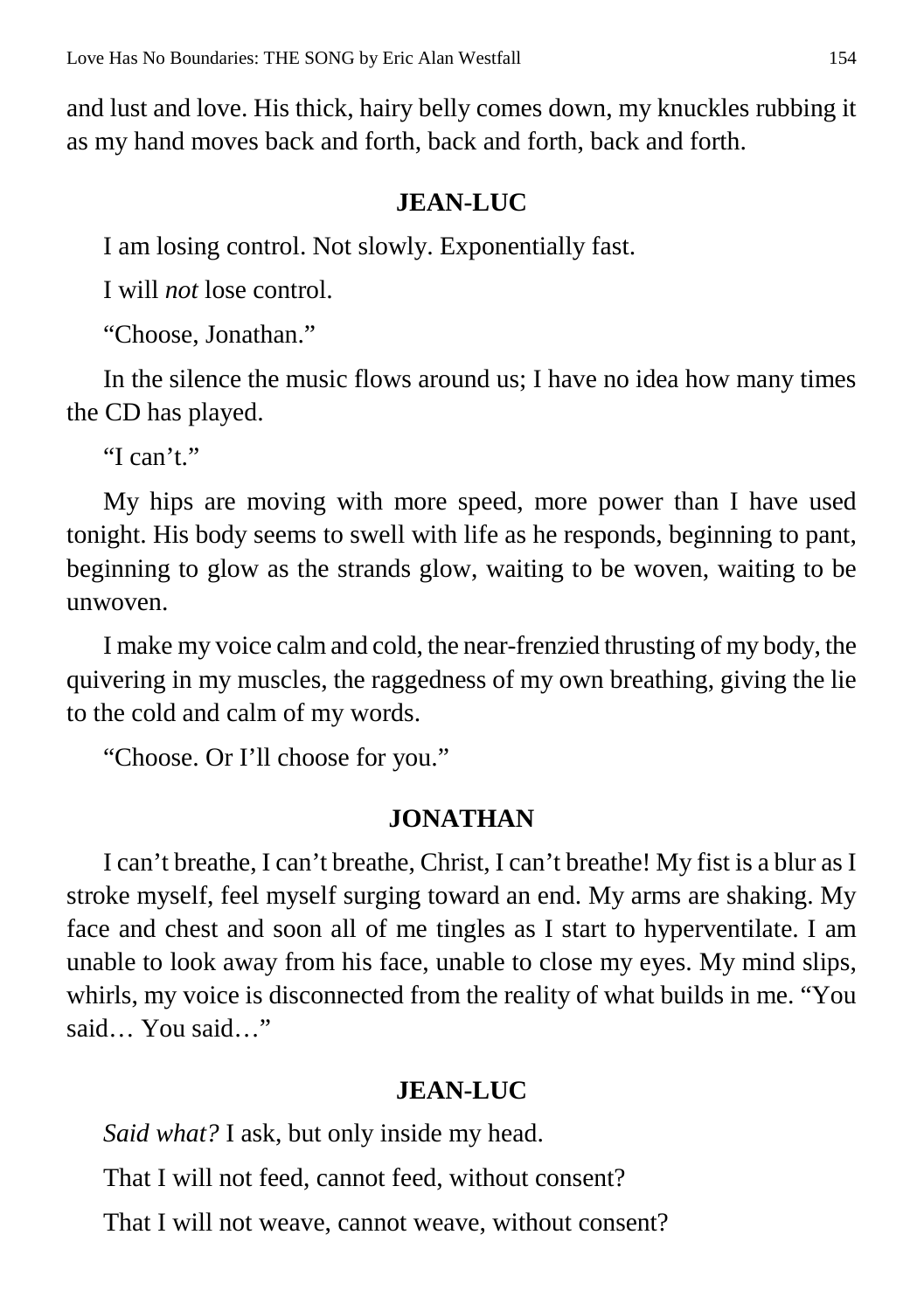I lied.

It is what predators do. I became a predator the night of my second rape, in 1077. Nine hundred thirty-six years have perfected my skills.

Choices, Jonathan, choices.

My hips are moving fast, fucking you hard and deep, centuries of experience used for my benefit, and now yours. You moved your legs up over my shoulders, but now they are tired, trembling. You want to refuse now, scream *no!*, but your body knows what it wants, knows what it needs. Does your soul?

You move with me, adapting to the new rhythm, more powerful still, your thrusts back at me as hard as the ones you receive. You clench as I pull out, open wide to let me back in, into your body, into your soul, shivering in ecstasy when I do.

Choices, Jonathan, choices.

But I have no choice. I cannot let you just walk away, knowing what you know, now that you believe. I cannot risk myself, risk all of us, out of love, or even lust.

I love you, Jonathan, as I have never loved in all these years. I've found you, when I never expected to find anyone. I want to make you my own. I want to not live alone. But I will not, cannot, sacrifice myself for love.

So I have no choice. Or rather, a single choice. My choice, which is all the choice there has ever really been.

To feed while I unweave the strands, draining off a second from the end of your life, a minute, then hours, days, weeks, years, your ending approaching the now at Bugatti Super Sport speeds.

Or feed and weave the strands until you become as I—and risk your hate where now you love, or say you love.

A choice to make your soul scream—in ecstasy beyond your imagining, or in devouring agony as you die. Because if you choose wrongly, I won't let you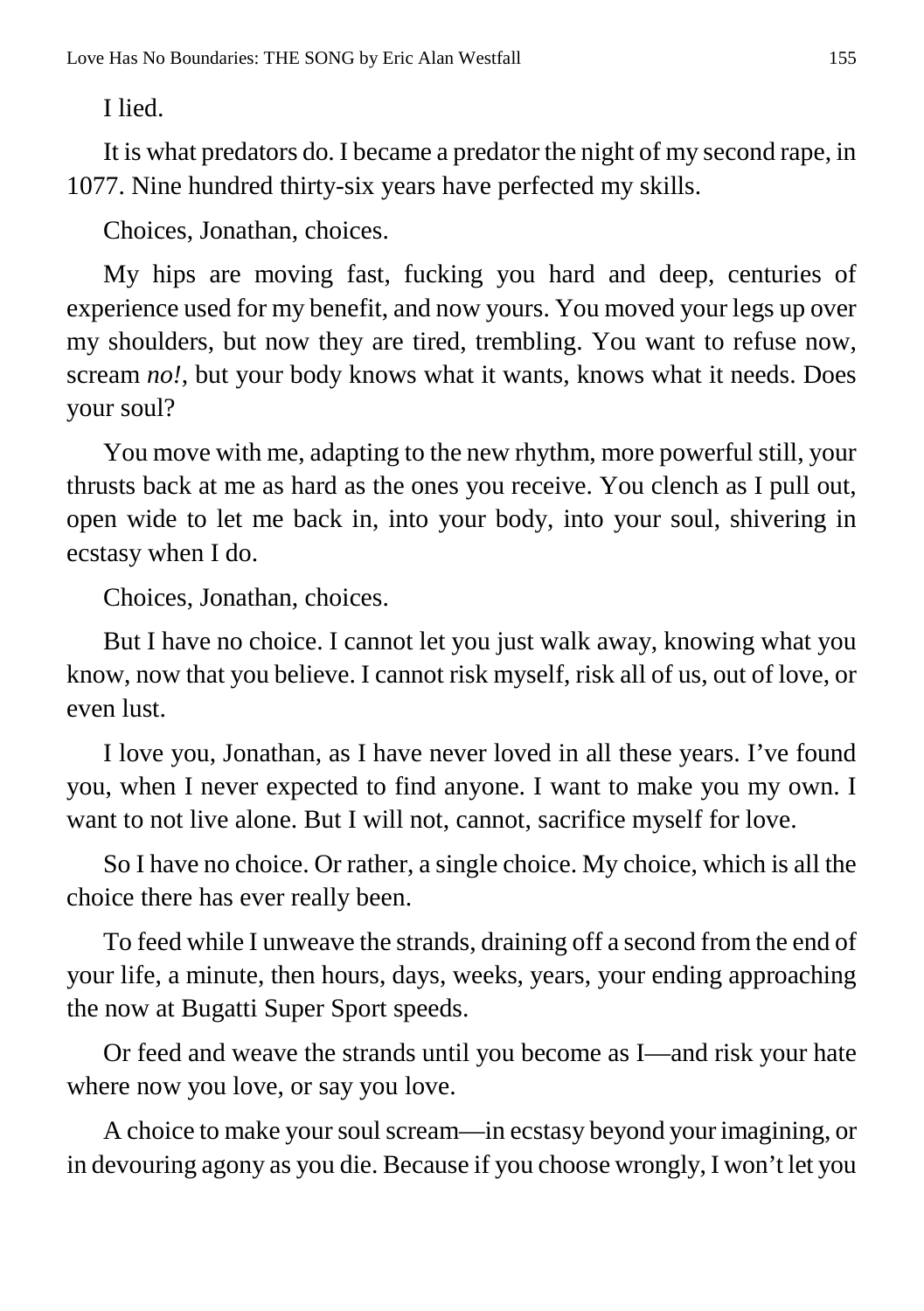go gently into that far from good night. I'll let you go, but I won't let you go easily if you choose to abandon me and all we might have, all we might be.

"Choose, Jonathan."

Our lips touch yet again, slick, wet, trembling. You hear the words I will not say aloud again. *Or I will choose.*

Our lips part, mine moving in gentle kisses, soft counterpoint to the savagery of my cock ramming inside you, kiss your eyes, your cheeks, your ears, nuzzling your sweat-dampened hair, gliding down and down and down until I am, this last time, perhaps only tonight, perhaps forever, touching the hollow of your neck, feeling your erratic pulse, feeling the way your flesh pulls away from me while your hips urge me on. "Choose, Jonathan," I murmur again, barely lifting my mouth from your warm skin.

Your "no" is long and slow and faint, almost unheard above the sounds our bodies make. A choice? A refusal to choose? Or merely lust sensing a climax too soon?

The song is back. Coincidence? Omen? It falls on us, enfolds all we have been and done since that first night, that first look. We hear, you and I, the approaching last four lines, changing the pronouns in our heads before the words arrive. You whimper, and moan and cry out. You thrust your hips up, your hands grasp my ass, pulling me deep, your cry one of… despair, sorrow, rapture? We pause, locked in place, me buried deep, so very deep in you, our chests heaving, lungs aching.

#### **JONATHAN**

Songs surround us. That song he sang just now. That was *my* song, those were *my* words. I should have sung them to him, with him, in heart's harmonies.

He has every nerve ending in my body, every crack and crevice of my mind tingling, poised on a precipice, ready to tip and fall, shattering into a trillion, trillion shards scattered among the stars.

And *that* song.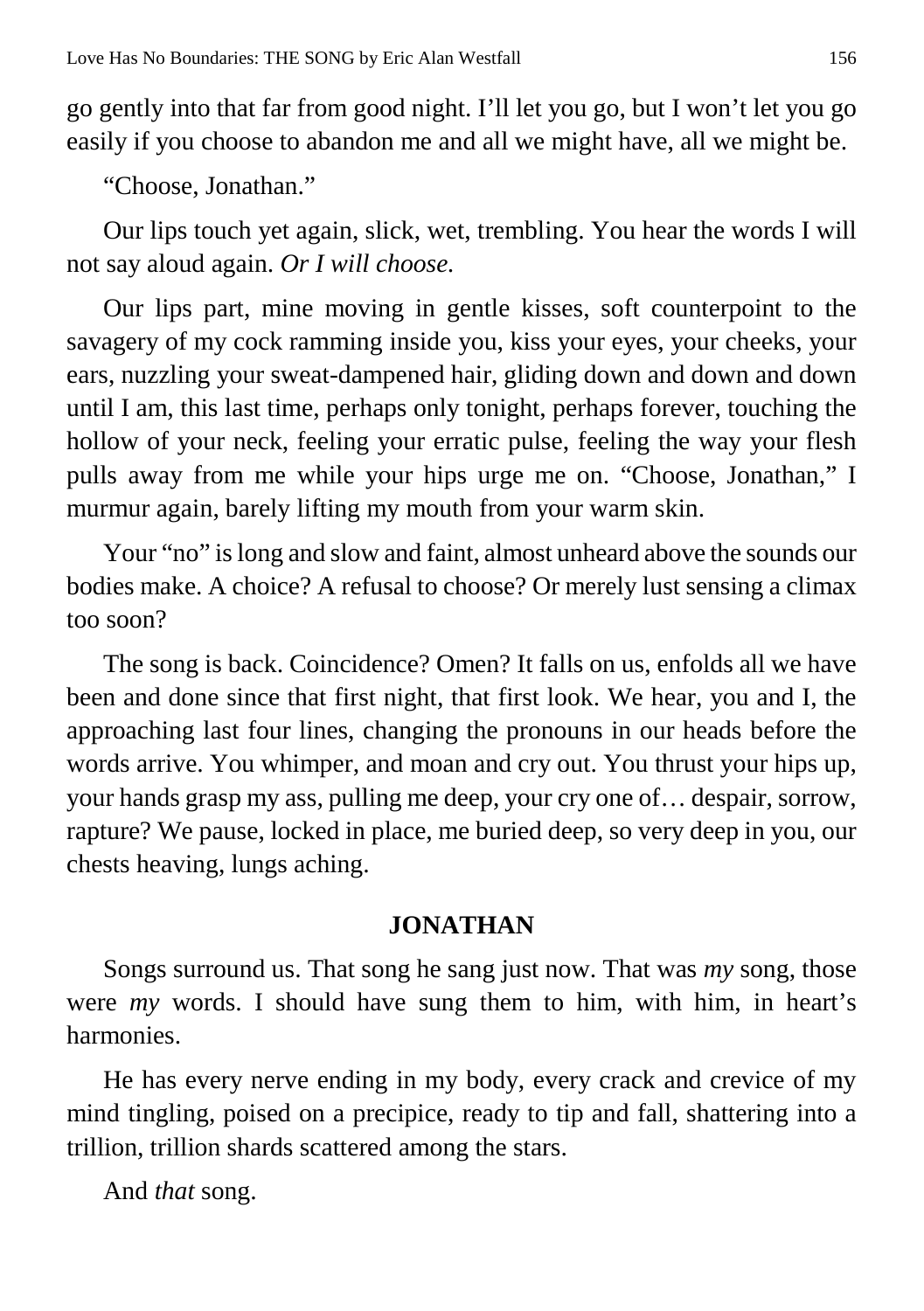I am so very afraid.

We are a perfect storm here and now, no ship to suck down, no crew to drown, just the two of us, to survive… or not.

I… let go of that last little bit.

I lift his head away and up, look at the beloved hills and dales and craggy mountains of his face, kiss him. "Since the invention of the kiss, there have only been five kisses that were rated the most passionate, the most pure." This kiss leaves those five, and the Dread Pirate Roberts, far behind in the dust.

I choose.

#### **JEAN-LUC**

You lift my head away from your neck with both hands, fingers buried in my hair, thumbs caressing. Your sweaty legs slide off my shoulders, down until your knees are caught once more in the crooks of my arms, holding you wide and open. Tears fill your eyes. They begin to run steadily from the corners, falling silently onto the nearly flattened pillow.

You have let go. At last.

You kiss me with a hunger and a passion beyond anything tonight, and when you release me, release my mouth, you pull my head down, and whisper your choice in my ear.

I sigh.

So be it.

We are stilled no longer. We move in absolute synchronicity, the first hammer stroke making you gasp and cry out, the next and the next and all the rest are met with a ragged chant in a raw voice, of "do it do it do it!" Your cock leaks, a steady stream of precome that flies to your belly, your chest, your arms, as your body quivers with an urgent need for one more release.

Your choice, my love, your choice.

I begin to weave and as I do, I hear the voice of your soul, far and wee as the poet said, screaming.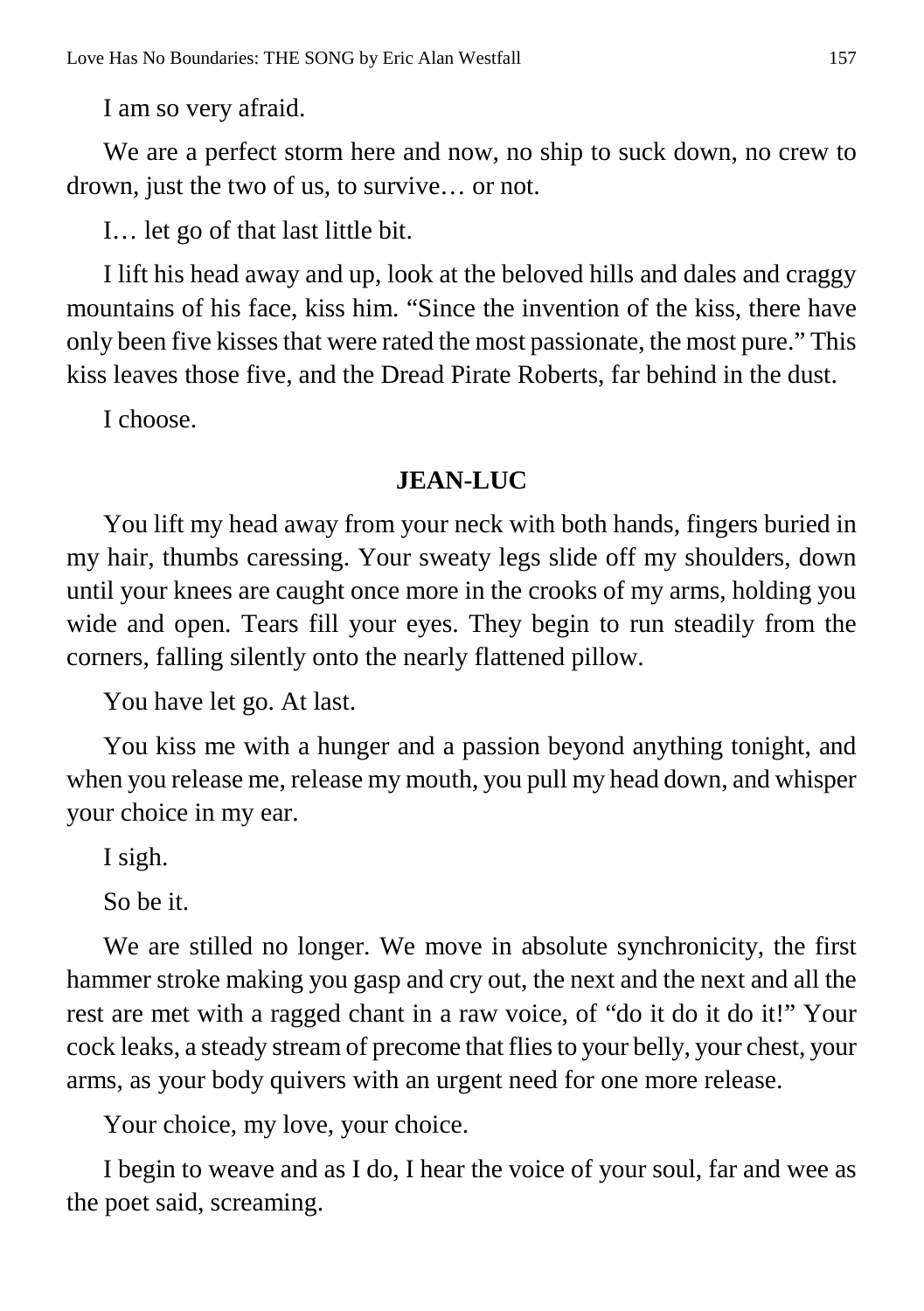\*\*\*\*

## Some

## enchanted

# evening.

\*\*\*\*

# **THE END**